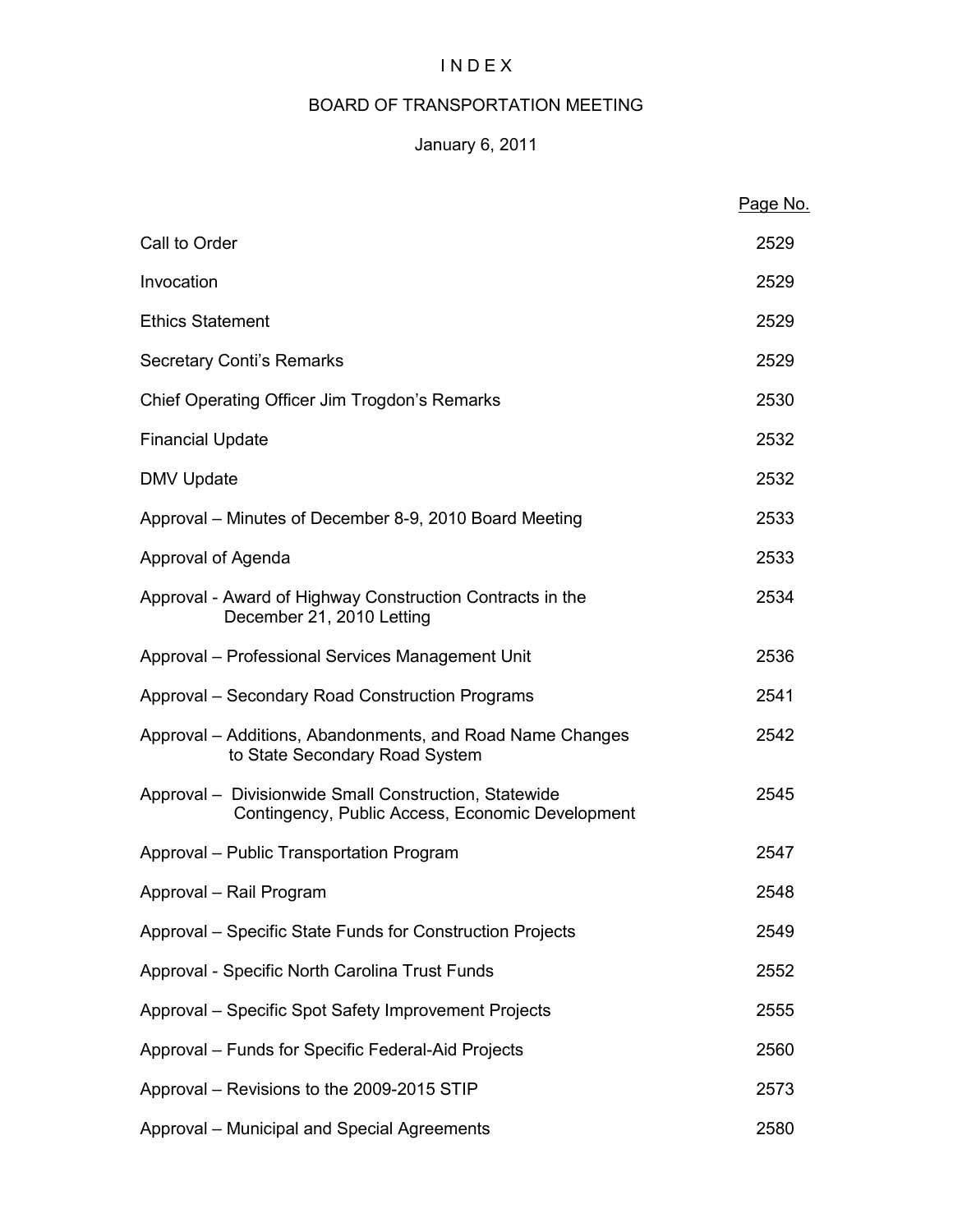| Approval - State Highway System Changes                                          | 2594 |
|----------------------------------------------------------------------------------|------|
| Approval – Preliminary Right of Way Plans                                        | 2596 |
| Approval – Final Right of Way Plans                                              | 2598 |
| Approval – Revisions of Final Right of Way Plans                                 | 2599 |
| Approval – Conveyance of Highway Right of Way Residues                           | 2601 |
| Approval – Conveyance of Surplus Highway Right of Way                            | 2601 |
| <b>Approval - Permanent Utility Easement</b>                                     | 2602 |
| Approval – Advance Acquisition of Highway Right of Way                           | 2603 |
| Approval - Anson County Comprehensive Transportation Plan                        | 2604 |
| Approval - Person County Comprehensive Transportation Plan                       | 2604 |
| Approval – City of Lexington Comprehensive Transportation Plan                   | 2605 |
| Approval – High Point Urban Area MPO Comprehensive<br><b>Transportation Plan</b> | 2605 |
| Approval - Randolph County Comprehensive Transportation Plan                     | 2606 |
| Approval – Mocksville Comprehensive Transportation Plan                          | 2606 |
| Approval - North Carolina Mobility Funds                                         | 2607 |
| <b>Additional Business</b>                                                       |      |
| Approval - Resolution for Patrolman Cecil H. Hoffman                             | 2607 |
| Approval - Resolution for Carroll M. Edwards                                     | 2608 |
| Approval - Resolution for Senator John A. Garwood                                | 2609 |
| Approval - Resolution for L. Elmore Hodges                                       | 2611 |
| Adjournment                                                                      | 2612 |
|                                                                                  |      |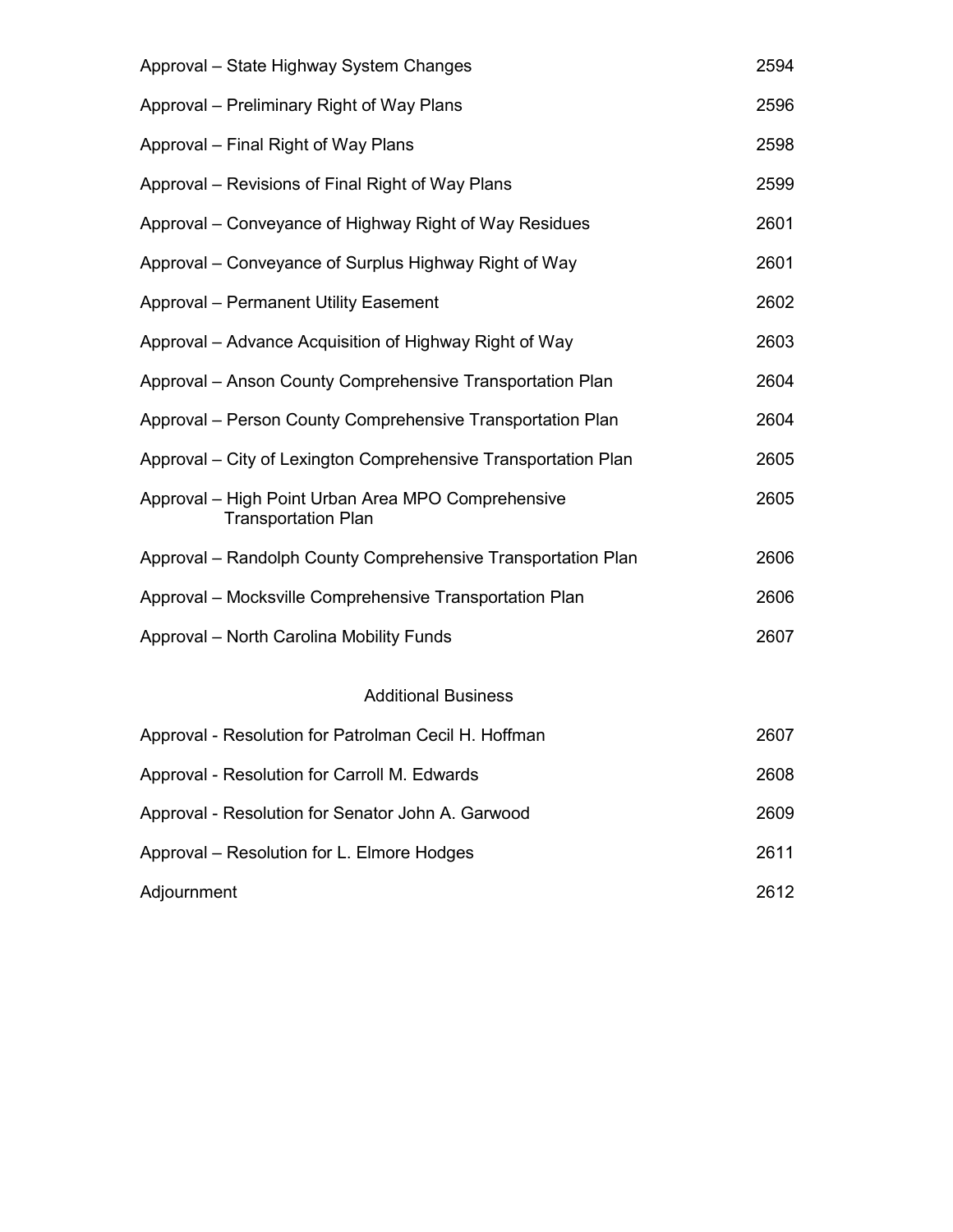#### **Board of Transportation Meeting**

#### **January 6, 2011**

#### **Call to Order**

Chairman Collier called the meeting of the Board of Transportation to order at 9:02 a.m. Thursday, January 6, 2011 in Raleigh, North Carolina with the following members present:

White, Overholt, McNairy, Alford, Tulloss, Watts, Szlosberg-Landis, Ciccone, Fox, Wall, Burns, Womble, Perkins, Collett, Halsey, Proffitt

Member Burrell participated via conference call.

#### **Invocation**

The invocation was offered by Board Member Overholt.

#### **Ethics Statement**

Chairman Collier read the Ethics Statement advising any Board Member that may have a conflict of interest or appearance of conflict to abstain from participation in that particular item and to file the proper paper work with the Secretary to the Board.

#### **Secretary Conti's Remarks**

Secretary Conti told the Board what a great pleasure it was to appear before them today after being out of the office for a while. He plans to return to work full time in the next few weeks. He thanked everyone for their expressions of good will during his hospitalization.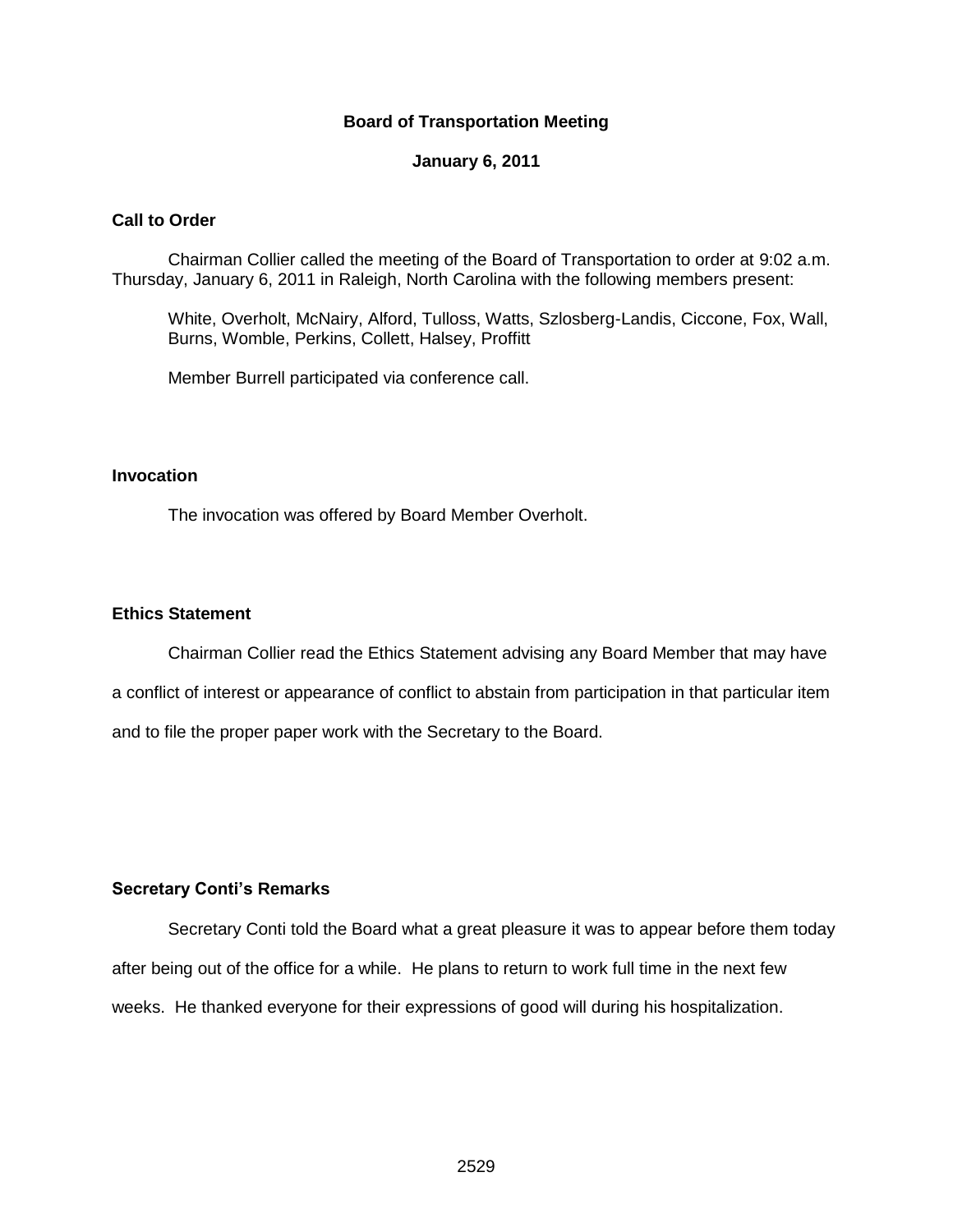#### **Chief Operating Officer Jim Trogdon's Remarks**

Chief Operating Officer Jim Trogdon welcomed everyone to Raleigh and expressed his excitement to have Secretary Conti back.

Mr. Trogdon shared with the Board that 2011 promises to be a challenging year for NCDOT. However, we are moving forward with great confidence. The various reforms we have put in place under the leadership of Governor Perdue and Secretary Conti have made DOT more transparent, accountable and efficient. We will continue to build upon this strong foundation of change. The Department will continue to work with the Governor's Office to identify areas of consolidation and improved efficiency within NCDOT to do our part in this streamlining effort. Since DOT is self-funded, we are not technically part of the deficit problem, but we are expected with all state agencies to do more with less, and we will.

Mr. Trogdon also discussed the challenges that Mother Nature brings this time of year. With the recent snowfall that hit all 100 counties, it turned the entire state into a major work zone. Crews from across the state came back early from their holiday to salt and plow the roads. The divisions shared material and workers to get the job done. Within two days, all primary roads and almost all secondary roads had been cleared. It was a monumental effort and an inspiring example of public servants making personal sacrifices to ensure the safety and mobility of their fellow citizens.

Mr. Trogdon shared information with the Board regarding three major milestones reached last month with key projects across the state. First, the Federal Highway Administration signed a Record of Decision allowing DOT to move ahead with construction of a new bridge over the Oregon Inlet. This bridge will be constructed using the design-build method. By hiring one team to simultaneously design and build the project, we will complete the project years sooner and save taxpayers dollars. Three design-build teams have already been

2530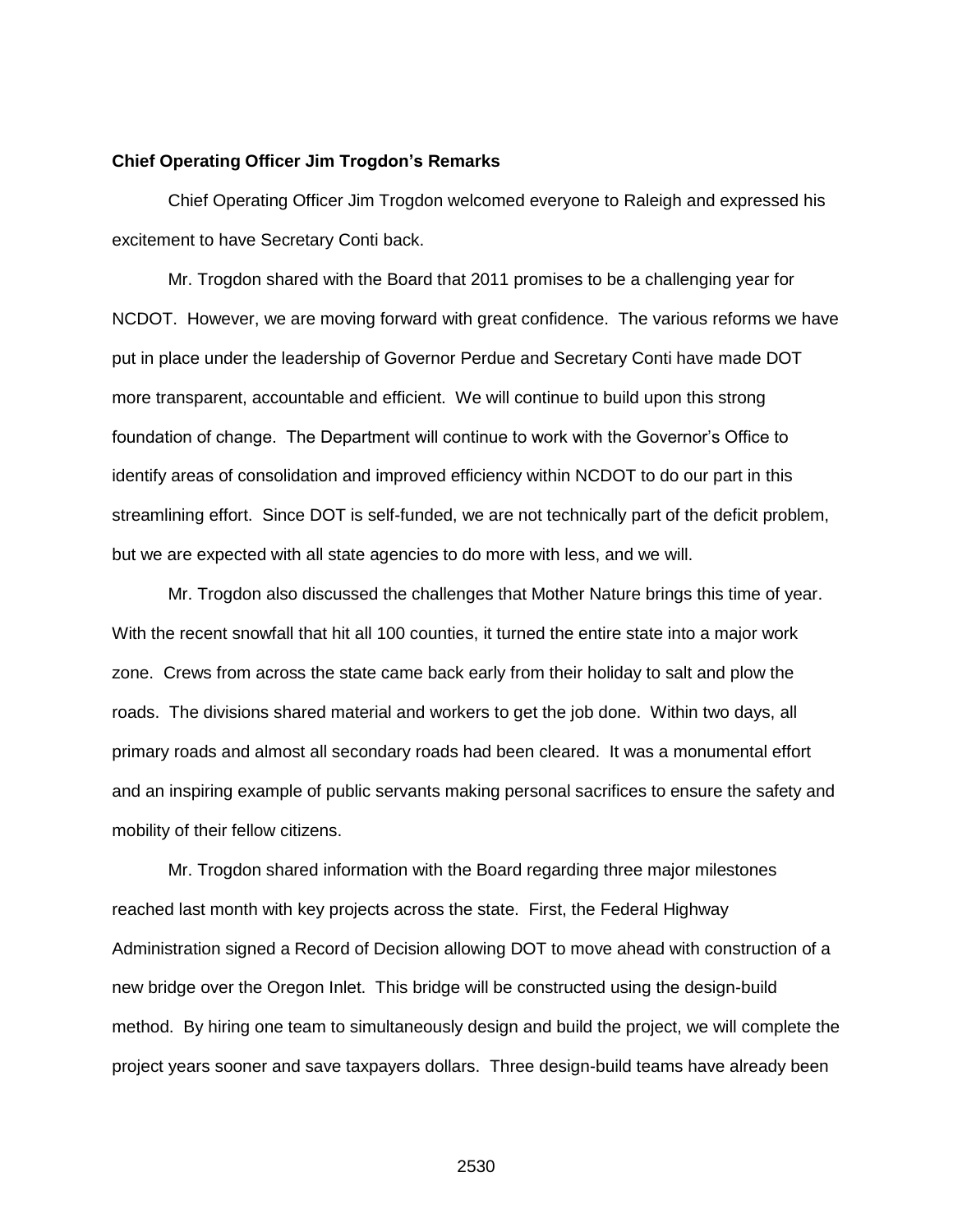prescreened and are ready to compete for this estimated \$300 million contract. The bids will be open in June 2011.

The second milestone is the start of construction of the 2 mile Western Bypass in Jacksonville. This \$28.8 million project will relieve congestion along Western Boulevard and Marine Boulevard. It is scheduled to be complete by September 2013.

The third milestone was achieved on December 22, with the release of the Final Environmental Impact Statement for the Garden Parkway project. We expect the FHWA to issue a Record of Decision early this year that will allow us to move forward with construction of the project that is estimated to cost \$930 million and should be completed in 2015.

Mr. Trogdon informed the Board that the Department's efforts to bring high-speed rail to North Carolina continue to move in the right direction. On December 15, Secretary Conti, FRA Administrator Joe Szabo and others traveled to Greensboro to help christen two new locomotives refurbished with federal ARRA funds. Those two trains will be in service on the Piedmont route, which runs between Raleigh and Charlotte.

Mr. Trogdon announced that Kumar Trivedi has been appointed Interim Director of the Bicycle and Pedestrian Division effective December 20. The Department bid a fond farewell to Tom Norman who had led the division for almost 8 years.

Mr. Trogdon shared a story with the Board regarding employees at the Hatteras Ferry Division. Employees from this division rescued four cold-stunned sea turtles. The turtles were retrieved and brought inside the terminal for warmth. These turtles were eventually handed over to the North Carolina Aquarium. Mr. Trogdon stated going above and beyond is what makes our staff so great.

2531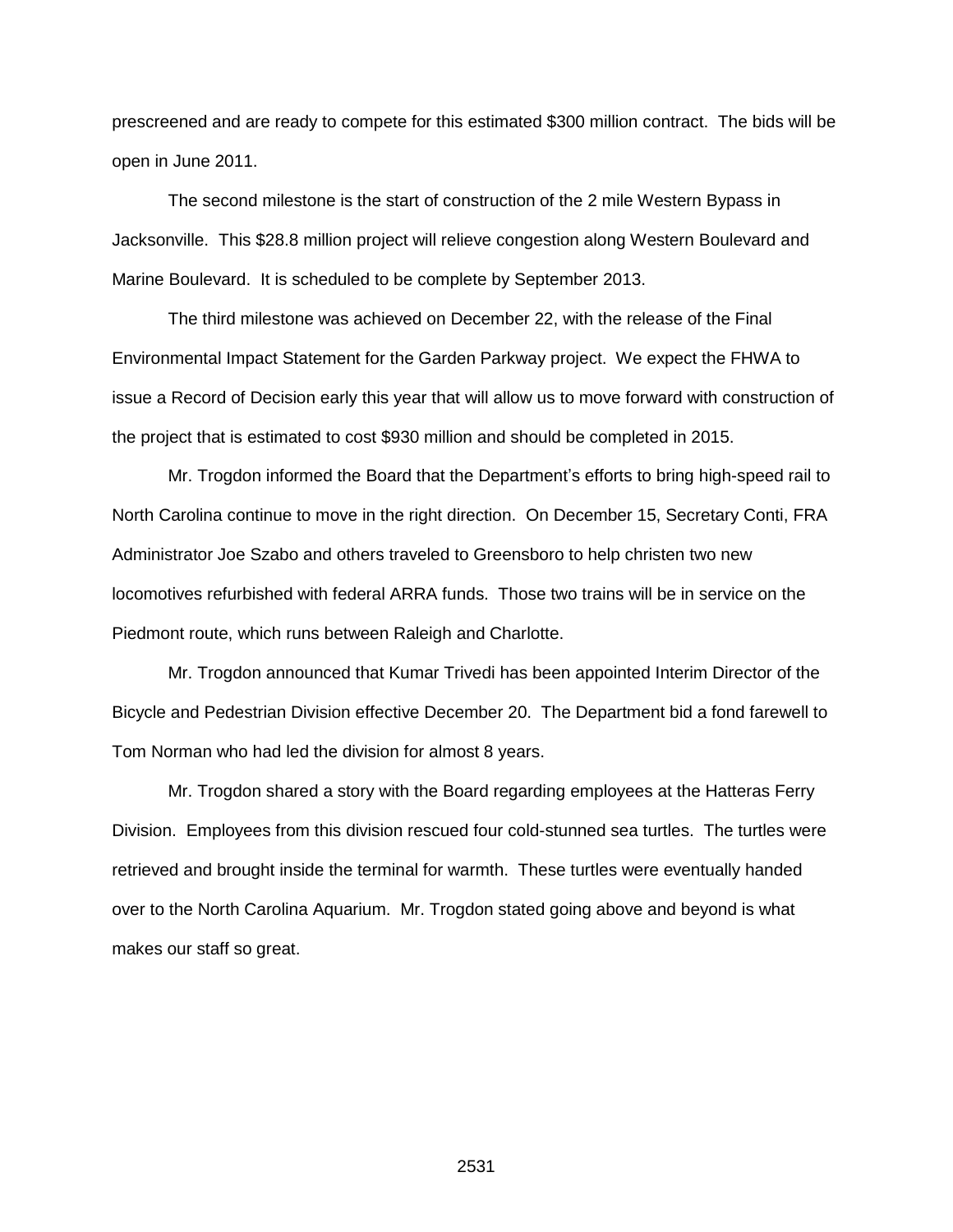#### **Financial Update**

Chief Financial Officer Mark Foster presented the Board with the current financial report. He stated the first five months revenue collections are up. Mr. Foster also stated the construction and maintenance funding is growing.

#### **DMV Update**

Johanna Reese, Deputy Commissioner of DMV, presented the Board with information regarding wait times at driver license offices. DMV's goal is to have all wait times down to 15 minutes in all offices. In FY 2009 the average wait time was 18 minutes. In FY 2010 the wait time was up to 26 minutes. The increase in wait time was due to budget cuts, which resulted in reduction in staff. DMV has requested that Driver License Examiner positions be considered essential positions making them exempt from the hiring freeze. They are working on establishing a new system with the plan to have it up and running in October 2011. Board Member Womble asked if it would be possible to have a sign in each office stating the estimated wait time. Mrs. Reese stated she felt sure this was possible; however, she was going to investigate this possibility.

Mrs. Reese also discussed the issues with special license plates in the state. Some of the colored plates are not easy for law enforcement to read and changes are being considered. The special plates are not going to be done away with. However, any new plate will be standardized.

Board Member McNairy asked Mrs. Reese about the possibility of the state issuing city plates that are put on the front of a vehicle. Mrs. Reese was not familiar with the state doing this; however, she was going to check into the matter and report back.

2532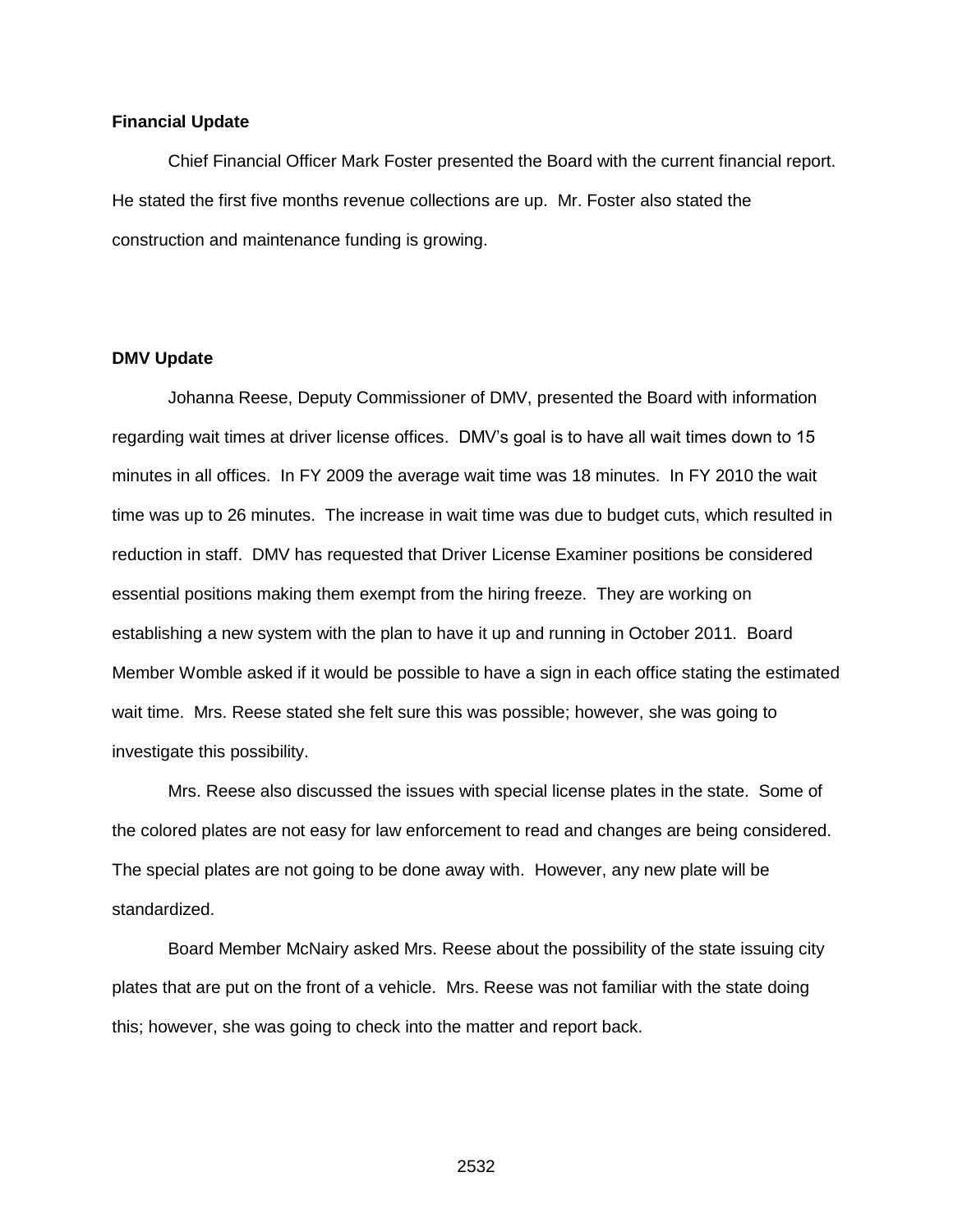Board Member Overholt asked who is responsible for the Title and Registration offices. Mrs. Reese stated those offices are contract offices, they are not state offices. They are paid by the number of transactions completed in their office.

Board Member Watts stated his interest in how DMV is moving forward with new technology to help with driver license wait time and looks forward to hearing more about this at future meetings.

#### **Approval – Minutes of December 8 – 9, 2010 Board Meeting**

The minutes of the December  $8 - 9$ , 2010 Board of Transportation Meeting were unanimously approved upon a motion by Board Member Wall, which was seconded by Board Member Overholt.

#### **Approval of Agenda**

A motion was made by Board Member Perkins, seconded by Board Member Halsey, to approve the agenda items and handouts, excluding agenda items C,D,E,H and L, as they are consent items and require no Board action.

Board Members Ciccone, Wall, Overholt, Collett and Fox abstained from voting on specific items which are stated in the minutes under the specific item.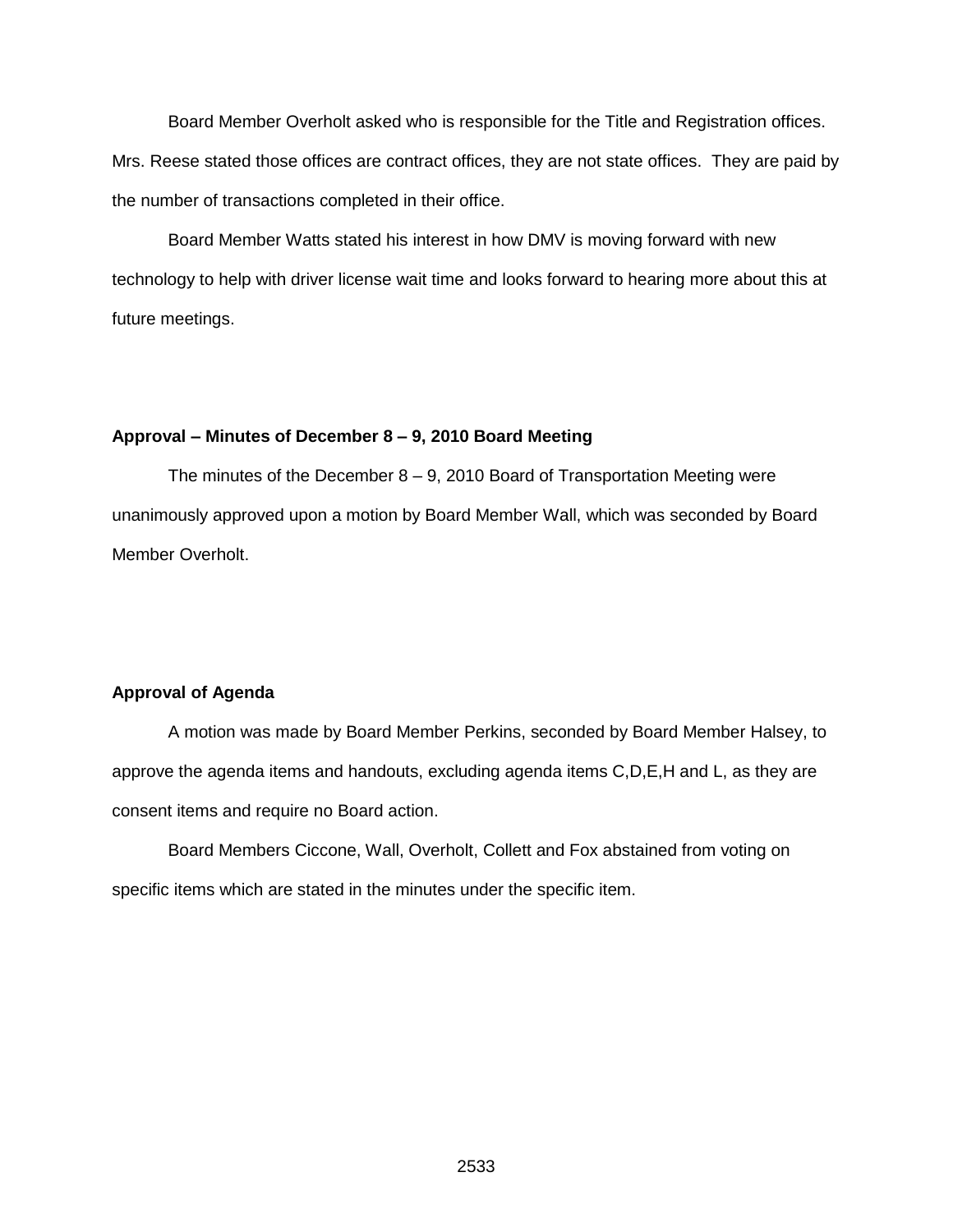## **Approval – Award of Highway Construction Contracts in the December 21, 2010 Letting**

Projects were awarded by the Secretary to the low bidder on all projects in the December 21, 2010 Letting.

Board Member Overholt abstained from voting on Project C202642 in Northampton County and Project C202639 in Hyde, Terrell and Washington Counties.

Award of all contracts covering the use of Federal-aid highway funds is subject to concurrence by the Federal Highway Administration.

| Project                                                                                                                                                                                                                                                                                  | <b>Contract Awarded To</b>                  | <b>Amount</b>  |
|------------------------------------------------------------------------------------------------------------------------------------------------------------------------------------------------------------------------------------------------------------------------------------------|---------------------------------------------|----------------|
| C202643<br>45436.3.1<br><b>DARE</b><br>R-5310                                                                                                                                                                                                                                            | RPC CONTRACTING INC.<br>KITTY HAWK, NC      | \$1,510,290.20 |
| C202642<br>1C.066058,<br>1CR.10661.17,<br>1CR.10661.18,<br>1CR.10661.19,<br>1CR.10661.20,<br>1CR.20661.56,<br>1CR.20661.57,<br>1CR.20661.58,<br>1CR.20661.59,<br>1CR.20661.60,<br>1CR.20661.61,<br>1CR.20661.62,<br>1CR.20661.63,<br>1CR.20661.64,<br>1CR.20661.65<br><b>NORTHAMPTON</b> | BARNHILL CONTRACTING COMPANY<br>TARBORO, NC | \$1,955,610.58 |
| C202638<br>1CR.10211.7,<br>1CR.20211.15,<br>1CR.20211.16,<br>1CR.20211.17,<br>1CR.20211.18<br><b>CHOWAN</b>                                                                                                                                                                              | RPC CONTRACTING INC.<br>KITTY HAWK, NC      | \$1,062,764.04 |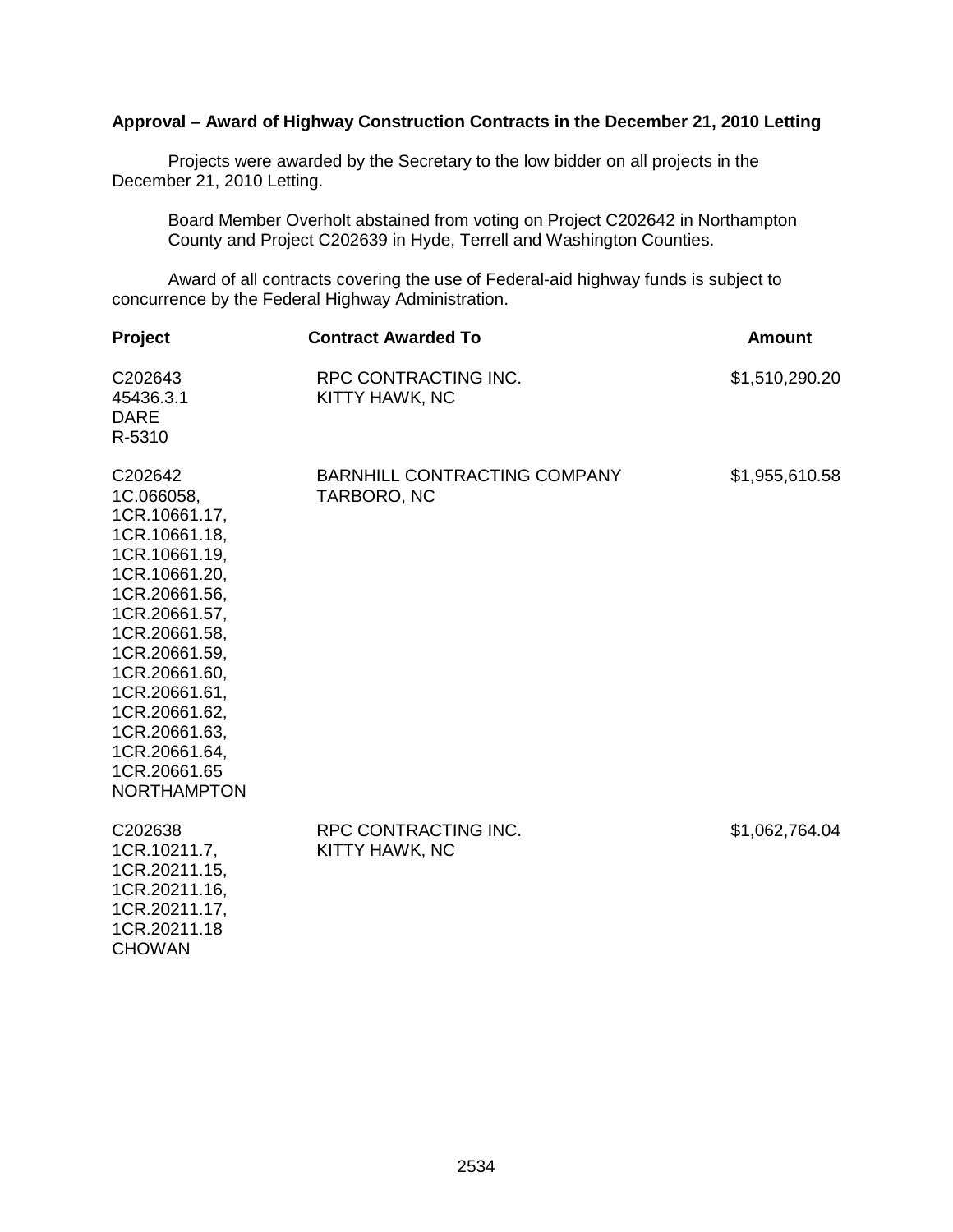| C202639<br>1CR.10481.7,<br>1CR.10481.8,<br>1CR.20481.24,<br>1CR.20481.25,<br>1CR.20481.26,<br>1CR.20481.27,<br>1CR.20481.28,<br>1CR.20481.29,<br>1CR.20891.17,<br>1CR.20891.18,<br>1CR.20941.13,<br>1CR.20941.14,<br>1CR.20941.15<br>HYDE, TYRRELL,<br><b>WASHINGTON</b> | BARNHILL CONTRACTING COMPANY<br>TARBORO, NC                              | \$1,044,413.32 |
|--------------------------------------------------------------------------------------------------------------------------------------------------------------------------------------------------------------------------------------------------------------------------|--------------------------------------------------------------------------|----------------|
| C202640<br>7CR.10411.30,<br>7CR.20411.30<br><b>GUILFORD</b>                                                                                                                                                                                                              | BLYTHE CONSTRUCTION, INC.<br>CHARLOTTE, NC                               | \$1,595,986.85 |
| C202644<br>7CR.10411.31,<br>7CR.20411.31<br><b>GUILFORD</b>                                                                                                                                                                                                              | APAC-ATLANTIC, INC.<br>THOMPSON ARTHUR DIVISION<br><b>GREENSBORO, NC</b> | \$6,180,272.32 |
| C202637<br>12CR.10231.9,<br>12CR.20231.11<br><b>CLEVELAND</b>                                                                                                                                                                                                            | ASPHALT PAVING OF SHELBY, INC.<br>SHELBY, NC                             | \$3,762,289.25 |
| C202641<br>12CR.10361.12,<br>12CR.20361.14<br><b>GASTON</b>                                                                                                                                                                                                              | FEREBEE CORPORATION<br><b>CHARLOTTE, NC</b>                              | \$3,449,655.67 |
| C202326<br>33401.3.1<br><b>BUNCOMBE</b><br>B-4034                                                                                                                                                                                                                        | R. E. BURNS & SONS CO., INC.<br>STATESVILLE, NC                          | \$1,090,832.77 |
| C202554<br>33625.3.1<br><b>SWAIN</b><br>B-4286                                                                                                                                                                                                                           | E. R. SNELL CONTRACTOR, INC.<br>SNELLVILLE, GA                           | \$2,111,817.00 |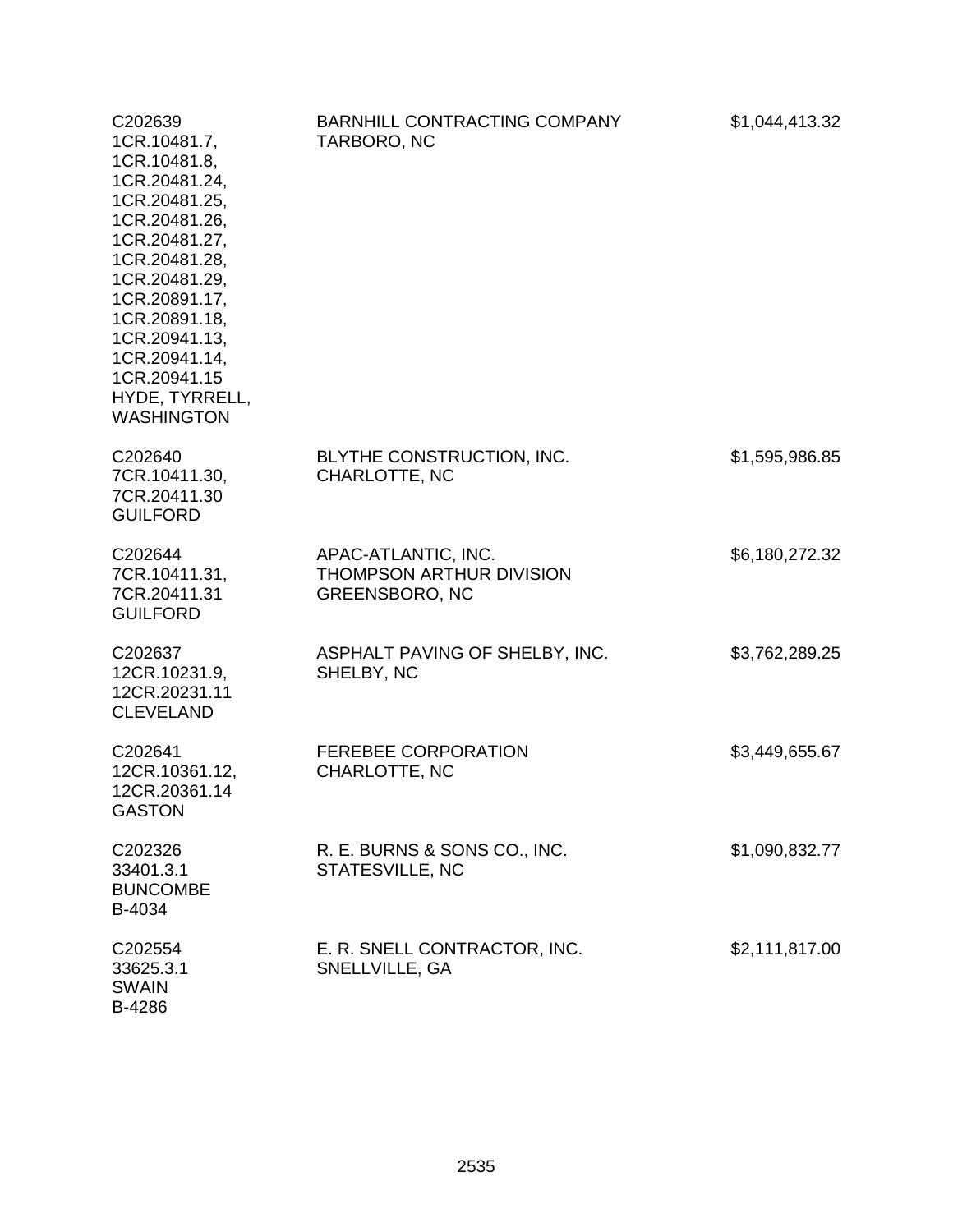SMITH-ROWE, LLC 5,596,661.97

C202628 45352.3.4 BLADEN, ROBESON, **COLUMBUS** BD-5106D

## **Approval – Professional Services Management Unit**

The Board concurred with the staff recommendations and delegated authority to the

Secretary to award the following contracts. Award of contracts is subject to approval by the

Advisory Budget Commission pursuant to G.S. 136-28(f).

Board Member Fox abstained from voting on the Quality Enhancement Project with Jacobs Engineering in Raleigh.

#### **Technical Services - Quality Enhancement**

After careful evaluation of the workload and schedules of the work that can be accomplished by our staff, it was determined necessary to employ private firms for value engineering services on an as needed basis for various federal-aid and state funded projects to support the Quality Enhancement Unit. These contracts will expire one year after the date of execution or after the contract amount has been depleted, whichever occurs first. Our staff has completed the actions for employing private firms in accordance with the policies and procedures adopted by the Board on May 7, 2009. These are for information only.

## **STATEWIDE**

| (1) | Firm:<br>Maximum Engineering Fee:                                    | Arcadis G&M of North Carolina, Raleigh, NC<br>\$250,000.00              |             |
|-----|----------------------------------------------------------------------|-------------------------------------------------------------------------|-------------|
|     | <b>SPSF/DBE/WBE Utilization:</b>                                     | <b>Gibson Engineers</b><br>15%                                          | \$37,500.00 |
|     | <b>SPSF Utilization:</b>                                             | <b>Summit Consulting</b><br>15%                                         | \$37,500.00 |
| (2) | Firm:<br>Maximum Engineering Fee:<br><b>SPSF Utilization:</b>        | Jacobs Engineering, Raleigh, NC<br>\$250,000.00<br>$0\%$                |             |
| (3) | Firm:<br>Maximum Engineering Fee:<br><b>SPSF Utilization:</b>        | Mactec Engineering and Consulting, Raleigh, NC<br>\$250,000.00<br>$0\%$ |             |
| (4) | Firm:<br><b>Maximum Engineering Fee:</b><br><b>SPSF Utilization:</b> | VE Group, LLC, Quincy, Florida<br>\$250,000.00<br>0%                    |             |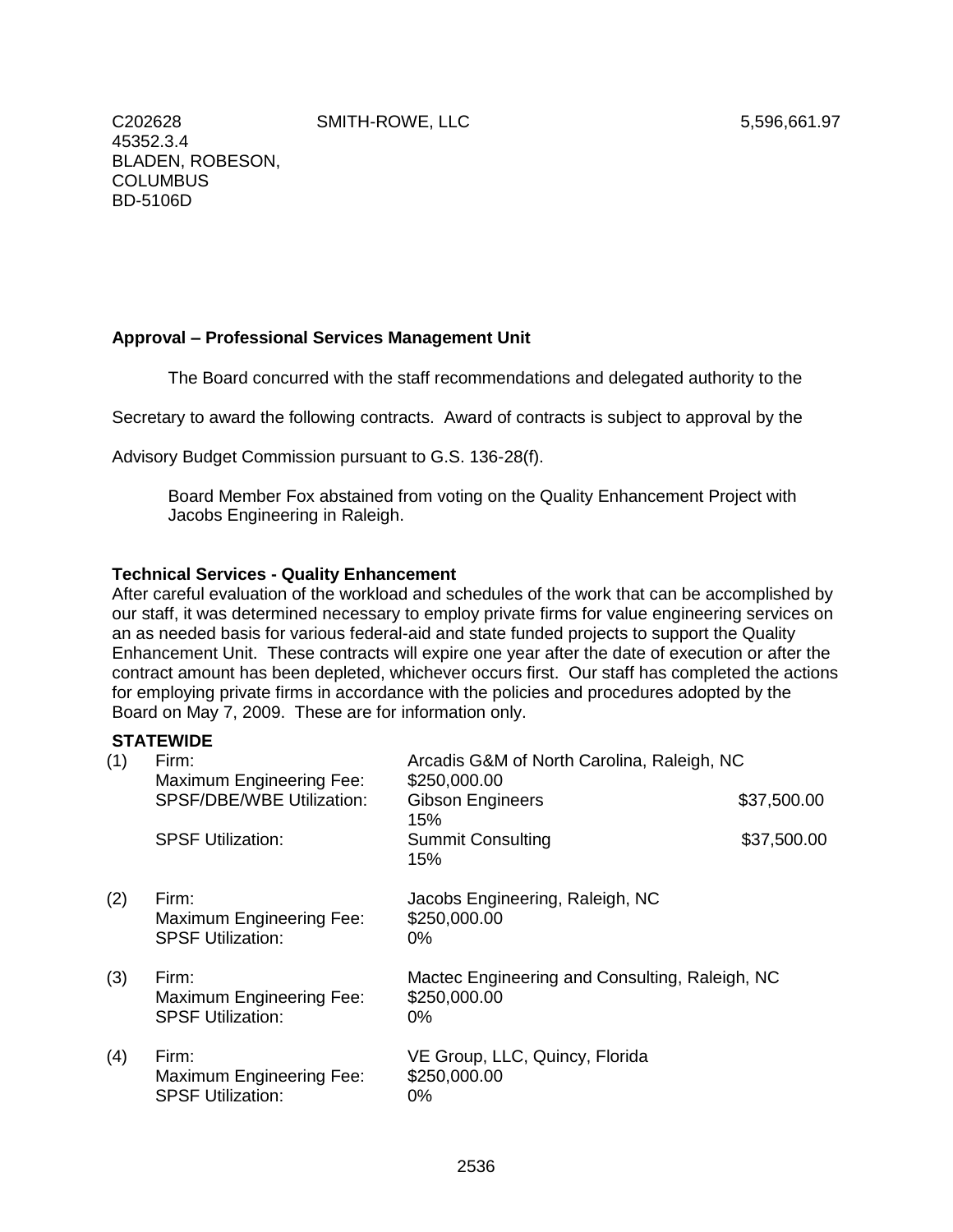#### **Asset Management - Bridge Management**

The following is a supplemental contract to a previous contract approved by the Board with the same engineering firm. This supplemental contract was necessary due to approved additional work that was unknown at the inception and is required of the firm to complete the project. Our staff has completed the actions in accordance with the policies and procedures adopted by the Board on May 7, 2009. This is for information only.

## **STATEWIDE**

Original Engineering Fee: \$1,000,000.00 SPSF Utilization: 0%

(5) Firm: Stantec Consulting Services, Inc., Raleigh, NC Supplemental Fee: \$0.00 (two year time extension request only)

#### **Highway Design - Roadway Design**

The following are supplemental contracts to previous contracts approved by the Board with the same engineering firms. These supplemental contracts were necessary due to approved additional work that was unknown at the inception and is required of the firms to complete the projects. Our staff has completed the actions in accordance with the policies and procedures adopted by the Board on May 7, 2009. These are for information only.

#### **DIVISION 3**

| (6) | Project:                            | 34491.1.2 (R-2633B) Brunswick and New Hanover<br>Counties |
|-----|-------------------------------------|-----------------------------------------------------------|
|     |                                     | US 17 (Wilmington Bypass) from US 74-76 east of           |
|     |                                     | Malmo in Brunswick County to west of US 421 north of      |
|     |                                     | Wilmington in New Hanover County                          |
|     | Scope of Work:                      | Roadway and hydraulic design                              |
|     | <b>Estimated Construction Cost:</b> | \$190,100,000.00                                          |
|     | Firm:                               | H. W. Lochner, Inc., Raleigh, NC                          |
|     | <b>Original Engineering Fee:</b>    | \$507,785.82                                              |
|     | Previous Supplemental Fee:          | \$78,253.19                                               |
|     | Supplemental Fee:                   | \$137,273.65                                              |
|     | Supplemental Work:                  | Roadway design for splitting the project into sections    |
|     |                                     | R-2633BA and R-2633BB and preparing final                 |
|     |                                     | construction plans                                        |
|     | <b>SPSF Utilization:</b>            | 0%                                                        |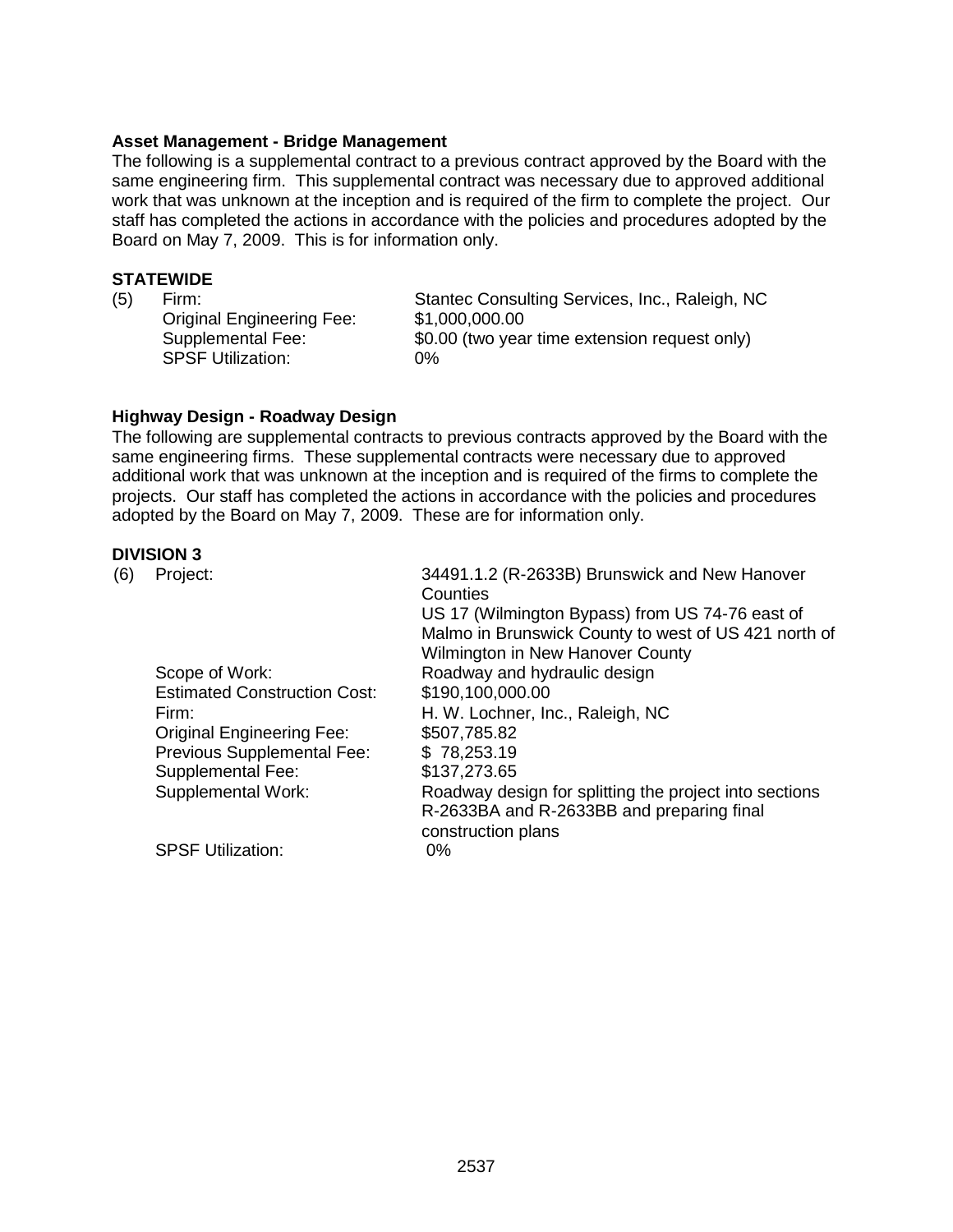## **DIVISION 7**

| (7) | Project:                                                                                                                                                                                          | 34802.1.1 (U-2412B) Guilford County<br>SR 4121 (Greensboro/High Point Road) from west of<br>SR 4228 (Vickery Chapel Road) to SR 1424 (Hilltop<br>Road) in Greensboro                                                                                                                                                                                  |
|-----|---------------------------------------------------------------------------------------------------------------------------------------------------------------------------------------------------|-------------------------------------------------------------------------------------------------------------------------------------------------------------------------------------------------------------------------------------------------------------------------------------------------------------------------------------------------------|
|     | Scope of Work:<br><b>Estimated Construction Cost:</b><br>Firm:<br><b>Original Engineering Fee:</b><br><b>Previous Supplemental Fees:</b><br><b>Supplemental Fee:</b><br><b>Supplemental Work:</b> | Roadway, hydraulic design, and erosion control<br>\$44,300,000.00<br>PB Americas, Inc., Charlotte, NC<br>\$371,962.63<br>\$85,006.77<br>\$114,002.66<br>Revise roadway and hydraulic designs and erosion<br>control plans due to revisions from the Right of Way<br>Branch to incorporate -Y- Line modifications, and add<br>final construction plans |
|     | <b>SPSF Utilization:</b>                                                                                                                                                                          | 0%                                                                                                                                                                                                                                                                                                                                                    |
|     | <b>DIVISION 9</b>                                                                                                                                                                                 |                                                                                                                                                                                                                                                                                                                                                       |
| (8) | Project:                                                                                                                                                                                          | 40278.1.1 (U-4909) Forsyth County<br>SR 2643 (Union Cross Road) from SR 2691 (Wallburg<br>Road) to SR 2632 (Sedge Garden Road) in Winston-<br>Salem                                                                                                                                                                                                   |
|     | Scope of Work:<br><b>Estimated Construction Cost:</b>                                                                                                                                             | Roadway design<br>\$38,000,000.00                                                                                                                                                                                                                                                                                                                     |
|     | Firm:                                                                                                                                                                                             | Rummel, Klepper & Kahl, LLP, Raleigh, NC                                                                                                                                                                                                                                                                                                              |
|     | <b>Original Engineering Fee:</b>                                                                                                                                                                  | \$606,768.46                                                                                                                                                                                                                                                                                                                                          |
|     | Previous Supplemental Fee:<br><b>Supplemental Fee:</b>                                                                                                                                            | \$114,677.00<br>\$65,618.51                                                                                                                                                                                                                                                                                                                           |
|     | <b>Supplemental Work:</b>                                                                                                                                                                         | Roadway and hydraulic design and utility coordination<br>for revising R/W plans and for final plans. These plans<br>will include revising the current I-40 Interchange from a<br>single point urban diamond to a directional diamond.                                                                                                                 |
|     | <b>SPSF Utilization:</b>                                                                                                                                                                          | 0%                                                                                                                                                                                                                                                                                                                                                    |
|     | <b>DIVISION 12</b>                                                                                                                                                                                |                                                                                                                                                                                                                                                                                                                                                       |
| (9) | Project:                                                                                                                                                                                          | 34192.1.2 (I-3819A) Iredell County<br>I-40/I-77 Interchange including I-40 from west of<br>SR 2003 (Radio Road) to SR 2158 (Old Mocksville<br>Road) & I-77 from south of SR 2321 (East Broad<br>Street) to south of SR 2171 (Jane Sower Road) in<br><b>Statesville</b>                                                                                |
|     | Scope of Work:                                                                                                                                                                                    | Roadway and hydraulic design                                                                                                                                                                                                                                                                                                                          |
|     | <b>Estimated Construction Cost:</b><br>Firm:                                                                                                                                                      | \$97,700,000.00<br>Florence & Hutcheson, Inc., Raleigh, NC                                                                                                                                                                                                                                                                                            |
|     | <b>Original Engineering Fee:</b>                                                                                                                                                                  | \$2,078,172.19                                                                                                                                                                                                                                                                                                                                        |
|     | <b>Previous Supplemental Fees:</b>                                                                                                                                                                | 923,333.34<br>\$<br>19,407.76                                                                                                                                                                                                                                                                                                                         |
|     | <b>Supplemental Fee:</b><br><b>Supplemental Work:</b>                                                                                                                                             | \$<br>Revise roadway design to include right of way                                                                                                                                                                                                                                                                                                   |
|     |                                                                                                                                                                                                   | revisions and revise earthwork phasing due to traffic<br>control plan                                                                                                                                                                                                                                                                                 |
|     | <b>SPSF Utilization:</b>                                                                                                                                                                          | 0%                                                                                                                                                                                                                                                                                                                                                    |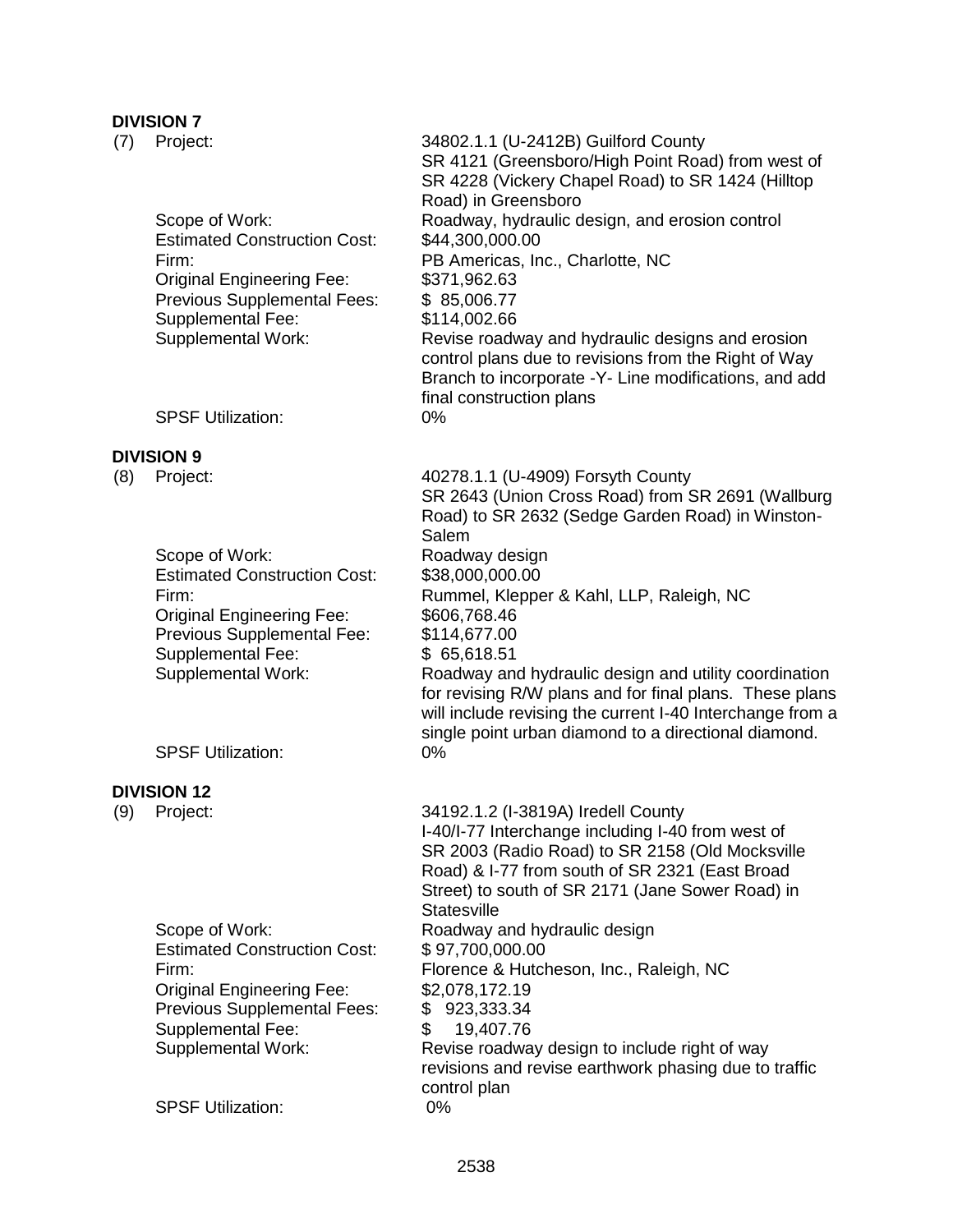## **Rail**

After careful evaluation of the workload and schedules of the work that can be accomplished by our staff, it was determined necessary to employ private firms for Rail Highway Crossing Safety services on an as needed basis for various federal-aid and state funded projects to support the Rail Division. These contracts will expire three years after the date of execution or after the contract amount has been depleted, whichever occurs first. Our staff has completed the actions for employing private firms in accordance with the policies and procedures adopted by the Board on May 7, 2009. These are for information only.

## **STATEWIDE**

| (10) | Firm:<br><b>Maximum Engineering Fee:</b><br><b>SPSF Utilization:</b> | AECOM, Raleigh, NC<br>\$1,000,000.00<br>0%                                   |
|------|----------------------------------------------------------------------|------------------------------------------------------------------------------|
| (11) | Firm:<br><b>Maximum Engineering Fee:</b><br><b>SPSF Utilization:</b> | Florence & Hutcheson, Raleigh, NC<br>\$750,000.00<br>0%                      |
| (12) | Firm:<br>Maximum Engineering Fee:<br>SPSF/DBE/WBE Utilization:       | Gibson Engineers, Fuquay-Varina, NC<br>\$1,750,000.00<br>100%                |
| (13) | Firm:<br><b>Maximum Engineering Fee:</b><br><b>SPSF Utilization:</b> | HDR Engineering Inc. of the Carolinas, Charlotte, NC<br>\$1,500,000.00<br>0% |
| (14) | Firm:<br>Maximum Engineering Fee:<br><b>SPSF Utilization:</b>        | HNTB North Carolina, Raleigh, NC<br>\$600,000.00<br>0%                       |
| (15) | Firm:<br><b>Maximum Engineering Fee:</b><br><b>SPSF Utilization:</b> | Moffatt & Nichol, Raleigh, NC<br>\$900,000.00<br>0%                          |
| (16) | Firm:<br>Maximum Engineering Fee:<br><b>SPSF Utilization:</b>        | PBS&J, Raleigh, NC<br>\$2,000,000.00<br>0%                                   |
| (17) | Firm:<br>Maximum Engineering Fee:<br><b>SPSF Utilization:</b>        | RK&K, Raleigh, NC<br>\$750,000.00<br>0%                                      |
| (18) | Firm:<br>Maximum Engineering Fee:<br><b>SPSF Utilization:</b>        | STV/Ralph Whitehead Associates, Charlotte, NC<br>\$2,000,000.00<br>0%        |
| (19) | Firm:<br>Maximum Engineering Fee:<br>SPSF/DBE/MBE Utilization:       | Simpson Engineers & Associates, Cary, NC<br>\$4,500,000.00<br>100%           |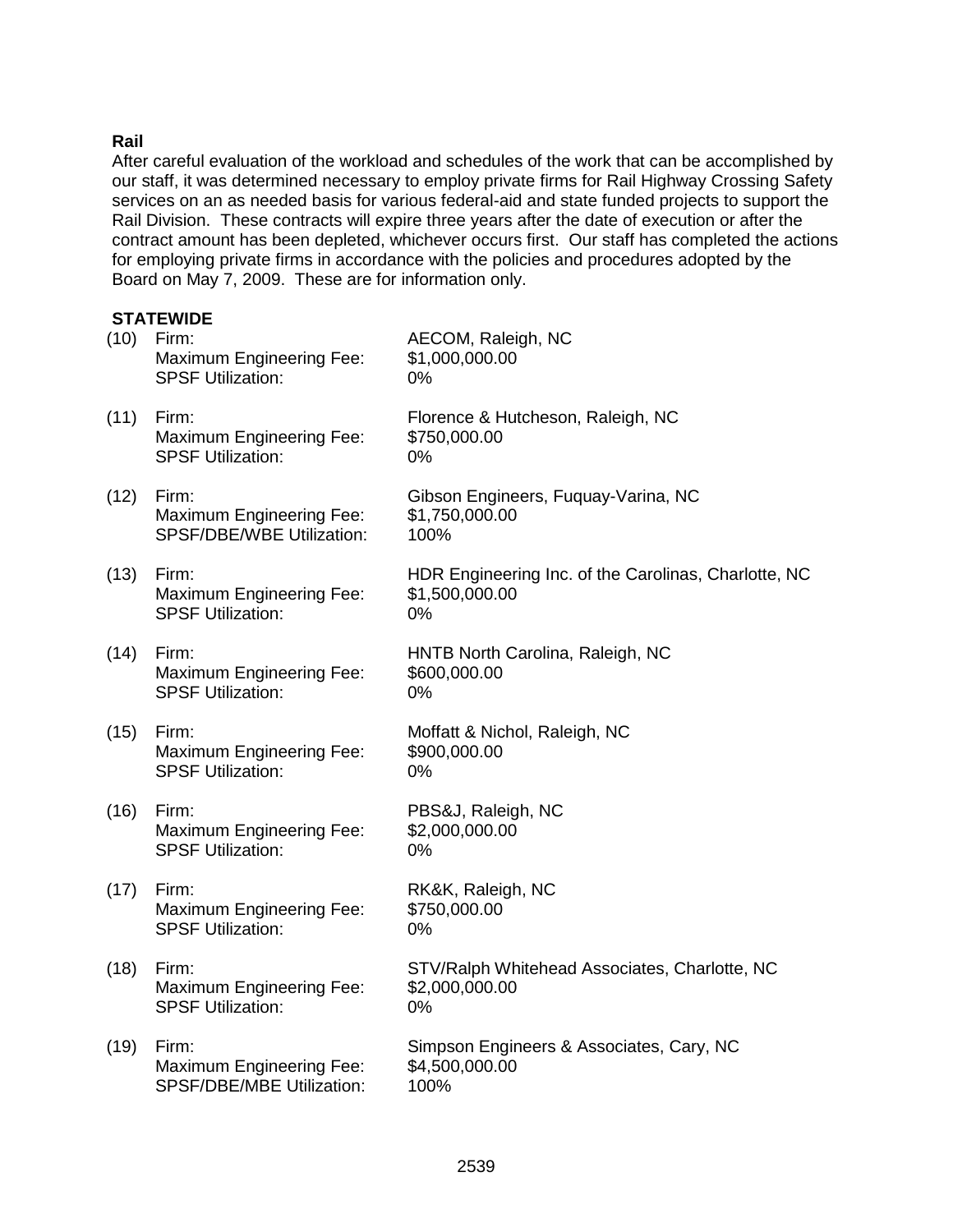Maximum Engineering Fee: \$250,000.00 SPSF Utilization: 0%

Maximum Engineering Fee: \$1,000,000.00 SPSF Utilization: 0%

(20) Firm: Stantec Consulting Services, Inc., Raleigh, NC

(21) Firm: URS Corporation-North Carolina, Morrisville, NC

#### **Project Development & Environmental Analysis - Project Planning Group**

The following is a supplemental contract to a previous contract approved by the Board with the same engineering firm. This supplemental contract was necessary due to the approved additional work that was unknown at the inception and is required of the firm to complete the planning documents. Our staff has completed the actions for employing private firms in accordance with the policies and procedures adopted by the Board on May 7, 2009. This is for information only.

#### **DIVISIONS 3 & 6**

| (22) | Project:                                 | 34416.1.1 (R-2303) Cumberland-Sampson-Duplin<br>Counties<br>NC 24 from west of SR 1006 (Clinton Road) in<br>Cumberland County to I-40 near Warsaw in Duplin<br>County |
|------|------------------------------------------|-----------------------------------------------------------------------------------------------------------------------------------------------------------------------|
|      | Supplemental Work:                       | Interchange Justification Report Update and<br><b>Environmental Justice Report Consultation</b>                                                                       |
|      | Firm:                                    | Parsons Transportation, Raleigh, NC                                                                                                                                   |
|      | <b>Original Maximum Engineering Fee:</b> | 894,644.24<br>\$.                                                                                                                                                     |
|      | <b>Previous Supplemental Fees:</b>       | \$3,677,777.88                                                                                                                                                        |
|      | <b>Supplemental Fee:</b>                 | 75,000.00<br>\$                                                                                                                                                       |
|      | <b>SPSF Utilization:</b>                 | $0\%$                                                                                                                                                                 |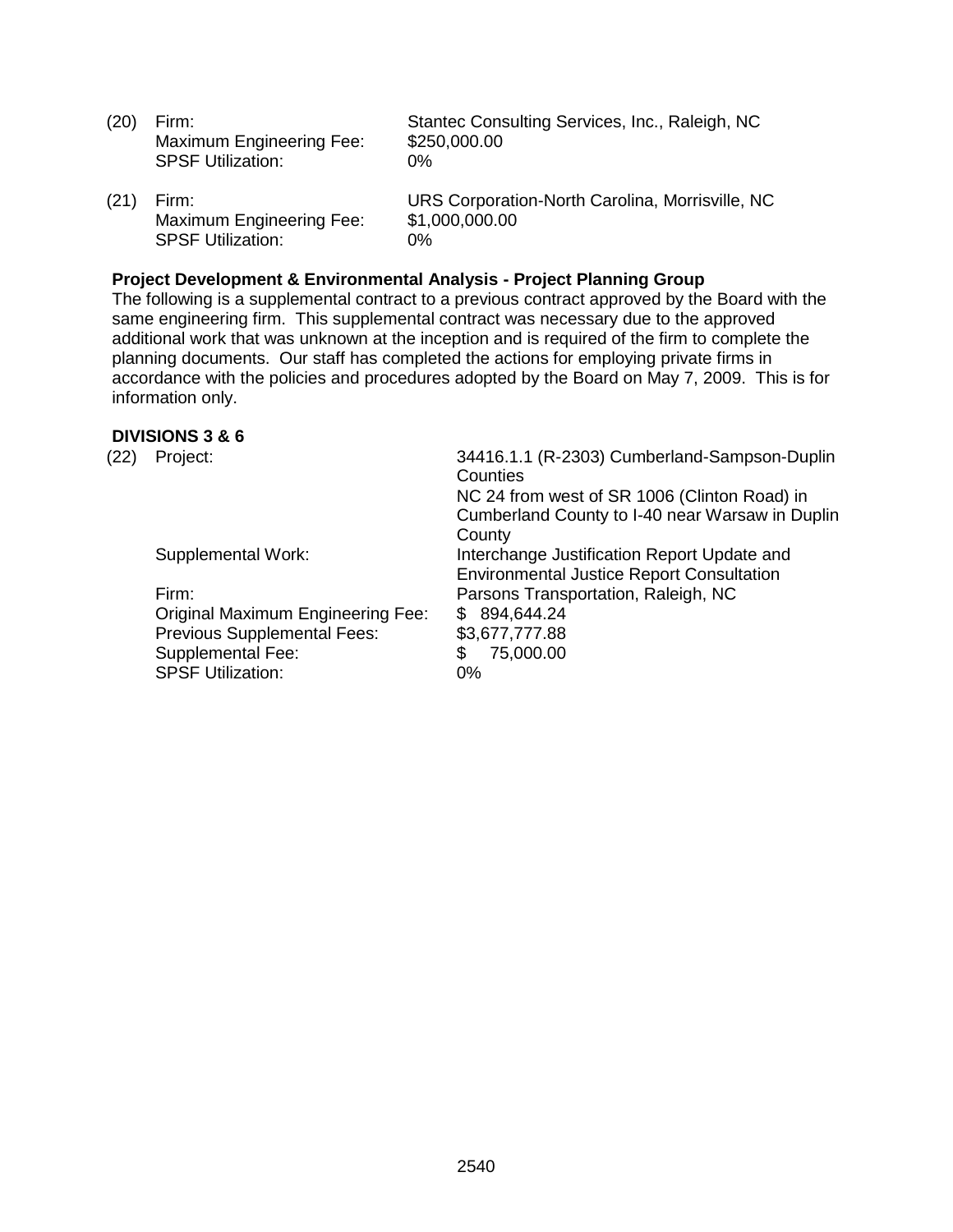## **Approval – Secondary Road Construction Programs**

Pursuant to the recommendation of the Secondary Roads Office, the Board concurred with the staff recommendations and delegated authority to the Secretary to approve Secondary Road Construction Programs for the following counties:

## **Total Amount Programmed**

| <b>Division 5</b>       |                |
|-------------------------|----------------|
| FY 2009-10/FY 2010-11   |                |
| Durham County           | \$1,976,296.85 |
| <b>Granville County</b> | \$2,671,414.71 |
| <b>Person County</b>    | \$2,083,271.84 |
| <b>Wake County</b>      | \$5,848,607.38 |
| <b>Division 6</b>       |                |
| FY 2010-11              |                |
| <b>Robeson County</b>   | \$3,217,757.00 |

A copy of this agenda item is made a part of the record of this meeting and filed as an addendum to Minute Book 26A.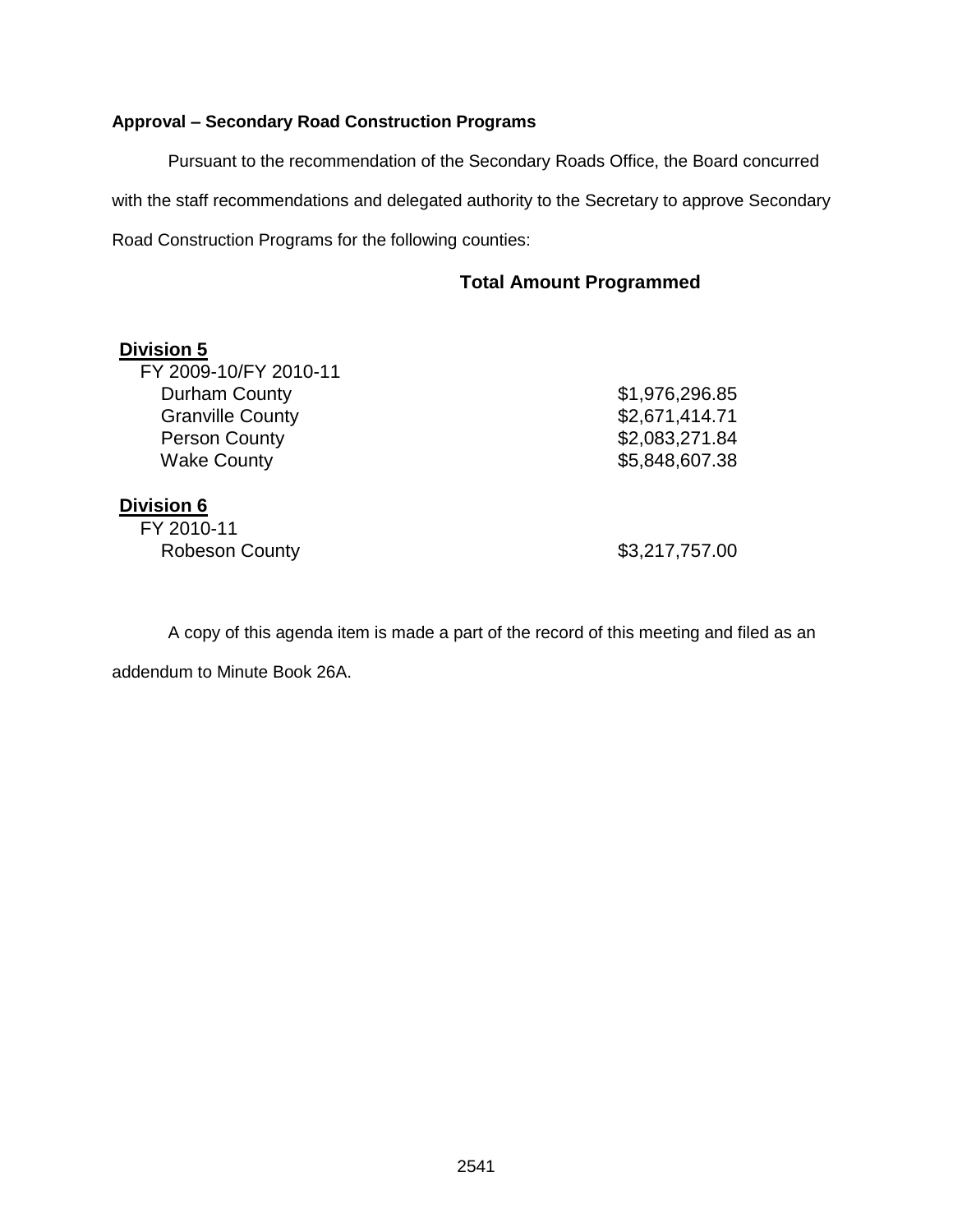## **Approval – Additions, Abandonments, and Road Name Changes to State Secondary Road System**

A motion was made by Board Member Perkins, which was seconded by Board Member

Halsey, to approve the following proposed additions and abandonments to the State Secondary

Road System:

## **Road Additions:**

| County                        | Pet. No. | Length<br>(Miles)                    | <b>Description</b>                                                                                                                                           | Date of<br><b>Report</b> |
|-------------------------------|----------|--------------------------------------|--------------------------------------------------------------------------------------------------------------------------------------------------------------|--------------------------|
| <b>Division 3</b>             |          |                                      |                                                                                                                                                              |                          |
| Onslow                        | 49602    | 0.49<br>0.05                         | <b>Forbes Estates Subdivision</b><br><b>Forbes Estates Drive</b><br>Logan Douglas Lane                                                                       | 11/1/10                  |
| Onslow                        | 49603    | 0.53<br>0.05<br>0.03                 | <b>Melody Point Subdivision</b><br>Harmony Way<br><b>Cadence Court</b><br>Legato Court                                                                       | 11/9/10                  |
| Onslow                        | 49604    | 0.31                                 | <b>Williamsburg Plantation Subdivision</b><br>Western Boulevard, SR 1470 Ext.                                                                                | 11/9/10                  |
| Onslow                        | 49605    | 0.15<br>0.42<br>0.07<br>0.09<br>0.07 | <b>Liberty Hills Subdivision</b><br>Old Glory Lane, SR 2414 Ext<br><b>Constitution Avenue</b><br><b>Patriot Place</b><br>Victory Way<br><b>Freedom Court</b> | 11/9/10                  |
| <b>Division 4</b><br>Wayne    | 49606    | 0.22                                 | <b>Patetown Plantation Subdivision</b><br><b>Britmorlan Drive</b>                                                                                            | 11/1/10                  |
| <b>Division 5</b><br>Franklin | 49607    | 1.05<br>0.24<br>0.06<br>0.40         | <b>Huntsburg Subdivision</b><br><b>Huntsburg Drive</b><br><b>Whistlers Cove</b><br><b>Nuthatch Court</b><br>Kingfisher Way                                   | 10/20/10                 |
| Franklin                      | 49608    | 0.52<br>0.04<br>0.15                 | <b>Silo Glen Subdivision</b><br><b>Barnhill Lane</b><br>Silo Glen Drive<br><b>Guernsey Court</b>                                                             | 11/9/10                  |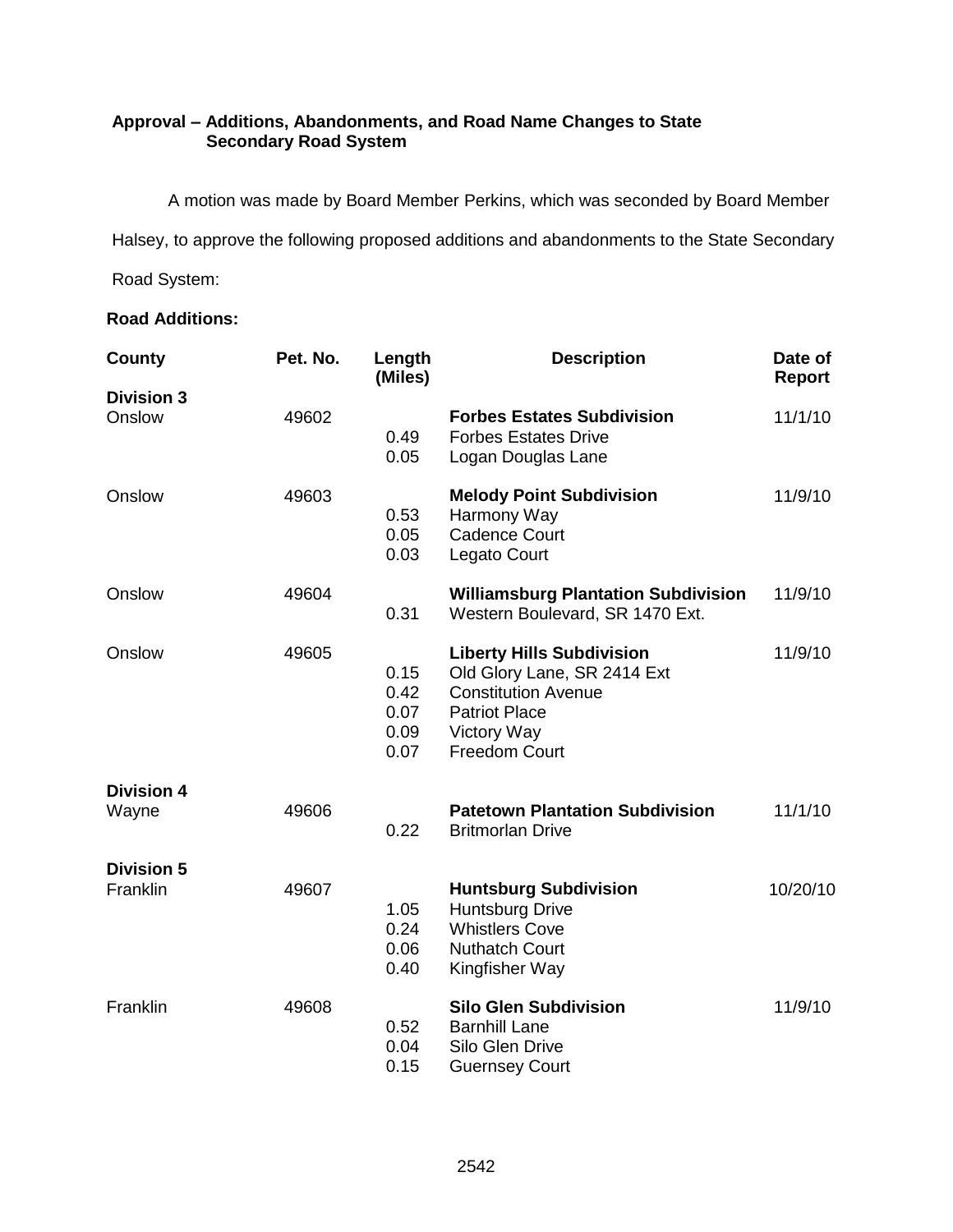| Franklin                        | 49626 | 0.25<br>0.03                                 | <b>Falcon Crest Subdivision</b><br><b>Falcon Crest Lane</b><br><b>Dynasty Drive</b>                                                                                           | 12/13/10 |
|---------------------------------|-------|----------------------------------------------|-------------------------------------------------------------------------------------------------------------------------------------------------------------------------------|----------|
| Wake                            | 49609 | 0.17                                         | <b>Enchanted Oaks West Subdivision</b><br><b>Pine Birch Drive</b>                                                                                                             | 11/16/10 |
| Wake                            | 49610 | 0.17<br>0.31<br>0.38<br>0.09<br>0.11<br>0.25 | <b>Amber Ridge Subdivision</b><br><b>Troubadour Lane</b><br>Mailwood Drive<br>Varcroft Road<br>Naylor Road<br><b>Gelfield Road</b><br><b>Ballston Place</b>                   | 10/11/10 |
| <b>Division 5</b><br>Warren     | 49611 | 0.14                                         | <b>Renn Haven Subdivision</b><br><b>Walter Street</b>                                                                                                                         | 9/20/10  |
| <b>Division 6</b><br>Cumberland | 49612 | 0.27<br>0.19<br>0.03                         | <b>Stone Creek Subdivision</b><br><b>Holloman Drive</b><br><b>Rockrose Drive</b><br><b>Carfew Court</b>                                                                       | 11/19/10 |
| Cumberland                      | 49613 | 0.40<br>0.03<br>0.12<br>0.18<br>0.05         | <b>Churchill Downs Subdivision</b><br><b>Salem Prince Drive</b><br><b>Secretariat Place</b><br><b>Thunder Gulch Trail</b><br><b>Storm Cat Lane</b><br><b>Citidancer Court</b> | 11/19/10 |
| <b>Division 7</b><br>Guilford   | 49614 | 0.30                                         | <b>Beverly Hills Subdivision</b><br>Lloyd's Court                                                                                                                             | 9/14/10  |
| Guilford                        | 49615 | 0.27<br>0.18                                 | <b>Reece Woods Subdivision</b><br><b>Broken Hill Road</b><br><b>Bowie Road</b>                                                                                                | 9/16/10  |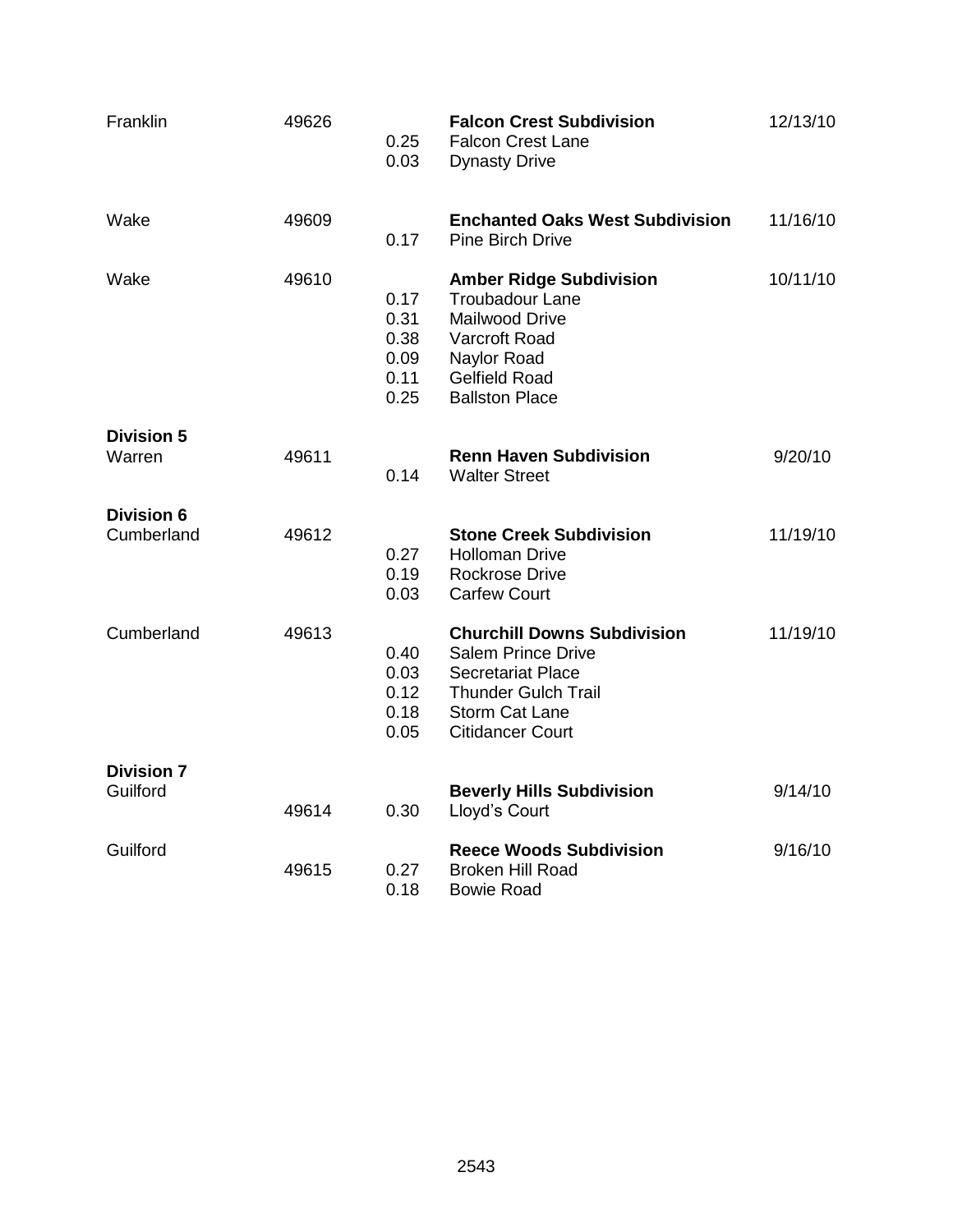| Guilford                        | 49616 | 0.30<br>1.10<br>0.11<br>0.13<br>0.16<br>0.11<br>0.16<br>0.04<br>0.16<br>0.22<br>0.37<br>0.40<br>0.11<br>0.13<br>0.15<br>0.10 | <b>Brightwood Farm Subdivision</b><br><b>Brightwood Farm Parkway</b><br><b>Preakness Parkway</b><br><b>Winners Point</b><br><b>Affirmed Drive</b><br><b>Finish Line Drive</b><br>West Whirlaway Court<br>East Whirlaway Court<br><b>Triple Crown Court</b><br><b>Pimlico Circle</b><br><b>Pimlico Drive</b><br><b>Championship Drive</b><br><b>Winners Drive</b><br><b>Winners Choice Drive</b><br><b>Winners Circle</b><br><b>Seattle Slew Place</b><br>Jockey Place | 10/27/10 |
|---------------------------------|-------|------------------------------------------------------------------------------------------------------------------------------|-----------------------------------------------------------------------------------------------------------------------------------------------------------------------------------------------------------------------------------------------------------------------------------------------------------------------------------------------------------------------------------------------------------------------------------------------------------------------|----------|
| Guilford                        | 49617 | 0.28<br>0.11<br>0.11                                                                                                         | <b>Harvest Ridge Subdivision</b><br><b>Autumn Harvest Drive Extension</b><br><b>Harvest Wind Court</b><br><b>Wheatsheaf Court</b>                                                                                                                                                                                                                                                                                                                                     | 11/3/10  |
| <b>Division 7</b><br>Rockingham | 49618 | 0.33<br>0.15<br>0.04                                                                                                         | <b>River Run Subdivision</b><br><b>Autumn Gate Drive</b><br><b>Meadow Bluff Court</b><br><b>Stonegate Court</b>                                                                                                                                                                                                                                                                                                                                                       | 9/14/10  |
| <b>Division 8</b><br>Randolph   | 49619 | 0.39                                                                                                                         | <b>Parkwood Subdivision</b><br>Parkwood Road                                                                                                                                                                                                                                                                                                                                                                                                                          | 11/8/10  |
| <b>Division 9</b><br>Rowan      | 49620 | 0.33<br>0.05<br>0.36                                                                                                         | <b>Falcon Crest Subdivision</b><br><b>Falcon Crest Lane</b><br><b>Kestrel Court</b><br><b>Talon Drive</b>                                                                                                                                                                                                                                                                                                                                                             | 10/19/10 |
| Rowan                           | 49621 | 0.10<br>0.08                                                                                                                 | <b>Cornerstone Subdivision</b><br><b>Slate Drive</b><br>Granite Lane (North)                                                                                                                                                                                                                                                                                                                                                                                          | 10/22/10 |
| <b>Division 11</b><br>Ashe      | 49622 | 0.17                                                                                                                         | <b>Beaver Creek Industrial Park</b><br>SR 1290 (Industrial Parkway) Ext.                                                                                                                                                                                                                                                                                                                                                                                              | 11/8/10  |
| <b>Division 12</b><br>Iredell   | 49623 | 0.03                                                                                                                         | The Point on Norman Subdivision<br><b>Grey Lady Court</b>                                                                                                                                                                                                                                                                                                                                                                                                             | 9/18/07  |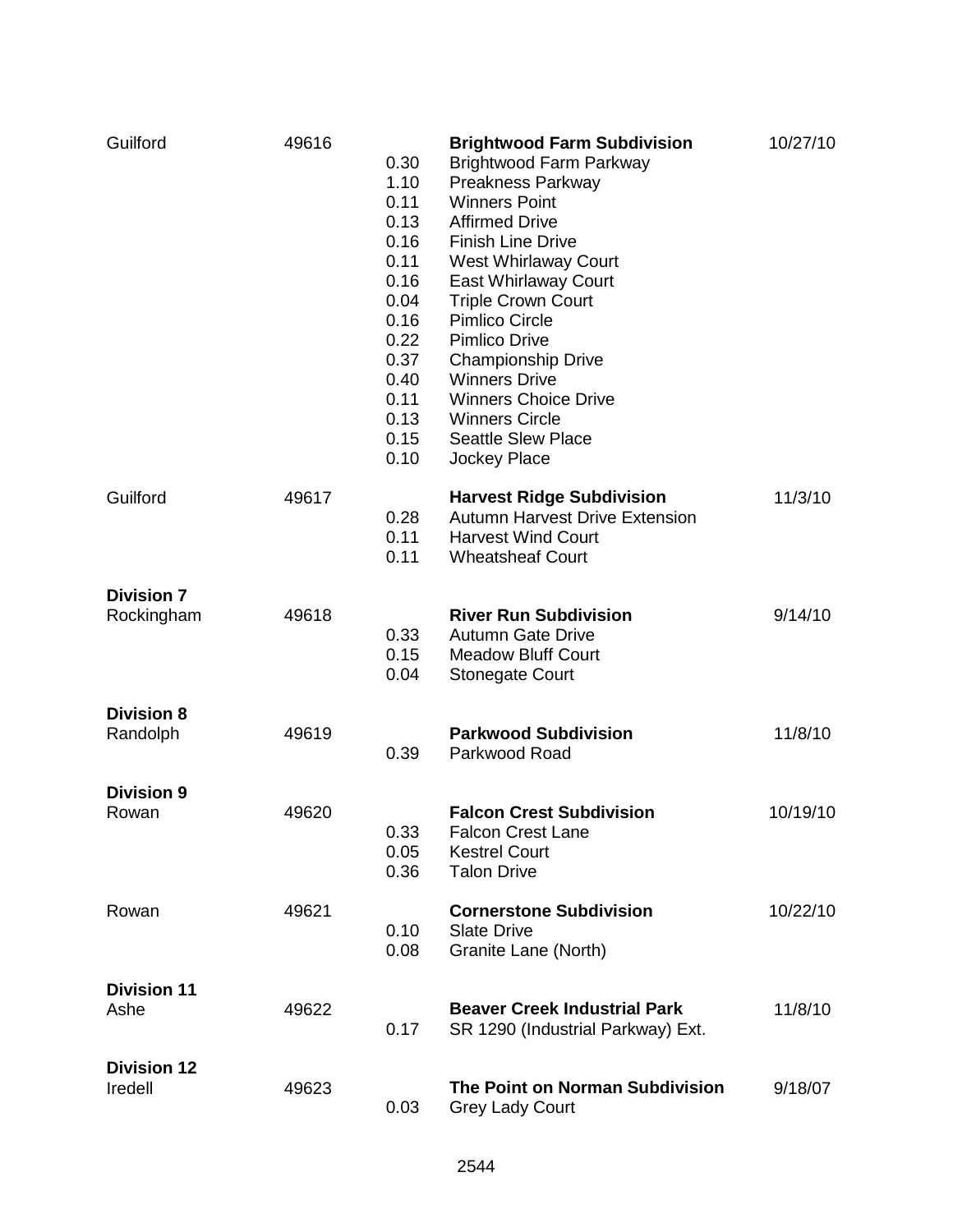| <b>Division 14</b> |       |      |                    |          |
|--------------------|-------|------|--------------------|----------|
| Henderson          | 49624 | 0.07 | <b>Bronco Pass</b> | 10/10/10 |

#### **Map Correction:**

Division 10 – Anson County, SR 1148, Hildreth Road – Mileage should be changed from 0.25 miles to 0.20 miles. SR 1148 is maintained from SR 1142 to end of pavement.

## **Road Abandonments:**

| County            | Pet. No. | Lenath<br>(Miles) | <b>Description</b>               | Date of<br><b>Report</b> |
|-------------------|----------|-------------------|----------------------------------|--------------------------|
| <b>Division 5</b> |          |                   |                                  |                          |
| Franklin          | 49625    | 0.02              | SR 1207<br><b>Winston Street</b> | 9/30/10                  |

#### **Approval – Divisionwide Small Construction, Statewide Contingency, Public Access, Economic Development**

The Board concurred with the staff recommendations and delegated authority to the

Secretary to award the following:

| County               | <b>Description</b>                                                                                                                                          | <b>Type</b>                           | Amount                     |
|----------------------|-------------------------------------------------------------------------------------------------------------------------------------------------------------|---------------------------------------|----------------------------|
| Dare                 | WBS 42448 was established (11/08) to                                                                                                                        | Contingency                           | \$350,000.00               |
| Div. 1               | upgrade pedestrian walkways at Elizabethan<br>Gardens located off US 64 on Roanoke Island.<br>Increase Funds.                                               | <b>TOTAL</b>                          | \$350,000.00               |
| Pasquotank<br>Div. 1 | Elizabeth City - Design, fabricate and install<br>Wayfinding signs within the downtown/<br>waterfront area.<br>Elizabeth City: \$25,000<br><b>WBS 43145</b> | Small<br>Construction<br><b>TOTAL</b> | \$10,000.00<br>\$10,000.00 |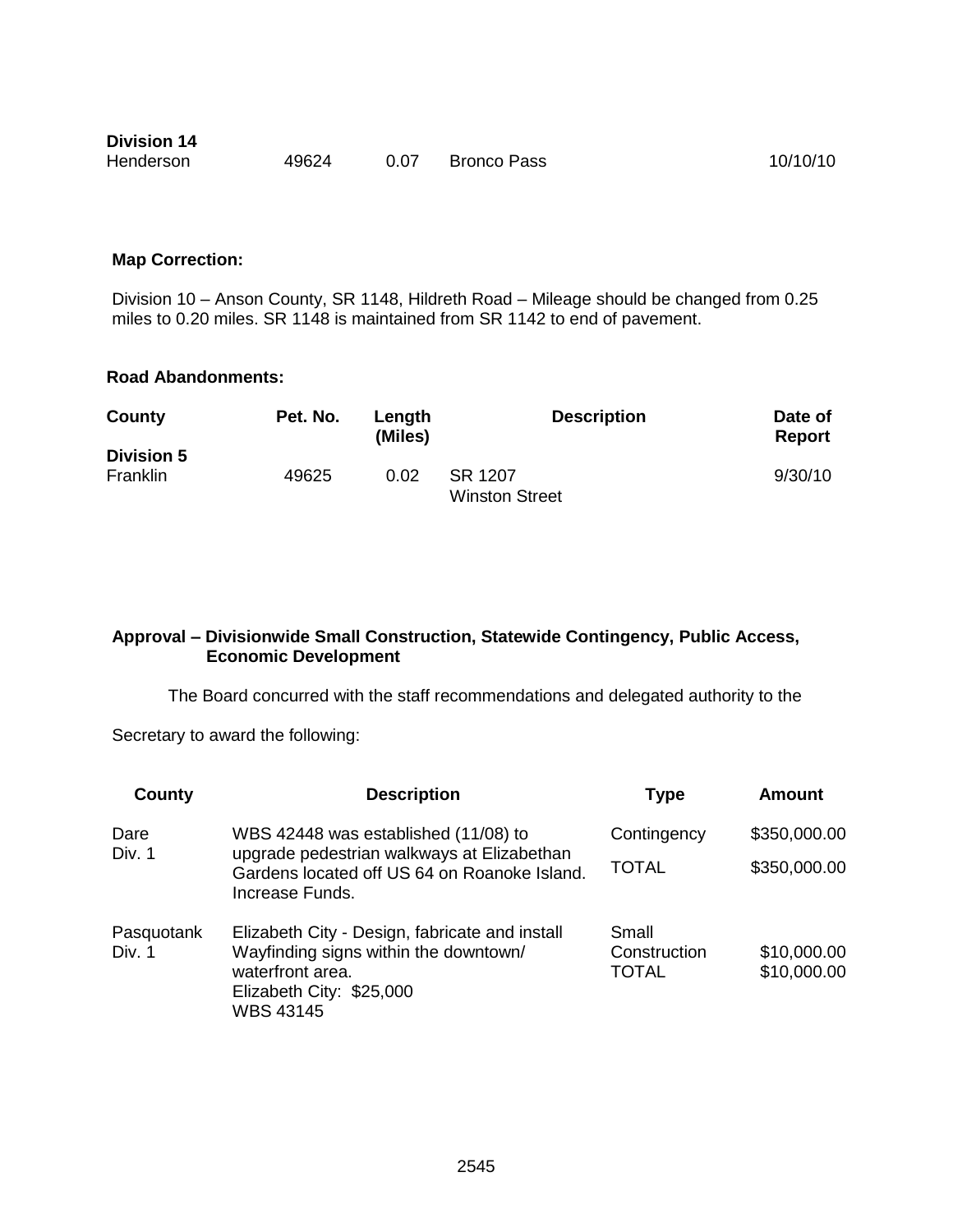| Halifax<br>Div. 4      | Construction of turn lanes and access to serve<br>the Halifax Corporate Park. Approximately 700<br>linear feet grade, drain, base, pave. Will also<br>construct left-turn lane on NC 561 for the new<br>roadway.<br>Golden Leaf funds - \$400,000<br><b>WBS 59022</b>                  | <b>Public Access</b><br><b>TOTAL</b>  | \$200,000.00<br>\$200,000.00 |
|------------------------|----------------------------------------------------------------------------------------------------------------------------------------------------------------------------------------------------------------------------------------------------------------------------------------|---------------------------------------|------------------------------|
| Halifax<br>Div. 4      | Construction of Corporate Parkway from SR<br>1619 (J.S. Pope Rd.) for approximately 1.4<br>miles to join with new access road from NC 561<br>in Halifax Corporate Park. Construction<br>consists of grading, base and drainage.<br><b>WBS 59025</b>                                    | Contingency<br><b>TOTAL</b>           | \$600,000.00<br>\$600,000.00 |
| Wilson<br>Div. 4       | Wilson – Conversion of AC College Drive and<br>Raleigh Road in vicinity of Barton College from<br>one-way streets to two-way streets and add<br>traffic circle at Raleigh Road, AC College Drive<br>and Corbett Avenue.<br>Small Construction FY 11/12 - \$250,000<br><b>WBS 59024</b> | Contingency<br>Total                  | \$500,000.00<br>\$500,000.00 |
| Wake<br>Div. 5         | Raleigh - Installation of RBC Center guide<br>signs along I-40, I-440, and Wade Avenue.<br>Centennial Authority: \$22,425.00<br><b>WBS 43148</b>                                                                                                                                       | Contingency<br><b>TOTAL</b>           | \$22,425.00<br>\$22,425.00   |
| Rockingham<br>Div. 7   | Install guardrail on NC 68 southbound across<br>from Stephens Loop approximately 0.57 miles<br>north of SR 1103 (Lauren Road).<br><b>WBS 43152</b>                                                                                                                                     | Small<br>Construction<br><b>TOTAL</b> | \$20,000.00<br>\$20,000.00   |
| Davidson<br>Div. 9     | Construct roundabout on SR 1802 (Midway<br>School Rd.) at SR 1806 (Hoy Long Rd.) to<br>accommodate traffic generated by new middle<br>school on Hoy Long Road.<br><b>WBS 43153</b>                                                                                                     | Small<br>Construction<br><b>TOTAL</b> | \$150,000.00<br>\$150,000.00 |
| Forsyth<br>Div. 9      | Winston-Salem - Traffic signal upgrade with<br>pedestrian accommodations at intersection of<br>SR 1528 (Silas Creek Parkway) and Bethabara<br>Road (NS).<br><b>WBS 43149</b>                                                                                                           | Small<br>Construction<br><b>TOTAL</b> | \$40,000.00<br>\$40,000.00   |
| Mecklenburg<br>Div. 10 | Charlotte - SR 2467 (Mallard Creek Road) and<br>SR 2469 (Salome Church Road) intersection<br>realignment.<br>City of Charlotte: \$820,000<br>WBS 43142                                                                                                                                 | Small<br>Construction<br><b>TOTAL</b> | \$250,000.00<br>\$250,000.00 |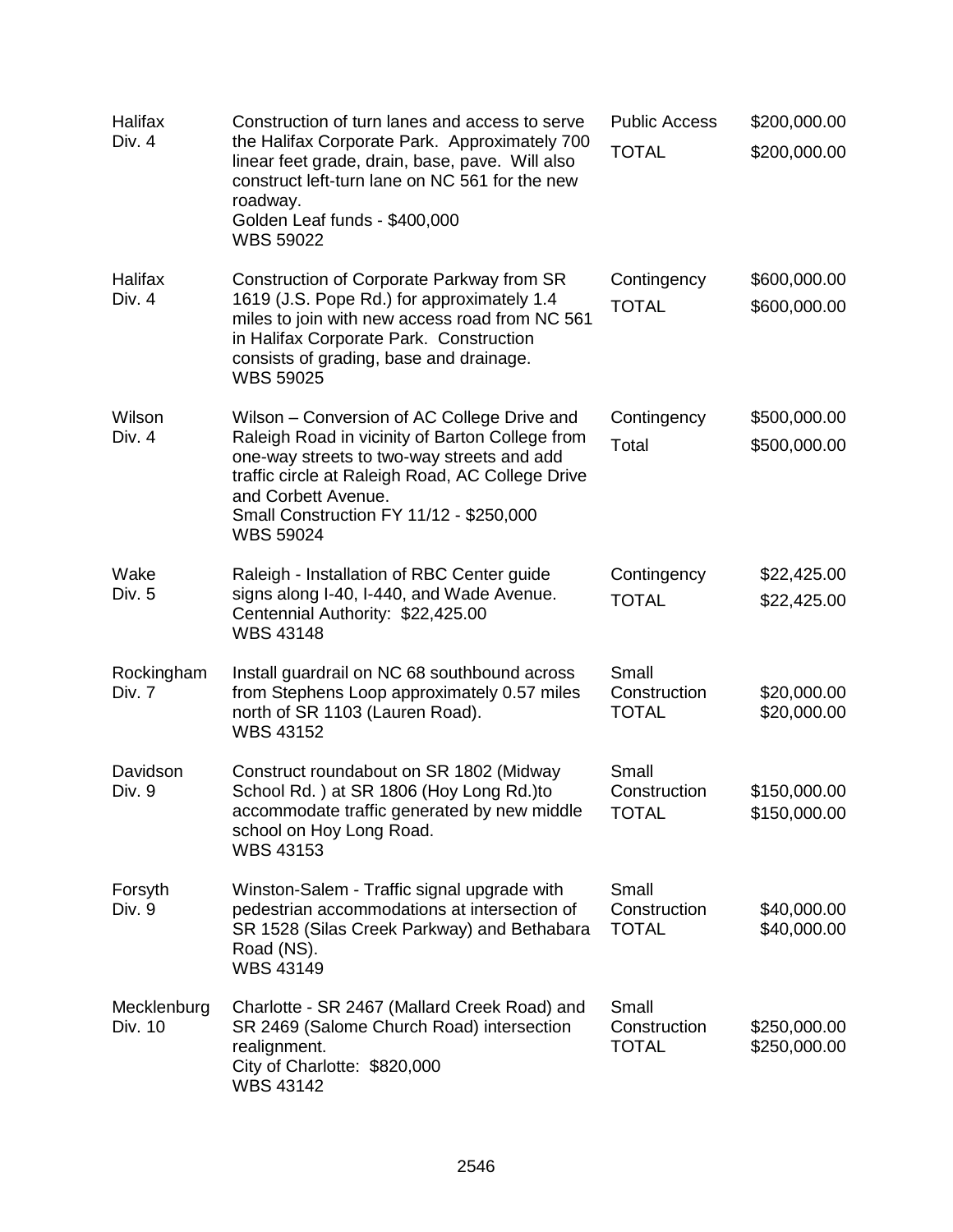## **Deletion:**

Alamance County, Division 7 – WBS 42791 (approved 10/09) to install landscape plantings on state-maintained roads at various locations within the City of Burlington. Delete; project funded through another source.

#### **Change in Scope:**

New Hanover County, Division 3 – WBS 43076 (approved 12/10) has been changed to: Construct Phase IIIA section of the Cross City Trail between South College Road and Mallard Street and will link an already constructed path within Autumn Hall development.

Guilford County, Division 7 - WBS 42168 (approved 6/08) has been changed to: Construct a left turn lane for westbound SR 1005 and a right turn lane for eastbound SR 1005 at SR 3330 and revise the traffic signal for the turn lanes.

| Summary: | <b>Number of Projects</b>            | 10             |
|----------|--------------------------------------|----------------|
|          | <b>Number of Divisions</b>           |                |
|          | <b>Small Construction Commitment</b> | \$ 470,000.00  |
|          | <b>Contingency Commitment</b>        | \$1,472,425.00 |
|          | <b>Public Access</b>                 | \$200,000.00   |
|          | TOTAL                                | \$2,142,425.00 |

## **Approval – Public Transportation Division**

A motion was made by Board Member Perkins, which was seconded by Board Member

Halsey, to approve the following:

#### **Community Transportation Program**

#### **Division 1**

| Project No. Albemarle Regional Health Services (operating as Inter-<br>11-CT-005 County Public Transportation Authority - ICPTA - in<br>Camden, Chowan, Currituck, Pasquotank and<br>Perquimans Counties) provides community transportation<br>services to nine human service agencies and to the<br>general public through subscription and dial-a-ride routes.<br>ICPTA operates a network of on-board mobile data<br>computers (MDC) used to facilitate communications to<br>and from the vehicles. This amendment will provide<br>funding for the communications service and support of the | \$23,903 Total<br>\$19,122 Federal<br>\$1,196 State<br>\$3,585 Local |  |
|-------------------------------------------------------------------------------------------------------------------------------------------------------------------------------------------------------------------------------------------------------------------------------------------------------------------------------------------------------------------------------------------------------------------------------------------------------------------------------------------------------------------------------------------------------------------------------------------------|----------------------------------------------------------------------|--|
| equipment.                                                                                                                                                                                                                                                                                                                                                                                                                                                                                                                                                                                      |                                                                      |  |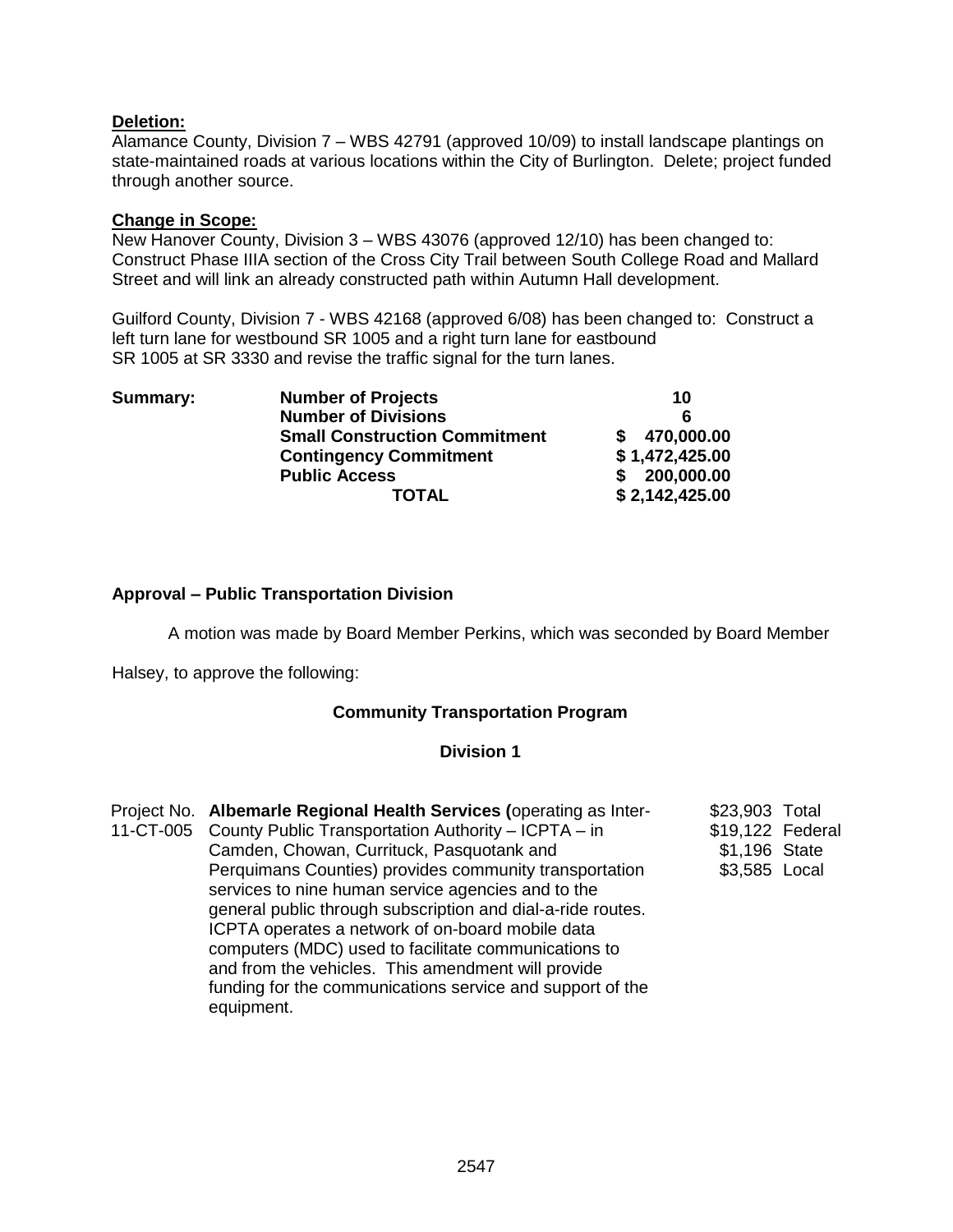## **Rural Capital Program**

## **Division 7**

| Project No. The Alamance County Transportation Authority       | \$10,063 Total |  |
|----------------------------------------------------------------|----------------|--|
| 11-SC-041 operates a community transportation system providing | \$9,057 State  |  |
| demand response transportation services to human               | 1,006 Local    |  |
| service agencies and to the general public in Alamance         |                |  |
| County. This budget amendment provides for the                 |                |  |
| purchase and installation of an upgraded network server        |                |  |
| that is necessary before the authority can upgrade their       |                |  |
| transit scheduling software.                                   |                |  |
|                                                                |                |  |

| Item I - 1 Summary | 2 Projects | <b>Federal Funds Administered</b> |          |  |
|--------------------|------------|-----------------------------------|----------|--|
|                    |            | By NCDOT:                         | \$19,122 |  |
|                    |            | State:                            | \$10,253 |  |

## **Approval – Rail Program**

A motion was made by Board Member Perkins, which was seconded by Board Member

Halsey to approve the following:

| <b>Town/County</b><br><b>Division</b> | <b>Project Description</b>                                                                                                                                                                                                                                                                                                                                                                                                                                                                                                                                                                                                                                                                                                                                                                                                                                                                          | <b>Estimated Cost</b> |
|---------------------------------------|-----------------------------------------------------------------------------------------------------------------------------------------------------------------------------------------------------------------------------------------------------------------------------------------------------------------------------------------------------------------------------------------------------------------------------------------------------------------------------------------------------------------------------------------------------------------------------------------------------------------------------------------------------------------------------------------------------------------------------------------------------------------------------------------------------------------------------------------------------------------------------------------------------|-----------------------|
| 1. Statewide                          | The Rail Division recommends that the Secretary be authorized<br>to award the contract for bid to the lowest, responsive,<br>responsible bidder for the refurbish-ment of (7) railcars; (2)<br>lounge-baggage cars, (2) 66-seat coaches, (2) 56-seat coaches,<br>and (1) baggage combine. Completion of this project will<br>provide needed passenger equipment for the fourth frequency to<br>the Piedmont service between Charlotte and Raleigh.<br>Equipment rehabilitation will include provisions for passenger<br>accessibility between the platform and equipment as well as<br>onboard trains. The project will meet all requirements of the<br>American Recovery and Reinvestment Act through the Federal<br>Railroad Administration. The estimated cost is up to<br>\$11,559,400 and the project will be 100% funded by American<br>Recovery and Reinvestment Act funds. WBS 43069.3.STR5 | Up to \$11,559,400    |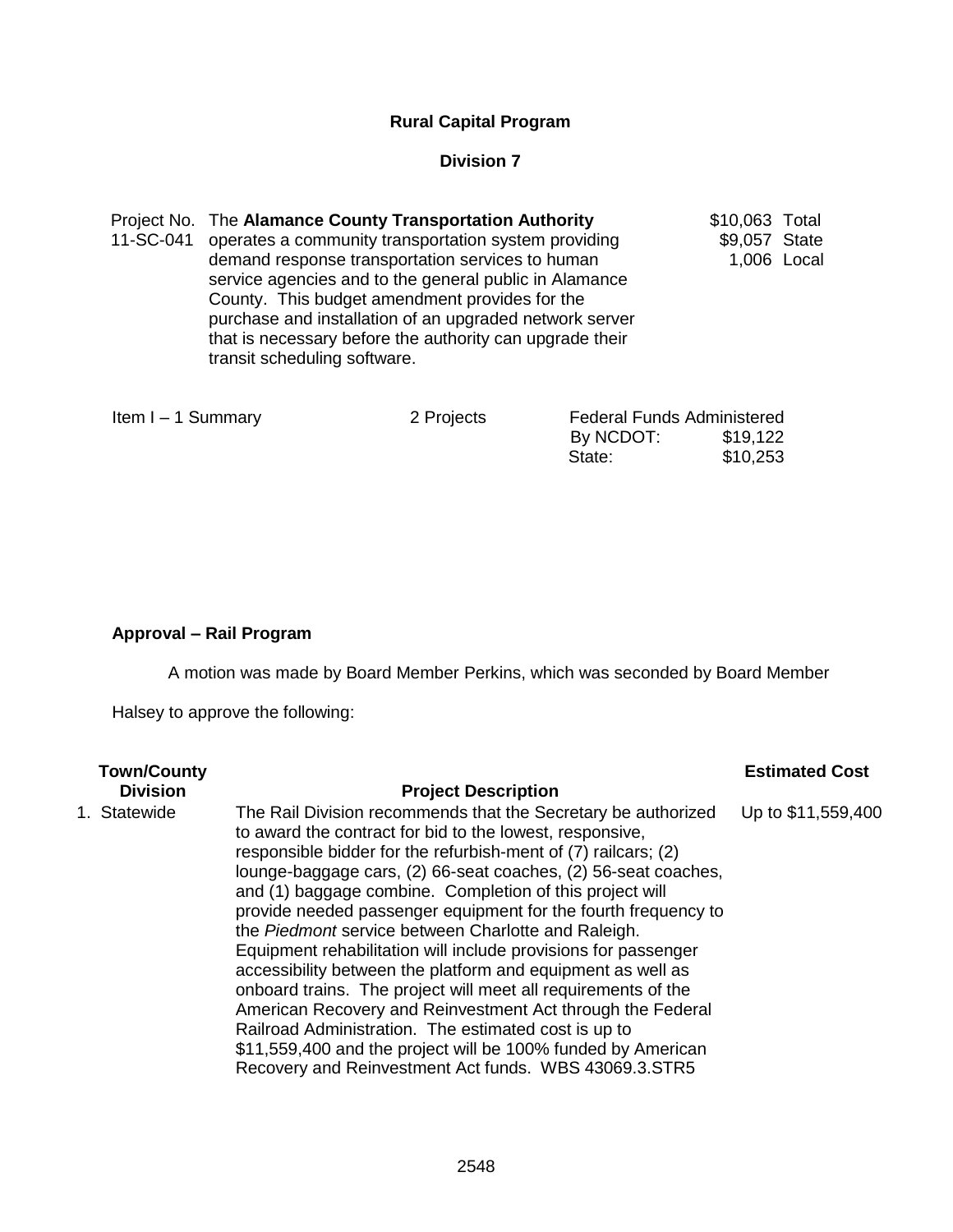| 2. Statewide                     | State Rail funds are needed for the NC BeRailSafe program, a<br>multimedia campaign aimed at promoting safety for motorists,<br>rail passengers and pedestrians. The rail crossing safety<br>awareness campaign will employ the use of a website, radio and<br>television PSAs, brochures, etc. Phase 1 of the campaign,<br>website and the materials for distracted drivers, is anticipated to<br>roll out in March 2011. WBS 43162                                                                                                                                                                                                              | \$60,000             |
|----------------------------------|---------------------------------------------------------------------------------------------------------------------------------------------------------------------------------------------------------------------------------------------------------------------------------------------------------------------------------------------------------------------------------------------------------------------------------------------------------------------------------------------------------------------------------------------------------------------------------------------------------------------------------------------------|----------------------|
| 3. Guilford County<br>Division 7 | The Rail Division recommends that the Secretary be authorized<br>to award the contract for the High Point Station Site<br>Improvements project to the lowest, responsible, responsive<br>bidder. The work includes construction of retaining walls,<br>fencing, lighting, landscaping, drainage, grading, asphalt paving,<br>and curb and gutter. The project will meet all requirements of<br>the American Recovery and Reinvestment Act through the<br>Federal Railroad Administration. The estimated cost is up to<br>\$1,440,000 and the project will be 100% funded by American<br>Recovery and Reinvestment Act funds.<br>WBS 49999.3.STR14 | Up to<br>\$1,440,000 |

# **Approval – Specific State Funds for Construction Projects**

A motion was made by Board Member Perkins, which was seconded by Board Member

Halsey, to approve the following:

| Town/<br>County<br><b>Division</b>       | <b>Project</b><br><b>Description</b>                                                                                                                                                                                                                                  | <b>Estimated</b><br>Cost |
|------------------------------------------|-----------------------------------------------------------------------------------------------------------------------------------------------------------------------------------------------------------------------------------------------------------------------|--------------------------|
| <b>Divisionwide</b><br>Div. 1<br>EE-4901 | Project WBS 45001.4.1<br>Ecosystems Enhancement Program.<br>\$24,784,055.00 has<br>previously been approved for project mitigation. Additional<br>funds are needed for SFY09 adjustment.                                                                              | \$10,231.00              |
| New Hanover<br>Co.<br>Div. 3<br>U-4903   | Project WBS 40239.3.1<br>US 76 from Independence Boulevard to 17th Street (Oleander<br>Drive), 2.950 miles. \$1,677,320.00 has previously been<br>approved for construction. Funds need to be decreased<br>(\$667,779.31) as project is complete. WBS will be closed. | -\$667,779.31            |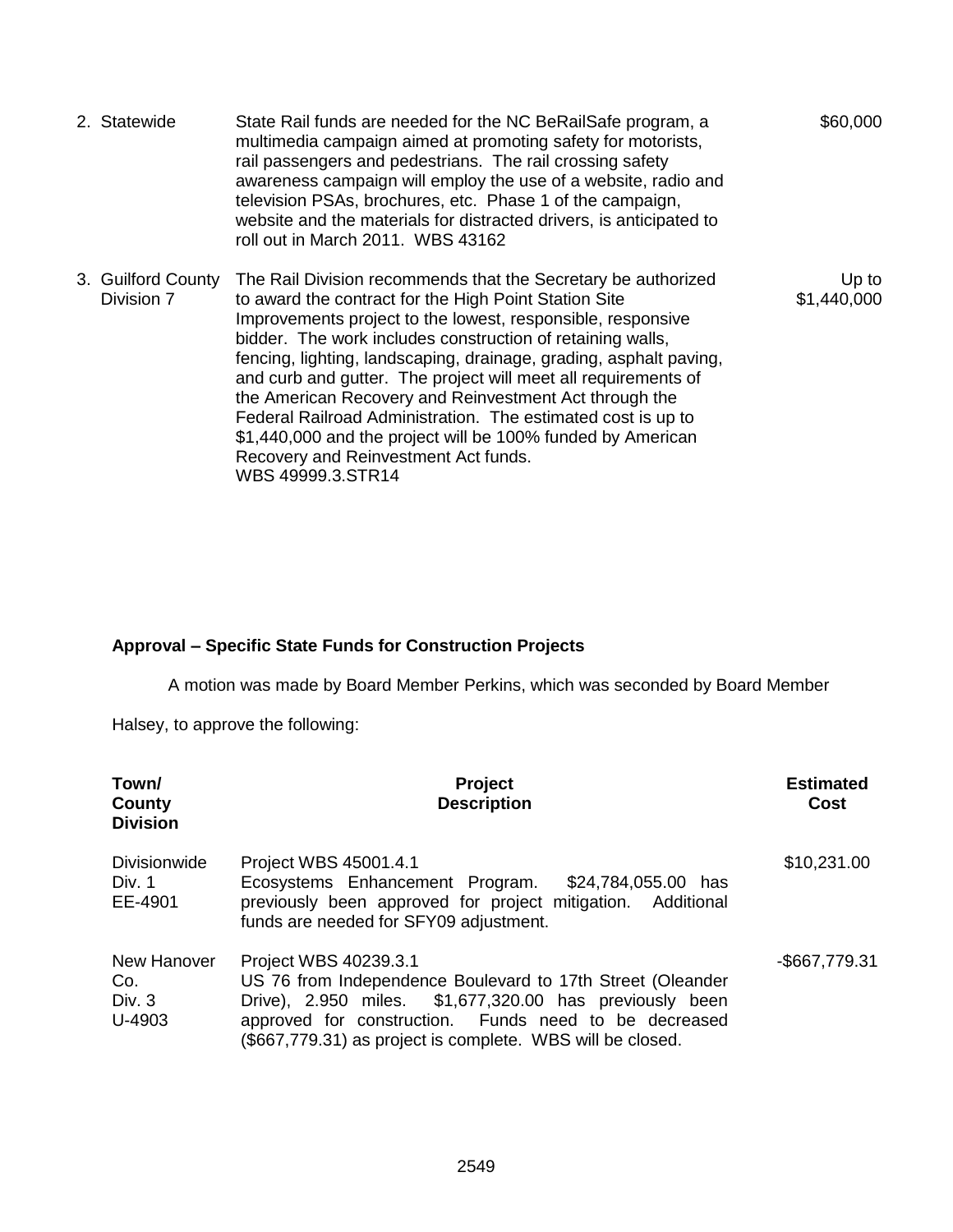| <b>Divisionwide</b><br>Div. 5<br>EE-4905         | Project WBS 45005.4.1<br>Ecosystems Enhancement Program. \$10,676,360.00 has<br>previously been approved for project mitigation. Funds need to<br>be decreased (\$1,122.00) for SFY09 adjustment.                                                                                                                   | $-$1,122.00$                                                        |
|--------------------------------------------------|---------------------------------------------------------------------------------------------------------------------------------------------------------------------------------------------------------------------------------------------------------------------------------------------------------------------|---------------------------------------------------------------------|
| Divisionwide<br>Div. 6<br>EE-4906                | Project WBS 45006.4.1<br>\$7,780,493.00 has<br>Ecosystems Enhancement Program.<br>previously been approved for project mitigation.<br>Additional<br>funds are needed for SFY09 adjustment.                                                                                                                          | \$4,214.00                                                          |
| Divisionwide<br>Div. 7<br>EE-4907                | Project WBS 45007.4.1<br>Ecosystems Enhancement Program.<br>\$10,673,089.00 has<br>previously been approved for project mitigation. Funds need to<br>be decreased (\$4,697.00) for SFY09 adjustment.                                                                                                                | $-$4,697.00$                                                        |
| Divisionwide<br>Div. 9<br>EE-4909                | Project WBS 45009.4.1<br>Ecosystems Enhancement Program.<br>\$17,452,002.00 has<br>previously been approved for project mitigation. Funds need to<br>be decreased (\$152,103.00) for SFY09 adjustment.                                                                                                              | $-$152,103.00$                                                      |
| Forsyth Co.<br>Div. 9<br>U-4918A                 | Project WBS 40929.3.2<br>Winston-Salem, Research Parkway, Stadium Drive to Third<br>Street. Construct a four-lane facility on a new location, 0.760<br>An Economic Development project. Initial funds of<br>mile.<br>\$8,000,000.00 are needed for construction.                                                    | \$8,000,000.00 Cost<br>\$4,000,000.00 State<br>\$4,000,000.00 Local |
| Concord /<br>Cabarrus Co.<br>Div. 10<br>$U-5211$ | Project WBS 47000.3.1<br>SR 1394 (Popular Tent Road) and SR 1448 (Cox Mill Road),<br>0.380 mile. \$1,000,000.00 has previously been approved for<br>construction.<br>Additional funds<br>are needed to<br>cover<br>expenditures that have or will exceed the previously authorized<br>budget.                       | \$193,000.00                                                        |
| <b>Divisionwide</b><br>Div. 10<br>EE-4910        | Project WBS 45010.4.1<br>Ecosystems Enhancement Program.<br>\$28,773,372.00 has<br>previously been approved for project mitigation.<br>Additional<br>funds are needed for SFY09 adjustment.                                                                                                                         | \$2,449.00                                                          |
| Divisionwide<br>Div. 11<br>R-2637                | Project WBS 34493.2.3<br>Guardrail installation and safety improvements along various<br>routes throughout Ashe, Avery, Caldwell, Watauga, Alleghany,<br>Surry, Wilkes & Yadkin Counties. \$500,000.00 has previously<br>been approved for construction. Additional construction funds<br>are requested for SFY 11. | \$250,000.00                                                        |
| Divisionwide<br>Div. 14<br>EE-4914               | Project WBS 45014.4.1<br>Ecosystems Enhancement Program.<br>\$17,536,646.00 has<br>previously been approved for project mitigation. Additional<br>funds are needed for SFY09 adjustment.                                                                                                                            | \$49,294.00                                                         |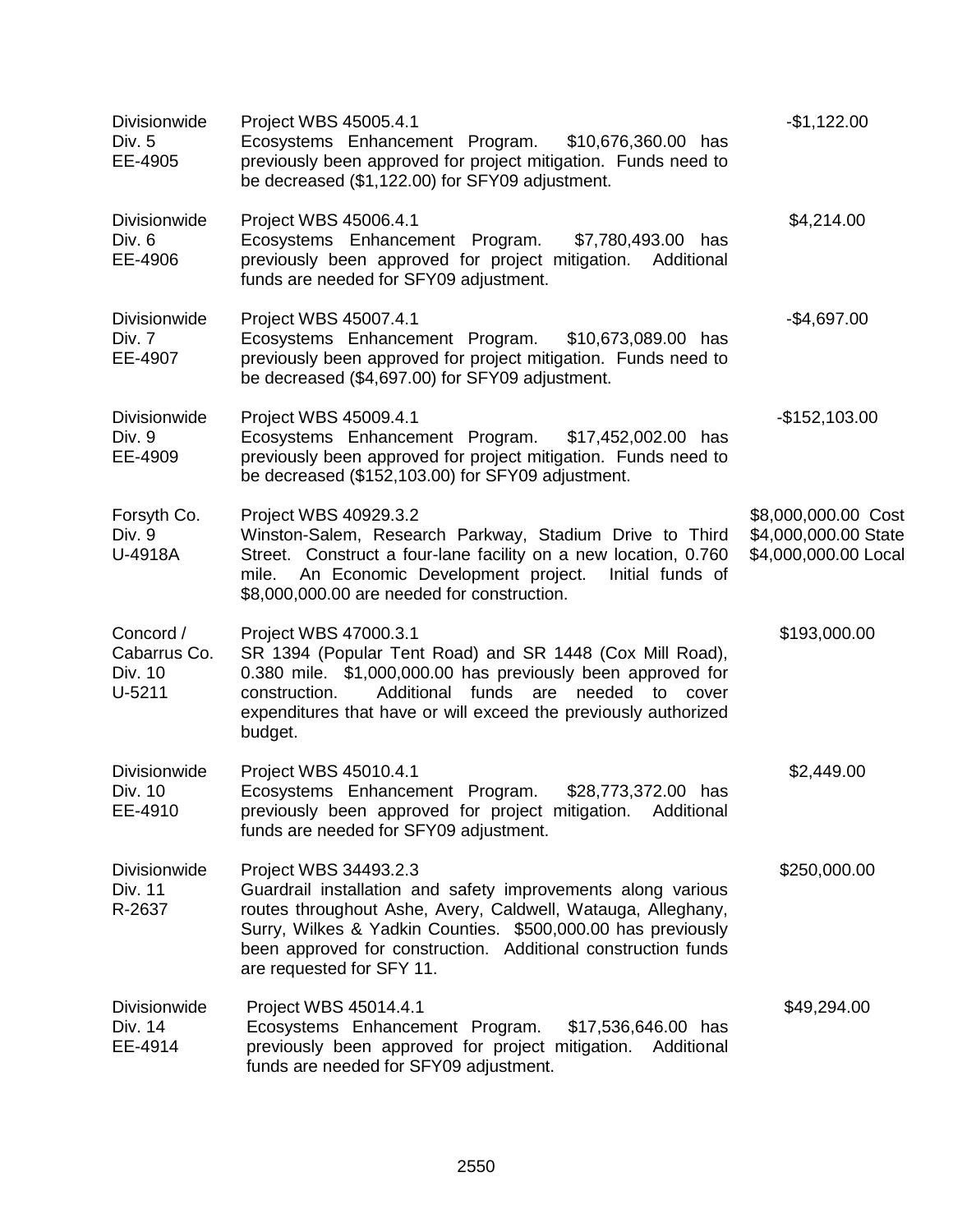| <b>ITEM J SUMMARY</b>                                     | <b>18 PROJECTS</b>                                                                                                                                                                                                                                                                                                           | \$5,463,633.34 |
|-----------------------------------------------------------|------------------------------------------------------------------------------------------------------------------------------------------------------------------------------------------------------------------------------------------------------------------------------------------------------------------------------|----------------|
| Statewide<br>M-0194                                       | Project WBS 34263.1.1<br>Feasibility<br><b>Studies</b><br>by<br>Program<br>Development<br>Branch.<br>\$15,705,381.00 has previously been approved for feasibility<br>studies. Additional funds are needed.                                                                                                                   | \$1,000,000.00 |
| Transylvania Co.<br>Div. 14<br>R-0619E                    | Project WBS 34351.2.5<br>NC 281 from the Jackson County Line to Station 72+00.<br>\$492,502.00 has previously been approved for right of way and<br>utilities. Funds need to be decreased (\$274,211.92) as project<br>is complete. WBS will be closed.                                                                      | $-$274,211.92$ |
| Franklin /<br>Macon Co.<br>Div. 14<br>R-4748              | Project WBS 40118.2.1<br>New Route from SR 1660 (Siler Road) in Franklin to SR 1662<br>(Wiley Brown Road) south of US 441. \$3,400,000.00 has<br>previously been approved for right of way and utilities.<br>Additional funds are needed to cover expenditures that have or<br>will exceed the previously authorized budget. | \$137,000.00   |
| Jackson Co.<br>Div. 14<br>R-0619EC                        | Project WBS 34351.3.16<br>NC 281 from SR 1306 (Slick Fisher Road, station 102+50) to<br>station 131+00, 0.539 mile. \$1,100,000.00 has previously<br>been approved for construction. Funds need to be decreased<br>(\$167,641.43) as project is complete. WBS will be closed.                                                | $-$167,641.43$ |
| Hendersonville<br>/ Henderson<br>Co.<br>Div. 14<br>U-4428 | Project WBS 35025.2.2<br>US 64 (6th Avenue) from SR 1180 (Blythe Street) to Buncombe<br>Street, 0.922 mile. \$3,720,000.00 has previously been<br>approved for construction. Additional funds are needed to<br>cover expenditures that have or will exceed the previously<br>authorized budget.                              | \$213,000.00   |
| Hendersonville<br>/ Henderson<br>Co.<br>Div. 14<br>U-4428 | Project WBS 35025.3.1<br>US 64 (6th Avenue) from SR 1180 (Blythe Street) to Buncombe<br>Street. \$4,687,284.00 has previously been approved for right<br>of way and utilities. Additional funds are needed to cover<br>expenditures that have or will exceed the previously authorized<br>budget.                            | \$432,000.00   |
| Graham Co.<br>Div. 14<br>B-3458                           | Project WBS 33078.3.3<br>Replace Bridge 114 over Stecoah Creek on SR 1237 (Everette<br>Jenkins Road), 0.074 mile. Initial funds are requested for<br>construction.                                                                                                                                                           | \$440,000.00   |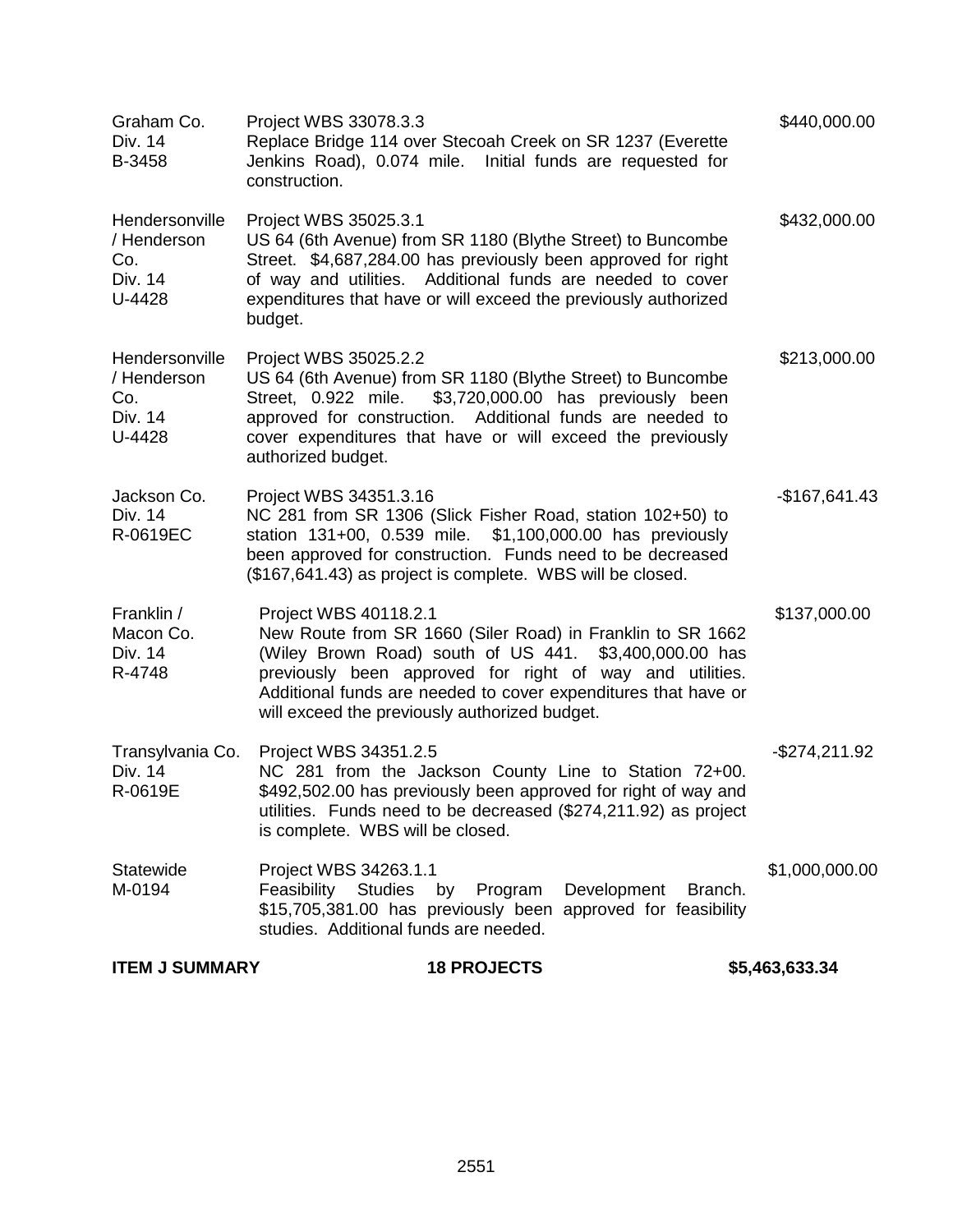# **Approval – Specific North Carolina Trust Funds**

A motion was made by Board Member Perkins, which was seconded by Board Member

Halsey to approve the following:

## **Trust Funds - Intrastate System**

| Town/<br>County<br><b>Division</b>                 | Project<br><b>Description</b>                                                                                                                                                                                                                                                                                                                                            | <b>Estimated</b><br><b>Cost</b> |
|----------------------------------------------------|--------------------------------------------------------------------------------------------------------------------------------------------------------------------------------------------------------------------------------------------------------------------------------------------------------------------------------------------------------------------------|---------------------------------|
| Belcross /<br>Camden Co.<br>Div. 1<br>R-2414B      | Project WBS 34430.3.3<br>US 158 from south of SR 1139 (Country Club Road) to east of<br>NC 34 in Belcross, 2.973 miles. Initial funds are needed for<br>construction based on the latest estimate from the 12-Month<br>Tentative Letting list published November 10, 2010. This is a<br>cash flow project with \$9,150,000.00 in SFY 11 and<br>\$9,150,000.00 in SFY 12. | \$18,300,000.00                 |
| <b>Divisionwide</b><br>Div. 1<br>EE-4901           | Project WBS 45001.4.1<br>Ecosystems Enhancement Program.<br>\$24,784,055.00 has<br>previously been approved for project mitigation. Additional<br>funds are needed for SFY09 adjustment.                                                                                                                                                                                 | \$992,331.00                    |
| <b>Divisionwide</b><br>Div. 2<br>EE-4902           | Project WBS 45002.4.1<br>Ecosystems Enhancement Program.<br>\$812,670.00<br>has<br>previously been approved for project mitigation. Additional<br>funds are needed for SFY09 adjustment.                                                                                                                                                                                 | \$62,186.00                     |
| Wilmington /<br>New Hanover Co.<br>Div 3<br>U-4751 | Project WBS 40191.2.1<br>New route from SR 1409 (Military Cutoff Road) to the proposed<br>\$701,378.00 has previously been<br>Wilmington Bypass.<br>approved for specific parcels. Additional funds are needed for<br>appraisal and acquisition costs of Specific Parcels 901 and 902.                                                                                   | \$50,000.00                     |
| Wayne Co.<br>Div. 4<br>R-2554A                     | Project WBS 34461.2.4<br>US 70 (Goldsboro Bypass) from west of NC 581 to SR 1300<br>(Salem Church Road). \$9,610,000.00 has previously been<br>approved for right of way and utilities. Additional funds are<br>needed to cover expenditures that have or will exceed the<br>previously authorized budget.                                                               | \$442,000.00                    |
| Divisionwide<br>Div. 4<br>EE-4904                  | Project WBS 45004.4.1<br>Ecosystems Enhancement Program.<br>\$13,908,781.00 has<br>previously been approved for project mitigation. Funds need to<br>be decreased (\$1,773,670.00) for SFY09 adjustment.                                                                                                                                                                 | $-$1,773,670.00$                |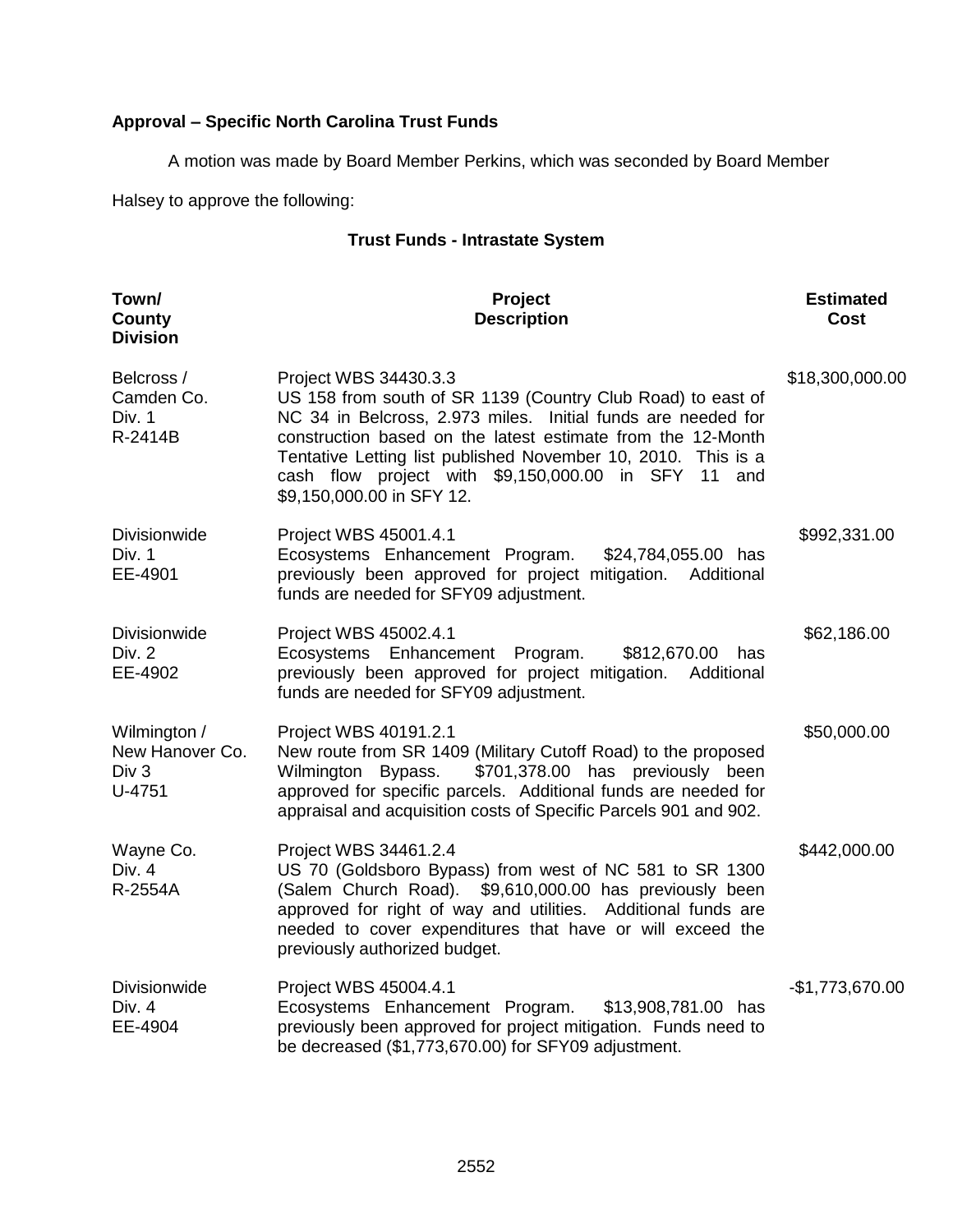| <b>Divisionwide</b><br>Div. 6<br>EE-4906  | Project WBS 45006.4.1<br>Ecosystems Enhancement Program.<br>\$7,780,493.00 has<br>previously been approved for project mitigation. Additional<br>funds are needed for SFY09 adjustment.                                                                                                                                                                                                                         | \$519,479.00     |
|-------------------------------------------|-----------------------------------------------------------------------------------------------------------------------------------------------------------------------------------------------------------------------------------------------------------------------------------------------------------------------------------------------------------------------------------------------------------------|------------------|
| <b>Divisionwide</b><br>Div. 7<br>EE-4907  | Project WBS 45007.4.1<br>Ecosystems Enhancement Program. \$10,673,089.00 has<br>previously been approved for project mitigation. Funds need to<br>be decreased (\$192,648.00) for SFY09 adjustment.                                                                                                                                                                                                             | -\$192,648.00    |
| Divisionwide<br>Div. 8<br>EE-4908         | Project WBS 45008.4.1<br>Ecosystems Enhancement Program.<br>\$19,485,873.00 has<br>previously been approved for project mitigation. Additional<br>funds are needed for SFY09 adjustment.                                                                                                                                                                                                                        | \$440,070.00     |
| Lee Co.<br>Div. 8<br>R-2417AA             | Project WBS 34431.3.7<br>US 421 / NC 87 (Sanford Bypass) from west of SR 1400<br>(Cumnock Road) to west of US 1-15-501, 4.357 miles. Initial<br>funds are needed for construction based on the latest estimate<br>from the 12-Month Tentative Letting list published November 10,<br>2010. This is a cash flow project with \$12,867,000.00 in SFY11,<br>\$12,867,000.00 in SFY12 and \$12,866,000.00 in SFY13. | \$38,600,000.00  |
| <b>Divisionwide</b><br>Div. 9<br>EE-4909  | Project WBS 45009.4.1<br>Ecosystems Enhancement Program. \$17,452,002.00 has<br>previously been approved for project mitigation. Funds need to<br>be decreased (\$193,001.00) for SFY09 adjustment.                                                                                                                                                                                                             | $-$193,001.00$   |
| Divisionwide<br>Div. 10<br>EE-4910        | Project WBS 45010.4.1<br>Ecosystems Enhancement Program.<br>\$28,773,372.00 has<br>previously been approved for project mitigation. Additional<br>funds are needed for SFY09 adjustment.                                                                                                                                                                                                                        | \$1,426.00       |
| Divisionwide<br>Div. 11<br>EE-4911        | Project WBS 45011.4.1<br>Ecosystems Enhancement Program.<br>\$10,985,681.00 has<br>previously been approved for project mitigation.<br>Additional<br>funds are needed for SFY09 adjustment.                                                                                                                                                                                                                     | \$56,187.00      |
| <b>Divisionwide</b><br>Div. 13<br>EE-4913 | Project WBS 45013.4.1<br>Ecosystems Enhancement Program.<br>\$29,336,770.00 has<br>previously been approved for project mitigation. Funds need to<br>be decreased (\$1,213,914.00) for SFY09 adjustment.                                                                                                                                                                                                        | $-$1,213,914.00$ |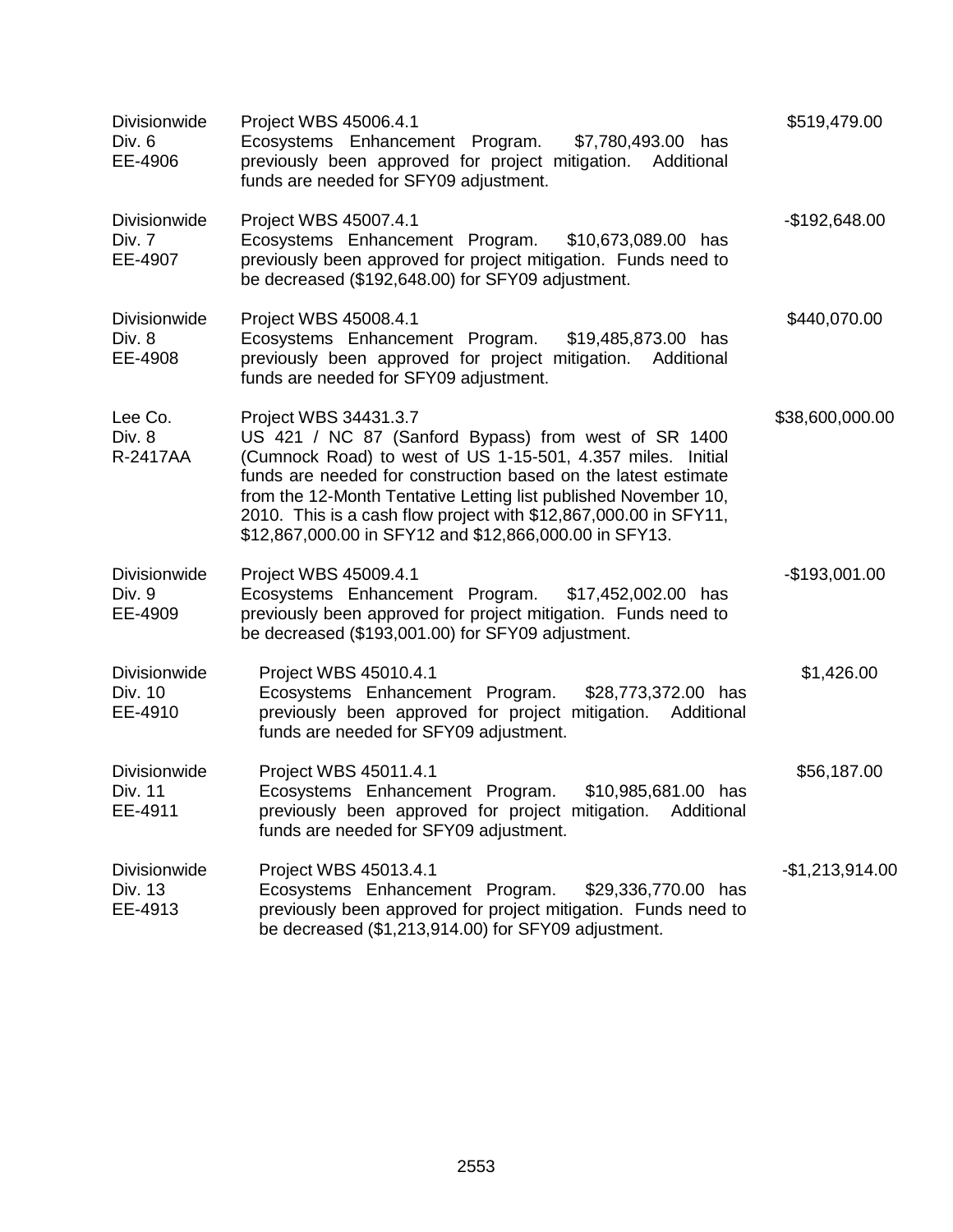| McDowell -      | Project WBS 35608.1.1                                                                                                        | \$114,000.00 |
|-----------------|------------------------------------------------------------------------------------------------------------------------------|--------------|
| Rutherford Cos. | US 221 from north of SR 1366 (Roper Loop Road) in Rutherford                                                                 |              |
| Div. 13         | County to SR 1153 (Goose Creek Road) in McDowell County.                                                                     |              |
| R-2597          | \$2,610,971.00 has previously been approved for preliminary                                                                  |              |
|                 | engineering. Additional funds are needed to cover expenditures<br>that have or will exceed the previously authorized budget. |              |

## **TRUST FUND INTRASTATE SUMMARY 15 PROJECTS \$56,204,446.00**

## **Trust Funds - Urban Loops**

| Town/<br>County<br><b>Division</b>                   | Project<br><b>Description</b>                                                                                                                                                                                                                                                                                                          | <b>Estimated</b><br>Cost |
|------------------------------------------------------|----------------------------------------------------------------------------------------------------------------------------------------------------------------------------------------------------------------------------------------------------------------------------------------------------------------------------------------|--------------------------|
| Greenville /<br>Pitt Co.<br>Div. 2<br>R-2250C        | Project WBS 34411.2.4<br>NC 11 - 903, Greenville Southwest Bypass from south of<br>SR 1126 (Forlines Road) to US 264. Initial funds are<br>needed for appraisal and acquisition costs of Specific<br>Parcel 917.                                                                                                                       | \$25,000.00              |
| Divisionwide<br>Div. 3<br>EE-4903                    | Project WBS 45003.4.1<br>Ecosystems Enhancement Program.<br>\$463,223.00 has<br>previously been approved for project mitigation. Funds need<br>to be decreased (\$86,058.00) for SFY09 adjustment.                                                                                                                                     | $-$ \$86,058.00          |
| Divisionwide<br>Div. 5<br>EE-4905                    | Project WBS 45005.4.1<br>Ecosystems Enhancement Program. \$10,676,360.00 has<br>previously been approved for project mitigation. Funds need<br>to be decreased (\$884,805.00) for SFY09 adjustment.                                                                                                                                    | -\$884,805.00            |
| Winston-Salem /<br>Forsyth Co.<br>Div. 9<br>R-2247CB | Project WBS 34409.2.7<br>Winston-Salem Northern Beltway from north of the US 421<br>Interchange to SR 1314 (Robinhood Road). \$969,426.00<br>has previously been approved for specific parcels.<br>Additional funds are needed for appraisal and acquisition<br>costs for Specific Parcel 814.                                         | \$25,000.00              |
| Winston-Salem /<br>Forsyth Co.<br>Div. 9<br>U-2579AB | Project WBS 34839.2.4<br>Winston-Salem Northern Beltway (Eastern Section) (Future<br>I-74) from I-40 to I-40 Business / US 421. \$20,332,181.00<br>has previously been approved for acquisition of specific<br>parcels. Additional funds are needed for appraisal and<br>acquisition costs for Specific Parcels 812, 814, 818 and 819. | \$100,000.00             |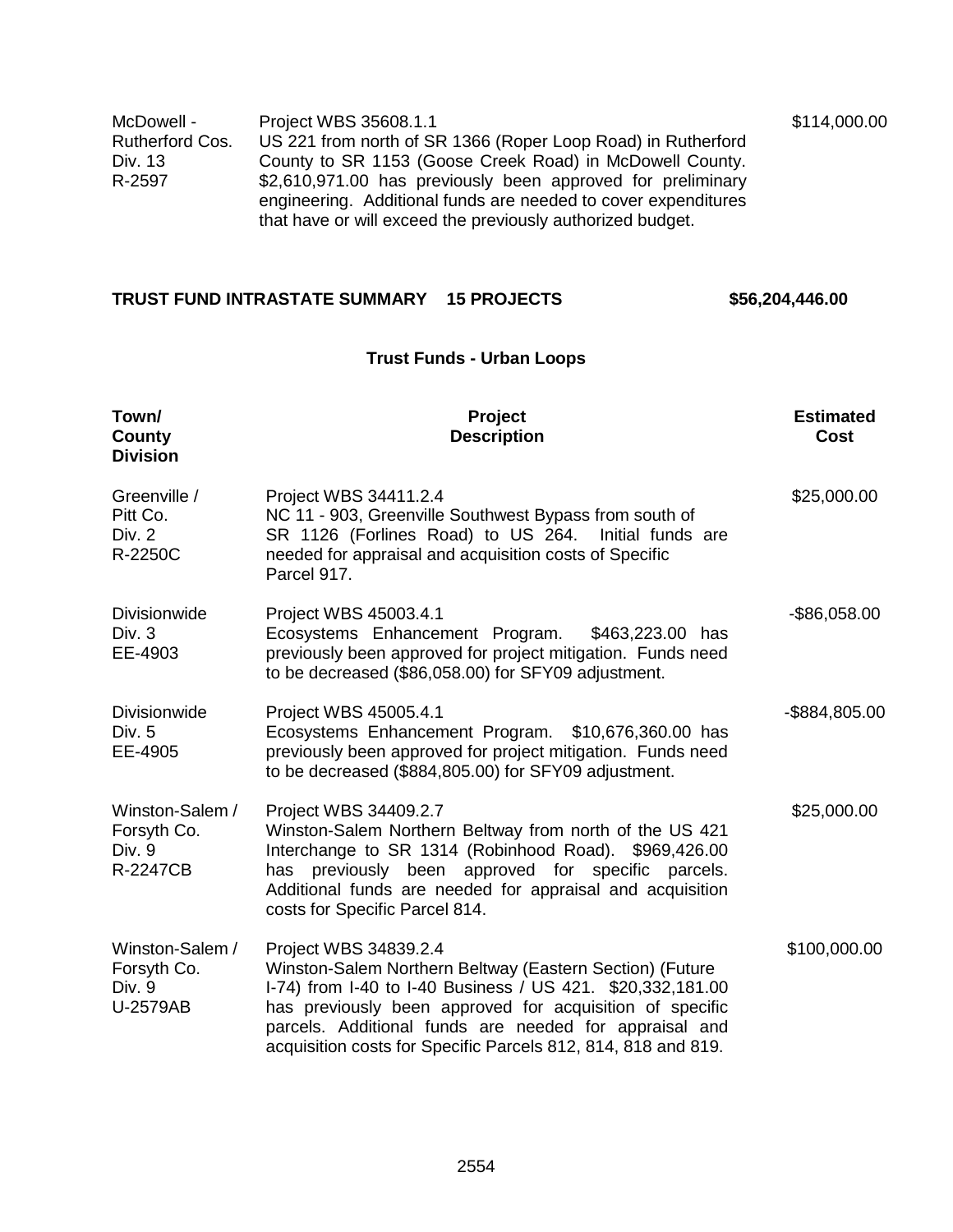| Winston-Salem /<br>Forsyth Co.<br>Div. 9<br>U-2579B | Project WBS 34839.2.5                                               | Winston-Salem Northern Beltway (Eastern Section) (Future<br>I-74) from I-40 Business / US 421 to US 158. \$7,773,809.00<br>has previously been approved for acquisition of specific<br>parcels. Additional funds are needed for appraisal and<br>acquisition costs for Specific Parcels 852, 900, 901 and 907. | \$100,000.00                     |
|-----------------------------------------------------|---------------------------------------------------------------------|----------------------------------------------------------------------------------------------------------------------------------------------------------------------------------------------------------------------------------------------------------------------------------------------------------------|----------------------------------|
| Winston-Salem /<br>Forsyth Co.<br>Div. 9<br>U-2579E | Project WBS 34839.2.8<br>acquisition costs for Specific Parcel 901. | Winston-Salem Northern Beltway (Eastern Section) (Future<br>I-74) from SR 2211 (Baux Mountain Road) to NC 8.<br>\$2,815,805.00 has previously been approved for acquisition of<br>specific parcels. Additional funds are needed for appraisal and                                                              | \$25,000.00                      |
| <b>TRUST FUND URBAN LOOP</b>                        |                                                                     | <b>7 PROJECTS</b>                                                                                                                                                                                                                                                                                              | -\$695,863.00                    |
| <b>TRUST FUND URBAN LOOP</b>                        | TRUST FUND INTRASTATE SUMMARY 15 PROJECTS                           | <b>7 PROJECTS</b>                                                                                                                                                                                                                                                                                              | \$56,204,446.00<br>-\$695,863.00 |
| <b>SUMMARY OF TRUST FUNDS</b>                       |                                                                     | <b>22 PROJECTS</b>                                                                                                                                                                                                                                                                                             | \$55,508,583.00                  |

# **Approval – Specific Spot Safety Improvement Projects**

The Board concurred with the staff recommendations and delegated authority to the

Secretary to award the following:

| Town/<br>County<br><b>Division</b>             | <b>Project</b><br><b>Description</b>                                                                                                                                                             | <b>Estimated</b><br>Cost |
|------------------------------------------------|--------------------------------------------------------------------------------------------------------------------------------------------------------------------------------------------------|--------------------------|
| Pasquotank Co.<br>Div. 1<br>SS-4901X           | Project WBS 43120.3.1<br>SR 1333 (Main Street Extension) in the vicinity of SR 1338<br>(Berea Church Road). Initial construction funds are needed for<br>curve improvements.<br>File 01-10-6176C | \$31,000.00              |
| Ayden / Pitt Co.<br>Div. 2<br><b>SS-4902AH</b> | Project WBS 43121.3.1<br>NC 11 at SR 1113 (Old Snow Hill Road) and Snow Hill Street.<br>Initial construction funds are needed for flashing warning sign<br>installation.<br>File 02-10-6806C     | \$49,000.00              |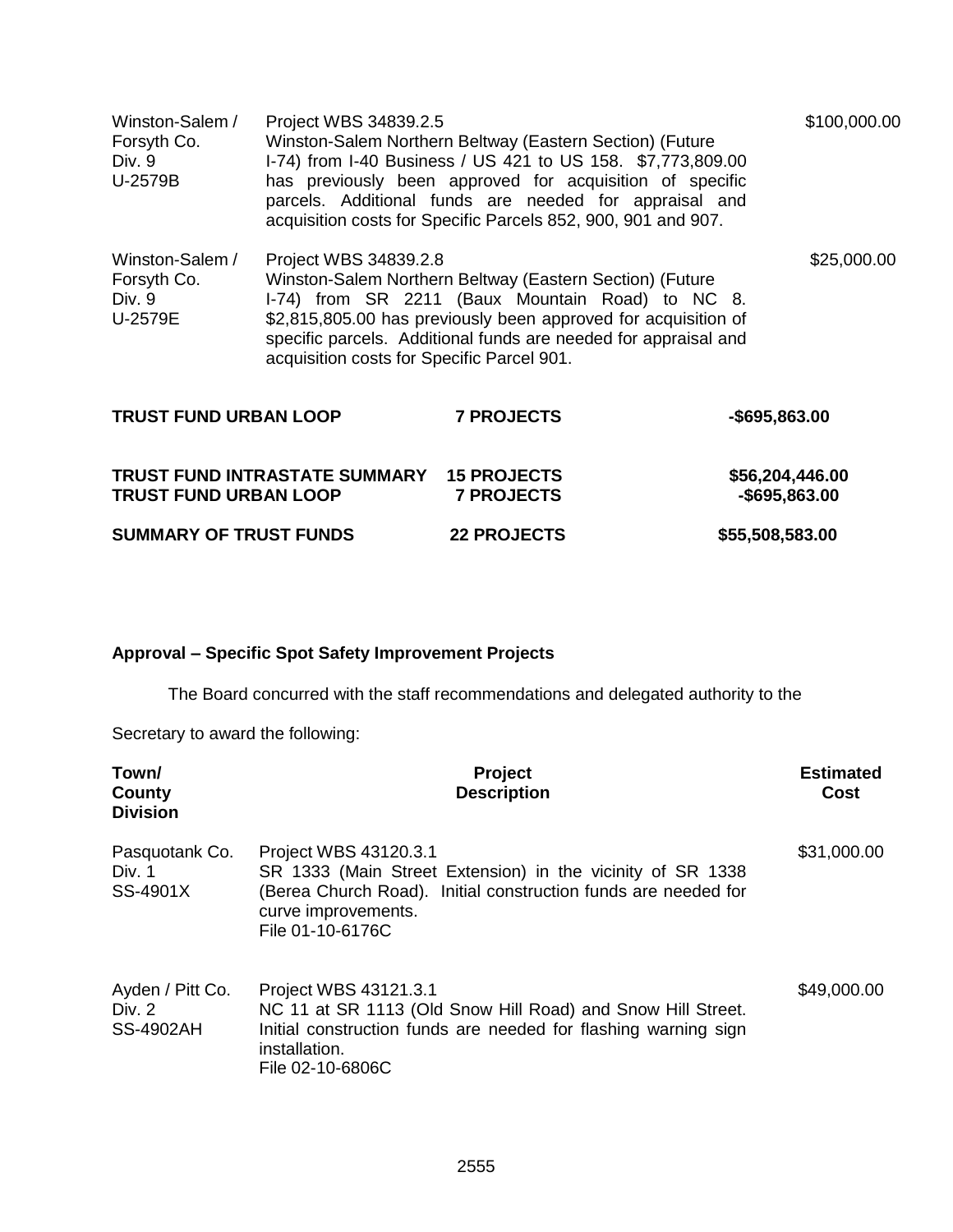| Ayden / Pitt Co.<br>Div. 2<br><b>SS-4902AH</b>                | Project WBS 43121.2.1<br>NC 11 at SR 1113 (Old Snow Hill Road) and Snow Hill Street.<br>Initial right of way and utilities funds are needed for flashing<br>warning sign installation.<br>File 02-10-6806R                | \$1,000.00   |
|---------------------------------------------------------------|---------------------------------------------------------------------------------------------------------------------------------------------------------------------------------------------------------------------------|--------------|
| Greenville /<br>Pitt Co.<br><b>Div. 2</b><br><b>SS-4902AI</b> | Project WBS 43122.3.1<br>NC 43 from US 264A to Red Banks Road. Initial construction<br>funds are needed for median island construction.<br>File 02-09-205C                                                                | \$200,000.00 |
| Duplin Co.<br>Div. 3<br><b>SS-4903AJ</b>                      | Project WBS 43124.3.1<br>NC 24 at three signalized intersections: NC 11, NC 50 and<br>NC 903. Initial construction funds are needed for traffic signal<br>revisions and flashing beacon installation.<br>File 03-10-8570C | \$156,000.00 |
| Wilmington /<br>New Hanover Co.<br>Div. 3<br><b>SS-4903AI</b> | Project WBS 43123.3.1<br>US 74 at SR 1905 (Racine Drive). Initial construction funds<br>are needed for traffic signal revisions.<br>File 03-10-8571C                                                                      | \$12,000.00  |
| Wayne Co.<br>Div. 4<br><b>SS-4904AQ</b>                       | Project WBS 43125.3.1<br>NC 111 at SR 1547 (Stoney Creek Church Road).<br>Initial<br>construction funds are needed for flasher installation.<br>File 04-09-2778C                                                          | \$22,000.00  |
| Raleigh / Wake Co.<br>Div. 5<br><b>SS-4905AY</b>              | Project WBS 43126.2.1<br>SR 1009 (Lake Wheeler Road) just north of SR 1370 (Tryon<br>Road). Initial right of way and utilities funds are needed for<br>island construction.<br>File 05-09-1217R                           | \$31,500.00  |
| Raleigh / Wake Co.<br>Div. 5<br><b>SS-4905AY</b>              | Project WBS 43126.3.1<br>SR 1009 (Lake Wheeler Road) just north of SR 1370 (Tryon<br>Initial construction funds are needed for island<br>Road).<br>construction.<br>File 05-09-1217C                                      | \$114,500.00 |
| Columbus Co.<br>Div. 6<br><b>SS-4906AQ</b>                    | Project WBS 43128.3.1<br>Bridge 69 on SR 1112 (Big Cyprus Road).<br>Initial<br>construction funds are needed for guardrail installation.<br>File 06-08-224C                                                               | \$50,000.00  |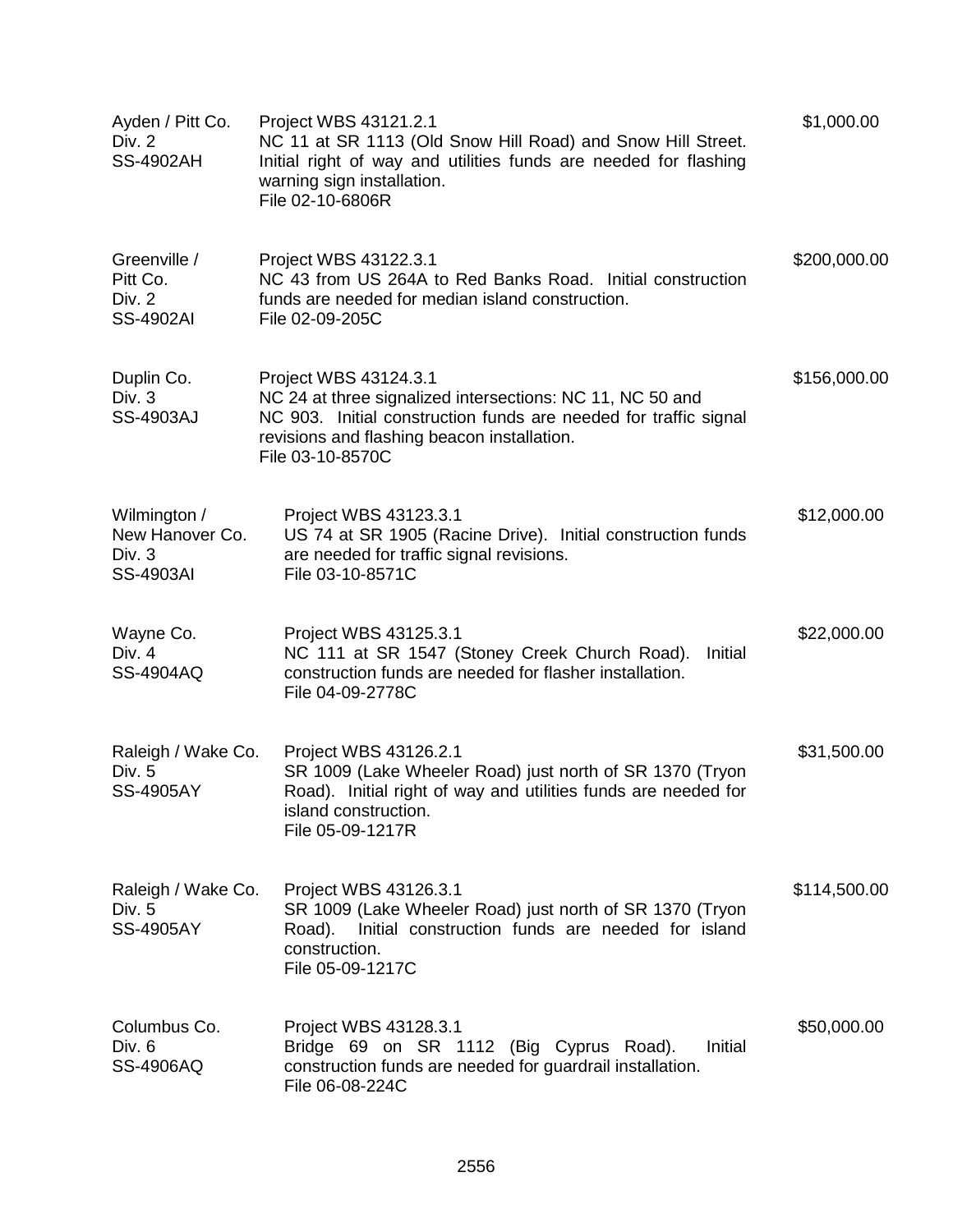| Fayetteville /<br>Cumberland Co.<br>Div. 6<br><b>SS-4906AP</b> | Project WBS 43127.2.1<br>US 401 at SR 1256 (Revere Street). Initial right of way and<br>utilities funds are needed for traffic signal revisions.<br>File 06-10-7958R                                                                                                                                                                                                                                        | \$30,000.00  |
|----------------------------------------------------------------|-------------------------------------------------------------------------------------------------------------------------------------------------------------------------------------------------------------------------------------------------------------------------------------------------------------------------------------------------------------------------------------------------------------|--------------|
| Fayetteville /<br>Cumberland Co.<br>Div. 6<br><b>SS-4906AP</b> | Project WBS 43127.3.1<br>US 401 at SR 1256 (Revere Street). Initial construction funds<br>are needed for traffic signal revisions<br>File 06-10-7958C                                                                                                                                                                                                                                                       | \$25,000.00  |
| High Point /<br>Guilford Co.<br>Div. 7<br><b>SS-4907AD</b>     | Project WBS 43129.3.1<br>SR 1278 (College Drive) at SR 1300 (Green Drive).<br>Initial<br>construction funds are needed for traffic signal revisions.<br>File 07-09-208C                                                                                                                                                                                                                                     | \$23,000.00  |
| High Point /<br>Guilford Co.<br>Div. 7<br><b>SS-4907AE</b>     | Project WBS 43130.3.1<br>SR 1539 (Willard Road) at SR 1523 (Hickswood Road). Initial<br>construction funds are needed for intersection improvements<br>and four-way stop and flasher installation.<br>File 07-09-203C                                                                                                                                                                                       | \$133,500.00 |
| High Point /<br>Guilford Co.<br>Div. 7<br><b>SS-4907AE</b>     | Project WBS 43130.2.1<br>SR 1539 (Willard Road) at SR 1523 (Hickswood Road). Initial<br>right of way and utilities funds are needed for intersection<br>improvements and four-way stop and flasher installation.<br>File 07-09-203R                                                                                                                                                                         | \$15,000.00  |
| Guilford Co.<br>Div. 7<br><b>SS-4907P</b>                      | Project WBS 42202.2<br>SR 1005 (Alamance Church Road) at SR 3330 (Southeast<br>School Road) near Greensboro. \$100,000.00 in right of way<br>and utilities funds have previously been approved for left turn<br>lane construction and traffic signal revisions.<br>Project scope<br>needs to be revised to include right turn lane construction. No<br>additional funds will be needed.<br>File 07-03-201-1 | \$0.00       |
| Davie Co.<br>Div. 9<br><b>SS-4909AD</b>                        | Project WBS 43131.3.1<br>NC 801 at SR 1801 (Deadmon Road) southeast of Mocksville.<br>Initial construction funds are needed for guardrail installation.<br>File 09-10-196C                                                                                                                                                                                                                                  | \$35,000.00  |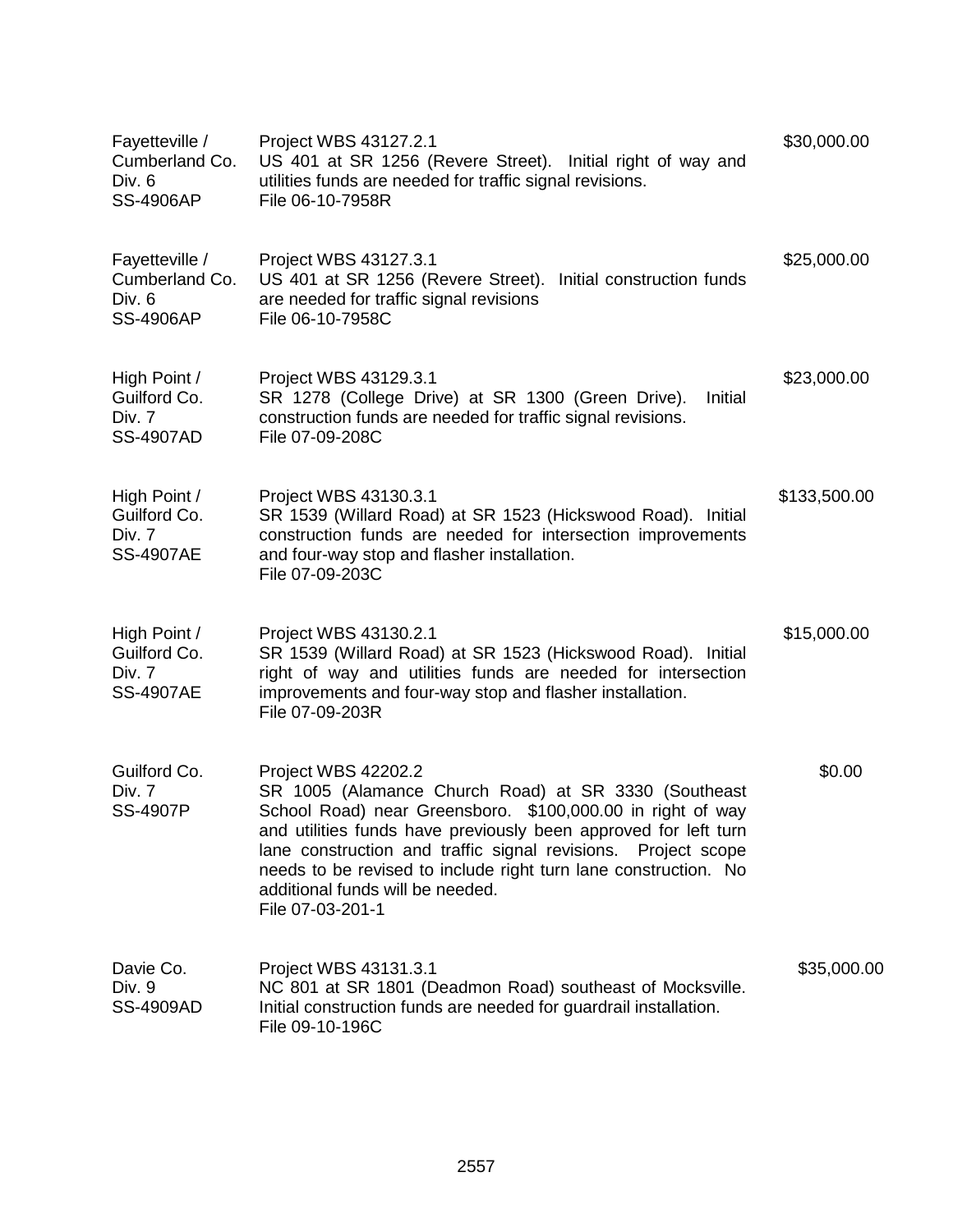| Kannapolis /<br>Cabarrus Co.<br>Div. 10<br><b>SS-4910AJ</b> | Project WBS 43132.2.1<br>Intersection of NC 3 and Mt. Olivet Road in Kannapolis. Initial<br>right of way and utilities funds are needed for turn lanes<br>construction and traffic signal installation.<br>File 10-09-208R                                                                                                                | \$45,000.00  |
|-------------------------------------------------------------|-------------------------------------------------------------------------------------------------------------------------------------------------------------------------------------------------------------------------------------------------------------------------------------------------------------------------------------------|--------------|
| Kannapolis /<br>Cabarrus Co.<br>Div. 10<br><b>SS-4910AJ</b> | Project WBS 43132.3.1<br>Intersection of NC 3 and Mt. Olivet Road in Kannapolis. Initial<br>construction funds are needed for turn lanes construction and<br>traffic signal installation.<br>File 10-09-208C                                                                                                                              | \$111,000.00 |
| Charlotte /<br>Mecklenburg Co.<br>Div. 10<br><b>US-3980</b> | Project WBS 37772<br>NC 27 and SR 1666 (Mount Holly-Huntersville Road).<br>\$150,000.00 in right of way, utilities and construction funds have<br>previously been approved for intersection improvements and<br>traffic signal installation. Additional funds are needed due to an<br>increase in construction costs.<br>File 10-01-202-1 | \$23,466.25  |
| Union Co.<br>Div. 10<br><b>SS-4910AK</b>                    | Project WBS 43133.2.1<br>SR 1003 (White Store Road) at SR 1941 (Old Pageland Monroe<br>Road). Initial right of way and utilities funds are needed for<br>intersection improvements and four-way stop installation.<br>File 10-09-202R                                                                                                     | \$15,000.00  |
| Union Co.<br>Div. 10<br><b>SS-4910AK</b>                    | Project WBS 43133.3.1<br>SR 1003 (White Store Road) at SR 1941 (Old Pageland Monroe<br>Road). Initial construction funds are needed for intersection<br>improvements and four-way stop installation.<br>File 10-09-202C                                                                                                                   | \$20,000.00  |
| West Jefferson /<br>Ashe Co.<br>Div. 11<br>SS-4911Q         | Project WBS 43134.3.1<br>US 221 Business at SR 1248 (Beaver Creek School Road).<br>Initial construction funds are needed for traffic signal revisions.<br>File 11-10-201C                                                                                                                                                                 | \$10,000.00  |
| West Jefferson /<br>Ashe Co.<br>Div. 11<br>SS-4911R         | Project WBS 43135.3.1<br>US 221 at NC 163 / US 221 Business. Initial construction funds<br>are needed for traffic signal revisions.<br>File 11-10-200C                                                                                                                                                                                    | \$10,000.00  |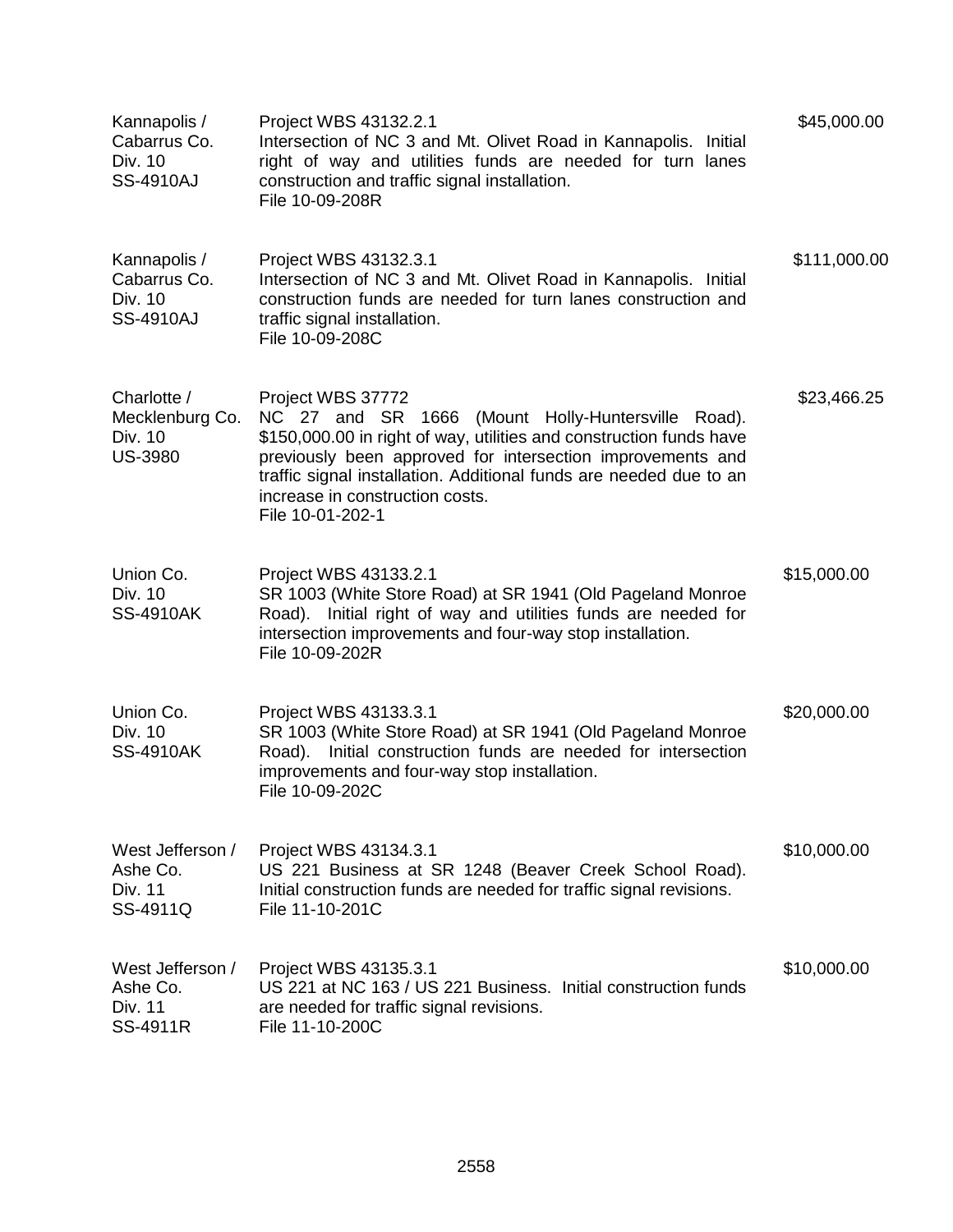| Boone /<br>Watauga Co.<br>Div. 11<br>SS-4911S         | Project WBS 43147.3.1<br>NC 105 south near Studio West apartments. Initial construction<br>funds are needed for pedestrian crossing beacon installation.<br>File 11-10-202C                                    | \$30,000.00  |
|-------------------------------------------------------|----------------------------------------------------------------------------------------------------------------------------------------------------------------------------------------------------------------|--------------|
| Iredell Co.<br>Div. 12<br>SS-4912Z                    | Project WBS 43136.2.1<br>NC 115 at SR 1138 (Presbyterian Road). Initial right of way and<br>utilities funds are needed for traffic signal installation.<br>File 12-09-201R                                     | \$5,000.00   |
| Iredell Co.<br>Div. 12<br>SS-4912Z                    | Project WBS 43136.3.1<br>NC 115 at SR 1138 (Presbyterian Road). Initial construction<br>funds are needed for traffic signal installation.<br>File 12-09-201C                                                   | \$50,000.00  |
| Weaverville /<br>Buncombe Co.<br>Div. 13<br>SS-4913AG | Project WBS 43138.3.1<br>SR 1003 (Reem's Creek Road) at SR 2127 (South Main Street).<br>Initial construction funds are needed for sight distance<br>improvements.<br>File 13-10-203C                           | \$165,000.00 |
| Weaverville /<br>Buncombe Co.<br>Div. 13<br>SS-4913AG | Project WBS 43138.2.1<br>SR 1003 (Reem's Creek Road) at SR 2127 (South Main Street).<br>Initial right of way and utilities funds are needed for sight<br>distance improvements.<br>File 13-10-203R             | \$5,000.00   |
| Burke Co.<br>Div. 13<br><b>SS-4913AH</b>              | Project WBS 43139.2.1<br>SR 1405 (Brown Mountain Beach Road) from NC 181 to the<br>Caldwell County Line. Initial right of way and utilities funds are<br>needed for guardrail installation.<br>File 13-10-210R | \$2,000.00   |
| Burke Co.<br>Div. 13<br><b>SS-4913AH</b>              | Project WBS 43139.3.1<br>SR 1405 (Brown Mountain Beach Road) from NC 181 to the<br>Caldwell County Line. Initial construction funds are needed for<br>guardrail installation.<br>File 13-10-210C               | \$208,000.00 |
| Rutherford Co.<br>Div. 13<br><b>SS-4913AF</b>         | Project WBS 43137.3.1<br>US 64-74A at SR 1341 (Martin Road) / SR 1182 (Turner Road).<br>Initial construction funds are needed for flasher installation.<br>File 13-10-209C                                     | \$38,000.00  |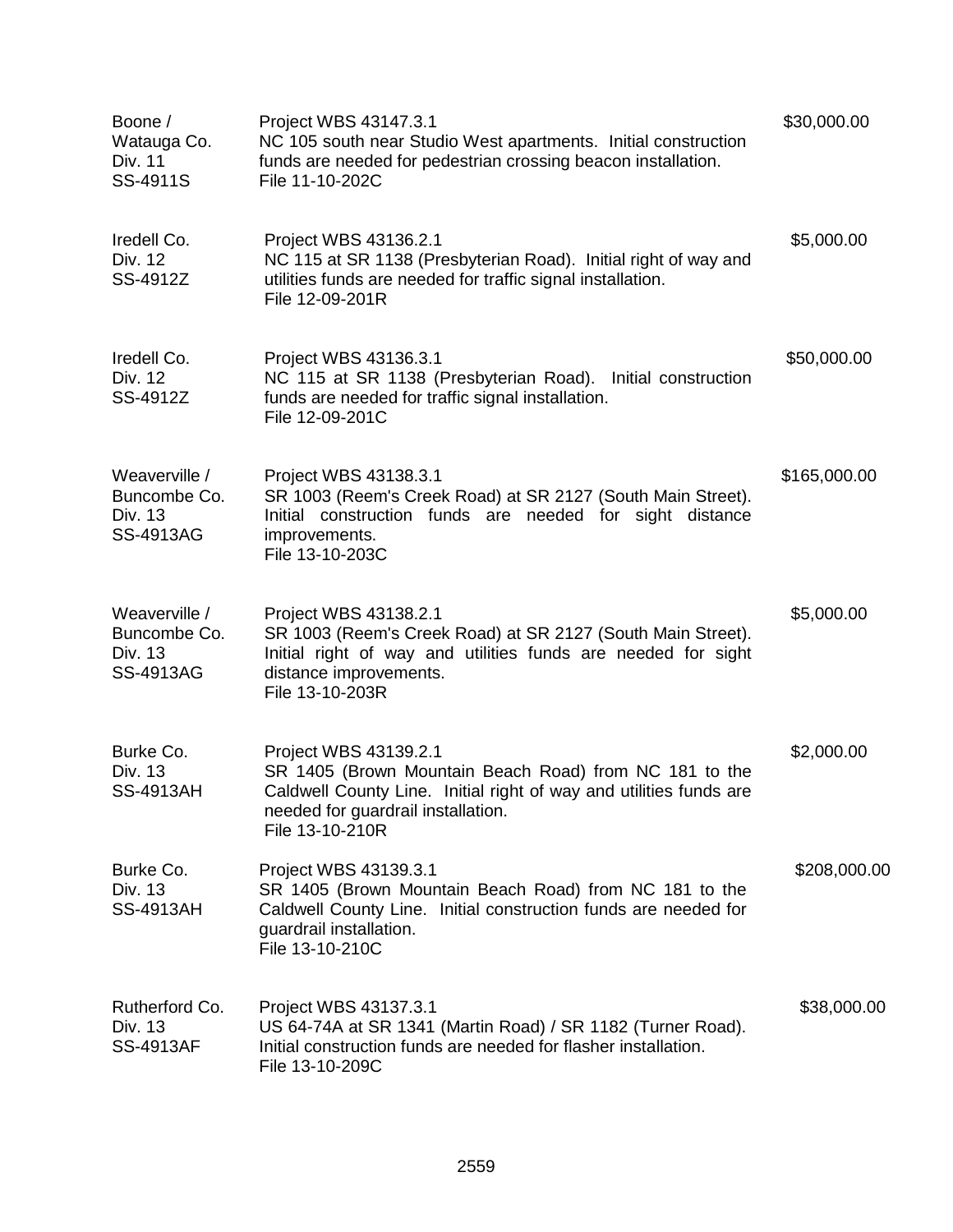| Rutherford Co.<br>Div. 13<br><b>SS-4913AF</b>   | Project WBS 43137.2.1<br>US 64-74A at SR 1341 (Martin Road) / SR 1182 (Turner Road).<br>Initial right of way and utilities funds are needed for flasher<br>installation.<br>File 13-10-209R      | \$2,000.00   |
|-------------------------------------------------|--------------------------------------------------------------------------------------------------------------------------------------------------------------------------------------------------|--------------|
| Transylvania Co.<br>Div. 14<br><b>SS-4914AJ</b> | Project WBS 43140.3.1<br>SR 1388 (Old Rosman Highway / Old US 64) from US 64 to<br>US 178. Initial construction funds are needed for guardrail<br>installation.<br>File 14-09-210C               | \$198,000.00 |
| Transylvania Co.<br>Div. 14<br><b>SS-4914AJ</b> | Project WBS 43140.2.1<br>SR 1388 (Old Rosman Highway / Old US 64) from US 64 to<br>US 178. Initial right of way and utilities funds are needed for<br>guardrail installation.<br>File 14-09-210R | \$2,000.00   |

## **Approval – Funds for Specific Federal-Aid Projects**

A motion was made by Board Member Perkins, which was seconded by Board Member

Halsey, to approve the following:

Board Member Ciccone abstained from voting on Project Z-5106H in Cumberland County.

## **Division 1**

## **Bridge**

| Town/                   | <b>Project</b>                                                                                                                   | <b>Estimated</b>                                          |  |
|-------------------------|----------------------------------------------------------------------------------------------------------------------------------|-----------------------------------------------------------|--|
| County                  | <b>Description</b>                                                                                                               | Cost                                                      |  |
| Currituck Co.<br>B-4494 | WBS 33730.2.1, BRZ-1232(4)<br>Replace Bridge #3 over Tulls Creek on SR 1232. Funds are<br>needed for right of way and utilities. | \$80,000.00 Cost<br>\$64,000.00 Fed.<br>\$16,000.00 State |  |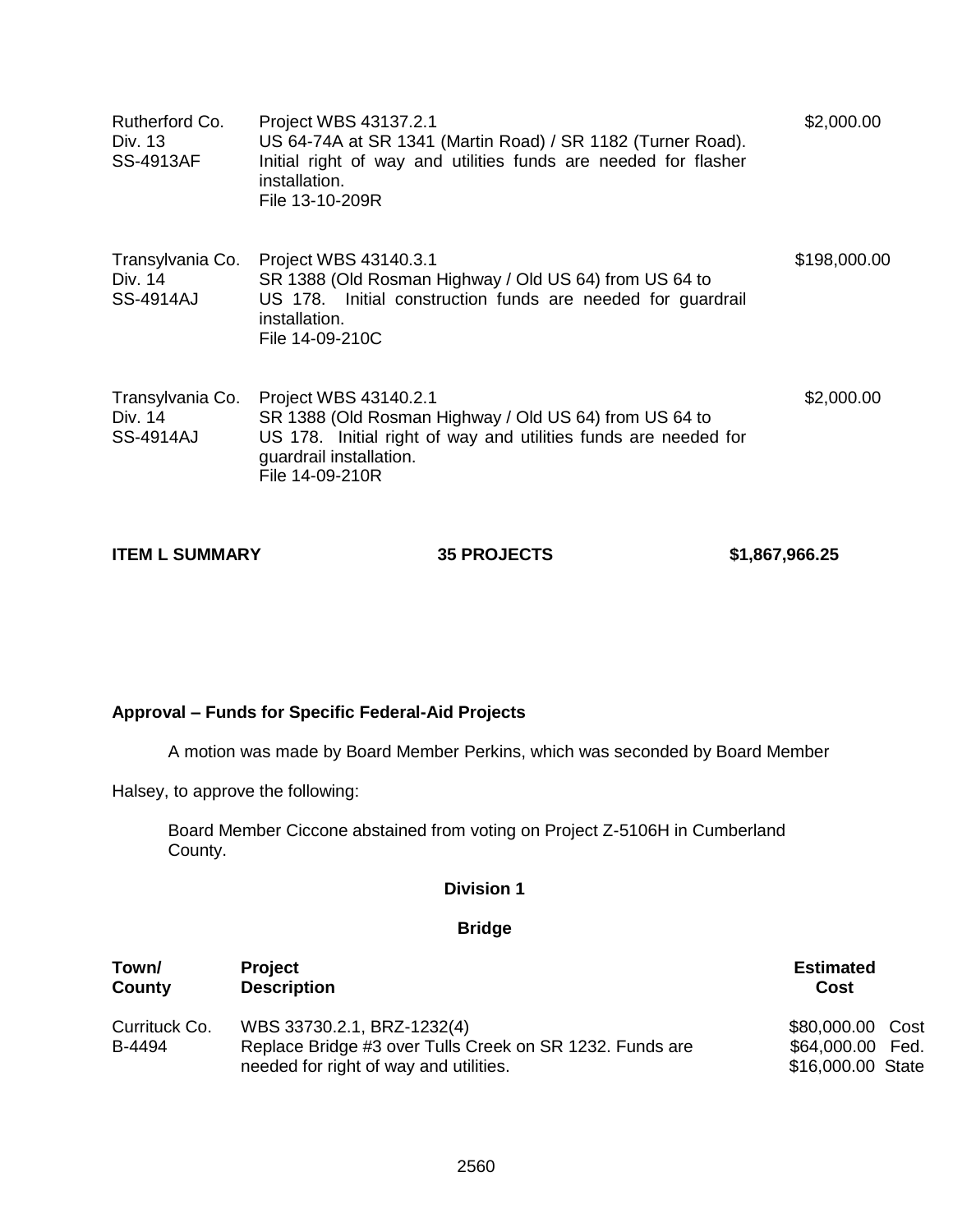| Hertford/<br>Northampton<br>Cos.<br><b>BD-5101F</b> | WBS 45347.3.7, BRZ-1346(3)<br>Low-Impact Bridge Replacement; Design-Build Project.<br>Bridge #5 over Buckhorn Creek on SR 1346; Bridge #20 over<br>Old Field Swamp on SR 1167 and Bridge #139 over Horse<br>Swamp on SR 1409 in Hertford County; Bridge #27 over a creek<br>on SR 1108; Bridge #46 over a branch of Kirby's Creek on<br>SR 1360 and Bridge #48 over Gumberry Swamp on SR 1126 in<br>Northampton County. Funds are needed for construction based<br>on the estimate from the 12-Month Tentative Letting List<br>published November 10, 2010. | \$3,975,000.00<br>\$3,180,000.00 Fed.<br>\$795,000.00 State | Cost         |  |  |
|-----------------------------------------------------|-------------------------------------------------------------------------------------------------------------------------------------------------------------------------------------------------------------------------------------------------------------------------------------------------------------------------------------------------------------------------------------------------------------------------------------------------------------------------------------------------------------------------------------------------------------|-------------------------------------------------------------|--------------|--|--|
| Hertford/<br>Northampton<br>Cos.<br><b>BD-5101F</b> | WBS 45347.2.7, BRZ-1346(3)<br>Low-Impact Bridge Replacement; Design-Build Project.<br>Bridge #5 over Buckhorn Creek on SR 1346; Bridge #20 over<br>Old Field Swamp on SR 1167 and Bridge #139 over Horse<br>Swamp on SR 1409 in Hertford County; Bridge #27 over a<br>creek on SR 1108; Bridge #46 over a branch of Kirby's Creek<br>on SR 1360 and Bridge #48 over Gumberry Swamp on SR 1126<br>in Northampton County. Funds are needed for right of way and<br>utilities.                                                                                 | \$188,000.00<br>\$150,400.00<br>\$37,600.00 State           | Cost<br>Fed. |  |  |
|                                                     | <b>Project Mitigation</b>                                                                                                                                                                                                                                                                                                                                                                                                                                                                                                                                   |                                                             |              |  |  |
| <b>Divisionwide</b><br>EE-4901                      | WBS 45001.4.1, EEP-000S(471)<br>Ecosystems Enhancement Program. \$24,784,055.00 has<br>previously been approved for project mitigation. Additional funds<br>are needed for SFY09 adjustment.                                                                                                                                                                                                                                                                                                                                                                | \$134,878.00 Cost<br>\$107,902.00 Fed.<br>\$26,976.00 State |              |  |  |
|                                                     | <b>Division 2</b>                                                                                                                                                                                                                                                                                                                                                                                                                                                                                                                                           |                                                             |              |  |  |
|                                                     | <b>Urban</b>                                                                                                                                                                                                                                                                                                                                                                                                                                                                                                                                                |                                                             |              |  |  |
| Greenville/<br>Pitt Co.<br>U-5006                   | WBS 41136.1.1, STP-0220(40)<br>Fire Tower Road Extension from SR 1127 (Frog Level Road) to<br>NC 11/903. Funds are needed for preliminary engineering.                                                                                                                                                                                                                                                                                                                                                                                                      | \$600,000.00<br>\$480,000.00<br>\$120,000.00 State          | Cost<br>Fed. |  |  |
|                                                     | <b>Bridge</b>                                                                                                                                                                                                                                                                                                                                                                                                                                                                                                                                               |                                                             |              |  |  |
| Pitt Co.<br>B-4531                                  | WBS 33751.2.1, BRZ-1343(1)<br>Replace Bridge #35 and #36 over Little Contentnea Creek and<br>Little Contentnea Creek Overflow on SR 1343/SR 1125. Funds<br>are needed for right of way and utilities.                                                                                                                                                                                                                                                                                                                                                       | \$140,000.00<br>\$112,000.00 Fed.<br>\$28,000.00 State      | Cost         |  |  |
| <b>Safety</b>                                       |                                                                                                                                                                                                                                                                                                                                                                                                                                                                                                                                                             |                                                             |              |  |  |
| Grimesland/<br>Pitt Co.<br>$Y-4802J$                | WBS 40325.1.51, STPRR-0222(3)<br>Proposed Crossing Closure of River Street and the Carolina<br>Coastal Railway Tracks; Crossing #465 459T. Funds are<br>needed for preliminary engineering.                                                                                                                                                                                                                                                                                                                                                                 | \$15,000.00<br>\$15,000.00 Fed.                             | Cost         |  |  |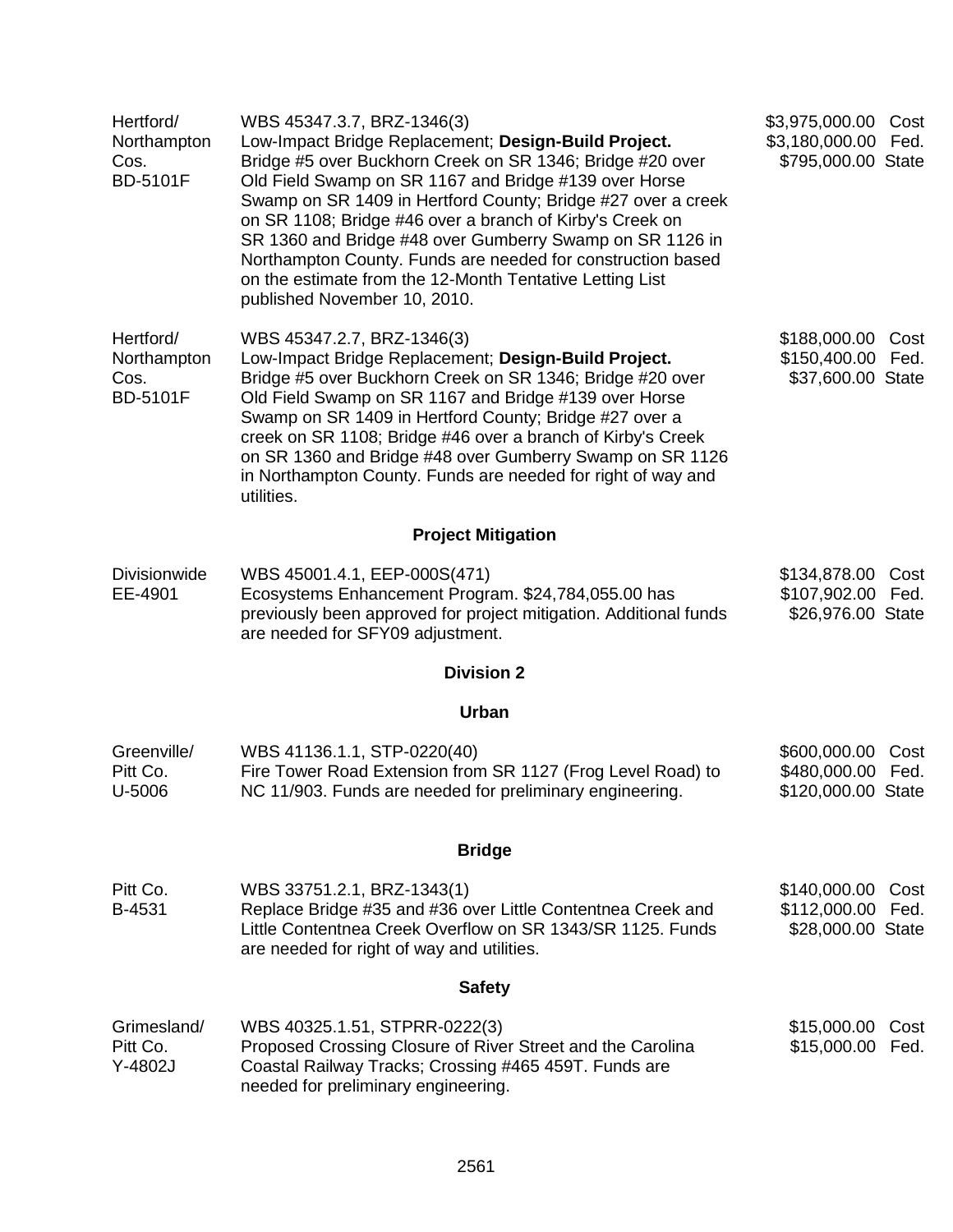# **Project Mitigation**

| <b>Divisionwide</b><br>EE-4902              | WBS 45002.4.1, EEP-000S(472)<br>Ecosystems Enhancement Program. \$812,670.00 has<br>previously been approved for project mitigation. Additional funds<br>are needed for SFY09 adjustment.                                                                                                                                             | \$231,034.00 Cost<br>\$184,827.00 Fed.<br>\$46,207.00 State       |              |
|---------------------------------------------|---------------------------------------------------------------------------------------------------------------------------------------------------------------------------------------------------------------------------------------------------------------------------------------------------------------------------------------|-------------------------------------------------------------------|--------------|
|                                             | <b>Division 3</b>                                                                                                                                                                                                                                                                                                                     |                                                                   |              |
|                                             | <b>Urban</b>                                                                                                                                                                                                                                                                                                                          |                                                                   |              |
| Jacksonville/<br>Onslow Co.<br>U-4007B      | WBS 35008.2.ST1, STM-0017(111)<br>US 17 (Western Parkway) from 1300 feet south of Country Club<br>Road to Western Boulevard, 2.034 miles. \$33,800,000.00 has<br>previously been approved for construction. Funds need to be<br>decreased (\$3,236,195.00) to reflect the low bid received on<br>October 19, 2010.                    | $-$ \$3,236,195.00<br>-\$2,588,956.00 Fed.<br>-\$647,239.00 State | Cost         |
| Jacksonville/<br>Onslow Co.<br>U-5132       | WBS 45155.2.1, DOD-0024(44)<br>NC 24 (Lejeune Boulevard); construct a trumpet interchange<br>between SR 1308 (Bell Fork Road) and the US 17 Bypass; new<br>access to Camp Lejeune Marine Corp Base. Funds are needed<br>for right of way and utilities obligating the balance of Military<br>Construction Navy/Marine FY 10-14 Funds. | \$4,385,000.00<br>\$4,385,000.00                                  | Cost<br>Fed. |
|                                             | <b>Project Mitigation</b>                                                                                                                                                                                                                                                                                                             |                                                                   |              |
| <b>Divisionwide</b><br>EE-4903              | WBS 45003.4.1, EEP-000S(473)<br>Ecosystems Enhancement Program. \$463,223.00 has<br>previously been approved for project mitigation. Additional funds<br>are needed for SFY09 adjustment.                                                                                                                                             | \$888.00<br>\$710.00 Fed.<br>\$178.00 State                       | Cost         |
|                                             | <b>Division 4</b>                                                                                                                                                                                                                                                                                                                     |                                                                   |              |
|                                             | <b>Congestion Mitigation</b>                                                                                                                                                                                                                                                                                                          |                                                                   |              |
| Rocky Mount/<br>Edgecombe<br>Co.<br>C-4970D | WBS 44070.3.4, CMS-0431(20)<br>Intersection of Benvenue Road and Tiffany Boulevard. Funds<br>are needed for construction for intersection improvements.                                                                                                                                                                               | \$75,000.00 Cost<br>\$75,000.00 Fed.                              |              |
| Rocky Mount/<br>Edgecombe<br>Co.<br>C-4970E | WBS 44070.3.5, CMS-0431(21)<br>Intersection of Sunset Avenue and Buck Leonard Boulevard.<br>Funds are needed for construction for intersection<br>improvements.                                                                                                                                                                       | \$200,000.00<br>\$200,000.00 Fed.                                 | Cost         |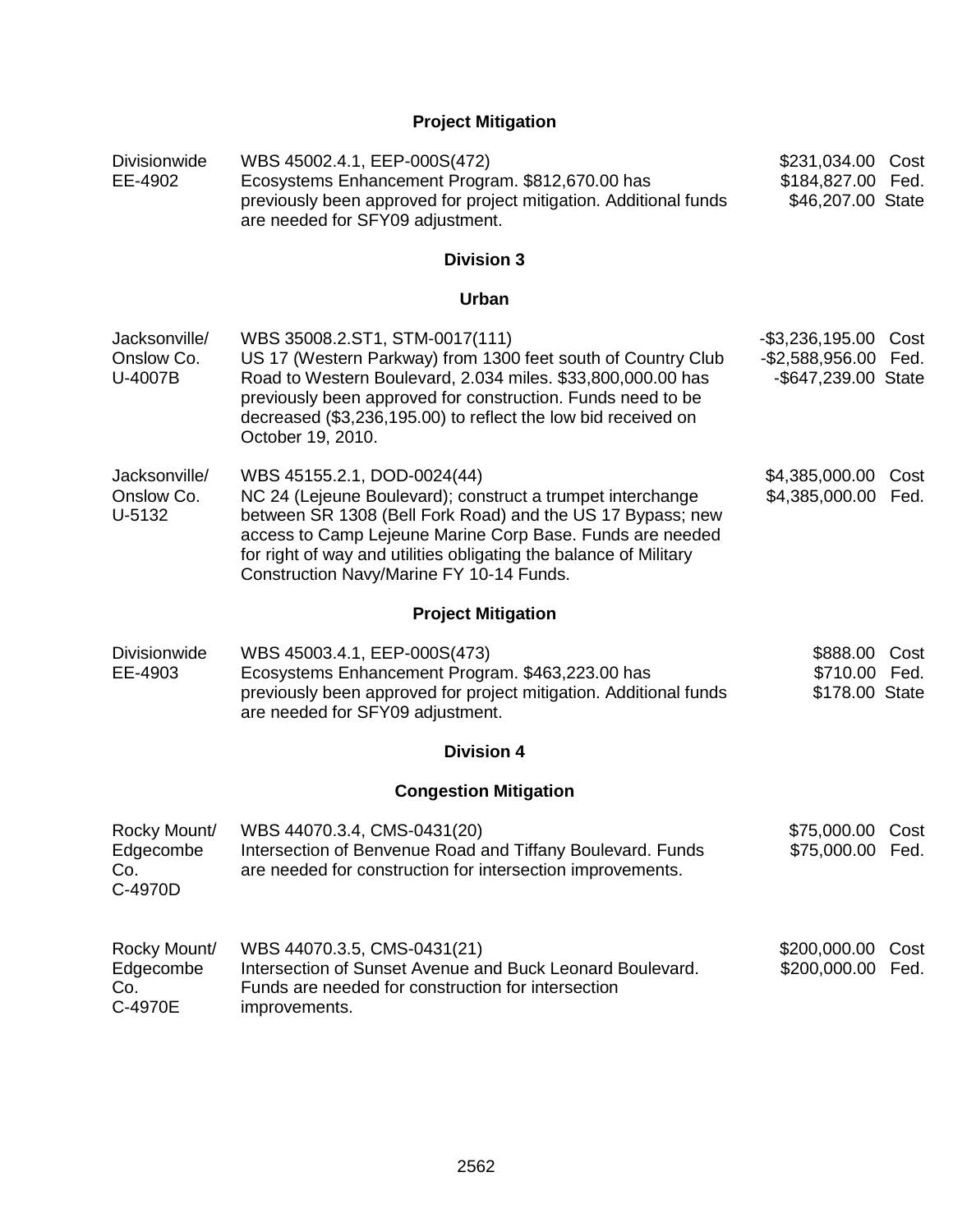# **Bridge**

| Nash Co.<br>B-4588                          | WBS 33788.2.1, BRZ-1670(1)<br>Replace Bridge #1 over Stoney Creek on SR 1670. Funds are<br>needed for right of way and utilities.                                                                                                                                                                                                                                                                                                                 |                                                        | Cost<br>\$76,000.00 Fed.<br>\$19,000.00 State |
|---------------------------------------------|---------------------------------------------------------------------------------------------------------------------------------------------------------------------------------------------------------------------------------------------------------------------------------------------------------------------------------------------------------------------------------------------------------------------------------------------------|--------------------------------------------------------|-----------------------------------------------|
|                                             | <b>Safety</b>                                                                                                                                                                                                                                                                                                                                                                                                                                     |                                                        |                                               |
| Nash Co.<br>Y-4804A                         | WBS 40325.3.6, STP-0431(22)<br>Rocky Mount Traffic Separation Study. \$2,394,120.00 has<br>previously been approved for construction. Additional funds are<br>needed based on the latest estimate for the installation of gates,<br>signals, flashers, and/or cantilevers at the intersection of<br>SR 1164 (Cokey Road) and the CSX Transportation Tracks;<br>Crossing #629 776E.                                                                | \$200,000.00<br>\$200,000.00 Fed.                      | Cost                                          |
| Goldsboro/<br>Wayne Co.<br><b>SR-5001AX</b> | \$103,450.00<br>WBS 40924.3.49, SRS-0414(7)<br>Safe Routes to School. Funds are needed for construction to<br>\$103,450.00<br>install a sidewalk along the east side of SR 1709 (Central<br>Heights Road) from Longleaf Avenue to Eastern Wayne Middle<br>School.                                                                                                                                                                                 |                                                        | Cost<br>Fed.                                  |
|                                             | <b>High Priority</b>                                                                                                                                                                                                                                                                                                                                                                                                                              |                                                        |                                               |
| Wayne/<br>Lenoir Cos.<br>R-2554*            | WBS 34461.1.3, HPPNHF-0070(116)<br>US 70 (Goldsboro Bypass) from west of NC 581 in Wayne<br>County to east of SR 1323 (Promise Land Road) in Lenoir<br>County. \$8,775,725.00 has previously been approved for<br>preliminary engineering. Additional funds are needed to cover<br>expenditures that have or will exceed the previously authorized<br>budget obligating the balance of Section 1702 Federal Funds<br>designated for this project. | \$212,901.00<br>\$170,321.00 Fed.<br>\$42,580.00 State | Cost                                          |
|                                             | <b>Division 5</b>                                                                                                                                                                                                                                                                                                                                                                                                                                 |                                                        |                                               |
|                                             | <b>Interstate Maintenance</b>                                                                                                                                                                                                                                                                                                                                                                                                                     |                                                        |                                               |
| Wake Co.<br>I-5338                          | WBS 46157.1.1, IMS-040-4(147)298<br>I-40/US 64 from SR 1375 (Lake Wheeler Road) to east of<br>I-440/US 64 (Exit 301). Funds are needed for preliminary<br>engineering.                                                                                                                                                                                                                                                                            | \$800,000.00<br>\$720,000.00<br>\$80,000.00 State      | Cost<br>Fed.                                  |
|                                             | <b>Enhancement</b>                                                                                                                                                                                                                                                                                                                                                                                                                                |                                                        |                                               |
| Wake Forest/<br>Wake Co.<br>EL-5100AB       | WBS 41821.1.13, STPDA-0527(11)<br>Forestville Road Heritage High School Sidewalk Extension.<br>Funds are needed for preliminary engineering.                                                                                                                                                                                                                                                                                                      | \$20,880.00<br>\$16,704.00<br>\$4,176.00 Local         | Cost<br>Fed.                                  |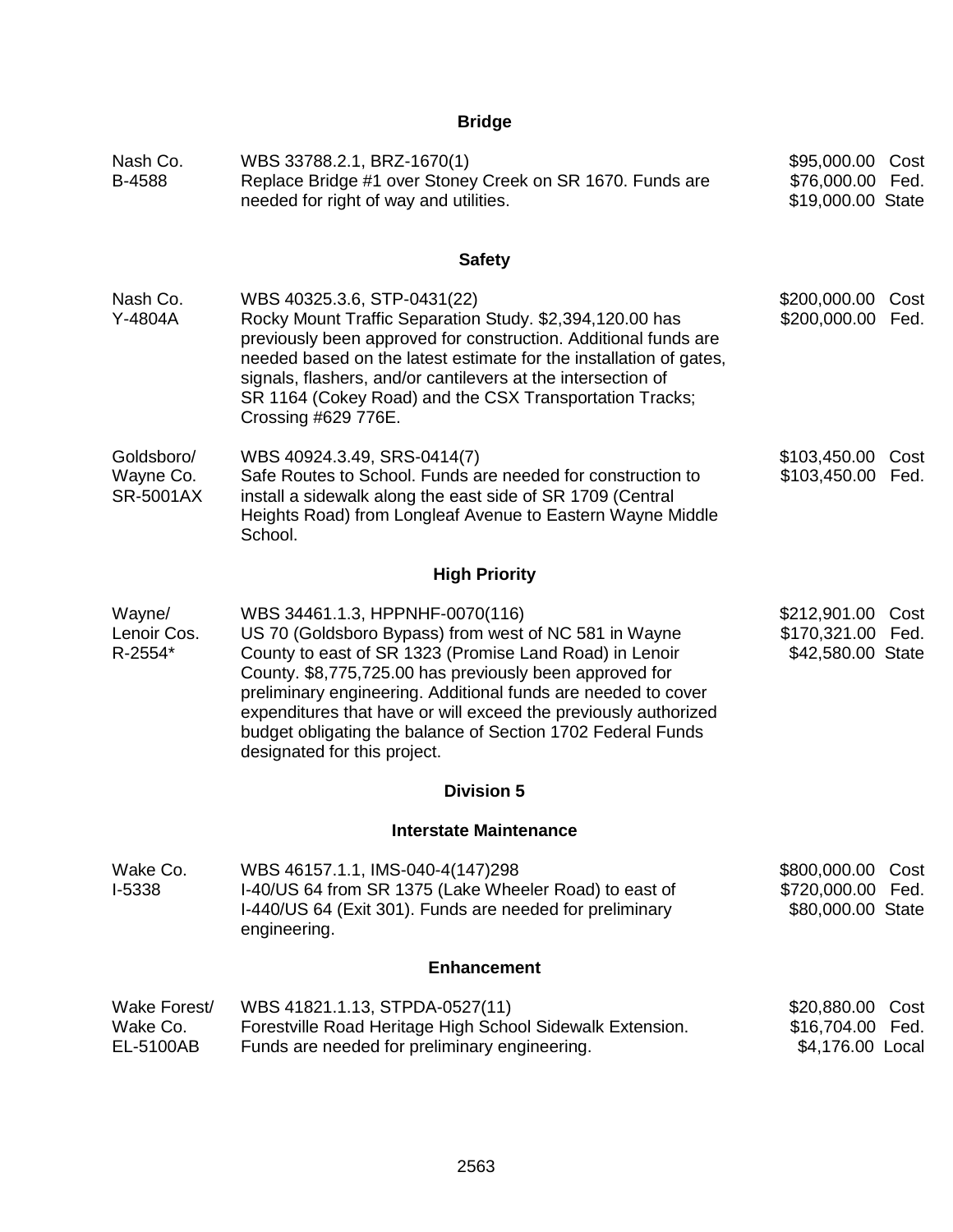| Wake Forest/<br>Wake Co.<br>EL-5100AC   | WBS 41821.1.14, STPDA-0527(12)<br>Crenshaw Multi-use Path on Durham Road from the NC 98<br>Bypass to Quatrefoil Street. Funds are needed for preliminary<br>engineering.                                                                                                    | \$8,000.00 Cost<br>\$6,400.00<br>Fed.<br>\$1,600.00 Local            |  |
|-----------------------------------------|-----------------------------------------------------------------------------------------------------------------------------------------------------------------------------------------------------------------------------------------------------------------------------|----------------------------------------------------------------------|--|
| Cary/<br>Wake Co.<br>EL-5100GG          | WBS 41821.1.17, STPDA-0503(24)<br>Old Reedy Creek Road Trailhead Study. Funds are needed for<br>preliminary engineering.                                                                                                                                                    | \$100,000.00<br>Cost<br>\$80,000.00<br>Fed.<br>\$20,000.00 Local     |  |
| Holly Springs/<br>Wake Co.<br>EL-5100KA | WBS 41821.1.11, STPDA-0510(4)<br>Bass Lake Sidewalk Connection, Phase 2. Funds are needed<br>for preliminary engineering.                                                                                                                                                   | \$20,000.00 Cost<br>\$16,000.00 Fed.<br>\$4,000.00 Local             |  |
|                                         | <b>Urban</b>                                                                                                                                                                                                                                                                |                                                                      |  |
| Raleigh/<br>Wake Co.<br>U-2823          | WBS 38984.1.1, NHF-0070(82)<br>US 70 (Glenwood Avenue) from west of SR 1664 (Duraleigh<br>Road) to west of SR 1876 (Triangle Drive). \$250,000.00 has<br>previously been approved for preliminary engineering.<br>Additional funds are needed based on the latest estimate. | \$1,000,000.00<br>Cost<br>\$800,000.00<br>Fed.<br>\$200,000.00 State |  |
| Zebulon/<br>Wake Co.<br>U-5118FA        | WBS 42379.1.13, STPDA-0532(5)<br>North Arendell Roadway Widening Project from Hendricks Drive<br>to Pearces Road. Funds are needed for preliminary<br>engineering.                                                                                                          | \$9,047.00<br>Cost<br>\$7,238.00<br>Fed.<br>\$1,809.00 Local         |  |
|                                         | <b>Bridge</b>                                                                                                                                                                                                                                                               |                                                                      |  |
| Wake Co.<br>B-4661                      | WBS 33823.2.1, BRZ-2227(1)<br>Replace Bridge #151 over Powell Creek on SR 2227 (Watkins<br>Road). \$50,000.00 has previously been approved for right of<br>way and utilities. Additional funds are needed based on the<br>latest estimate for utility relocation.           | \$40,000.00 Cost<br>\$32,000.00 Fed.<br>\$8,000.00 State             |  |
|                                         | <b>Safety</b>                                                                                                                                                                                                                                                               |                                                                      |  |
| Apex/<br>Wake Co.<br><b>SR-5001B</b>    | WBS 40924.3.3, SRS-0501(13)<br>Safe Routes to School. Funds are needed for construction for a<br>greenway connection from Olive Chapel Elementary School<br>through Kelly Park Road to the Beaver Creek Greenway.                                                           | \$190,627.00 Cost<br>\$190,627.00 Fed.                               |  |
| <b>Project Mitigation</b>               |                                                                                                                                                                                                                                                                             |                                                                      |  |
| <b>Divisionwide</b><br>EE-4905          | WBS 45005.4.1, EEP-000S(475)<br>Ecosystems Enhancement Program. \$10,676,360.00 has<br>previously been approved for project mitigation. Additional funds<br>are needed for SFY09 adjustment.                                                                                | \$172,209.00<br>Cost<br>\$137,767.00<br>Fed.<br>\$34,442.00 State    |  |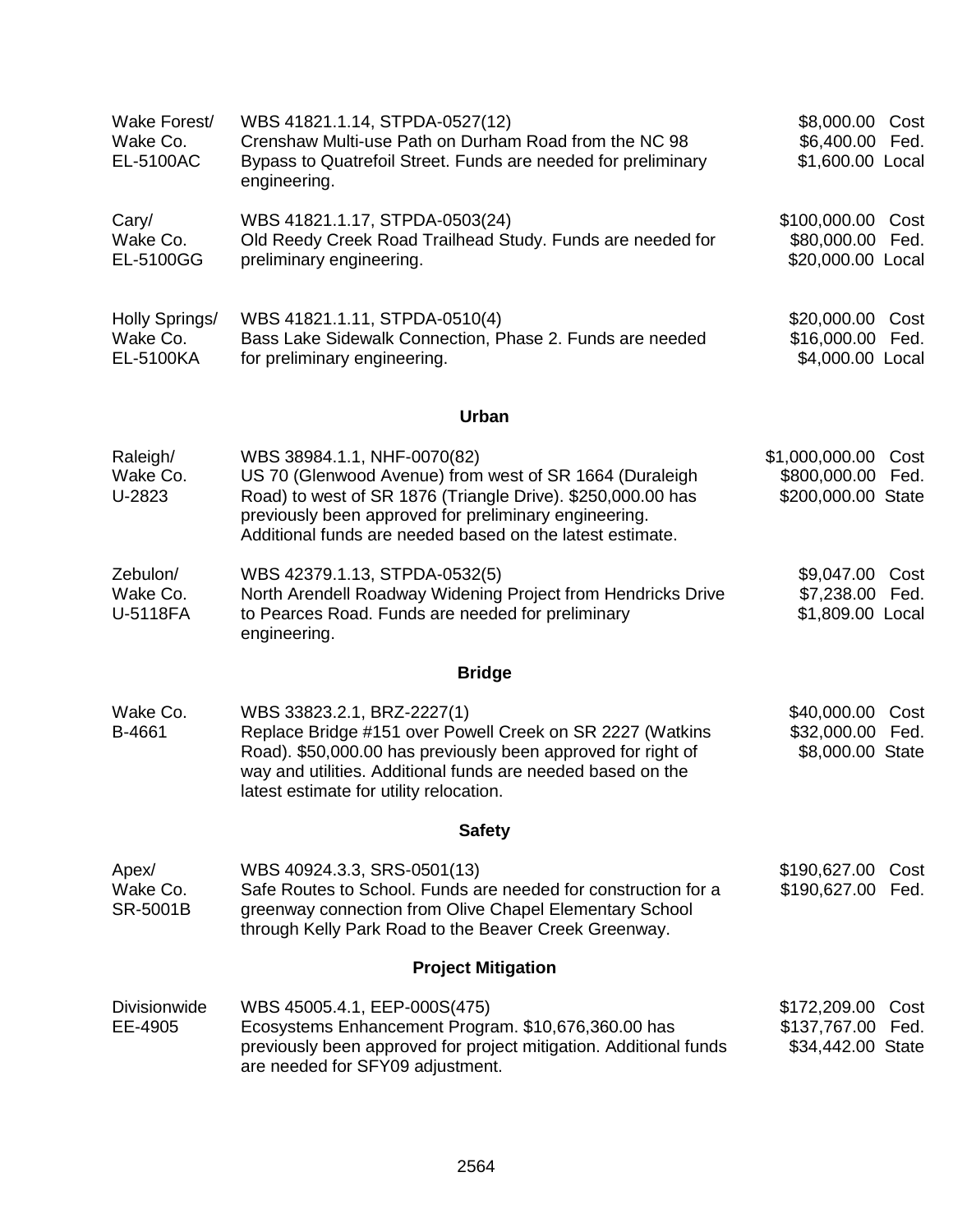# **High Priority**

| Person Co.<br>R-2241                        | WBS 34406.1.1, HPP-0501(23)<br>US 501 from NC 49 in Roxboro to north of the Virginia State<br>Line. \$2,434,683.00 has previously been approved for<br>preliminary engineering. Additional funds are needed to cover<br>expenditures that have or will exceed the previously authorized<br>budget utilizing Section 1702 Federal Funds designated for this<br>project.                                                                    | \$684,377.00 Cost<br>\$547,502.00 Fed.<br>\$136,875.00 State               |
|---------------------------------------------|-------------------------------------------------------------------------------------------------------------------------------------------------------------------------------------------------------------------------------------------------------------------------------------------------------------------------------------------------------------------------------------------------------------------------------------------|----------------------------------------------------------------------------|
|                                             | <b>Division 6</b>                                                                                                                                                                                                                                                                                                                                                                                                                         |                                                                            |
|                                             | <b>National Highway</b>                                                                                                                                                                                                                                                                                                                                                                                                                   |                                                                            |
| Cumberland<br>Co.<br>X-0002BC*<br>X-0002CA* | WBS 35196.3.18, NHF-0100(18)<br>Fayetteville Outer Loop from NC 87/210 (Murchison Road) to<br>east of SR 1600, combined with X-0002CA, 2.485 miles. Funds<br>are needed for construction based on the estimate from the<br>12-Month Tentative Letting List published November 10, 2010.<br>This is a three (3) year cash flow project with \$14,934,000.00 in<br>FFY11, \$14,934,000.00 in FFY12 and \$14,932,000.00 in<br><b>FFY13.</b>  | \$44,800,000.00<br>Cost<br>\$35,840,000.00<br>Fed.<br>\$8,960,000.00 State |
| Cumberland<br>Co.<br>X-0002CB*              | WBS 35196.3.20, NHF-0100(20)<br>Fayetteville Outer Loop from east of SR 1600 (McArthur Road)<br>to east of US 401, 2.710 miles, clustered with X-0002BC/CA.<br>Funds are needed for construction based on the estimate<br>from the 12-Month Tentative Letting List published<br>November 10, 2010. This is a three (3) year cash flow project<br>with \$11,867.000.00 in FFY11, \$11,867,000.00 in FFY12 and<br>\$11,866,000.00 in FFY13. | \$35,600,000.00<br>Cost<br>\$28,480,000.00 Fed.<br>\$7,120,000.00 State    |
|                                             | Urban                                                                                                                                                                                                                                                                                                                                                                                                                                     |                                                                            |
| Hope Mills/<br>Cumberland<br>Co.<br>U-4706  | WBS 39070.1.1, STP-1131(11)<br>SR 1131 (Cameron Road) from SR 1132 (Legion Road) to<br>NC 59 (Main Street). Funds are needed for preliminary<br>engineering.                                                                                                                                                                                                                                                                              | \$300,000.00<br>Cost<br>\$240,000.00 Fed.<br>\$60,000.00 State             |
|                                             | <b>Safety</b>                                                                                                                                                                                                                                                                                                                                                                                                                             |                                                                            |
| Bladen Co.<br>W-5121                        | WBS 41885.3.1, STP-0041(28)<br>Intersection improvements at NC 131 and NC 41, 0.308 mile.<br>\$1,400,000.00 has previously been approved for construction.<br>Funds need to be decreased (\$211,122.00) to reflect the low bid<br>received on October 19, 2010.                                                                                                                                                                           | -\$211,122.00<br>Cost<br>$-$ \$190,010.00<br>Fed.<br>-\$21,112.00 State    |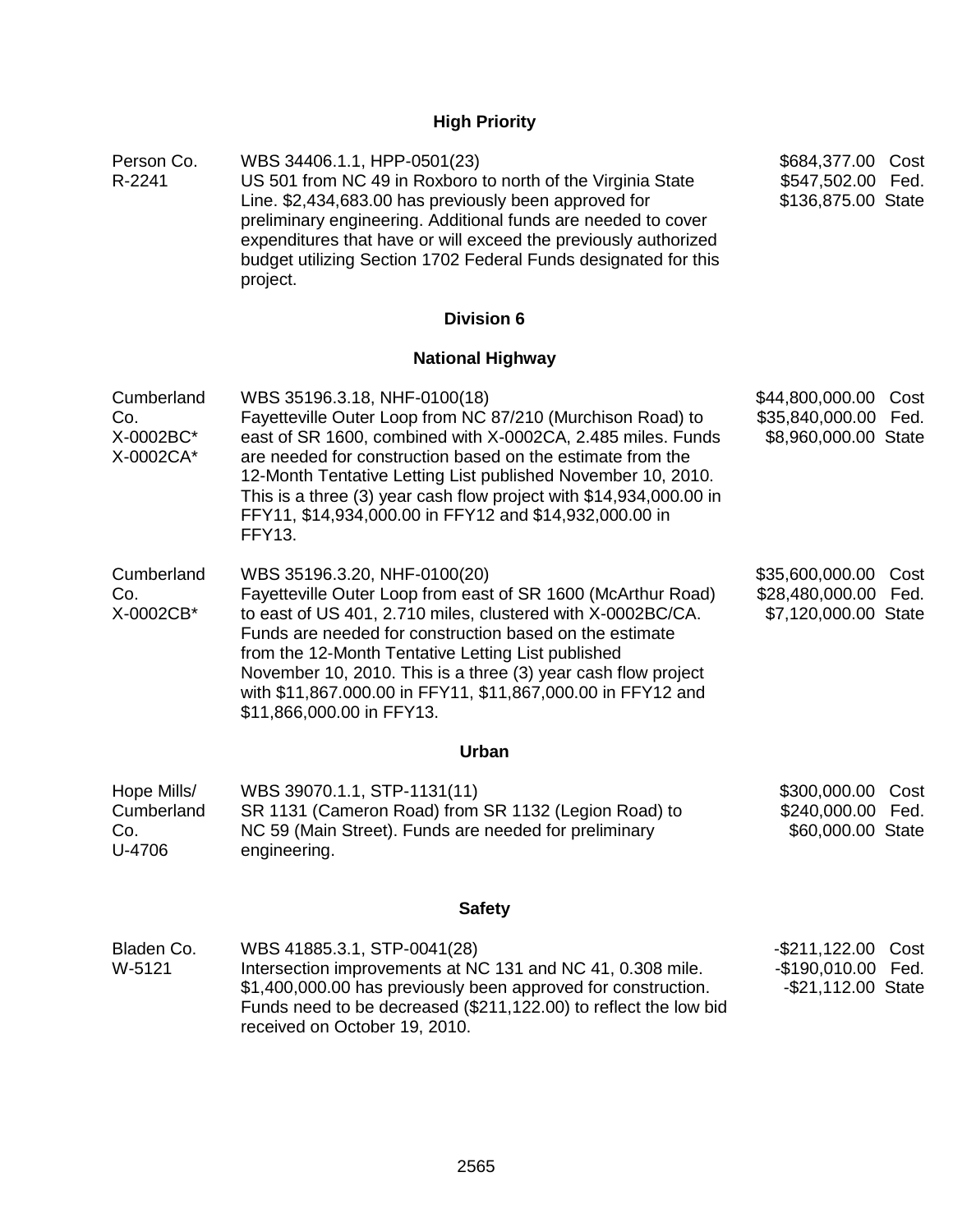| Robeson Co.<br>W-5141                         | WBS 45265.3.1, STP-1339(4)<br>SR 1339 (Deep Branch Road) from NC 711 to NC 710. Funds<br>are needed for construction for safety improvements.                                                                                                                                                                                                                    | \$700,000.00 Cost<br>\$630,000.00 Fed.<br>\$70,000.00 State      |                                                             |
|-----------------------------------------------|------------------------------------------------------------------------------------------------------------------------------------------------------------------------------------------------------------------------------------------------------------------------------------------------------------------------------------------------------------------|------------------------------------------------------------------|-------------------------------------------------------------|
|                                               | <b>Rail Program</b>                                                                                                                                                                                                                                                                                                                                              |                                                                  |                                                             |
| Fayetteville/<br>Cumberland<br>Co.<br>Z-5106H | WBS 50006.3.6, STP-FY09(15)<br>Railway-Highway Grade Crossing Safety Project at the<br>intersection of Purdue Drive and the Aberdeen and Rockfish<br>Railroad Tracks; Crossing #847 206S. Funds are needed for<br>construction.                                                                                                                                  |                                                                  | \$164,000.00 Cost<br>\$147,600.00 Fed.<br>\$16,400.00 Local |
| Fayetteville/<br>Cumberland<br>Co.<br>Z-5106H | WBS 50006.1.5, STP-FY09(15)<br>Railway-Highway Grade Crossing Safety Project at the<br>intersection of Purdue Drive and the Aberdeen and Rockfish<br>Railroad Tracks; Crossing #847 206S. Funds are needed for<br>preliminary engineering.                                                                                                                       | \$20,000.00 Cost<br>\$18,000.00 Fed.<br>\$2,000.00 Local         |                                                             |
|                                               | <b>Project Mitigation</b>                                                                                                                                                                                                                                                                                                                                        |                                                                  |                                                             |
| Divisionwide<br>EE-4906                       | WBS 45006.4.1, EEP-000S(476)<br>Ecosystems Enhancement Program. \$7,780,493.00 has<br>previously been approved for project mitigation. Additional funds<br>are needed for SFY09 adjustment.                                                                                                                                                                      | \$1,881,580.00 Cost<br>\$1,505,264.00 Fed.<br>\$376,316.00 State |                                                             |
|                                               | <b>Division 7</b>                                                                                                                                                                                                                                                                                                                                                |                                                                  |                                                             |
|                                               | <b>Congestion Mitigation</b>                                                                                                                                                                                                                                                                                                                                     |                                                                  |                                                             |
| Orange Co.<br>C-4932A                         | WBS 44032.3.1, CMS-0711(5)<br>Park and Ride Shelter at the Durham Technical Community<br>College and bicycle racks on Orange Public Transportation<br>Buses. Funds are needed for construction.                                                                                                                                                                  | \$20,275.00<br>\$20,275.00 Fed.                                  | Cost                                                        |
| Orange Co.<br>C-4932B                         | WBS 44032.3.2, CMS-0711(6)<br>Operation Assistance for Orange County Public Transit Route.<br>Funds are needed for construction for a bus shelter, installation<br>of four bike racks on Orange Public Transportation Buses, and<br>operation of a transit service from the Durham Technical<br>Community College Park and Ride Lot to downtown<br>Hillsborough. | \$198,000.00 Cost<br>\$198,000.00 Fed.                           |                                                             |
|                                               | <b>Enhancement</b>                                                                                                                                                                                                                                                                                                                                               |                                                                  |                                                             |
| Carrboro/<br>Orange Co.<br>EL-4828            | WBS 40245.1.1, STPDA-0702(14)<br>Morgan Creek Greenway (West) from Smith Level Road to<br>University Lake. \$44,000.00 has previously been approved for<br>preliminary engineering. Additional funds are needed based on<br>the latest estimate.                                                                                                                 | \$132,350.00 Cost<br>\$105,880.00 Fed.<br>\$26,470.00 Local      |                                                             |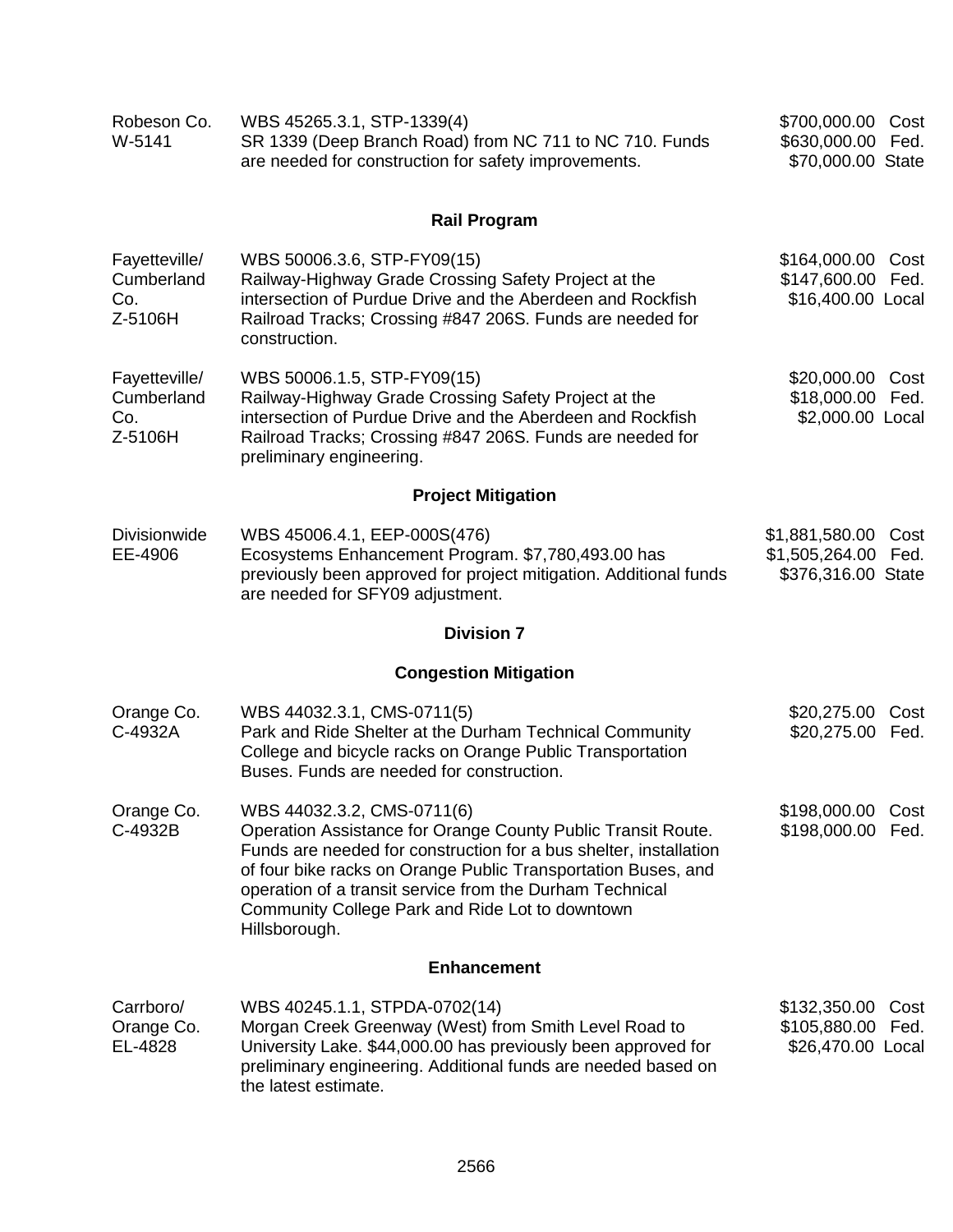# **Urban**

| Elon/<br>Alamance Co.<br>U-3110B           | WBS 34901.3.GV2, STP-1311(10)<br>-\$151,810.00 Cost<br>Improvements along SR 1311 (Cook Road) from SR 1909<br>$-$121,448.00$<br>Fed.<br>(Westbrook Avenue) to NC 100, 1.392 miles. \$14,400,000.00<br>-\$30,362.00 State<br>has previously been approved for construction. Funds need to<br>be decreased (\$151,810.00) to reflect the low bid received on<br>October 19, 2010.                                                                                                                                                                                                                                                                     |                                                                     |
|--------------------------------------------|-----------------------------------------------------------------------------------------------------------------------------------------------------------------------------------------------------------------------------------------------------------------------------------------------------------------------------------------------------------------------------------------------------------------------------------------------------------------------------------------------------------------------------------------------------------------------------------------------------------------------------------------------------|---------------------------------------------------------------------|
| Greensboro/<br>Guilford Co.<br>U-5306      | WBS 47026.1.1, STP-0220(50)<br>Intersection improvements on US 220 (Battleground Avenue) at<br>various locations. Funds are needed for preliminary<br>engineering.                                                                                                                                                                                                                                                                                                                                                                                                                                                                                  | \$750,000.00<br>Cost<br>\$600,000.00<br>Fed.<br>\$150,000.00 State  |
|                                            | <b>Bridge</b>                                                                                                                                                                                                                                                                                                                                                                                                                                                                                                                                                                                                                                       |                                                                     |
| Alamance Co.<br>B-5342                     | WBS 46056.1.1, BRSTP-1148(5)<br>Replace Bridge #169 over Gum Creek on SR 1148. Funds are<br>needed for preliminary engineering.                                                                                                                                                                                                                                                                                                                                                                                                                                                                                                                     | \$100,000.00 Cost<br>\$80,000.00 Fed.<br>\$20,000.00 State          |
| <b>Divisionwide</b><br><b>BD-5107E</b>     | WBS 45353.2.6, BRZ-1582(4)<br>\$208,264.00 Cost<br>Low-Impact Bridge Replacement; Design-Build Project.<br>\$166,611.00 Fed.<br>Bridge #32 over Buttermilk Creek on SR 1582; Bridge #66 over<br>\$41,653.00 State<br>Quaker Creek on SR 1910 and Bridge #134 over Cane Creek<br>on SR 2356 in Alamance County; Bridge #47 over Hogan's<br>Creek on SR 1301 in Caswell County; Bridge #231 over<br>Stinking Quarter on SR 1005 in Guilford County; Bridge #76<br>over New Hope Creek on SR 1113 in Orange County and<br>Bridge #143 over Beaver Island Creek on SR 1321 in<br>Rockingham County. Funds are needed for right of way and<br>utilities. |                                                                     |
|                                            | <b>Safety</b>                                                                                                                                                                                                                                                                                                                                                                                                                                                                                                                                                                                                                                       |                                                                     |
| Guilford Co.<br>W-5305                     | WBS 46129.1.1, STP-1129(14)<br>SR 1129 and SR 4019 (Groometown Road) Intersection. Funds<br>are needed for preliminary engineering.                                                                                                                                                                                                                                                                                                                                                                                                                                                                                                                 | \$35,000.00<br>Cost<br>\$31,500.00 Fed.<br>\$3,500.00 State         |
|                                            | <b>High Priority</b>                                                                                                                                                                                                                                                                                                                                                                                                                                                                                                                                                                                                                                |                                                                     |
| Reidsville/<br>Rockingham<br>Co.<br>U-3326 | WBS 34924.1.1, HPPSTP-029B(3)<br>US 29 Business from SR 2670 (South Scales Street) to NC 14.<br>\$2,745,169.00 has previously been approved for preliminary<br>engineering. Additional funds are needed to cover expenditures<br>that have or will exceed the previously authorized budget<br>obligating the balance of Section 1702 Federal Funds<br>designated for this project.                                                                                                                                                                                                                                                                  | \$1,873,034.00<br>Cost<br>\$1,498,427.00 Fed.<br>\$374,607.00 State |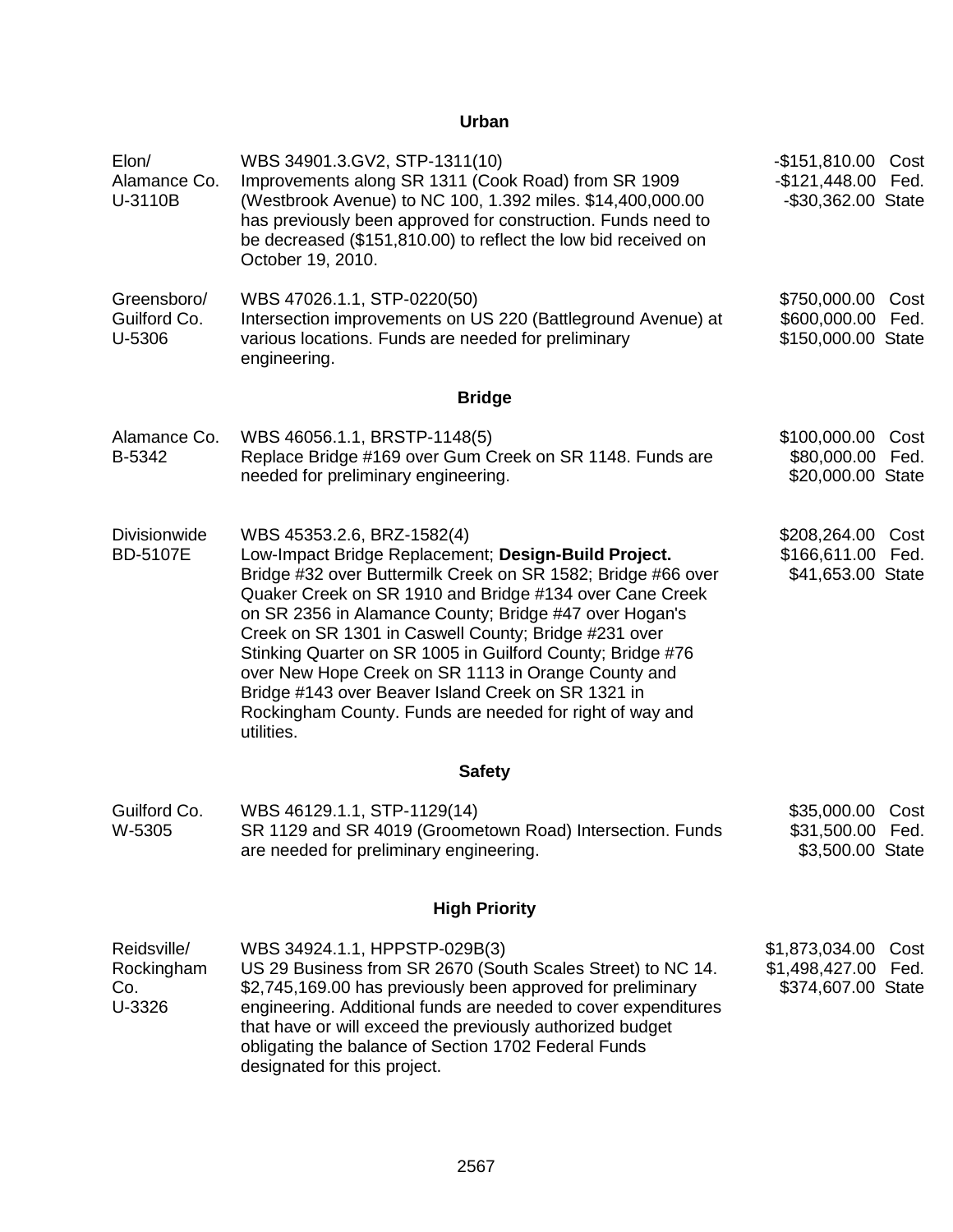# **Division 8**

# **Interstate Maintenance**

| Randolph Co.<br>$I-5313$              | WBS 46266.1.1, IMS-0073(26)<br>I-73/I-74 from the Montgomery County Line to US 220 Business.<br>Funds are needed for preliminary engineering.                                                                                               | \$250,000.00<br>\$225,000.00 Fed.<br>\$25,000.00 State | Cost         |
|---------------------------------------|---------------------------------------------------------------------------------------------------------------------------------------------------------------------------------------------------------------------------------------------|--------------------------------------------------------|--------------|
|                                       | Urban                                                                                                                                                                                                                                       |                                                        |              |
| Asheboro/<br>Randolph Co.<br>U-5305   | WBS 47025.1.1, STPNHS-0049(30)<br>NC 49 at the intersection with SR 1144 (Mack Road). Funds are<br>needed for preliminary engineering.                                                                                                      | \$225,000.00 Cost<br>\$180,000.00<br>\$45,000.00 State | Fed.         |
|                                       | <b>Bridge</b>                                                                                                                                                                                                                               |                                                        |              |
| Hoke Co.<br><b>BD-5108I</b>           | WBS 45354.1.10, BRZ-1138(19)<br>Replace Bridge #26 over a fork of Big Raft Swamp on SR 1138.<br>Funds are needed for preliminary engineering.                                                                                               | \$100,000.00<br>\$80,000.00<br>\$20,000.00 State       | Cost<br>Fed. |
| Randolph Co.<br><b>BD-5108G</b>       | WBS 45354.1.8, BRZ-1163(11)<br>Replace Bridge #14 over McGee's Creek on SR 1163. Funds<br>are needed for preliminary engineering.                                                                                                           | \$100,000.00<br>\$80,000.00<br>\$20,000.00 State       | Cost<br>Fed. |
| Randolph Co.<br><b>BD-5108H</b>       | WBS 45354.1.9, BRZ-2876(1)<br>Replace Bridge #194 over a creek on SR 2876. Funds are<br>needed for preliminary engineering.                                                                                                                 | \$100,000.00<br>\$80,000.00<br>\$20,000.00 State       | Cost<br>Fed. |
|                                       | <b>Rail Program</b>                                                                                                                                                                                                                         |                                                        |              |
| Siler City/<br>Chatham Co.<br>Z-5208E | WBS 45408.1.2, STP-FY10(15)<br>Railway-Highway Grade Crossing Safety Project at the<br>intersection of West Dolphin Street and the Norfolk Southern<br>Railway Tracks; Crossing #721 002E. Funds are needed for<br>preliminary engineering. | \$14,000.00<br>\$12,600.00<br>\$1,400.00 Local         | Cost<br>Fed. |
| Siler City/<br>Chatham Co.<br>Z-5208E | WBS 45408.3.2, STP-FY10(15)<br>Railway-Highway Grade Crossing Safety Project at the<br>intersection of West Dolphin Street and the Norfolk Southern<br>Railway Tracks; Crossing #721 002E. Funds are needed for<br>construction.            | \$171,000.00<br>\$153,900.00<br>\$17,100.00 Local      | Cost<br>Fed. |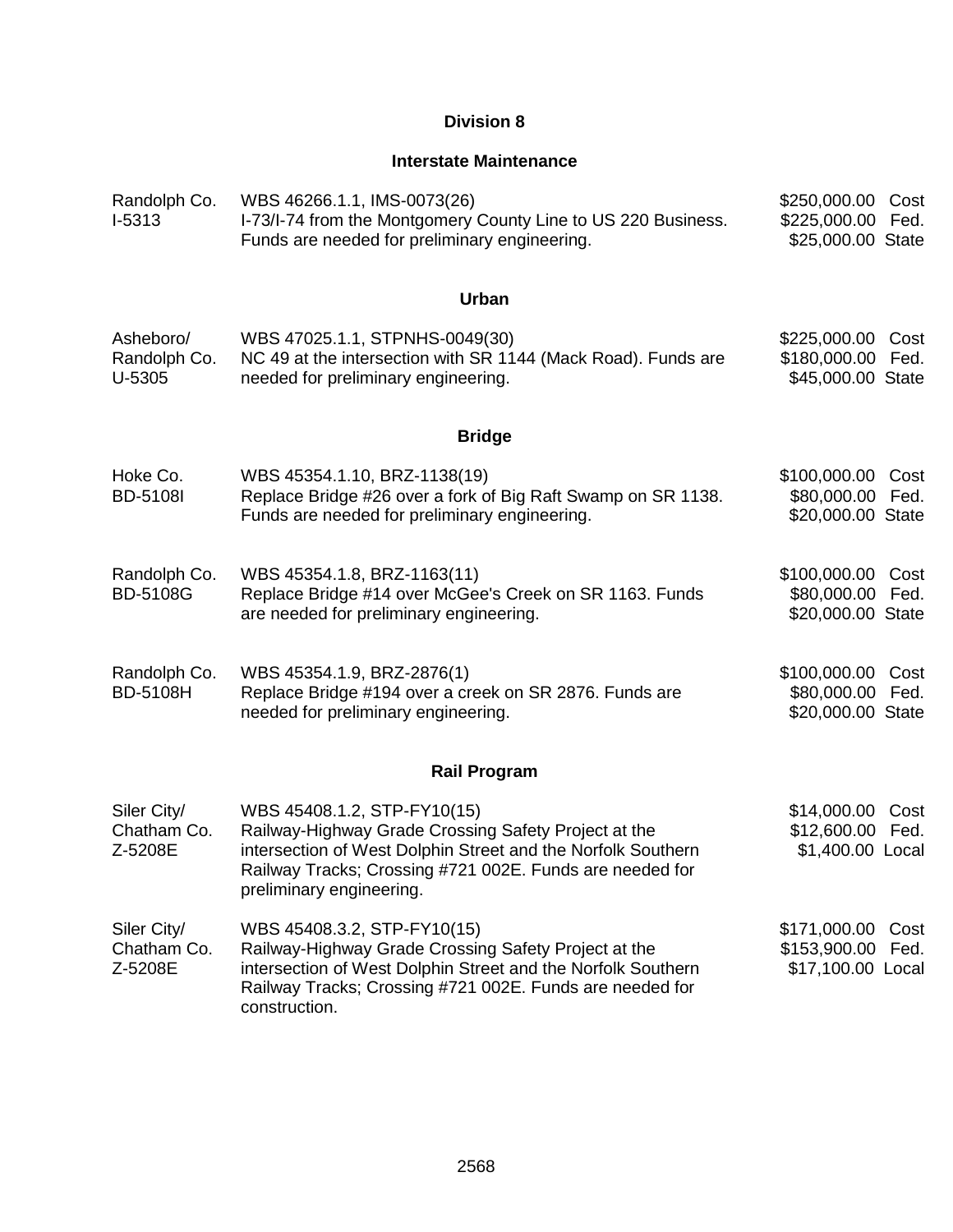| Siler City/<br>Chatham Co.<br>Z-5208F          | WBS 45408.1.3, STP-FY10(15)<br>Railway-Highway Grade Crossing Safety Project at the<br>intersection of West Elk Street and the Norfolk Southern<br>Railway Tracks; Crossing #721 003L. Funds are needed for<br>preliminary engineering.                                                                                                                                                                                             | \$14,000.00 Cost<br>\$12,600.00 Fed.<br>\$1,400.00 Local       |
|------------------------------------------------|-------------------------------------------------------------------------------------------------------------------------------------------------------------------------------------------------------------------------------------------------------------------------------------------------------------------------------------------------------------------------------------------------------------------------------------|----------------------------------------------------------------|
| Siler City/<br>Chatham Co.<br>Z-5208F          | WBS 45408.3.3, STP-FY10(15)<br>Railway-Highway Grade Crossing Safety Project at the<br>intersection of West Elk Street and the Norfolk Southern<br>Railway Tracks; Crossing #721 003L. Funds are needed for<br>construction.                                                                                                                                                                                                        | \$171,000.00 Cost<br>\$153,900.00 Fed.<br>\$17,100.00 Local    |
|                                                | <b>Project Mitigation</b>                                                                                                                                                                                                                                                                                                                                                                                                           |                                                                |
| <b>Divisionwide</b><br>EE-4908                 | WBS 45008.4.1, EEP-000S(478)<br>Ecosystems Enhancement Program. \$19,485,873.00 has<br>previously been approved for project mitigation. Additional funds<br>are needed for SFY09 adjustment.                                                                                                                                                                                                                                        | \$278,497.00 Cost<br>\$222,797.00 Fed.<br>\$55,700.00 State    |
|                                                | <b>Division 9</b>                                                                                                                                                                                                                                                                                                                                                                                                                   |                                                                |
|                                                | <b>Safety</b>                                                                                                                                                                                                                                                                                                                                                                                                                       |                                                                |
| Rowan Co.<br>W-5209D                           | WBS 45339.1.4, STP-1526(5)<br>SR 1526 (Sherrill's Ford Road) at SR 1728 (Briggs/Barringer<br>Roads) near Salisbury. Funds are needed for preliminary<br>engineering.                                                                                                                                                                                                                                                                | \$75,000.00 Cost<br>\$67,500.00 Fed.<br>\$7,500.00 State       |
|                                                | <b>Rail Program</b>                                                                                                                                                                                                                                                                                                                                                                                                                 |                                                                |
| <b>Divisionwide</b><br>Z-4509                  | WBS 39768.2.1, STP-FY05(9)<br>State System Railway-Highway Grade Crossing Safety Projects.<br>\$1,974,537.00 has previously been approved for construction.<br>Additional funds are needed based on the latest estimate for:<br>Z-4509G - intersection of Hammock Farm Road and the Norfolk<br>Southern Railway Tracks in Winston-Salem, Forsyth County;<br>Crossing #470 211S.                                                     | \$185,000.00<br>Cost<br>\$166,500.00 Fed.<br>\$18,500.00 State |
|                                                | <b>High Priority</b>                                                                                                                                                                                                                                                                                                                                                                                                                |                                                                |
| Winston-<br>Salem/<br>Forsyth Co.<br>U-2579AB* | WBS 34839.2.11, HPP-0918(46)<br>Northern Beltway Eastern Section (Future I-74) from I-40 to<br>I-40 Business/US 421. \$125,000.00 has previously been<br>approved for right of way and utilities - Advance Acquisition.<br>Additional funds are needed for appraisal and acquisition costs<br>for SP 910, SP 911, SP 915, SP 918, SP 919, SP 920 and<br>SP 921 utilizing Section 1702 Federal Funds designated for this<br>project. | \$175,000.00<br>Cost<br>\$140,000.00 Fed.<br>\$35,000.00 State |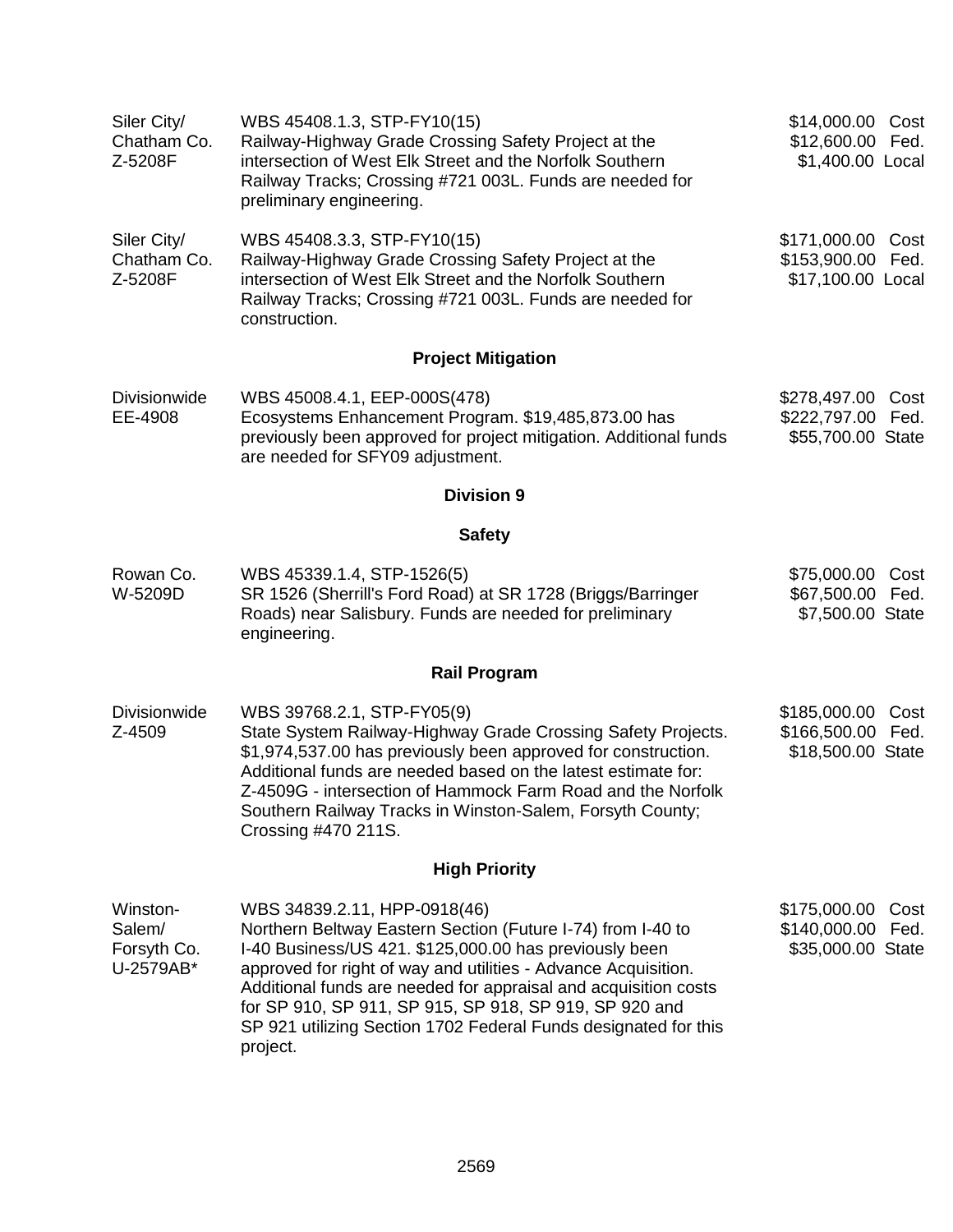| Winston-<br>Salem/<br>Forsyth Co.<br>U-4918 | WBS 40929.3.1, HPP-0918(41)<br>\$340,425.00 Cost<br>Piedmont Triad Research Park. \$11,840,903.00 has previously<br>\$272,340.00 Fed.<br>been approved for construction. Additional funds are needed for<br>\$68,085.00 Local<br>infrastructure improvements obligating the balance of Section<br>1702 Federal Funds designated for this project. |                                                                    |
|---------------------------------------------|---------------------------------------------------------------------------------------------------------------------------------------------------------------------------------------------------------------------------------------------------------------------------------------------------------------------------------------------------|--------------------------------------------------------------------|
| Rowan Co.<br>P-4902                         | WBS 41436.3.1, HPP-0915(2)<br>Rail Track Replacement Project in Spencer. \$563,870.00 has<br>previously been approved for construction. Additional funds are<br>needed obligating the balance of Section 1702 Federal Funds<br>designated for this project.                                                                                       | \$2,454.00 Cost<br>\$1,963.00 Fed.<br>\$491.00 Other               |
|                                             | <b>Division 10</b>                                                                                                                                                                                                                                                                                                                                |                                                                    |
|                                             | <b>National Highway</b>                                                                                                                                                                                                                                                                                                                           |                                                                    |
| Mecklenburg<br>Co.<br>R-2248EB*             | WBS 34410.1.29, NHF-0485(28)<br>I-485 (Charlotte Outer Loop) from east of NC 115 to I-85 North.<br>Funds are needed for preliminary engineering to perform the<br>Edinmeadow Drive Study from SR 2477 (Johnson Oehler Road)<br>over I-485 to Ridge Road.                                                                                          | \$500,000.00 Cost<br>\$400,000.00<br>Fed.<br>\$100,000.00 State    |
|                                             | <b>Project Mitigation</b>                                                                                                                                                                                                                                                                                                                         |                                                                    |
| <b>Divisionwide</b><br>EE-4910              | WBS 45010.4.1, EEP-000S(480)<br>Ecosystems Enhancement Program. \$28,773,372.00 has<br>previously been approved for project mitigation. Additional funds<br>are needed for SFY09 adjustment.                                                                                                                                                      | \$579,162.00 Cost<br>\$464,425.00 Fed.<br>\$114,737.00 State       |
|                                             | <b>Division 11</b>                                                                                                                                                                                                                                                                                                                                |                                                                    |
|                                             | <b>Bridge</b>                                                                                                                                                                                                                                                                                                                                     |                                                                    |
| Wilkes Co.<br>B-4323                        | WBS 33660.3.1, BRZ-1353(2)<br>Replace Bridge #104 over North Prong Lewis Fork Creek on<br>SR 1353, 0.060 mile. Funds are needed for construction.                                                                                                                                                                                                 | \$550,000.00 Cost<br>\$440,000.00 Fed.<br>\$110,000.00 State       |
|                                             | <b>Project Mitigation</b>                                                                                                                                                                                                                                                                                                                         |                                                                    |
| <b>Divisionwide</b><br>EE-4911              | WBS 45011.4.1, EEP-000S(481)<br>Ecosystems Enhancement Program. \$10,985,681.00 has<br>previously been approved for project mitigation. Additional funds<br>are needed for SFY09 adjustment.                                                                                                                                                      | \$555,779.00<br>Cost<br>\$444,623.00<br>Fed.<br>\$111,156.00 State |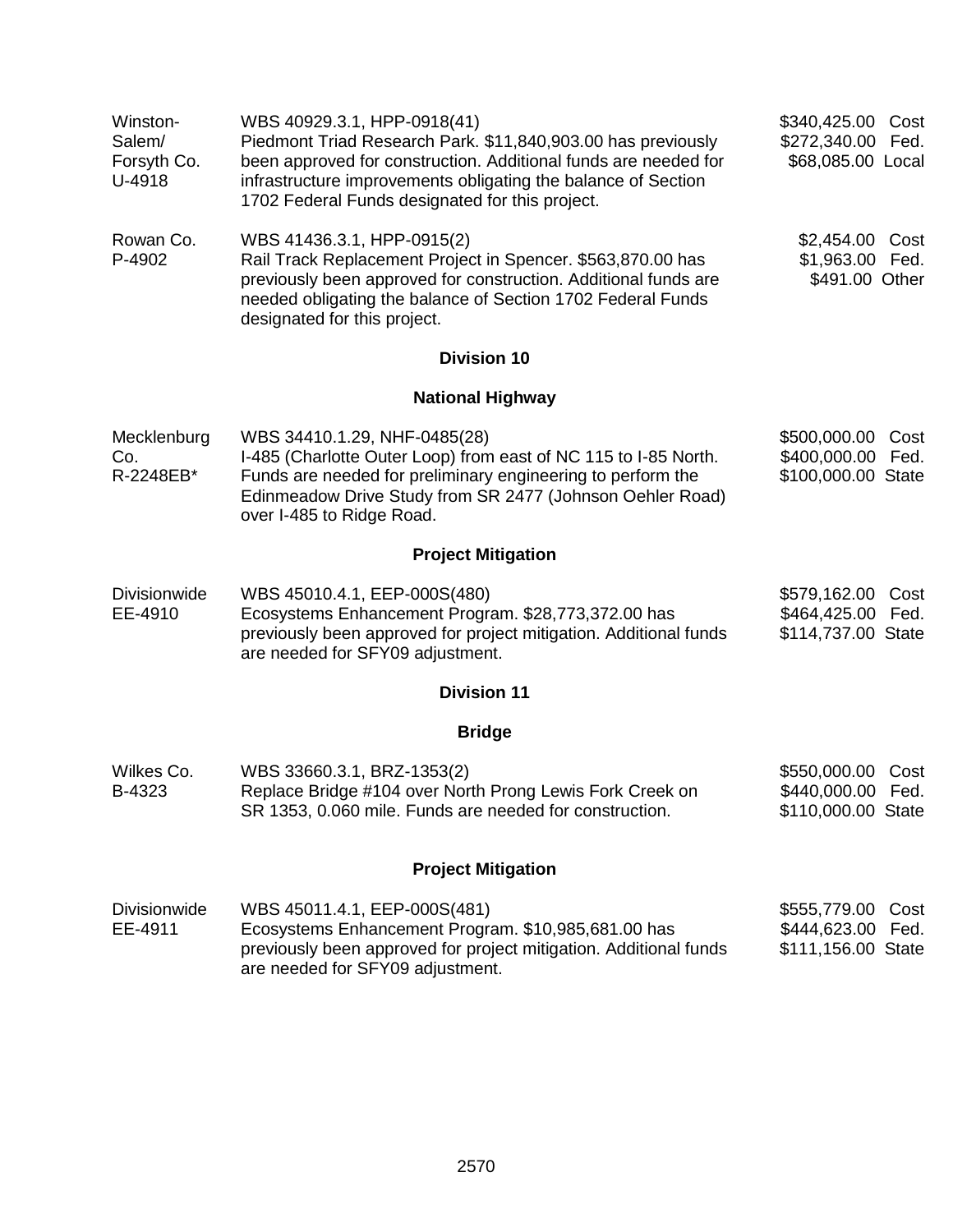# **Division 12**

# **Congestion Mitigation**

| Mooresville/<br>Iredell Co.<br>$C-5132$ | WBS 45150.3.1, CMS-1226(11)<br>NC 150 - Talbert Road Intersection. Funds are needed for<br>construction for a turn lane.                                                                                                                                                                                                                                                                           | \$480,000.00 Cost<br>\$480,000.00<br>Fed.                        |
|-----------------------------------------|----------------------------------------------------------------------------------------------------------------------------------------------------------------------------------------------------------------------------------------------------------------------------------------------------------------------------------------------------------------------------------------------------|------------------------------------------------------------------|
|                                         | <b>Bridge</b>                                                                                                                                                                                                                                                                                                                                                                                      |                                                                  |
| Catawba Co.<br>B-4062                   | WBS 33426.3.1, BRZ-1880(1)<br>Replace Bridge #127 over Pinch Gut Creek on SR 1880,<br>0.110 mile. Funds are needed for construction based on the<br>estimate from the 12-Month Tentative Letting List published<br>November 10, 2010.                                                                                                                                                              | \$575,000.00 Cost<br>\$460,000.00 Fed.<br>\$115,000.00 State     |
|                                         | <b>Municipal Bridge</b>                                                                                                                                                                                                                                                                                                                                                                            |                                                                  |
| Catawba Co.<br>M-0414                   | WBS 42080.1.41, BRZ-NBIS(13)<br>Municipal Bridge Inspections - 8 bridges within the municipality<br>of Hickory. \$34,128.00 has previously been approved for<br>preliminary engineering. Additional funds are needed based on<br>the latest estimate.                                                                                                                                              | \$2,556.00 Cost<br>\$2,045.00 Fed.<br>\$511.00 Local             |
|                                         | <b>Project Mitigation</b>                                                                                                                                                                                                                                                                                                                                                                          |                                                                  |
| <b>Divisionwide</b><br>EE-4912          | WBS 45012.4.1, EEP-000S(482)<br>Ecosystems Enhancement Program. \$12,930,161.00 has<br>previously been approved for project mitigation. Additional funds<br>are needed for SFY09 adjustment.                                                                                                                                                                                                       | \$1,400,275.00 Cost<br>\$1,143,255.00 Fed.<br>\$257,020.00 State |
|                                         | <b>High Priority</b>                                                                                                                                                                                                                                                                                                                                                                               |                                                                  |
| Gaston Co.<br>R-0617                    | WBS 34350.1.1, HPPSTP-0150(28)<br>NC 150 from NC 279 at Cherryville to the US 321 Bypass east<br>of Lincolnton. \$3,828,839.00 has previously been approved for<br>preliminary engineering. Additional funds are needed to cover<br>expenditures that have or will exceed the previously authorized<br>budget obligating the balance of Section 1702 Federal Funds<br>designated for this project. | \$635,069.00 Cost<br>\$508,056.00 Fed.<br>\$127,013.00 State     |
| Gaston Co.<br>R-0617A                   | WBS 34350.3.4, HPPSTP-0150(28)<br>NC 150 from NC 279 at Cherryville to the Lincoln County Line.<br>\$8,910,322.00 has previously been approved for construction.<br>Additional funds are needed to cover expenditures that have<br>or will exceed the previously authorized budget utilizing<br>Section 1702 Federal Funds designated for this project.                                            | \$8,800.00<br>Cost<br>\$7,040.00 Fed.<br>\$1,760.00 State        |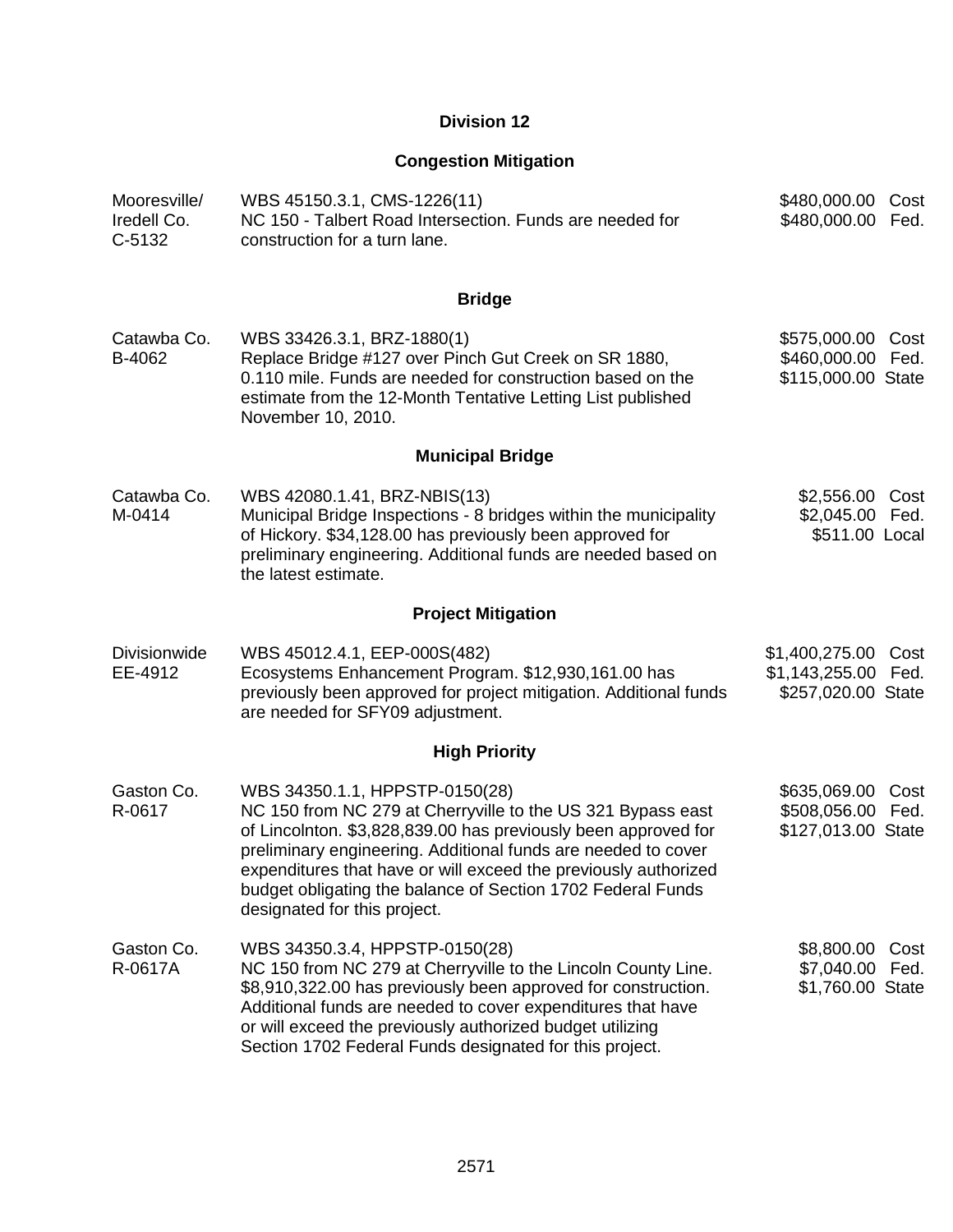| Lincoln Co.<br>R-0617C           | WBS 34350.2.4, HPPSTP-0150(28)<br>NC 150 from US 321 at Lincolnton to the US 321 Bypass.<br>\$7,169,000.00 has previously been approved for right of way<br>and utilities. Additional funds are needed to cover expenditures<br>that have or will exceed the previously authorized budget<br>utilizing Section 1702 Federal Funds designated for this project.    |                                                                     |
|----------------------------------|-------------------------------------------------------------------------------------------------------------------------------------------------------------------------------------------------------------------------------------------------------------------------------------------------------------------------------------------------------------------|---------------------------------------------------------------------|
|                                  | <b>Division 13</b>                                                                                                                                                                                                                                                                                                                                                |                                                                     |
|                                  | <b>Municipal Bridge</b>                                                                                                                                                                                                                                                                                                                                           |                                                                     |
| <b>Buncombe</b><br>Co.<br>M-0414 | WBS 42080.1.5, BRZ-NBIS(13)<br>Municipal Bridge Inspections - 29 bridges within the municipality<br>of Asheville. \$129,586.00 has previously been approved for<br>preliminary engineering. Additional funds are needed based on<br>the latest estimate.                                                                                                          | \$7,668.00<br>Cost<br>\$6,134.00 Fed.<br>\$1,534.00 Local           |
| <b>Buncombe</b><br>Co.<br>M-0414 | WBS 42080.1.13, BRZ-NBIS(13)<br>Municipal Bridge Inspections - 5 bridges within the municipality<br>of Black Mountain. \$20,296.00 has previously been approved<br>for preliminary engineering. Additional funds are needed based<br>on the latest estimate.                                                                                                      | \$2,556.00 Cost<br>\$2,045.00 Fed.<br>\$511.00 Local                |
|                                  | <b>Project Mitigation</b>                                                                                                                                                                                                                                                                                                                                         |                                                                     |
| Divisionwide<br>EE-4913          | WBS 45013.4.1, EEP-000S(483)<br>Ecosystems Enhancement Program. \$29,336,770.00 has<br>previously been approved for project mitigation. Funds need to<br>be decreased (\$528,646.00) for SFY09 adjustment.                                                                                                                                                        | -\$528,646.00<br>Cost<br>-\$431,139.00 Fed.<br>-\$97,507.00 State   |
|                                  | <b>High Priority</b>                                                                                                                                                                                                                                                                                                                                              |                                                                     |
| McDowell Co.<br>R-5002           | WBS 41158.1.1, HPPNHS-0221(22)<br>US 221/NC 226 from Woodlawn to Spruce Pine. \$500,000.00<br>has previously been approved for preliminary engineering.<br>Additional funds are needed to cover expenditures that have or<br>will exceed the previously authorized budget obligating the<br>balance of Section 1702 Federal Funds designated for this<br>project. | \$53,834.00<br>Cost<br>\$43,067.00 Fed.<br>\$10,767.00 State        |
|                                  | <b>Division 14</b>                                                                                                                                                                                                                                                                                                                                                |                                                                     |
|                                  | <b>Project Mitigation</b>                                                                                                                                                                                                                                                                                                                                         |                                                                     |
| Divisionwide<br>EE-4914          | WBS 45014.4.1, EEP-000S(484)<br>Ecosystems Enhancement Program. \$17,536,645.00 has<br>previously been approved for project mitigation. Additional funds<br>are needed for SFY09 adjustment.                                                                                                                                                                      | \$1,285,111.00<br>Cost<br>\$1,028,089.00 Fed.<br>\$257,022.00 State |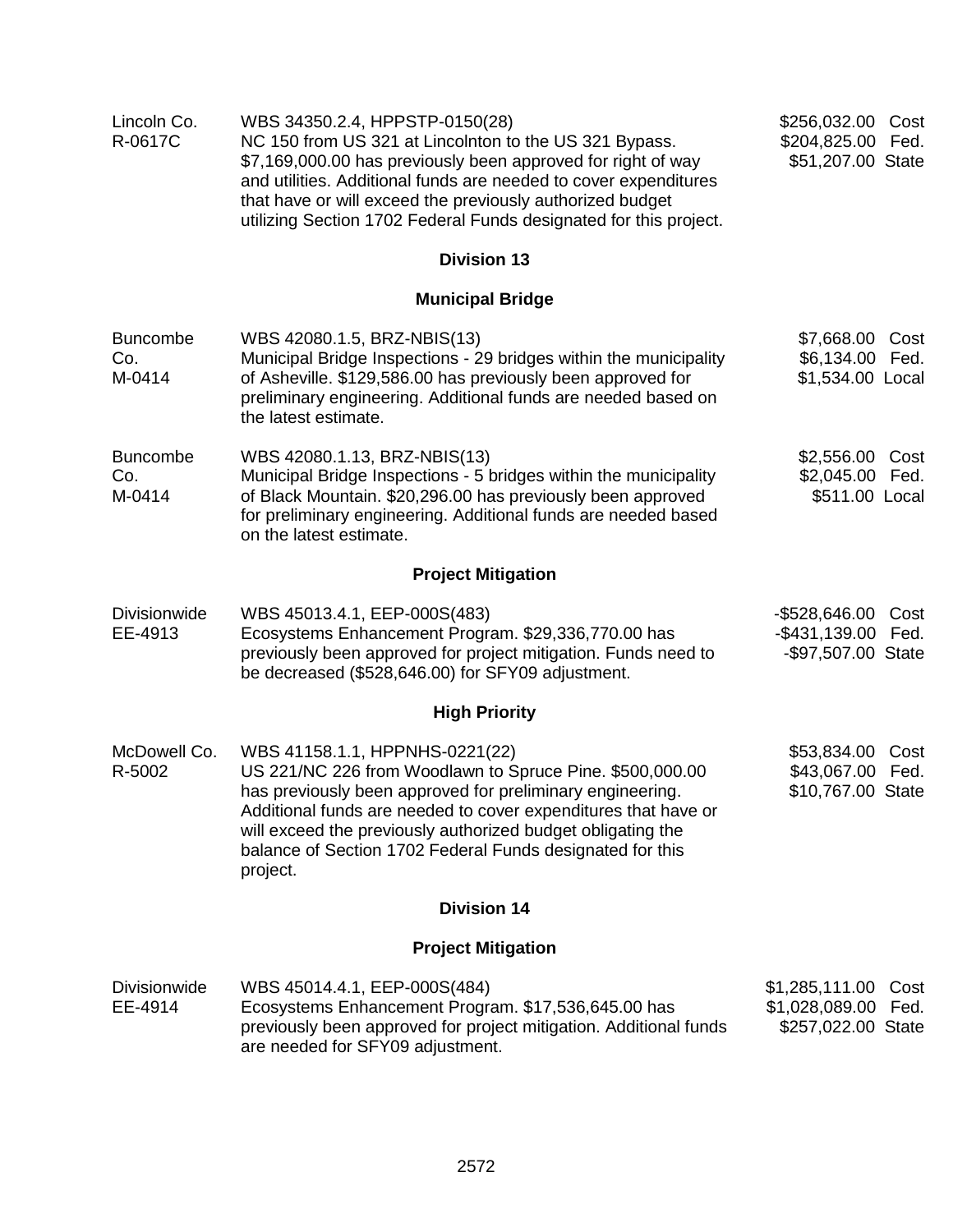## **Statewide**

### **Enhancement**

| <b>Statewide</b><br>ER-5100R | WBS 45067.3.ST55, STM-000S(656)<br>Special Storm Water Management for Eroding Slopes (Division<br>3 - 11%, Division 5 - 43% and Division 8 - 46%). \$1,100,000.00<br>has previously been approved for construction. Funds need to<br>be decreased (\$727,000.00) based on the latest estimate.                        | -\$727,000.00 Cost<br>-\$581,600.00 Fed.<br>-\$145,400.00 State |
|------------------------------|-----------------------------------------------------------------------------------------------------------------------------------------------------------------------------------------------------------------------------------------------------------------------------------------------------------------------|-----------------------------------------------------------------|
| Statewide<br>ER-5100S        | WBS 45067.3.1, STP-000S(657)<br>Special Storm Water Management for Eroding Slopes (Division<br>1 - 18%, Division 2 - 6%, Division 4 - 16%, Division 6 - 12%,<br>Division 7 - 11%, Division 9 - 19%, Division 10 - 16%, Division<br>11 - 2% and Divisions 12, 13 and 14 - none). Funds are needed<br>for construction. | \$750,000.00 Cost<br>\$600,000.00 Fed.<br>\$150,000.00 State    |

**\* INDICATES INTRASTATE OR LOOP PROJECT**

# **ITEM M SUMMARY - 78 PROJECT(S) - (TOTAL FEDERAL AND STATE) \$105,267,652.00**

### **Approval – Revisions to the 2009-2015 STIP**

A motion was made by Board Member Perkins, which was seconded by Board Member

Halsey to approve the following additions, modifications and deletions to the 2009-2015 State

Transportation Improvement Plan.

# **STIP ADDITIONS**

### **DIVISION 5**

1. U-5323 Wendell, US 64 Business (Wendell Boulevard) and SR 1003 (Rolesville Road-Eagle Rock Road), Wake County. Connectivity and access improvements and safety enhancements.

Programmed for Planning and Environmental Study Only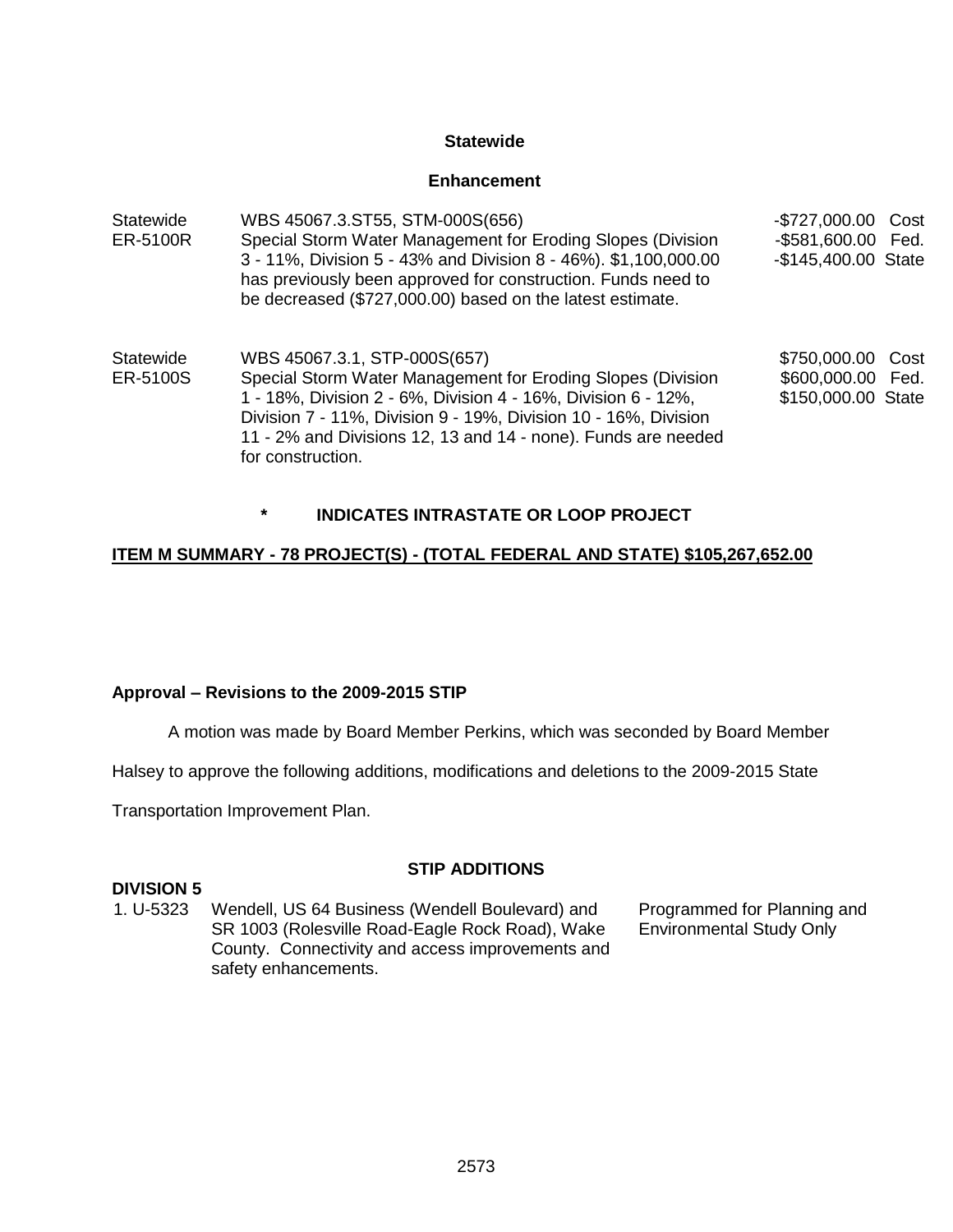## **DIVISION 7**

1. U-5306 Greensboro, US 220 (Battleground Avenue) at Cone Boulevard-Benjamin Parkway, Westridge Road, New Garden Road and Brassfield Road, Guilford County. Intersection and sidewalk improvements. PDEA needs to initiate planning process.

Right of way FFY 15 - \$1,400,000 (STP) Construction FFY 17 - \$6,325,000 (STP) Total Cost --------------- \$7,724,000 (STP)

#### **DIVISION 8**

1. I-5313 I-73/74, Montgomery County Line (Milepost 43) to US 220 Business (Milepost 51), Randolph County. Pavement rehabilitation. PDEA needs to initiate the planning process.

# Construction FFY 15 - \$2,275,000 (IMPM)

### **DIVISION 10**

| 1. C-5225 | Charlotte, Toby Creek Greenway,<br>Mecklenburg County. Connect<br>UNCC to nearby retail and<br>residential development.                                                                                             | Preliminary Engineering FFY 11 - \$ 173,760 (CMAQ)<br>Preliminary Engineering FFY 11 - \$43,440 (C)<br>Construction FFY 11 --------------- \$ 486,240 (CMAQ)<br>Construction FFY 11 --------------- \$ 121,560 (C)<br>Construction FFY 13 --------------- \$788,000 (CMAQ)<br>Construction FFY 13 --------------- \$ 197,000 (C)<br>Total Cost ---------------------------- \$1,810,000 (CMAQ/C)      |
|-----------|---------------------------------------------------------------------------------------------------------------------------------------------------------------------------------------------------------------------|-------------------------------------------------------------------------------------------------------------------------------------------------------------------------------------------------------------------------------------------------------------------------------------------------------------------------------------------------------------------------------------------------------|
| 2. C-5226 | Countywide, Mecklenburg County.<br>Air Quality Grants to reduce aging<br>Diesel Engines (GRADE).                                                                                                                    | Implementation FFY 11 - \$300,000 (CMAQ)<br>Implementation FFY 11 - $$75,000$ (L)<br>Total Cost ----------------- \$375,000 (CMAQ/L)                                                                                                                                                                                                                                                                  |
| 3. C-5227 | Charlotte, Mecklenburg County. University<br>City Boulevard. Construct a 10 foot multi-<br>use path on the north side of University City<br>Boulevard between Mallard Creek Church<br>Road and Broadrick Boulevard. | Construction FFY 11 - \$400,000 (CMAQ)<br>Construction FFY 11 - \$100,000 (C)<br>Total Cost -------------- \$500,000 (CMAQ/C)                                                                                                                                                                                                                                                                         |
| 4. C-5228 | Charlotte, Mecklenburg County.<br>David Cox Road-NC 115<br>intersection improvements.<br>Add left turn lanes on all four<br>approaches.                                                                             | Preliminary Engineering FFY 11 - \$ 176,000 (CMAQ)<br>Preliminary Engineering FFY 11 - \$ 44,000 (C)<br>Right of way FFY 11 --------------- \$ 120,000 (CMAQ)<br>Right of way FFY 11 ---------------- \$<br>30,000(C)<br>Construction FFY 11 --------------- \$1,291,200 (CMAQ)<br>Construction FFY 11 --------------- \$ 322,800 (C)<br>Total Cost ---------------------------- \$1,984,000 (CMAQ/C) |
| 5. C-5229 | Charlotte, Mecklenburg County. Harburn<br>Forest Connectivity Improvements. Extend<br>Harburn Forest Drive to connect to Ridge<br>Road providing a third access for Highland<br>Creek.                              | Construction FFY 13 - \$225,000 (CMAQ)<br>Construction FFY 13 - \$735,000 (C)<br>Total Cost -------------- \$960,000 (CMAQ/C)                                                                                                                                                                                                                                                                         |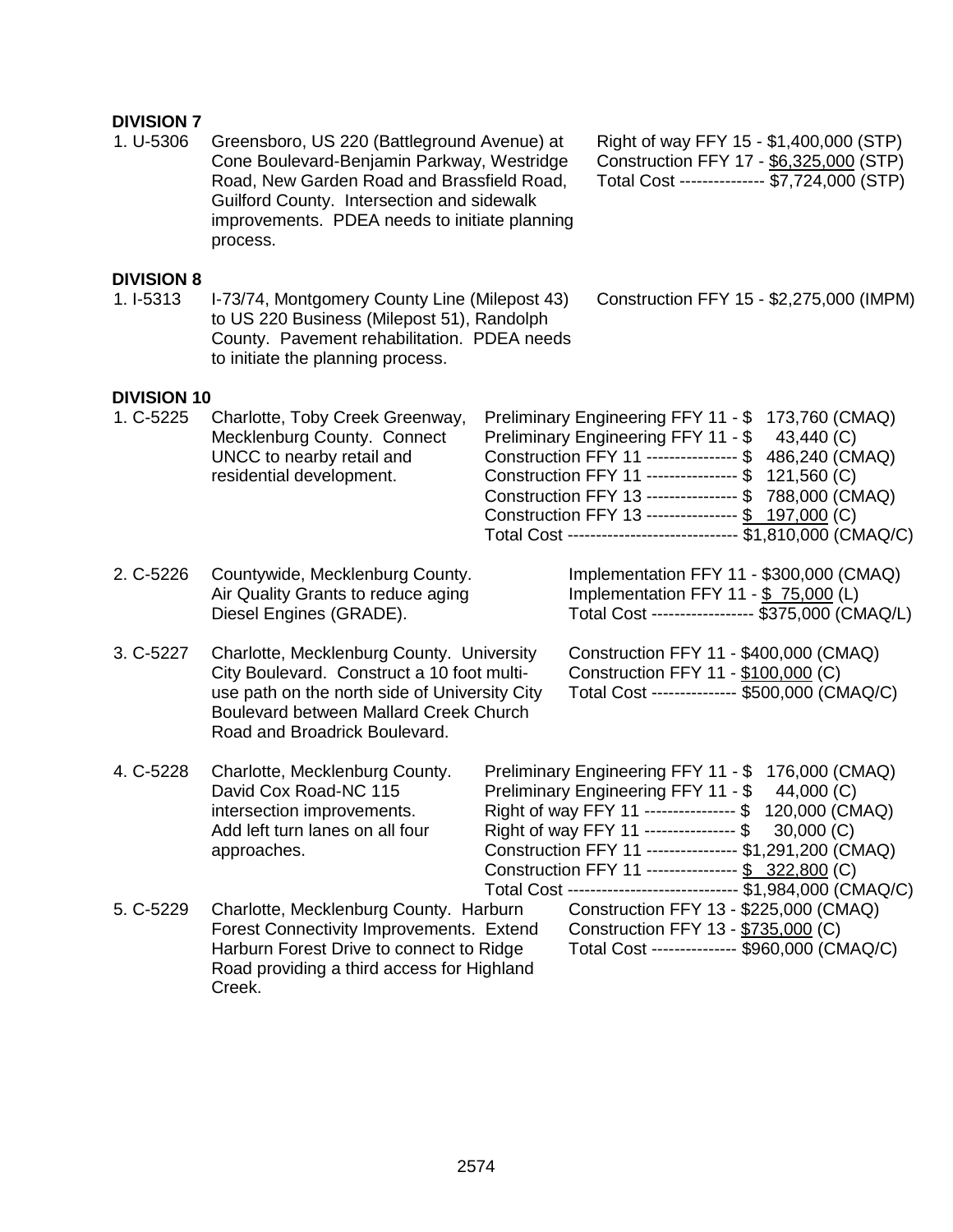# **STIP MODIFICATIONS**

| <b>DIVISION 1</b>              |                                                                                                                                                                                                                                                                         |                                                                                                                                                                                                                |
|--------------------------------|-------------------------------------------------------------------------------------------------------------------------------------------------------------------------------------------------------------------------------------------------------------------------|----------------------------------------------------------------------------------------------------------------------------------------------------------------------------------------------------------------|
| 1. W-5201                      | Division 1, Rumble strips, guardrail, safety and<br>lighting improvements at selected locations to<br>assist with maintenance of effort. Added<br>funding in FFY 11 and FFY 12 not previously<br>programmed.                                                            | Right of way FFY 11 - \$ 50,000 (HES)<br>Right of way FFY 12 - \$ 50,000 (HES)<br>Construction FFY 11 - \$100,000 (HES)<br>Construction FFY 12 - \$100,000 (HES)<br>Total Cost --------------- \$300,000 (HES) |
| <b>DIVISION 2</b><br>1. B-4232 | NC 903, Pitt County. Replace Bridge No. 9<br>over Swift Creek. Delayed construction,<br>FFY 10 to FFY 11. State Bridge Management<br>Unit needs additional time to acquire right of<br>way certification.                                                               | Construction FFY 11 - \$525,000 (FA)                                                                                                                                                                           |
| 2. B-4234                      | SR 1407, Pitt County. Replace Bridge No. 98<br>over Conetoe Creek. Delayed right or way,<br>FFY 10 to FFY 11. Division needs additional<br>time to acquire an updated hydraulic report.<br>Construction in FFY 11 as programmed.                                        | Right of way FFY 11 - \$55,000 (NFA)                                                                                                                                                                           |
| 3. W-5202                      | Division 2, Rumble strips, guardrail, safety<br>and lighting improvements at selected locations<br>to assist with maintenance of effort. Added<br>funding in FFY 11 and FFY 12 not previously<br>programmed.                                                            | Right of way FFY 11 - \$ 50,000 (HES)<br>Right of way FFY 12 - \$ 50,000 (HES)<br>Construction FFY 11 - \$100,000 (HES)<br>Construction FFY 12 - \$100,000 (HES)<br>Total Cost --------------- \$300,000 (HES) |
| <b>DIVISION 3</b><br>1. U-4920 | Wilmington, Randall Parkway, Independence<br>Boulevard-Covil Avenue to South College<br>Street, New Hanover County. Construction<br>delayed, FFY 10 to FFY 11. City needs time<br>to complete planning and design.                                                      | Construction FFY 11 - \$ 858,000 (DP)<br>Construction FFY 11 - \$2,577,000 (HP)<br>Construction FFY 11 - \$ 858,000 (C)<br>Total Cost -------------- \$4,293,000 (DP/HP/C)                                     |
| 2. W-5203                      | Division 3, Rumble strips, guardrail, safety<br>and lighting improvements at selected locations<br>to assist with maintenance of effort. Added<br>funding in FFY 11 and FFY 12 not previously<br>programmed.                                                            | Right of way FFY 11 - \$ 50,000 (HES)<br>Right of way FFY 12 - \$ 50,000 (HES)<br>Construction FFY 11 - \$100,000 (HES)<br>Construction FFY 12 - \$100,000 (HES)<br>Total Cost -------------- \$300,000 (HES)  |
| <b>DIVISION 4</b><br>1. W-5010 | US 70, SR 1234 (Ebenezer Church Road-<br>Capps Bridge Road) and west of SR 1234,<br>Wayne County. Safety improvements.<br>Delayed right of way and construction,<br>FFY 10 to FFY 11. Division POC project,<br>need additional time to complete planning<br>and design. | Right of way FFY 11 - \$ 115,000 (HES)<br>Construction FFY 11 - \$1,450,000 (HES)<br>Total Cost -------------- \$1,565,000 (HES)                                                                               |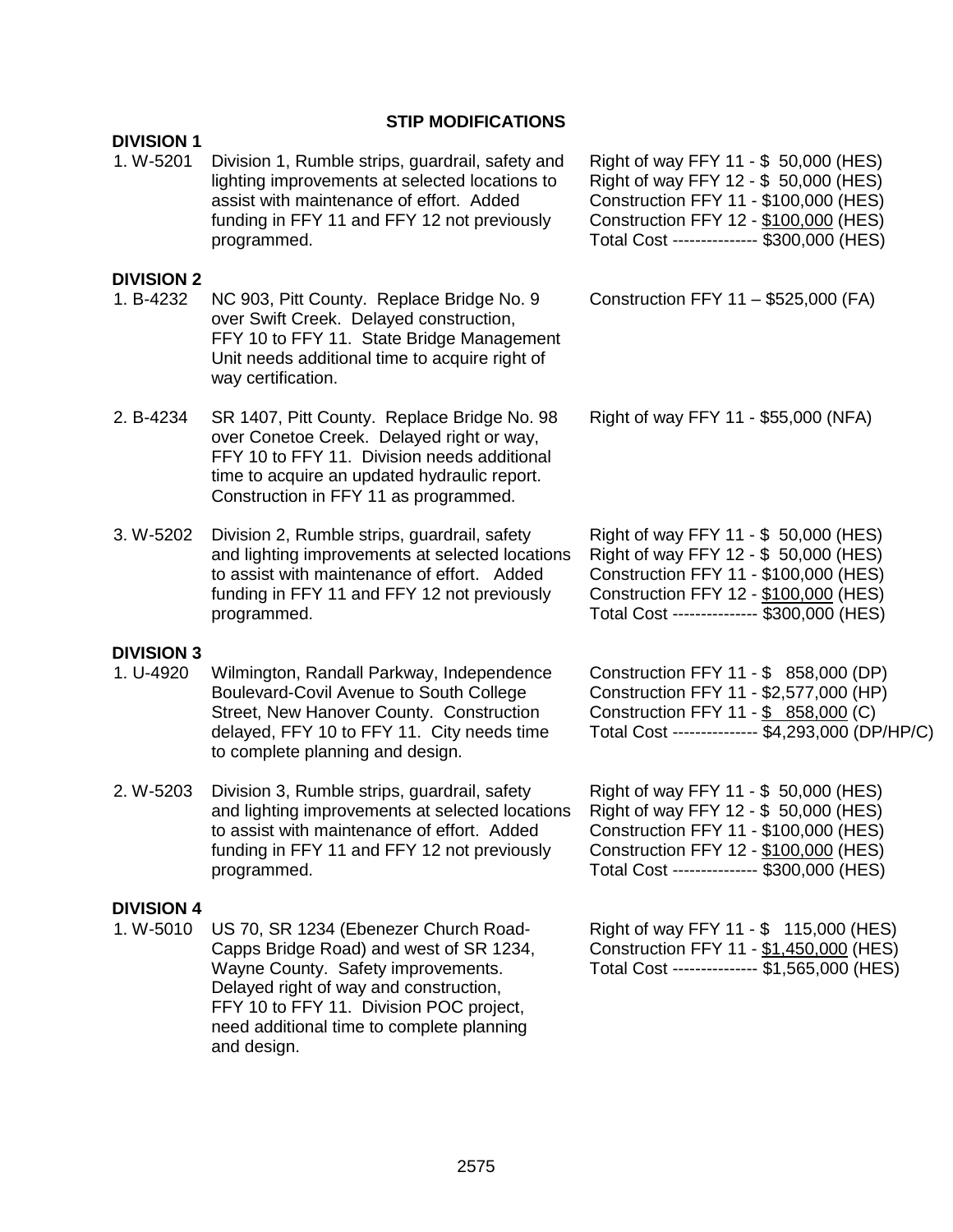|                                 | lighting improvements at selected locations to<br>assist with maintenance of effort. Added<br>funding in FFY 11 and FFY 12 not previously<br>programmed.                                                                                                                                                                                                         |  | Right of way FFY 12 - \$ 50,000 (HES)<br>Construction FFY 11 - \$100,000 (HES)<br>Construction FFY 12 - \$100,000 (HES)<br>Total Cost --------------- \$300,000 (HES)                                                                                                                                                                                                                                            |
|---------------------------------|------------------------------------------------------------------------------------------------------------------------------------------------------------------------------------------------------------------------------------------------------------------------------------------------------------------------------------------------------------------|--|------------------------------------------------------------------------------------------------------------------------------------------------------------------------------------------------------------------------------------------------------------------------------------------------------------------------------------------------------------------------------------------------------------------|
| <b>DIVISION 5</b><br>1. EL-4998 | Cary, Wake County. Pedestrian-Bike Path<br>development. Add construction in FFY 11<br>not previously programmed.                                                                                                                                                                                                                                                 |  | Construction FFY 11 - \$ 515,900 (HP)<br>Construction FFY 11 - \$ 714,100 (C)<br>Total Cost -------------- \$1,230,000 (HP/C)                                                                                                                                                                                                                                                                                    |
| 2. W-5205                       | Division 5, Rumble strips, guardrail, safety and<br>lighting improvements at selected locations to<br>assist with maintenance of effort. Added<br>funding in FFY 11 and FFY 12 not previously<br>programmed.                                                                                                                                                     |  | Right of way FFY 11 - \$ 50,000 (HES)<br>Right of way FFY 12 - \$ 50,000 (HES)<br>Construction FFY 11 - \$100,000 (HES)<br>Construction FFY 12 - \$100,000 (HES)<br>Total Cost --------------- \$300,000 (HES)                                                                                                                                                                                                   |
| <b>DIVISION 6</b><br>1. R-5020  | US 701 Bypass (Madison Street-Powell<br>Boulevard), Columbus County. SR 1166<br>(Pleasant Plains Road) to US 74-76 Bypass.<br>Widen to Multi-lanes. PDEA needs to initiate<br>the planning process.                                                                                                                                                              |  | Programmed for Planning and Environmental<br><b>Study Only</b>                                                                                                                                                                                                                                                                                                                                                   |
| 2. B-4250                       | SR 1750, Robeson County. Replace Bridge<br>No. 35 over Big Marsh Swamp. Delayed<br>construction, FFY 10 to FFY 11. State Bridge<br>Management Unit needs additional time to<br>acquire right of way certification.                                                                                                                                               |  | Construction FFY 11 - \$550,000 (NFA)                                                                                                                                                                                                                                                                                                                                                                            |
| 3. B-4480                       | SR 1824, Columbus County. Replace Bridge<br>No. 275 and Bridge No. 278 over Livingston<br>Creek. Accelerate right of way, FFY 14 to<br>FFY 12 and construction, FFY 15 to FFY 13.<br>Division requested acceleration based upon                                                                                                                                  |  | Right of way FFY 12 - \$ 140,000 (NFA)<br>Construction FFY 13 - \$1,400,000 (NFA)<br>Total Cost -------------- \$1,540,000 (NFA)                                                                                                                                                                                                                                                                                 |
| 4. B-4490                       | the conditions of existing structures.<br>NC 24-210, Cumberland County.<br>Replace Bridge No. 116 over CSX<br>Railroad, North-South Railroad and<br>Hillsboro Street. Delayed right of way,<br>FFY 12 to FFY 14 and construction,<br>FFY 14 to FFY 16. Project adjusted<br>to reflect proposed right of way and<br>construction schedules.<br>(3 Year Cash Flow) |  | Right of way FFY 14 - \$ 400,000 (FA)<br>Right of way FFY 14 - \$ 100,000 (STPDA)<br>Construction FFY 16 - \$ 6,034,000 (FA)<br>Construction FFY 16 - \$1,334,000 (STPDA)<br>Construction FFY 17 - \$ 6,033,000 (FA)<br>Construction FFY 17 - \$ 1,333,000 (STPDA)<br>Construction FFY 18 - \$ 6,033,000 (FA)<br>Construction FFY 18 - \$ 1,333,000 (STPDA)<br>Total Cost -------------- \$22,600,000 (FA/STPDA) |
| 5. W-5206                       | Division 6, Rumble strips, guardrail, safety and<br>lighting improvements at selected locations to<br>assist with maintenance of effort. Added<br>funding in FFY 11 and FFY 12 not previously<br>programmed.                                                                                                                                                     |  | Right of way FFY 11 - \$ 50,000 (HES)<br>Right of way FFY 12 - \$ 50,000 (HES)<br>Construction FFY 11 - \$100,000 (HES)<br>Construction FFY 12 - \$100,000 (HES)<br>Total Cost --------------- \$300,000 (HES)                                                                                                                                                                                                   |

Right of way FFY 11 - \$ 50,000 (HES)

2. W-5204 Division 4, Rumble strips, guardrail, safety and

# 2576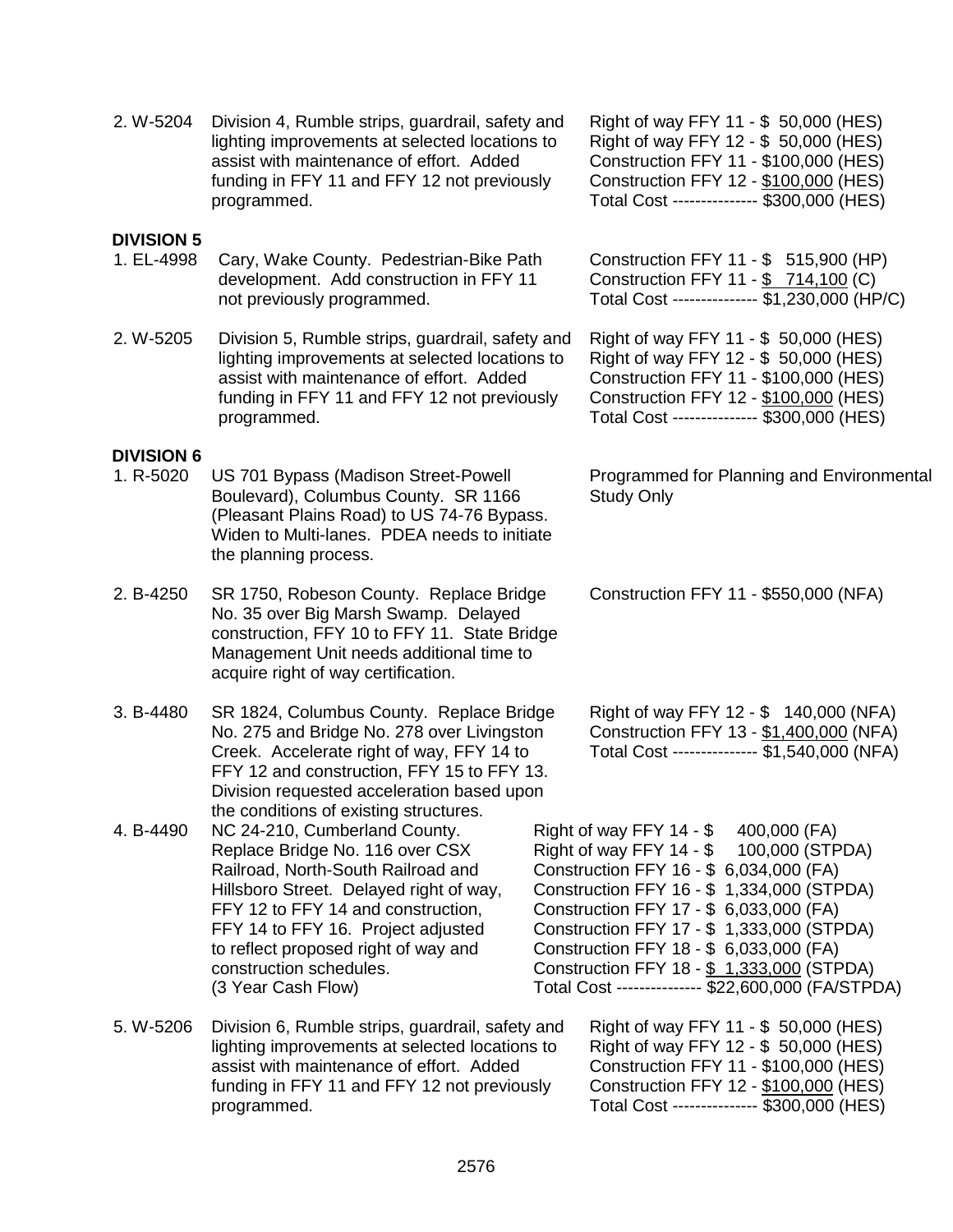## **DIVISION 7**

1. W-5207 Division 7, Rumble strips, guardrail, safety and lighting improvements at selected locations to assist with maintenance of effort. Added funding in FFY 11 and FFY 12 not previously programmed.

### **DIVISION 8**

- 1. B-4064 SR 1520, Chatham County. Replace Bridge No. 95 over Brooks Creek. Delayed right of way, FFY 10 to FFY 11. State Bridge Management Unit needs additional time to complete design. Construction remains in FFY 11 as programmed.
- 2. W-5208 Division 8, Rumble strips, guardrail, safety and lighting improvements at selected locations to assist with maintenance of effort. Added funding in FFY 11 and FFY 12 not previously programmed.

#### **DIVISION 9**

1. W-5209 Division 9, Rumble strips, guardrail, safety and lighting improvements at selected locations to assist with maintenance of effort. Added funding in FFY 11 and FFY 12 not previously programmed.

Right of way FFY 11 - \$ 50,000 (HES) Right of way FFY 12 - \$ 50,000 (HES) Construction FFY 11 - \$100,000 (HES) Construction FFY 12 - \$100,000 (HES) Total Cost --------------- \$300,000 (HES)

Right of way FFY 11 - \$80,000 (NFA)

Right of way FFY 11 - \$ 50,000 (HES) Right of way FFY 12 - \$ 50,000 (HES) Construction FFY 11 - \$100,000 (HES) Construction FFY 12 - \$100,000 (HES) Total Cost --------------- \$300,000 (HES)

Right of way FFY 11 - \$ 50,000 (HES) Right of way FFY 12 - \$ 50,000 (HES) Construction FFY 11 - \$100,000 (HES) Construction FFY 12 - \$100,000 (HES) Total Cost --------------- \$300,000 (HES)

| <b>DIVISION 10</b> |  |  |
|--------------------|--|--|
|--------------------|--|--|

- 1. B-4579 SR 2025, Mecklenburg County. Replace Bridge No. 134 over McIntyre Creek. Delayed right of way and construction, FFY 09 to FFY 11. State Bridge Management Unit needs additional time to complete design.
- 2. B-4651 SR 1508, Union County. Replace Bridge No. 251 over South Fork Crooked Creek. Delayed right of way, FFY 09 to FFY 11. State Bridge Management Unit needs time to complete design. Construction remains in FFY 11 as programmed.
- 3. SF-4910A US 52, NC 740-NC 8 (West Gold Street)- SR 1440 (Steakhouse Road) in New London, Stanly County. Install traffic signal. Division needs time to complete design. Construction remains in FFY 11 as programmed.

Right of way FFY 11 - \$ 5,000 (FA) Construction FFY 11 - \$300,000 (FA) Total Cost --------------- \$305,000 (FA)

Right of way FFY 11 - \$6,000 (NFA)

Project scope change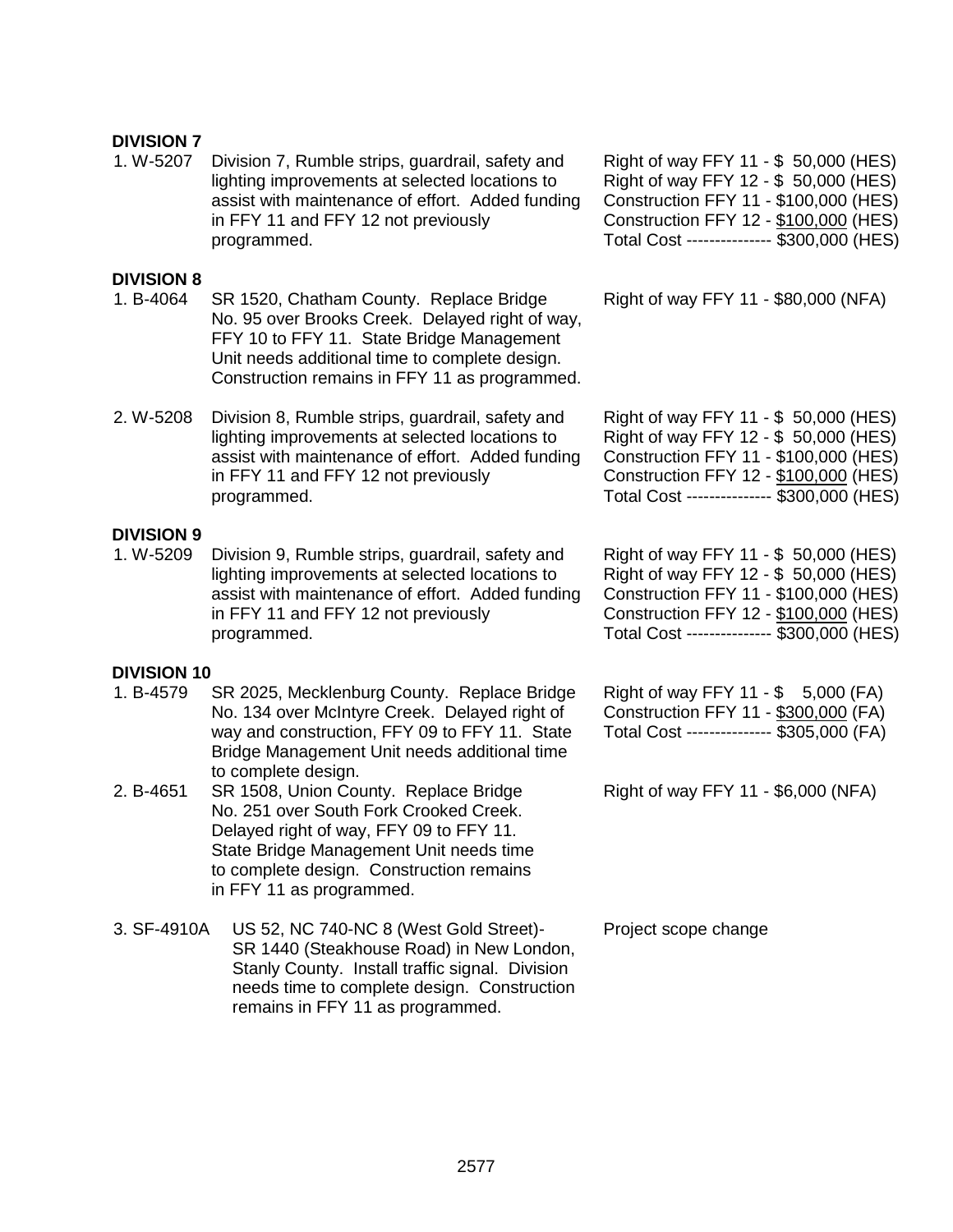|                    | Surry, Watauga, Wilkes and Yadkin Counties.<br>Added funding in SFY 11 and SFY 12 not<br>previously programmed.                                                                                                                        | Total Cost -------------                                                                                                           |
|--------------------|----------------------------------------------------------------------------------------------------------------------------------------------------------------------------------------------------------------------------------------|------------------------------------------------------------------------------------------------------------------------------------|
| 2. B-4284          | SR 1322, Surry County. Replace Bridge No. 29<br>over Mill Creek. Delayed right of way, FFY 10 to<br>FFY 11. State Bridge Management Unit needs<br>additional time to complete design. Construction<br>remains in FFY 11 as programmed. | Right of way FFY 11                                                                                                                |
| 3. B-5226          | SR 1340, Watauga County. Replace Bridge<br>No. 37 over meat Camp Creek. Re-program<br>project as it was inadvertently removed from<br>Bridge Replacement Program.                                                                      | <b>Construction SFY 11</b>                                                                                                         |
| 4.W-5211           | Division 11, Rumble strips, guardrail, safety and<br>lighting improvements at selected locations to<br>assist with maintenance of effort. Added funding<br>in FFY 11 and FFY 12 not previously<br>programmed.                          | Right of way FFY 11<br>Right of way FFY 12<br><b>Construction FFY 11</b><br><b>Construction FFY 12</b><br>Total Cost ------------- |
| <b>DIVISION 12</b> |                                                                                                                                                                                                                                        |                                                                                                                                    |
| 1. B-1135          | SR 1314, Cleveland County. Replace Bridge<br>No. 139 over Beaverdam Creek. Delayed right<br>of way, SFY 09 to SFY 11 and construction,<br>SFY 10 to SFY 12. State Bridge Management                                                    | Right of way SFY 11<br><b>Construction SFY 12</b><br>Total Cost -------------                                                      |

- Unit needs additional time to complete design. 2. B-4075 SR 1184, Cleveland County. Replace Bridge No. 129 over Grog Creek. Delayed right of way, FFY 10 to FFY 11. State Bridge Management Unit needs additional time to complete design. Construction remains in FFY 11 as programmed.
- 3. W-5212 Division 12, Rumble strips, guardrail, safety and lighting improvements at selected locations to assist with maintenance of effort. Added funding in FFY 11 and FFY 12 not previously programmed.

Right of way FFY 11 - \$ 50,000 (HES) Right of way FFY 12 - \$ 50,000 (HES) Construction FFY 11 - \$100,000 (HES) Construction FFY 12 - \$100,000 (HES) Total Cost --------------- \$300,000 (HES)

Right of way FFY 11 - \$ 50,000 (HES) Right of way FFY 12 - \$ 50,000 (HES) Construction FFY 11 - \$100,000 (HES) Construction FFY 12 - \$100,000 (HES) Total Cost --------------- \$300,000 (HES)

Construction SFY 11 - \$250,000 (S) Construction SFY 12 - \$250,000 (S)  $-$  \$500,000 (S)

 $-$  \$50,000 (NFA)

 $-$  \$300,000 (S)

 $-$  \$ 50,000 (HES)  $-$  \$ 50,000 (HES)  $-$  \$100,000 (HES)  $-$  \$100,000 (HES) -- \$300,000 (HES)

 $-$  \$ 5,000 (FA)  $-$  \$300,000 (FA) -- \$305,000 (FA)

Right of way FFY 11 - \$80,000 (NFA)

4. W-5210 Division 10, Rumble strips, guardrail, safety and

in FFY 11 and FFY 12 not previously

1. R-2637 Guardrail and Safety Improvements at selected

programmed.

lighting improvements at selected locations to assist with maintenance of effort. Added funding

locations, Alleghany, Ashe, Avery, Caldwell,

- 3. B-5226 SR 1340, Watauga County. Replace Bridge
- 4. W-5211 Division 11, Rumble strips, guardrail, safety and

# **DIVI**

**DIVISION 11**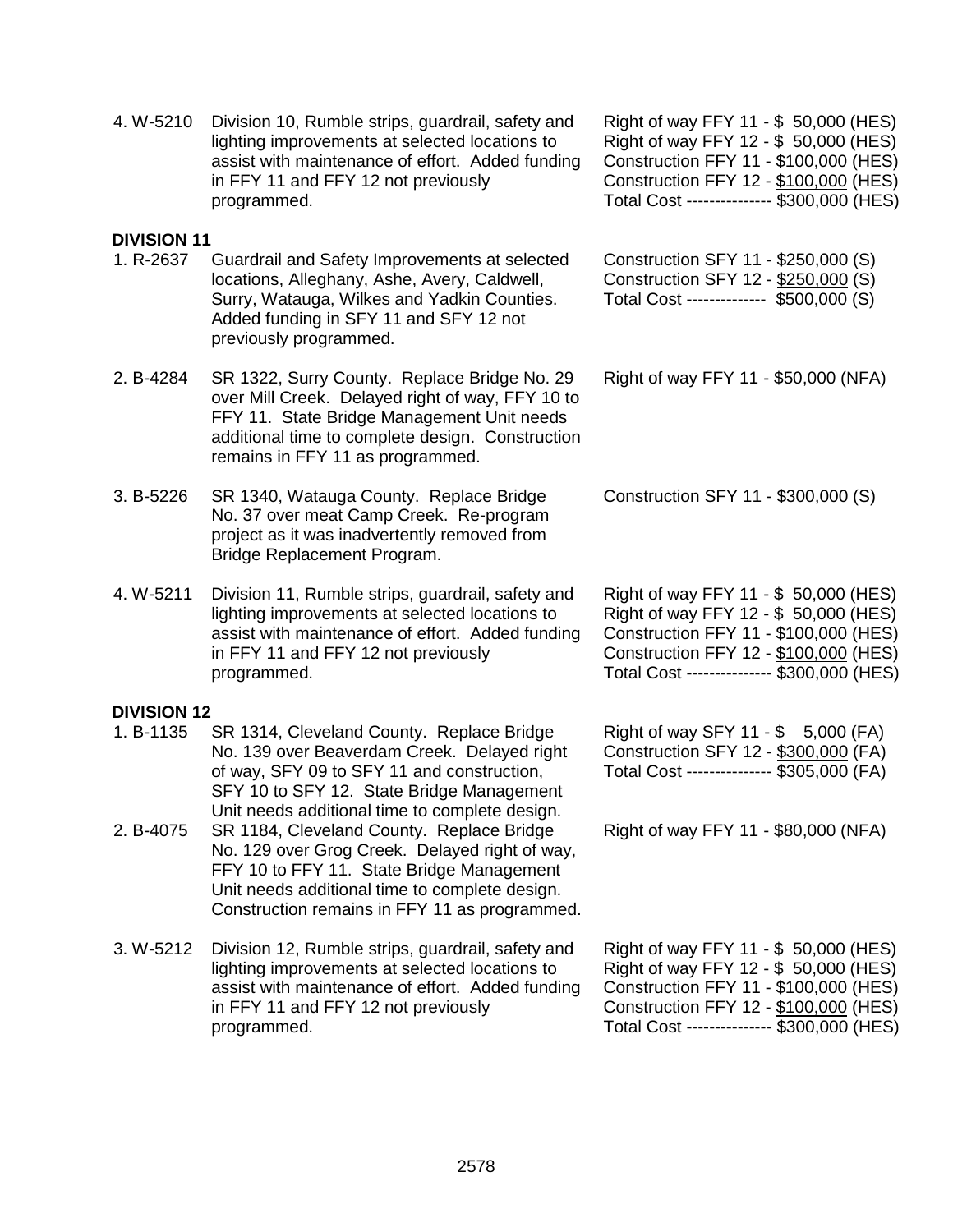## **DIVISION 13**

1. W-5213 Division 13, Rumble strips, guardrail, safety and lighting improvements at selected locations to assist with maintenance of effort. Added funding in FFY 11 and FFY 12 not previously programmed.

#### **DIVISION 14**

- 1. R-5118 SR 1323 (Slope Street), SR 1321 to SR 1328 in Bryson City, Swain County. Widen, realign and make drainage improvements. Delayed construction, SFY 10 to SFY 11. Division needs additional time to complete plan revisions.
- 2. B-3868 SR 1456, Macon County. Replace Bridge No. 172 over Little Tennessee River. Delayed right of way, FFY 12 to FFY 13 and construction, FFY 13 to FFY 15. Adjust STIP to reflect latest proposed PDEA schedule.
- 3. B-4241 SR 1520, Polk County. Replace Bridge No. 24 over Hooper Creek. Delayed right of way, FFY 10 to FFY 11. State Bridge Management Unit needs additional time to complete design. Construction remains in FFY 11 as programmed.
- 4. B-4467 SR 1111, Clay County. Replace Bridge No. 3 over Brasstown Creek. Delayed construction, FFY 10 to FFY 11. Contract Standards and Development Unit requested schedule adjustment to minimize road closure and be able to replace structure within one construction season.
- 5. B-4574 SR 1551, Macon County. Replace Bridge No. 58 over Cullasaja River. Delayed construction, FFY 10 to FFY 11. Contract Standards and Development Unit requested schedule adjustment to minimize road closure and be able to replace structure within one construction season.
- 6. W-5214 Division 14, Rumble strips, guardrail, safety and lighting improvements at selected locations to assist with maintenance of effort. Added funding in FFY 11 and FFY 12 not previously programmed.

Right of way FFY 11 - \$ 50,000 (HES) Right of way FFY 12 - \$ 50,000 (HES) Construction FFY 11 - \$100,000 (HES) Construction FFY 12 - \$100,000 (HES) Total Cost --------------- \$300,000 (HES)

Construction SFY 11 - \$1,400,000 (S)

Right of way FFY 13 - \$ 410,000 (NFA) Construction FFY 15 - \$4,100,000 (NFA) Total Cost --------------- \$4,510,000 (NFA)

Right of way FFY 11 - \$5,000 (NFA)

Construction FFY 11 - \$650,000 (NFA)

Construction FFY 11 - \$700,000 (NFA)

Right of way FFY 11 - \$ 50,000 (HES) Right of way FFY 12 - \$ 50,000 (HES) Construction FFY 11 - \$100,000 (HES) Construction FFY 12 - \$100,000 (HES) Total Cost --------------- \$300,000 (HES)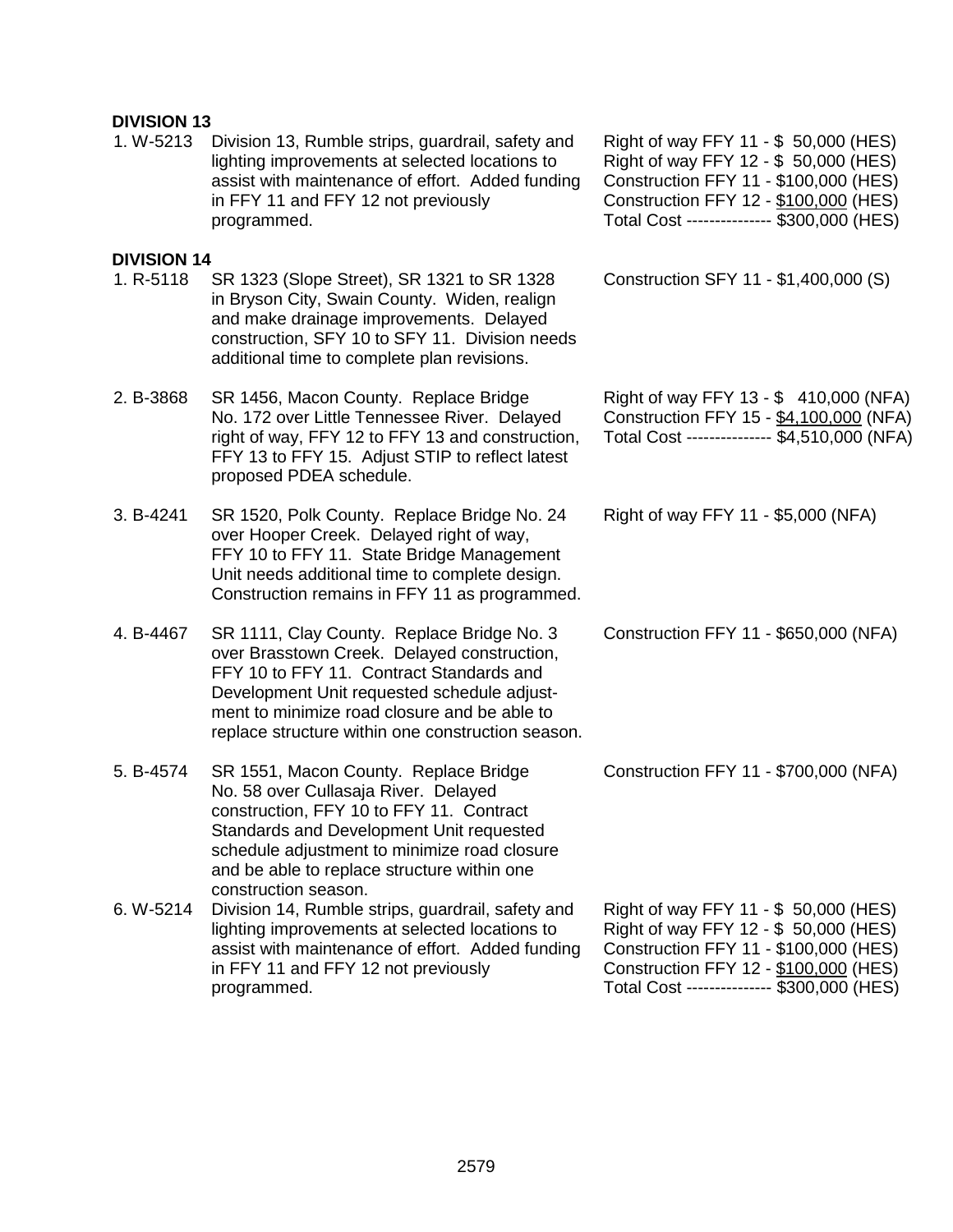### **DIVISION 13**

1. B-4687 SR 1411, Yancey County. Replace Bridge No. 105 over Little Creek.

Deleted, structure to be rehabilitated by Division Forces

# **Approval – Municipal and Special Agreements**

A motion was made by Board Member Perkins, which was seconded by Board Member

Halsey, to approve the following agreements:

Board Member Collett abstained from voting on Project U-0209B in Mecklenburg County. Board Member Wall abstained from voting on Project 43096 in Alamance County.

SUMMARY: There are a total of 29 agreements for approval by the Board of Transportation.

Division 2

Carolina Coastal Railway (CLNA) Pitt County Y-4802 I 40325.3.33

This project consists of improvements at the at-grade crossing on the railroad's right of way at US 13, South Memorial Drive (Crossing No. 465 512C, Milepost NS 149.1). The railroad will prepare the tracks and install a concrete tub crossing to replace the existing crossing surface. The Department will provide the materials for this work and perform all necessary grading and drainage with DOT forces at an estimated cost of \$100,000.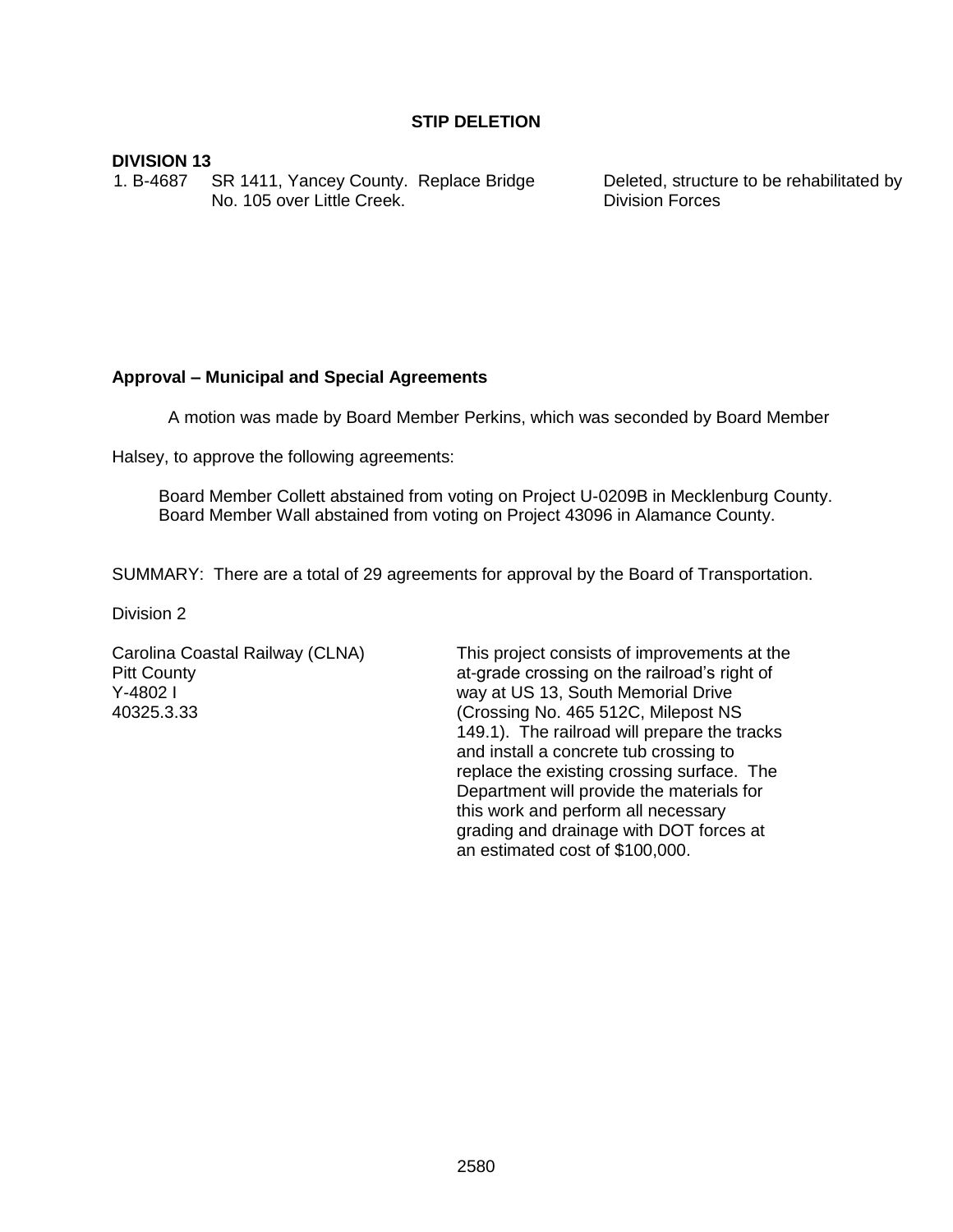Division 3

Town of Warsaw CSX Transportation (CSXT) Duplin County Y-4803 A 40325.1.31

North Carolina Wildlife Resources Commission, Division of Engineering **Services** Brunswick County B-0682 32575.3.2

North Carolina State Ports Authority New Hanover County ER-3101 33920.3.2

This Agreement covers the closure of the at-grade railroad crossing at George Street (Crossing No. 628 890B, Milepost AC 189.25). The Department will perform all work not on railroad right of way and provide an incentive payment to the Municipality. CSXT will provide an incentive payment of \$7,500 to the Municipality and perform all work within their right of way. The Department shall provide a matching incentive of \$7,500 to the Municipality. CSXT shall reimburse the Department \$4,000 for work performed by the Department and associated with the crossing closure. The total estimated project costs is \$31,000.

This project consists of the replacement of Bridge No. 198 on SR 1172 over the Atlantic Intracoastal Waterway at Sunset Beach. At the request of the Agency, the Department shall dismantle and remove debris from the remaining 105' portion of the existing bridge which was originally to remain as a beach access. The Agency shall reimburse the Department actual cost for the additional work. Estimated cost to the Agency is \$53,800.

This project consists of certain landscape plantings at the entrance to the State Ports in Wilmington for the commissioning of the USS Gravely. The Department shall develop the landscape design, prepare plans and site and install the planting. The Agency shall assume maintenance and reimburse the Department in the amount of \$1,500 for work performed by the Department.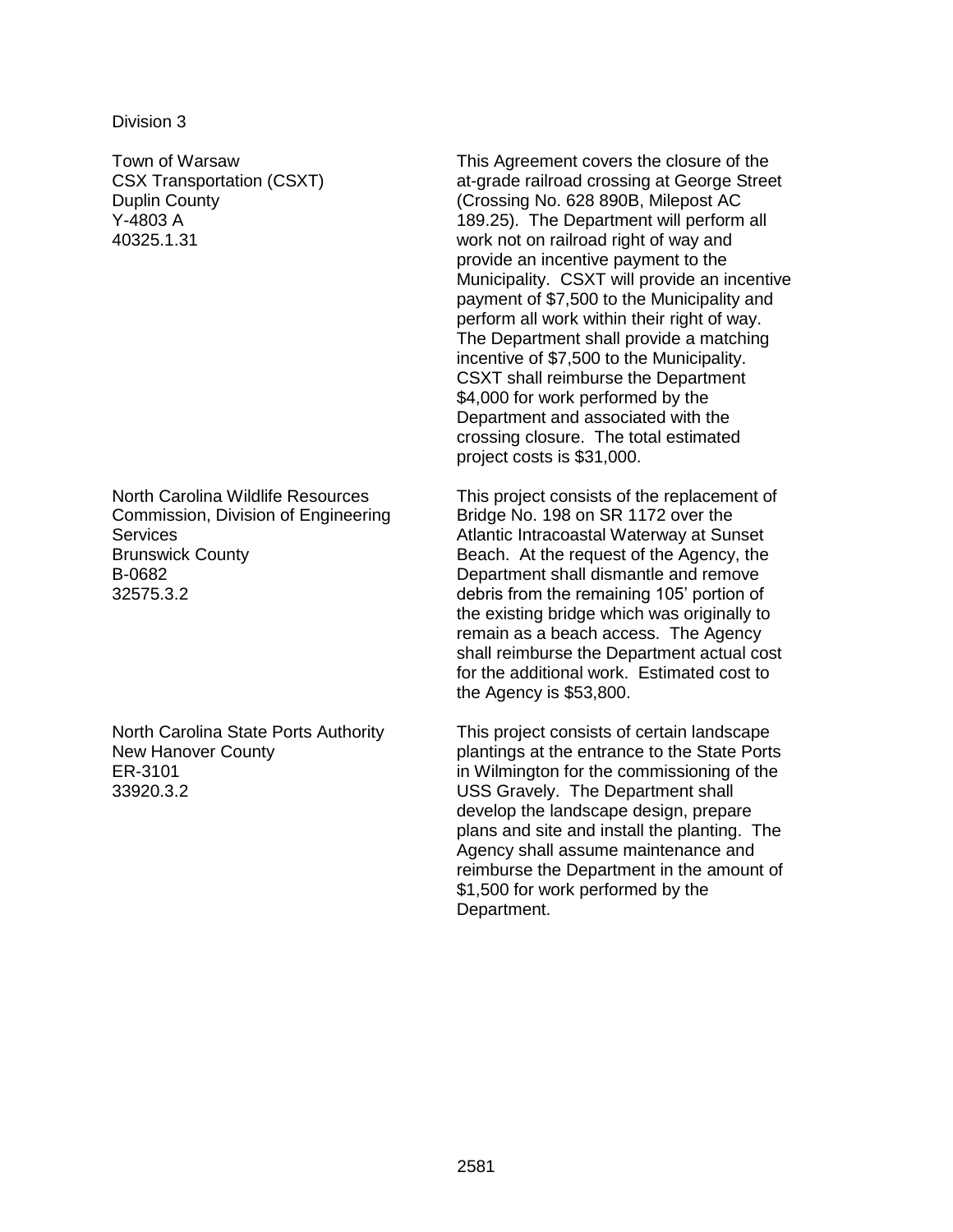City of Rocky Mount Edgecombe County B-4503 33734.3.1

Carolina Coastal Railway (CLNA) Pitt County 43151

Village of Walnut Creek Wayne County B-4673 33828.3.1

Division 5

Town of Knightdale Norfolk Southern Railway (NSR) Carolina Coastal Railway (CLNA) Wake County Y-4805 F

This project consists of replacing Bridge No. 7 over the Tar River on SR 1250 (Springfield Drive) in Rocky Mount. The Department shall prepare the environmental and/or planning document, project plans and specifications, construct the project, and acquire any needed right of way. The Municipality shall relocate and adjust any municipally-owned utilities and any utilities under franchise.

This project consists of improvements at the at-grade crossing on the railroad's right of way at NC 58, (Crossing No. 465 577V, Milepost NS 172.8). The railroad will prepare the tracks and install a concrete tub crossing to replace the existing crossing surface. The Department will provide the materials for this work and perform all necessary grading and drainage with DOT forces at an estimated cost of \$50,000.

This project consists of replacing Bridge No. 120 on SR 1728 over Walnut Creek in Wayne County. The Department shall prepare the environmental and/or planning document, project plans and specifications, construct the project, and acquire any needed right of way. The Municipality shall relocate and adjust any municipally-owned utilities, except water and sewer lines.

This Agreement covers the closure of the at-grade railroad crossing at Fayetteville Street, SR 2513, (Crossing No. 465 681P, Milepost NS-220.9). The Department will perform all work not on railroad right of way. CLNA will perform all work within their right of way. The Municipality agrees to the permanent and perpetual closure of the crossing and shall not petition to re-open the crossing. As mitigation the Department will make geometric improvements to the intersection of First Avenue and Smithfield Road. The total estimated project cost is \$562,000.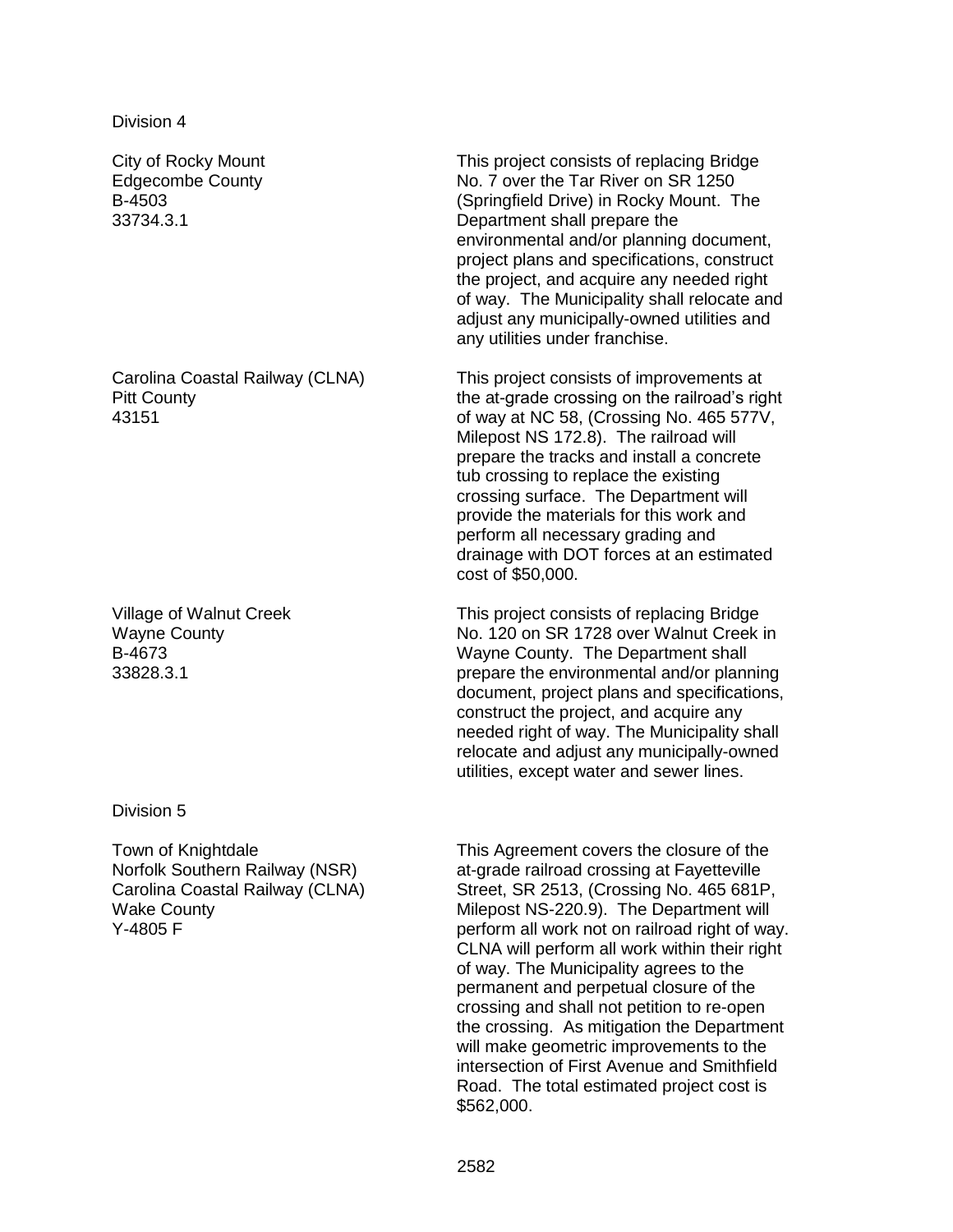Town of Stem Norfolk Southern Railway (NSR) Granville County Y-4805 H

Norfolk Southern Railway (NSR) Granville County Y-4805 L

City of Raleigh Wake County R-2814 B 34506.3.GV3

This Agreement covers the closure of the at-grade railroad crossing at Church Street (Crossing No. 734 896G, Milepost D-66.6). The Department will perform all work not on railroad right of way. NSR will perform all work within their right of way. NSR shall reimburse the Department a lump-sum payment of \$4,000 toward the cost of barricades, landscaping and signage at the closed crossing. The Municipality and NSR agree to the permanent and perpetual closure of the crossing and shall not petition to re-open the crossing. The total estimated project cost is \$104,000.

This Agreement covers the closure of the at-grade railroad crossing at Tally Ho Road, SR 1136, (Crossing No. 734 895A, Milepost 66.15) in Granville County. The Department will perform all work not on railroad right of way. NSR will perform all work within their right of way. NSR shall reimburse the Department a lump-sum payment of \$4,000 toward the cost of barricades and signage at the closed crossing. NSR also agrees to the permanent and perpetual closure of the

crossing and shall not re-open the crossing. The total estimated project cost is \$219,000.

This project consists of improvements to US 401 Rolesville Bypass from SR 2225 (Louisbury Road) to NC 96 (Zebulon Road) in Wake County. At the request of the Municipality, the Department shall include provisions in the construction contract for the contractor to relocate municipallyowned fire hydrant. The Municipality shall reimburse the Department the entire cost of said utility work. Estimated cost to the Municipality is \$2,185.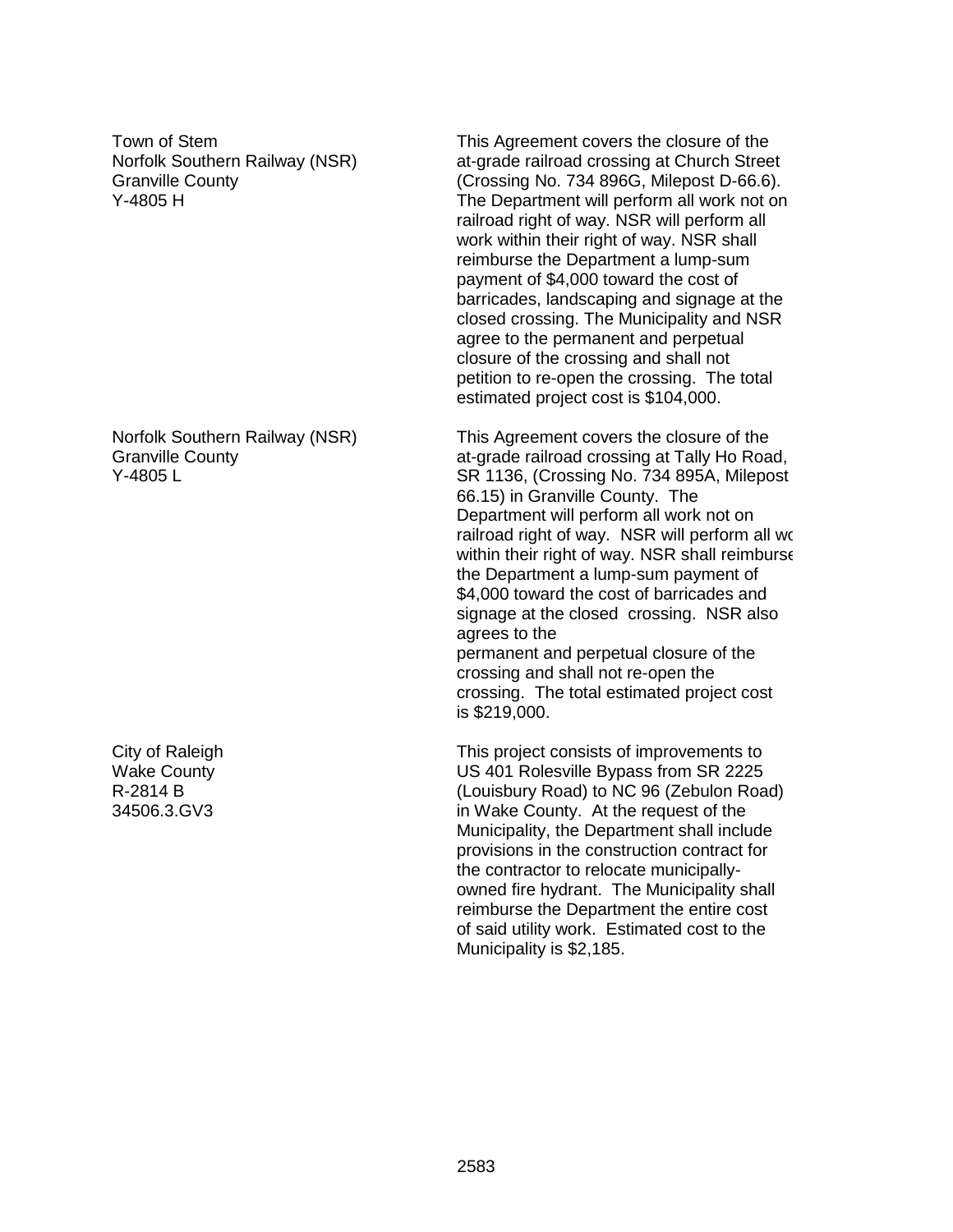City of Durham Durham County I-0306 C 34143.3.6

City of Durham Durham County I-0306 DB 34143.3.12

#### Division 6

Town of Rowland CSX Transportation (CSXT) Robeson County Y-4806 G 40325.1.50

Fayetteville Public Works Commission (PWC) Cumberland County X-0002 CA 35196.3.19

This project consists of the widening of I-85 from west of US 15-501 to west of Broad Street in Durham. This Supplemental Agreement is to increase the funding. The additional STP-DA funds in the amount of \$89,898.27 (80%) with the Municipality providing \$22,474.57 (20%) matching funds authorized and all costs that exceed the total estimated cost.

This project consists of the improvement of I-85 from west of Broad Street to west of Camden Avenue in Durham. This Supplemental Agreement is to increase the funding. The additional STP-DA funds in the amount of \$249,157.76 (80%) with the Municipality providing \$62,289.40 (20%) matching funds authorized and all costs that exceed the total estimated cost.

This Agreement covers the closure of the at-grade railroad crossing at Mill Street (Crossing No. 629 617X, Milepost A 252.64). The Department will perform all work not on railroad right of way and provide an incentive payment to the Municipality. CSXT will provide an incentive payment of \$50,000 to the Municipality and perform all work within their right of way. The Department shall provide a matching incentive of \$7,500 to the Municipality. CSXT shall reimburse the Department \$4,000 for work performed by the Department and associated with the crossing closure. The total estimated project cost is \$76,500.

This project consists of I-295 (Fayetteville Outer Loop) from 87/210 (Murchinson Road) to SR 1600 (McArthur Road). At the request of the PWC, the Department shall include provisions in the construction contract for the contractor to adjust and/or relocate water and sewer lines. The PWC shall reimburse the Department the entire cost of said utility work. Estimated cost to the PWC is \$640,000.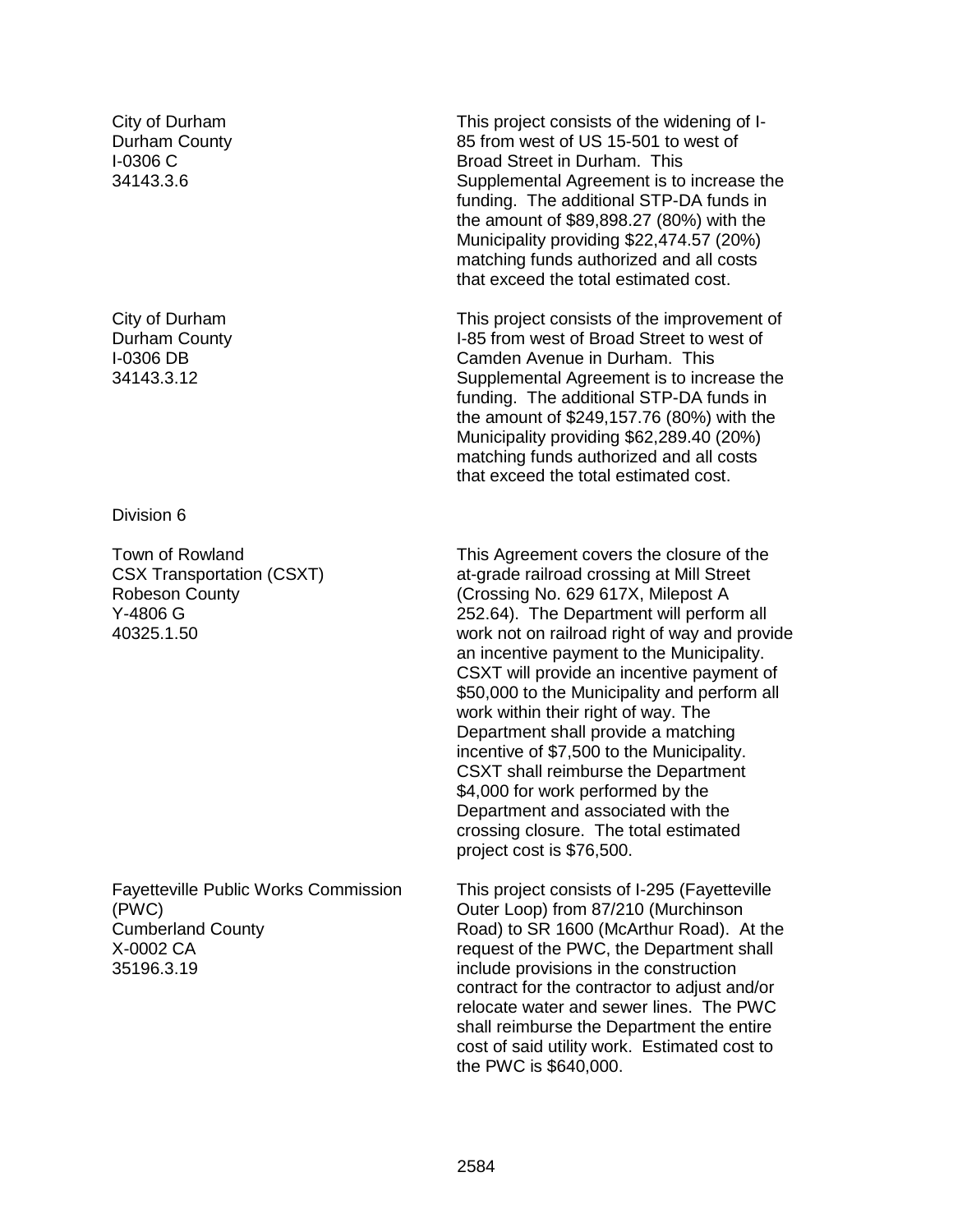Fayetteville Public Works Commission (PWC) Cumberland County X-0002 CB 35196.3.20

Town of Angier Harnett County EL-5100 LB 41821.3.31

Division 7

Town of Carrboro Orange County EL-4994 40763.1.1 40763.3.1

This project consists of I-295 (Fayetteville Outer Loop) from east of SR 1600 (McArthur Road) to west of US 401 (Ramsey Street). At the request of the PWC, the Department shall include provisions in the construction contract for the contractor to adjust and/or relocate water and sewer lines. The PWC shall reimburse the Department the entire cost of said utility work. Estimated cost to the PWC is \$35,850.

This project consists of the installation of nine (9) way-finding signs at designated locations throughout the Town of Angier, as well as signs identifying an existing park-and-ride lot. The Municipality is responsible for all phases of the project. The Department shall allocate an amount not to exceed 80% (\$14,960) from the STP-DA funds allocation. The Municipality will be responsible for providing the 20% (\$3,740) matching funds for the STP-DA funds authorized and all costs that exceed the total estimated cost.

This project consists of the planning and preliminary engineering for the construction of the Bolin Creek multi-use path. This Supplemental Agreement is to include construction and additional STP-DA funding for the project. The Department shall allocate an additional STP-DA funds in the amount of \$590,000 (80%) with the Municipality providing \$147,500 (20%) matching funds authorized and all costs that exceed the total estimated cost.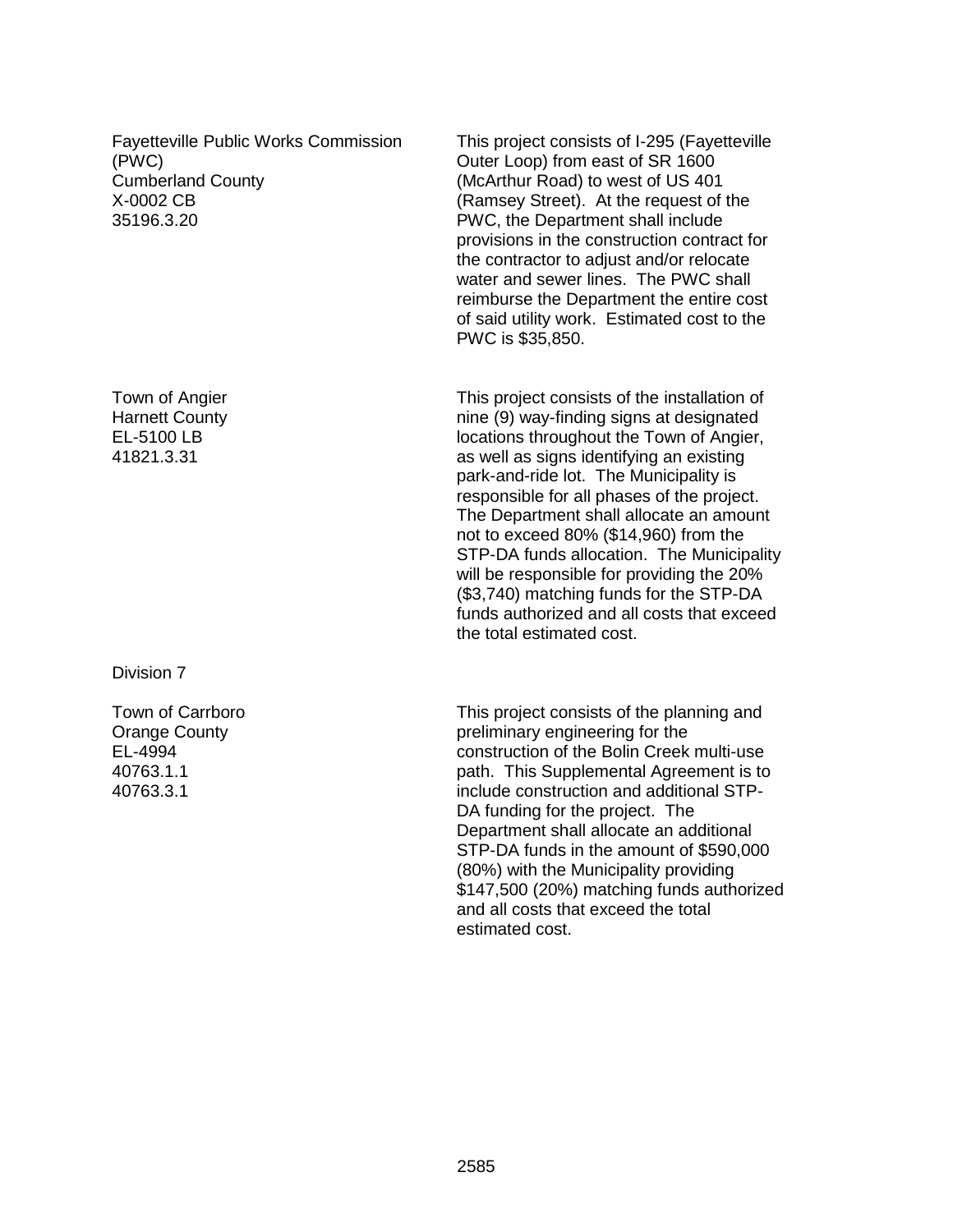North Carolina A & T State University Guilford County 36109

City of Greensboro Guilford County R-2611 34482.3.1

This Agreement consists of the Right of Way Program that offers a combination of courses that develops students' expertise in and understanding of acquisition of real estate and Right of Way with NCDOT. The Right of Way Program will provide its students and current NCDOT employees with training and on-the-job experience of the highest professional caliber; planned career development; and diversified experience in the transportation industry. The Department shall allocate an amount of \$844,060 from the SAFETEA-LU funds allocation. The Municipality will be responsible for \$315,862 matching funds for the SAFETEA-LU funds authorized and all costs that exceed the total estimated cost.

This project consists of the improvements to SR 1008 (West Market Street) from SR 2007 (Bunker Hill Road) at Colfax to NC 68 in Greensboro. The Department shall prepare the environmental and/or planning document, project plans and specifications, construct the project, and acquire any needed right of way. The Municipality shall relocate and adjust any municipally-owned utilities, except water and sewer lines and any utilities under franchise. At the request of the Municipality, the Department shall include in its contract the construction of sidewalks along Bunker Hill Road and the interchange of NC 68. The Municipality shall reimburse the Department 50% of the actual cost of the sidewalk. The estimated cost to the Municipality is \$258,892.00.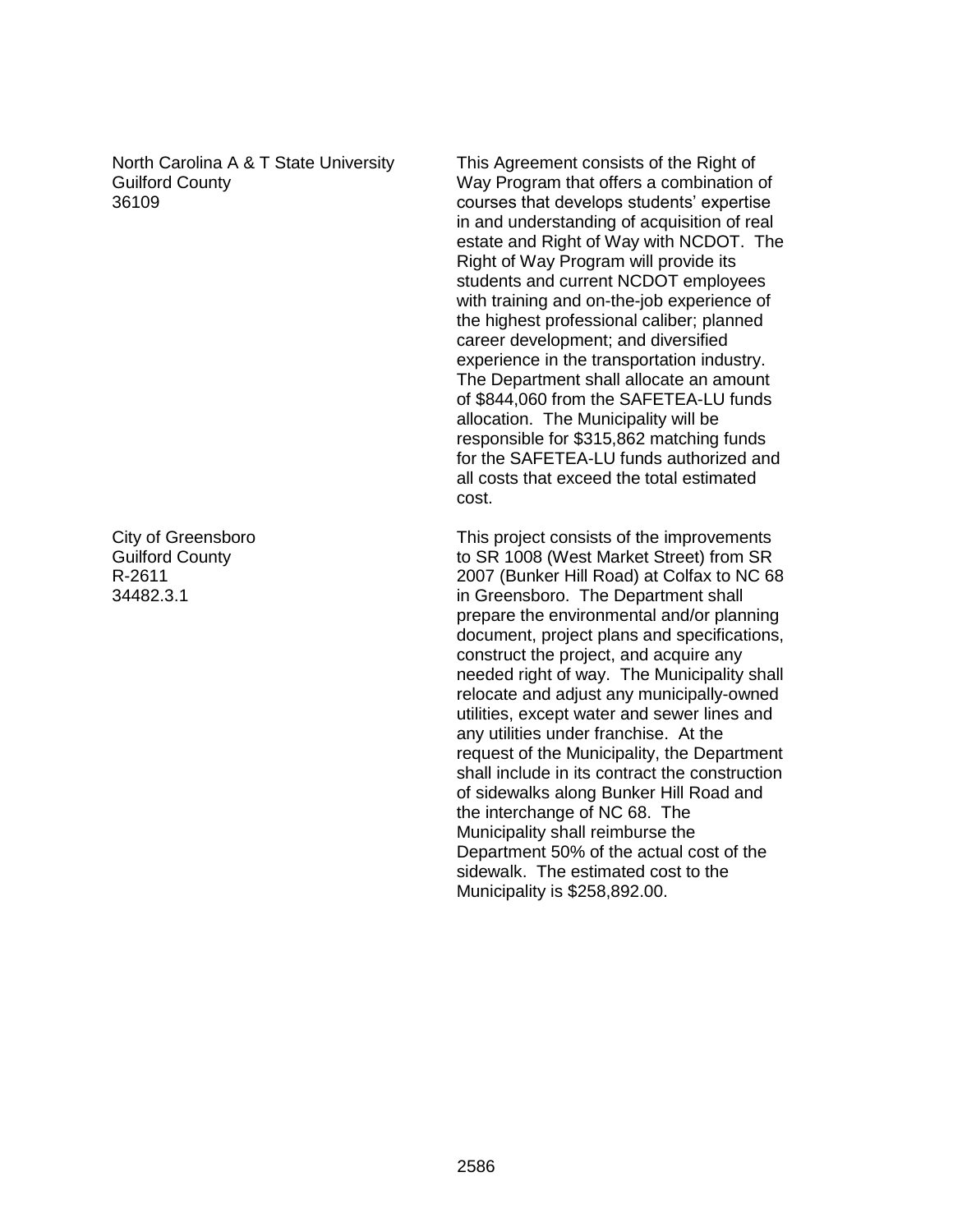Town of Carrboro Orange County U-4726 DD 36268.1.25 36268.3.25

City of High Point Guilford County U-4758 40251.1.1

Division 9

Airport Commission of Forsyth County Forsyth County ER-2973 I 3709.3.17

This project consists of the preparation of landscaping beds with planting of trees and shrubbery along Liberty Street (SR 2456) in Winston-Salem at Smith Reynolds Airport. The Agency shall be responsible for all phases of the project. The Department shall participate in the actual costs of the project in an amount not to exceed \$20,000 from Division Enhancement Funds. Costs which exceed this amount shall be borne by the Agency.

This project consists of designing and constructing a sidewalk on the west side of Rogers Road from Homestead Road to Meadow Run Court. The Municipality is responsible for all phases of the project. The Department shall allocate an amount not to exceed 80% (\$428,960) from the STP-DA funds allocation. The Municipality will be responsible for providing the 20% (\$107,240) matching funds for the STP-DA funds authorized and all costs that exceed

This project consists of a planning and environmental study and design for the Airport Area Roadway Project in Guilford County. This Supplemental Agreement is to increase the High Priority Funds. The Department shall allocate an additional HP funds in the amount of \$1,025,922 (80%) with the Municipality providing \$256,481 (20%) matching funds authorized and all costs that exceed the total estimated cost.

the total estimated cost.

Division 10

City of Concord Cabarrus County U-4448 37320.3.1

This project consists of the improvements on the US 29 signal system in Concord. This Supplemental Agreement is for additional State funds in the amount of \$20,000.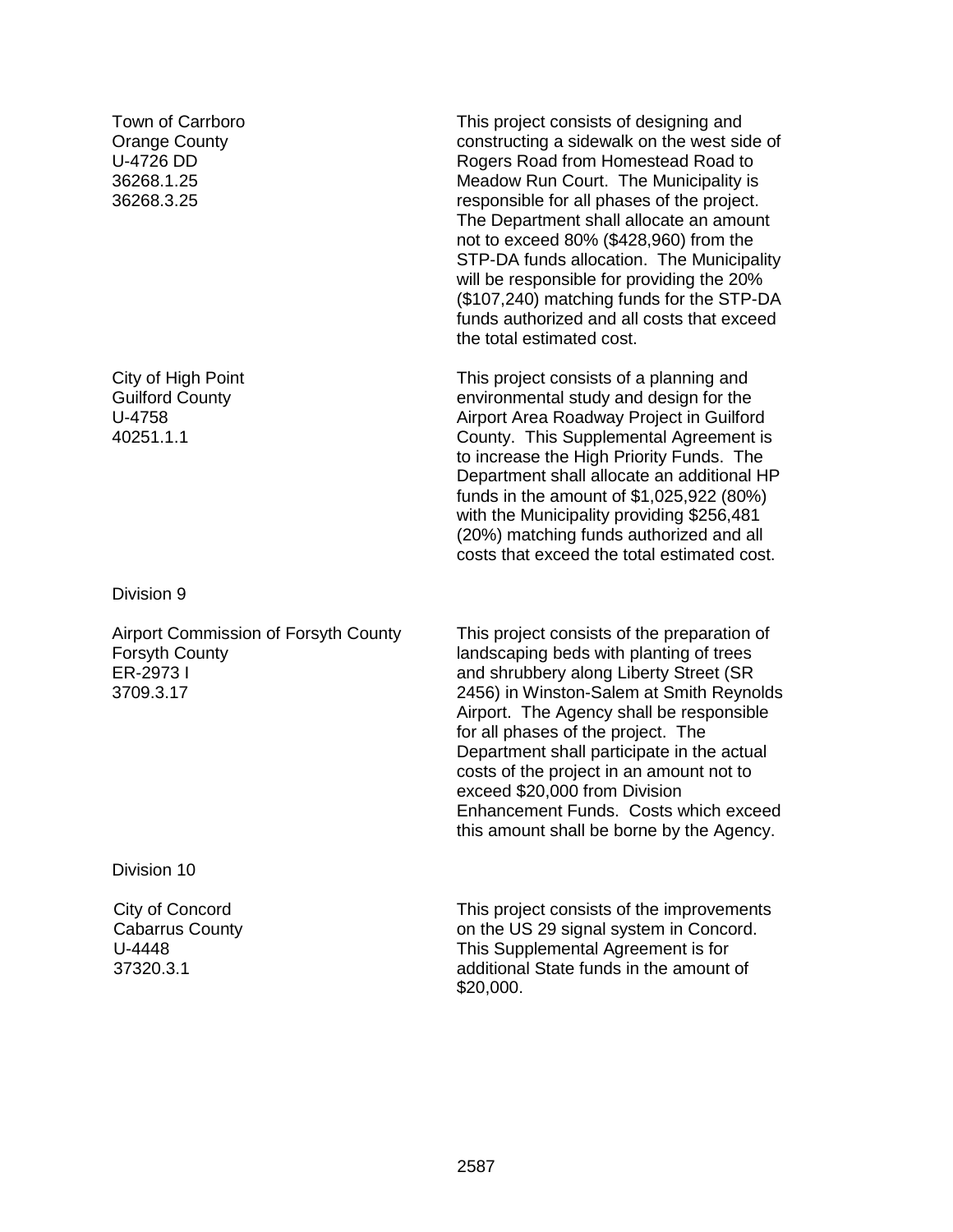City of Charlotte Charlotte Area Transit System Mecklenburg County U-0209 B 34749.1.1

City of Charlotte-CMUD Mecklenburg County R-2555 A

Town of Matthews Mecklenburg County U-5134 45090.3.ST1

This project consists of widening Independence Boulevard from Albemarle Road to east of Conference Drive with the construction of interchanges at Sharon Amity Road and Idlewild Road and a grade separation at Conference Drive in Charlotte. The Department shall prepare the environmental and/or planning document, project plans and specifications, construct the project, and acquire any needed right of way. The Municipality shall relocate and adjust any municipally-owned utilities and any utilities under franchise. At the request of the Municipality, the Department shall include in its construction contract the construction of sidewalks and additional pavement for bike lanes. The Municipality shall reimburse the Department for the sidewalks and additional pavement. Estimated cost to the Municipality is \$266,314.

This project consists of the construction of SR 2697 (West Catawba Ave) from SR 2151 (Jetton Rd) to I-77 in Mecklenburg County. This Supplemental Agreement is for additional State funds in the amount of \$107,833.31.

This project consists of pedestrian improvements and milling/resurfacing on N. Trade Street from John Street to Matthews-Mint Hill Road and milling/resurfacing on Matthews-Mint Hill Road from N. Trade Street to US 74 in Matthews. This Supplemental Agreement is to amend the funding by an additional \$103,571 in ARRA funds (\$653,571 in lieu of \$550,000).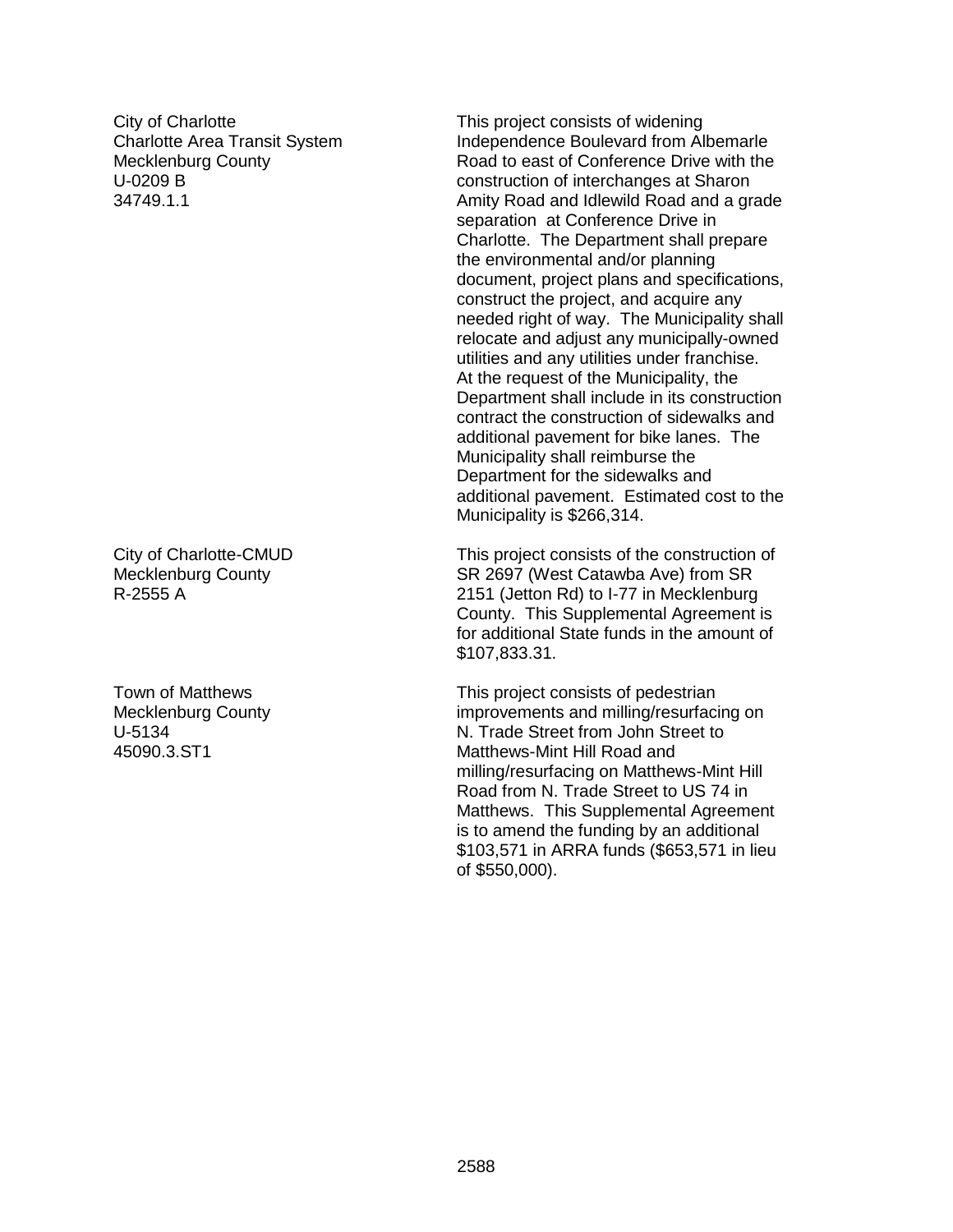Town of Mount Pleasant Cabarrus County R-2533 CC 34448.3.8

This project consists of improvements to NC 49 east of SR 2630 to east of SR 2421 in Mount Pleasant. The Department shall be responsible for all phases of the project. At the request of the Municipality the Department shall include provisions in the construction contract for the contractor to install municipally-owned water and sewer lines. The Municipality shall reimburse the Department the entire cost of said utility work. Estimated cost to the Municipality is \$42,957.14.

Division 11

Town of Boone Watauga County U-4020 35015.3.1

This Agreement consists of the roadway improvements along US 421 (King Street) from US 321 (Hardin Street) to east of NC 194 (Jefferson Road) in Boone. This Supplemental Agreement is for additional work to the project. The Municipality shall reimburse the Department 100% for the additions. The estimated cost to the Municipality is \$410,013.03.

SUMMARY: There are a total of 22 agreements for informational purposes only.

**Statewide** 

| <b>Conservation Trust of North Carolina</b><br>S-5001<br>41557.3.1        | This project consists of the CTNC to track<br>activities of specific organizations and<br>compile a summary and analysis<br>document that profiles successes, outlines<br>strategies used and incorporate lessons<br>learned that will act as a tool for other<br>organizations. This Supplemental<br>Agreement is to extend the completion<br>date to June 30, 2011 in lieu of December<br>31, 2010. |
|---------------------------------------------------------------------------|-------------------------------------------------------------------------------------------------------------------------------------------------------------------------------------------------------------------------------------------------------------------------------------------------------------------------------------------------------------------------------------------------------|
| Division 2                                                                |                                                                                                                                                                                                                                                                                                                                                                                                       |
| Town of Morehead City<br><b>Carteret County</b><br>ER-2971 B<br>3602.3.01 | This project consists of the installation of<br>5-foot sidewalk along west side of Barbour<br>Road (SR 1243) from south of Calico<br>Creek to Mandy Lane in Morehead City.<br>This Supplemental Agreement is to extend<br>the completion date of the Project to<br>February 28, 2012 in lieu of January 11,<br>2011.                                                                                  |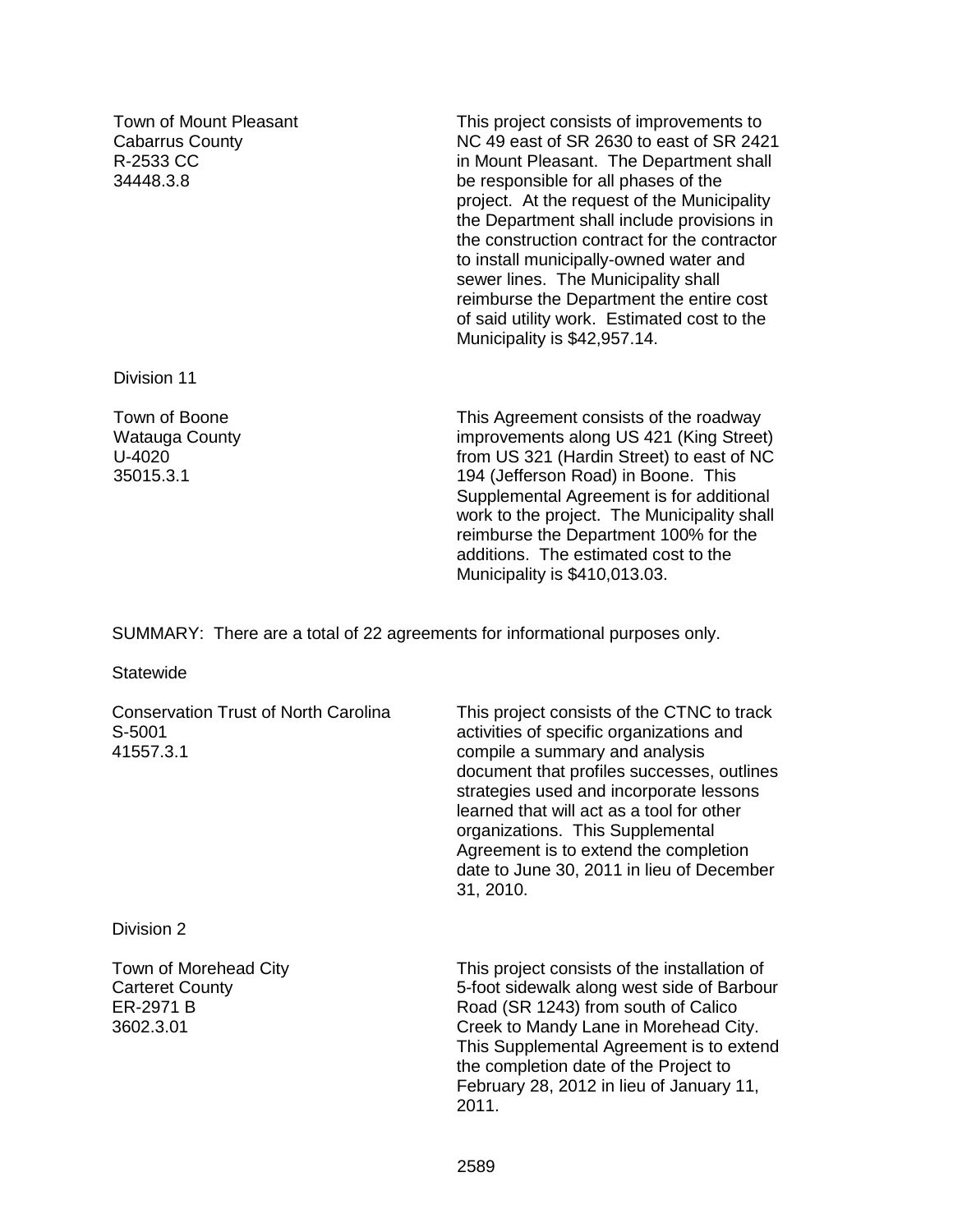Town of Bridgeton Craven County 2.202511

Town of Stonewall Pamlico County 2.206911

Division 5

Town of Wake Forest Wake County EL-5100 AA 41821.3.ST1 STM-0527(6)

North Carolina State University Wake County 36249.3035

Town of Holly Springs Wake County 36249.3036

This project covers "A-boom" mowing of certain streets identified in the agreement within the corporate limits of the Town. The Department shall provide the equipment, labor, materials and traffic controls to perform said mowing service. The Town shall reimburse the Department \$1,075 for mowing cycle of a one-year period.

This project covers "A-boom" mowing of certain streets identified in the agreement within the corporate limits of the Town. The Department shall provide the equipment, labor, materials and traffic controls to perform said mowing service. The Town shall reimburse the Department \$1,410 for mowing cycle of a one-year period.

This project consists of the construction of an asphalt paved trail. The trail will begin at the Smith Creek Soccer Center and terminate at the pedestrian culvert at the Hwy 98 bypass. This Supplemental Agreement is to extend the project completion date to May 31, 2011 in lieu of July 2, 2010.

This project consists of the installation of a new traffic signal at the intersection of SR 1012 (Western Blvd.) and Varsity Drive in Wake County. The Agency shall be responsible for all phases of the project including 100% of the actual costs of said work. Estimated reimbursement to the Department for review and inspection is \$5,000.

This project consists of the installation of a new traffic signal at the intersection of SR 1152 (Holly Springs Rd.) and Linksland Dr. in Wake County. The Town shall be responsible for all phases of the project including 100% of the actual costs of said work. Estimated reimbursement to the Department for review and inspection is \$10,000.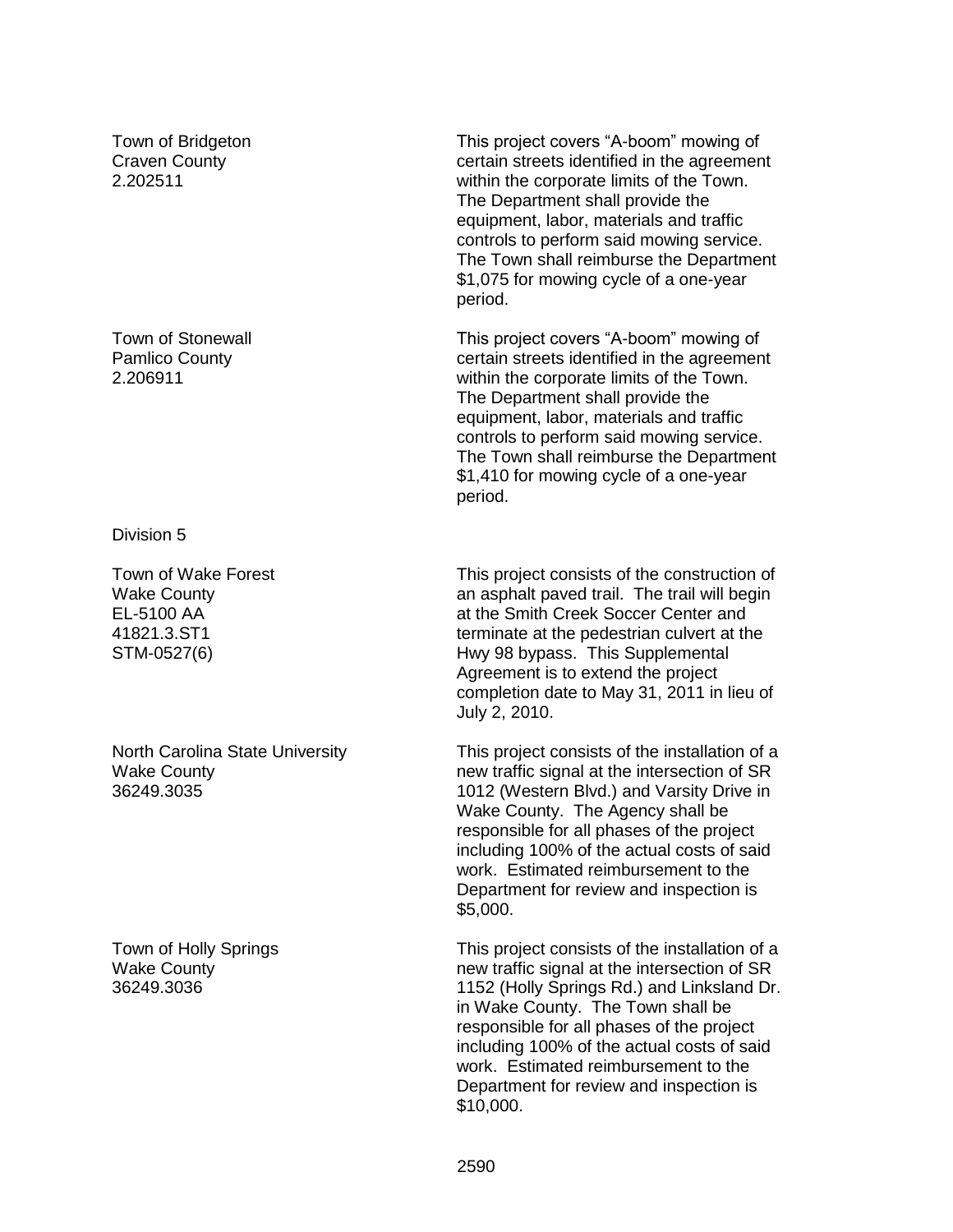City of Durham Durham County U-4726 HH 36268.3.ST12

City of Durham Durham County EL-2921 E 33896.1.3 33896.2.4

Division 6

Town of Fair Bluff Columbus County 42931

Division 7

Walgreen Realty Resources, LLC Orange County 36249.3034

This project consists of Phase 2 of Third Fork Creek multi-use trail in Durham. This Supplemental Agreement is to extend the completion date to August 30, 2011 in lieu of January 14, 2011.

This project consists of the construction of the American Tobacco Trail from NC 54 to Chatham County Line. This Supplemental Agreement is to further clarify the maintenance responsibilities for the Department and Municipality.

This Project covers the disbursement of funds allocated by the General Assembly that will be used for operating expenses for the Visitor Center located at 1140 Main Street in Fair Bluff, Columbus County. The Department shall allocate an annual payment in the amount of \$100,000 to the Municipality until such time as the funds are changed or deleted by the General Assembly.

This project consists of all signal modifications including a revised signal plan and replacement of damaged signal loops or pavement markings during the relocation of utilities for intersection improvements for the Walgreens located at 1500 E. Franklin Street and S. Estes Drive in Chapel Hill. The Developer shall be responsible for all phases of the project including 100% of the actual costs of said work. Estimated reimbursement to the Department for review and inspection is \$5,000.00.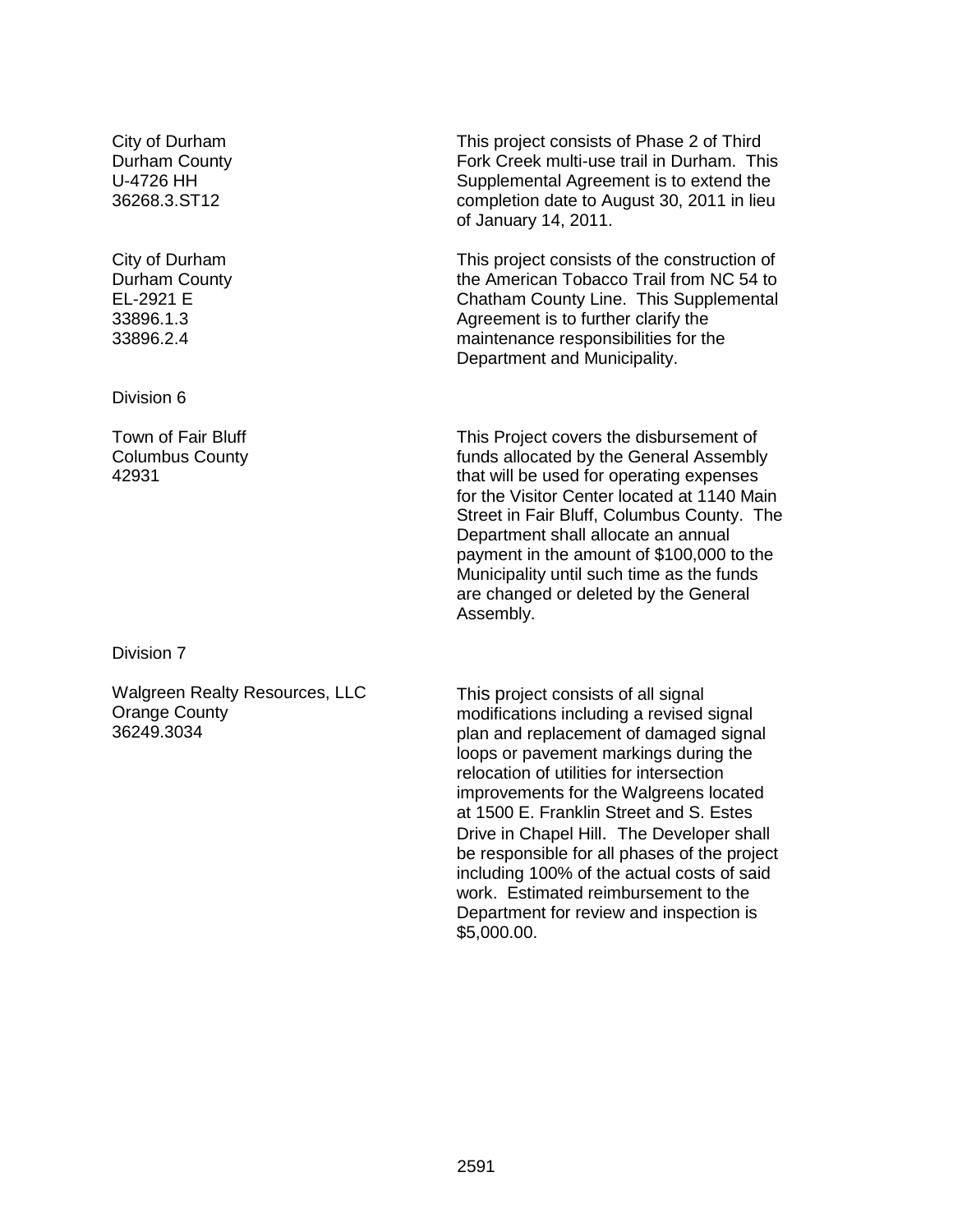Alamance-Burlington School System Alamance County 43096

Guilford County Schools 42168

City of Greensboro Guilford County EL-5101 A 41823.3.1

Division 8

CBOCS, Inc. Moore County 36249.3032

This project consists of the construction of a paved school bus driveway and stabilization of a school bus parking lot for the proposed Alamance-Burlington Schools Career and Technical Education Center on US 70 near McKinney Street in Burlington. The Agency shall be responsible for all phases of the project. The Department shall participate in an amount not to exceed \$36,920.

This project consists of the construction of a left turn lane for westbound SR 1005 and a right turn lane for eastbound SR 1005 at SR 3330 and revises the traffic signal for the turn lanes. Additional work which includes construction of a wheelchair ramp, 180 linear feet of 2' 6" curb and gutter and 70 square yards of 5' sidewalk. The Department shall be responsible for planning, design, construction and contract administration. The Schools shall acquire any needed right of way and/or easements, adjust and relocate utilities and reimburse the Department in an amount of \$10,500.00 upon execution of the agreement.

This project consists of the improvements of sidewalks at various locations in Greensboro. This Supplemental Agreement is to extend the completion date to January 31, 2011 in lieu of May 15, 2010.

This project consists of the signal revision (SIN 08-0017) at US 15-501 at Turner Street intersection in Southern Pines. The Developer shall be responsible for all phases of the project including 100% of the actual costs of said work. Estimated reimbursement to the Department for review and inspection is \$7,000.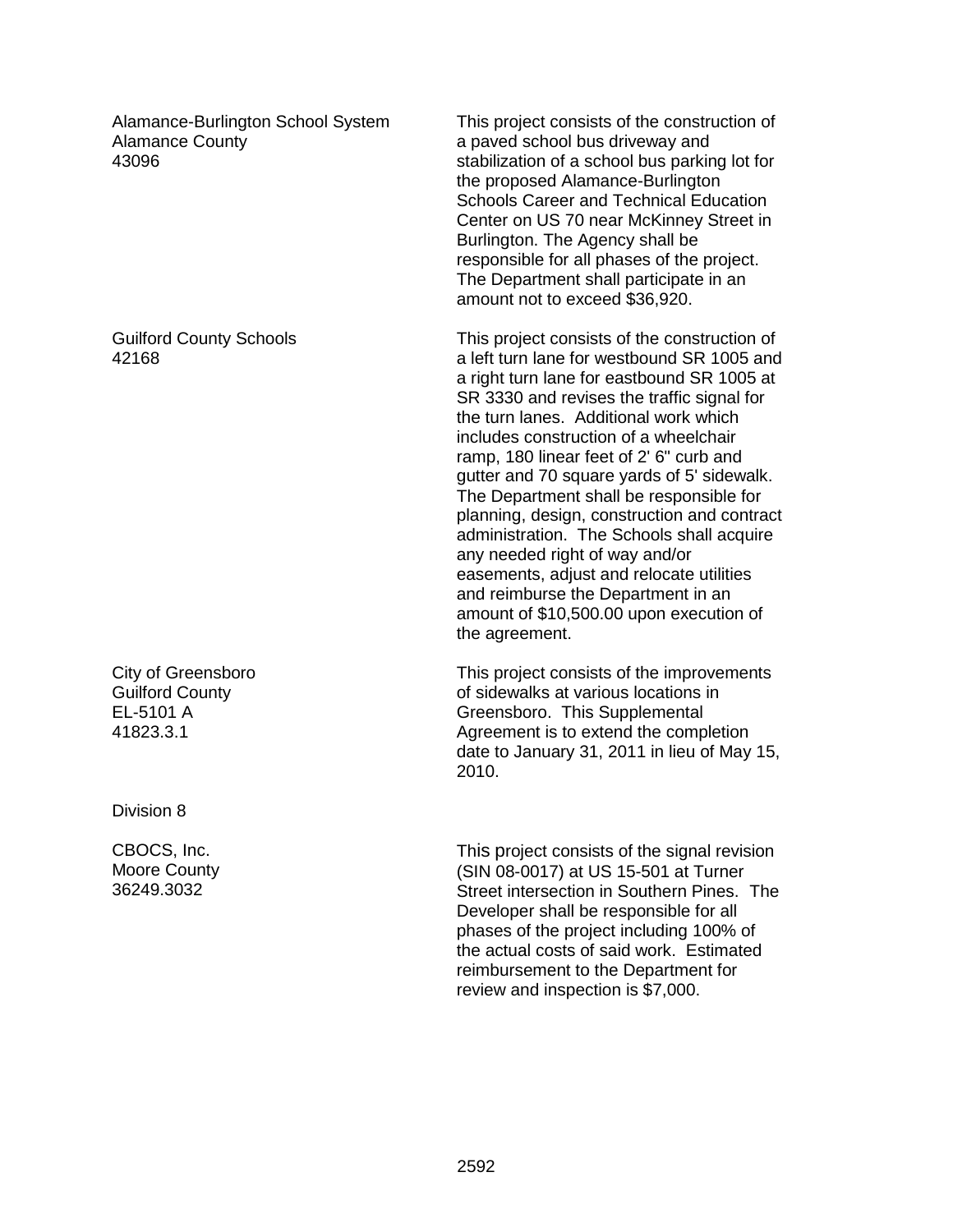The Crowne Companies, LLC Davie County 36249.3033

City of Winston-Salem Forsyth County 36249.3037

Division 10

Town of Norwood Stanly County ER-2971 J 3610.3.01

Charlotte-Mecklenburg Schools Mecklenburg County 42858, 42859, 42860, 42862, 42864, 42865, 42867, 42868, 42869, 42871, 42872, 42873, 42874, 42875, 42876, 42877, 42879, 42880 and 42882

County of Stokes This Memorandum of Agreement is for the Department to construct a gravel access road to connect both tracts of County properties and install a water line from the Department's facility to the County's water distribution line. The County in return will supply the Department water source for the facility located at 2485 Highway NC 8/89 Walnut Cove.

> This project consists of the relocation of fiber optic lines on US 601 to a new utility pole location. The Department shall prepare the project plans, obtain any needed permits, and construct the project. The Developer shall relocate and adjust all utilities, acquire any right of way and/or construction easements and reimburse the Department 100% of the project cost. Estimated project cost to the Department is \$6,500.00.

> This project consists of providing salt brine (4,000 to 6,000 gallons at \$.16 per gallon) on a per storm basis to be used on City of Winston-Salem maintained streets. The Municipality shall reimburse the Department for said materials in one final payment within sixty (60) days of invoicing by the Department.

> This project consists of the construction of a five (5) foot sidewalk along northbound US 52 from Candelon Road to Mary Branch Road in Norwood. This Supplemental Agreement is to extend the completion date to August 15, 2011 in lieu of October 29, 2008.

This project consists of the construction of school bus driveways and/or stabilization of bus parking areas in nineteen (19) school locations in Mecklenburg County. The Agency shall construct the project. The Department shall participate in the cost of the project not to exceed \$530,997.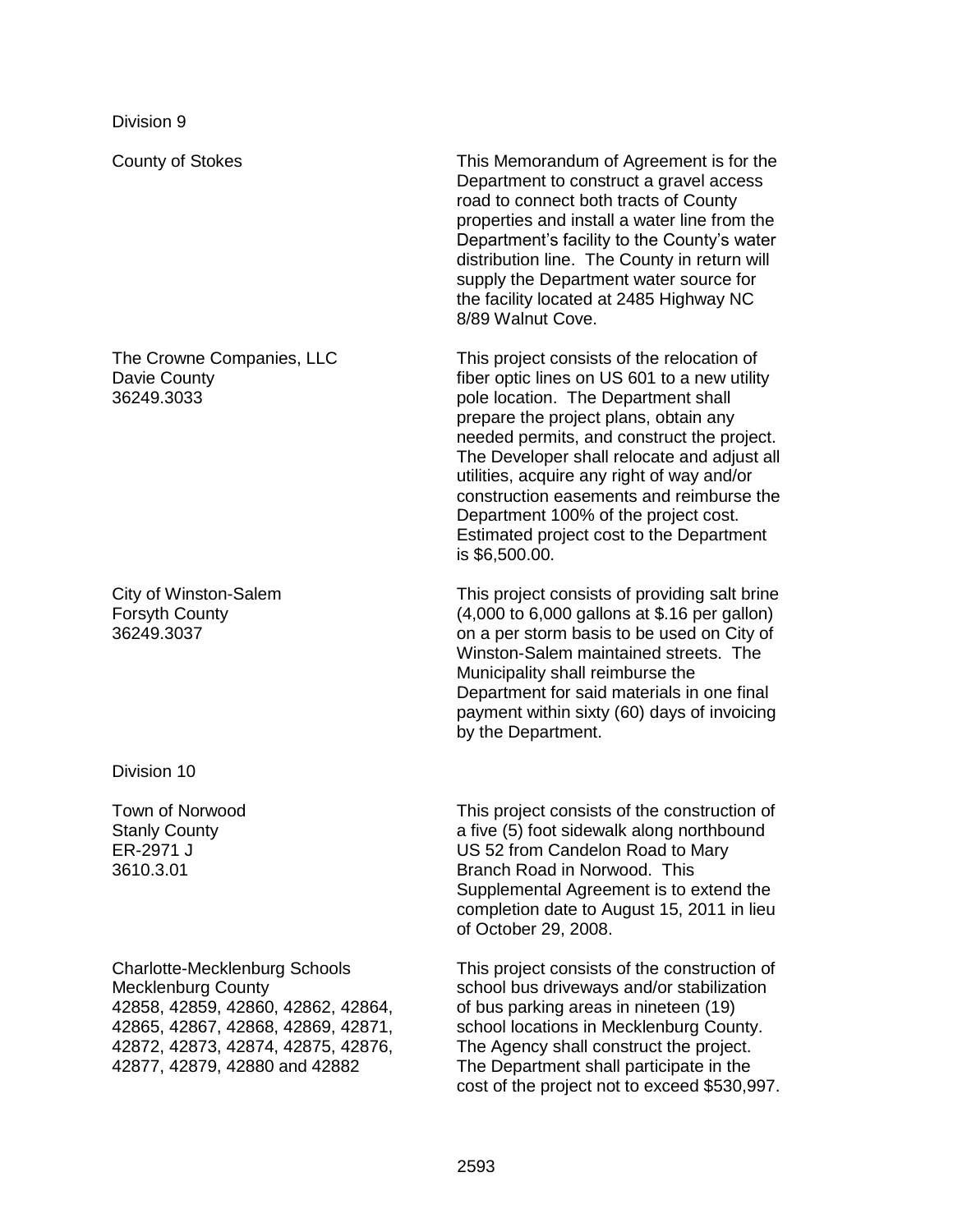City of Charlotte Mecklenburg County 43142

This project consists of the realignment of the intersection of Mallard Creek Road (SR 2467) and Salome Church Road (SR 2469) in Charlotte. The Municipality shall be responsible for all phases of the project. The Department shall participate in construction cost in an amount not to exceed \$250,000. Costs which exceed this amount shall be borne by the Municipality.

Division 14

Pacolet Area Conservancy Polk County S-5101 45050.1.1

This project consists of a comprehensive baseline assessment and strategic plan along the Pacolet River Byway. This Supplemental Agreement is to extend the completion date to June 30, 2011 in lieu of September 17, 2010.

# **Approval – State Highway System Changes**

A motion was made by Board Member Perkins, which was seconded by Board Member

Halsey, to approve the following additions and deletions to the State Highway System:

# **Additions to The State Highway System**

| <b>Division</b> | County   | <b>Municipality</b> | Road               | <b>Termini</b>                                                     | Length |
|-----------------|----------|---------------------|--------------------|--------------------------------------------------------------------|--------|
|                 | Guilford | Stokesdale          | Wendy<br>Gayle Ct. | To add Wendy Gayle Drive located in<br>Marshall Woods Subdivision. | 0.31   |
|                 |          |                     | Kandi Dr.          | To add Kandi Drive located in<br>Marshall Woods Subdivision.       | 0.18   |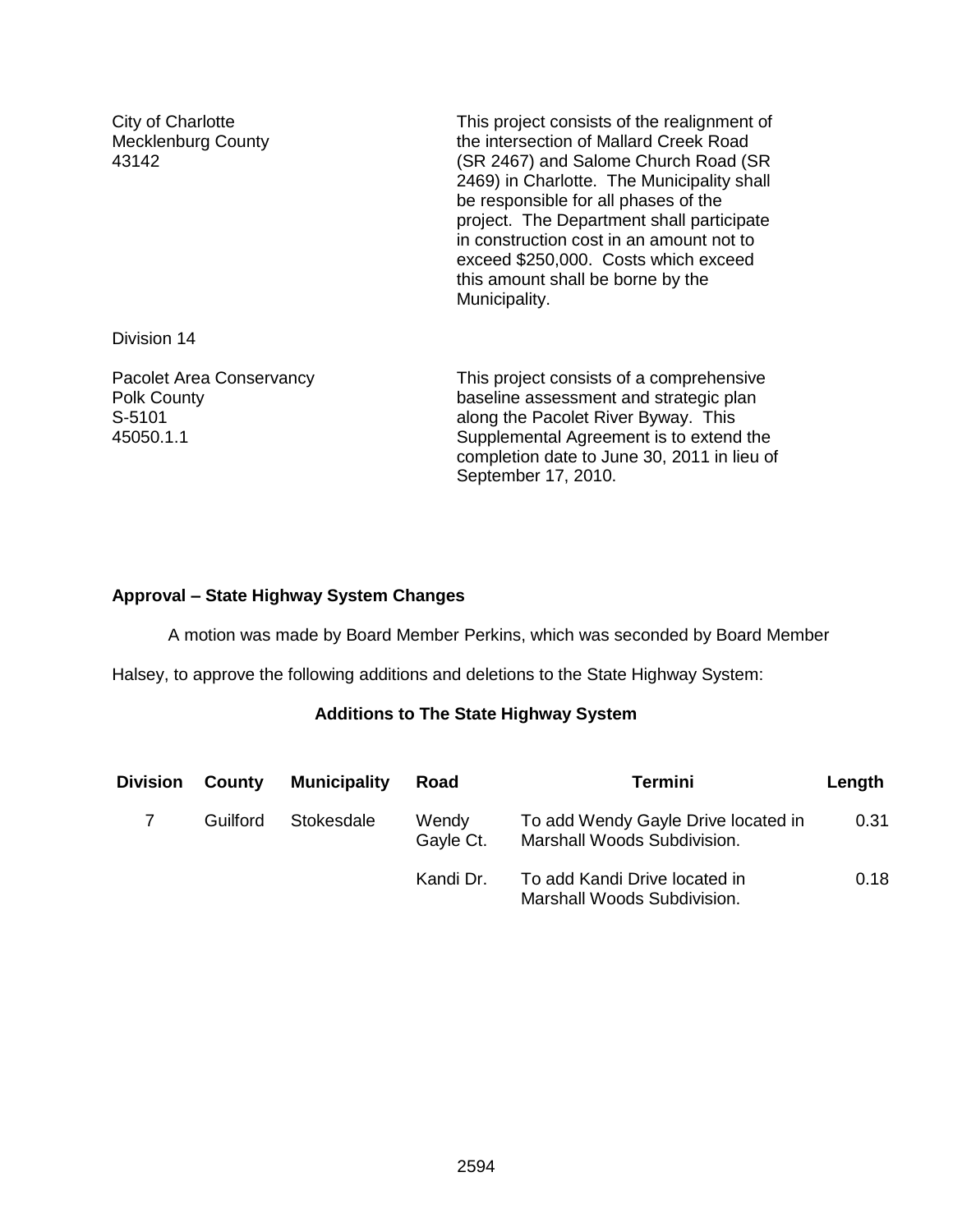# **Deletions From The State Highway System**

| <b>Division</b> | County | <b>Municipality</b> | Road    | <b>Termini</b>                                                                               | Length |
|-----------------|--------|---------------------|---------|----------------------------------------------------------------------------------------------|--------|
| 5               | Wake   | Raleigh             | SR 4234 | To delete Harrington Grove Drive<br>(SR 4234) from (SR 3491) to end of<br>state maintenance. | 0.35   |
|                 |        |                     | SR 4236 | To delete Tappersfield Court<br>(SR 4236) from (SR 4234) to<br>cul-de-sac.                   | 0.14   |
|                 |        |                     | SR 4237 | To delete Barham Court (SR 4237)<br>from (SR 4236) to cul-de-sac.                            | 0.12   |
|                 |        |                     | SR 4238 | To delete Netherby Court (SR 4238)<br>from (SR 4239) to cul-de-sac.                          | 0.09   |
|                 |        |                     | SR 4239 | To delete Raddington St. (SR 4239)<br>from (SR 4234) to cul-de-sac.                          | 0.37   |
|                 |        |                     | SR 4248 | To delete Islehurst Court (SR 4248)<br>from (SR 4239) to cul-de-sac.                         | 0.03   |
| 5               | Wake   | Raleigh             | SR 4601 | To delete Timbercroft Court (SR<br>4601) from (SR 4602) to cul-de-sac.                       | 0.13   |
|                 |        |                     | SR 4602 | To delete Crossfield Drive (SR 4602)<br>from (SR 3491) to cul-de-sac.                        | 0.17   |
|                 |        |                     | SR 4656 | To delete Harrington Grove Drive<br>(SR 4656) from (SR 1840) to end of<br>state maintenance. | 0.12   |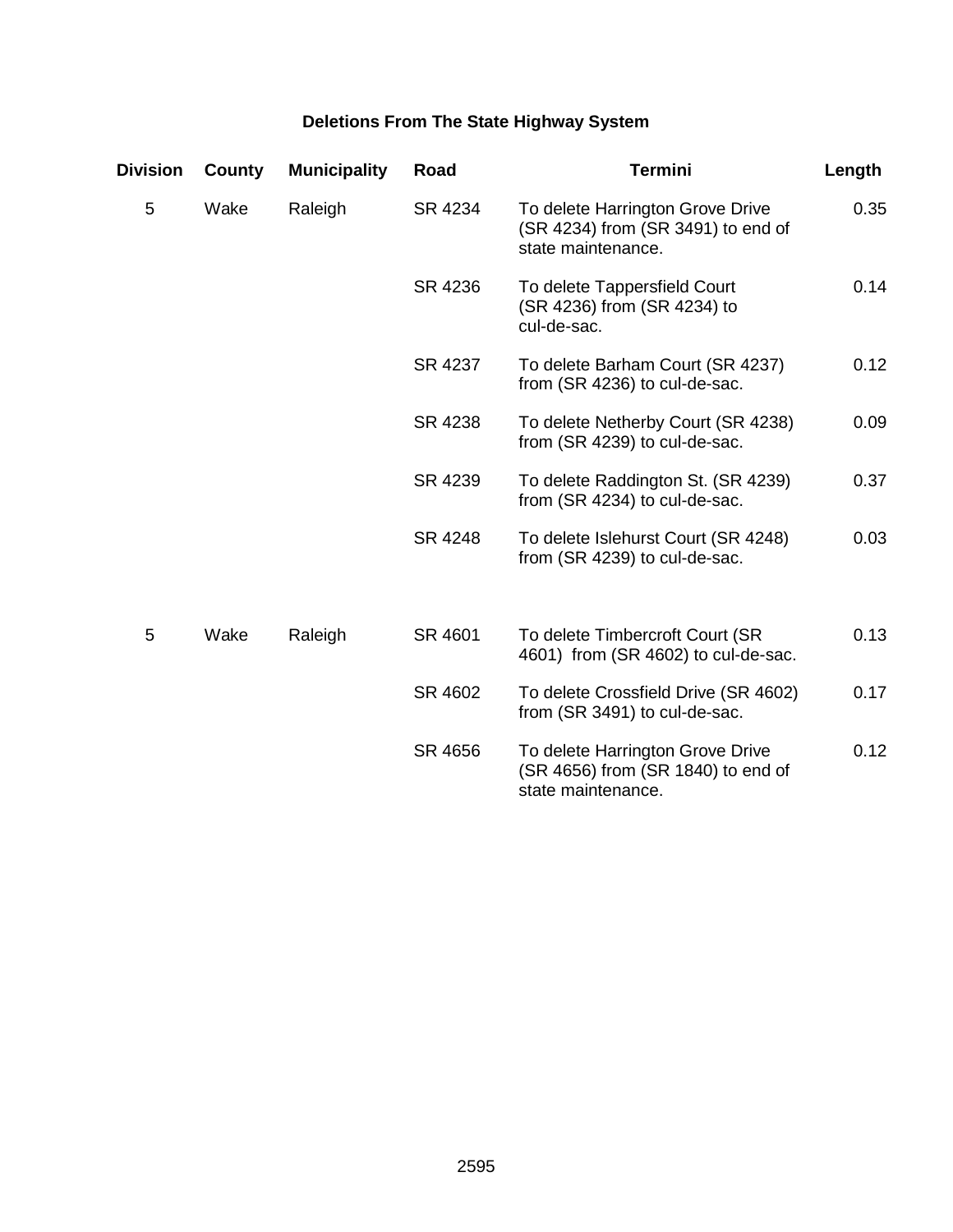#### **Approval - Preliminary Right of Way Plans**

A motion was made by Board Member Perkins, which was seconded by Board Member Halsey to approve the following:

The Preliminary Right of Way Plans for the below projects, including Secondary Roads and Industrial Access Roads, provide for the construction, design, drainage and control of access as shown on the respective plans.

Based upon the recommendations of the Manager of the Right of Way Branch, the Board finds that such rights of way as shown on these preliminary plans and drawings, including existing public dedicated right of way, are for a public use and are necessary for the construction of said projects.

The rights of way for the location, construction, relocation, and control of access of

highways embraced in the below projects shall be as shown in detail on the preliminary right of

ways plans and drawings for said projects on file in the Right of Way Branch in the Department

of Transportation in Raleigh.

The Board finds such right of way acquisition to be necessary and hereby authorizes the

Right of Way Branch to acquire right of way on the below projects either by negotiation or by

condemnation through the Attorney General's Office.

#### **(Division 4)**

**Johnston County; I.D. No. B-4560; Project No. 33771.2.1:** Bridge No. 102 over Black Creek on SR 1331

#### **(Division 6)**

**Cumberland County; I.D. No. R-2303 A; Project No. 34416.2.2:** NC 24 from west of SR 1006 (Maxwell Road/Clinton Road) in Cumberland County to SR 1853 (John Nunnery Road)

#### **(Division 10)**

**Cabarrus County; I.D. No. U-5145; Project No. 42729.2.1:** SR 1300 (Morehead Road) east of US 29 to west of Performance Drive, realign section east of US 29 at Lowe's Motor Speedway

**Union County; I.D. No. BD-5110 I; Project No. 45356.2.9:** Bridge No. 451 over a Tributary of Waxhaw Creek on SR 1194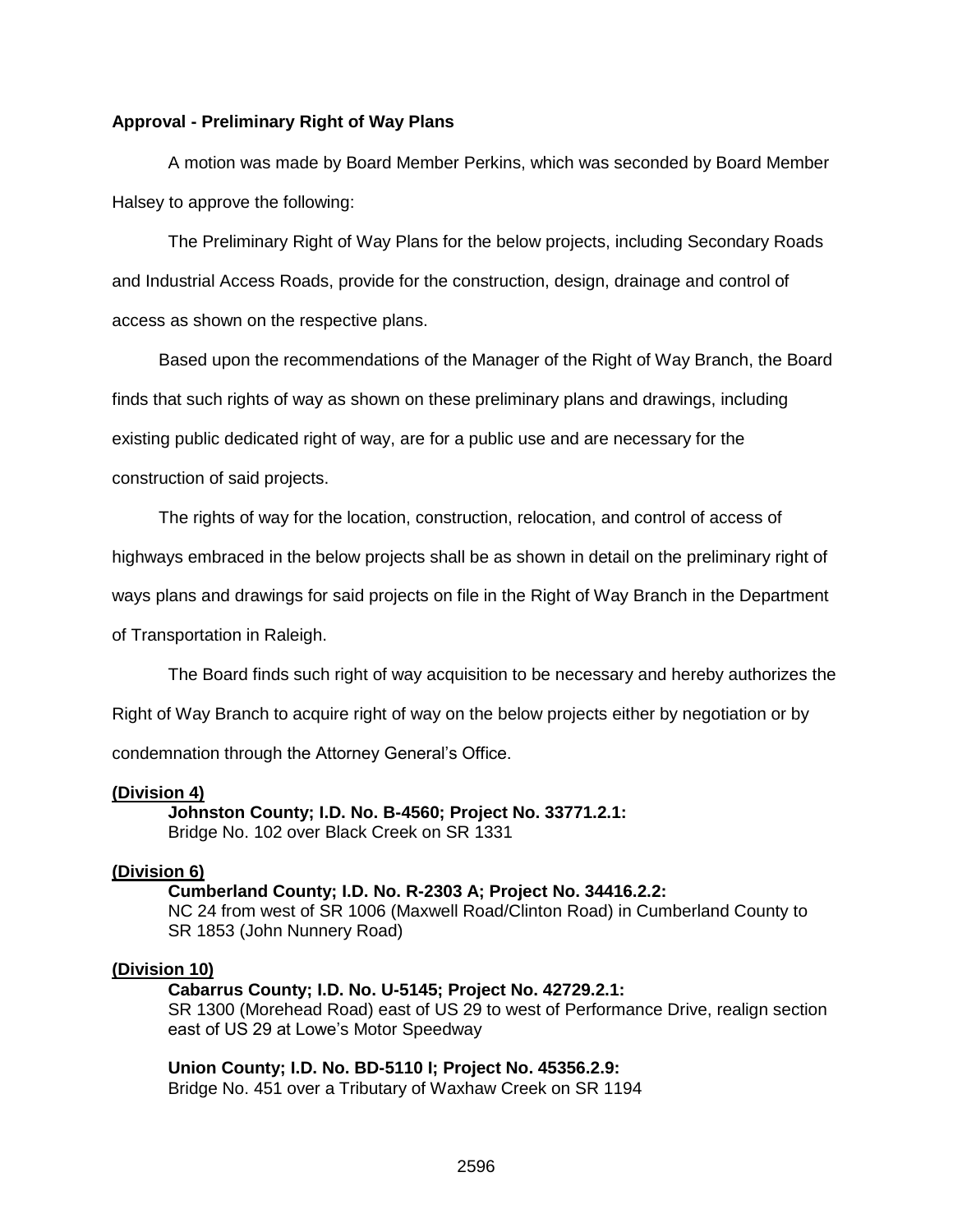**Union County; I.D. No. BD-5110 H; Project No. 45356.2.8:** Bridge No. 168 over Cane Creek on SR 1128

**Union County; I.D. No. BD-5110 G; Project No. 45356.2.7:** Bridge No. 151 over Richardson Creek on SR 2139

**Union County; I.D. No. BD-5110 F; Project No. 45356.2.6:** Bridge No. 124 over Flag Branch on SR 1941

**Stanly County; I.D. No. BD-5110 E; Project No. 45356.2.5:** Bridge No. 198 over Running Creek on SR 1228

**Stanly County; I.D. No. BD-5110 D; Project No. 45356.2.4:** Bridge No. 97 over Little Long Creek on SR 1957

**Mecklenburg County; I.D. No. BD-5110 C; Project No. 45356.2.3:** Bridge No. 128 over a branch of McDowell Creek on SR 2131

**Cabarrus County; I.D. No. BD-5110 B; Project No. 45356.2.2:** Bridge No. 207 over a branch on Anderson Creek on SR 1143

**Cabarrus County; I.D. No. BD-5110 A; Project No. 45356.2.1:** Bridge No. 142 over Muddy Creek on SR 1113

#### **(Division 11)**

#### **Wilkes County; I.D. No. R-3405; Project No. 35579.2.1:**

NC 18 from SR 1002 (Mountain View Road) to SR 1717 (Yellow Banks Road)

### **(Division 12)**

#### **Catawba County; I.D. No. SF-5112 A; Project No. 42662.2.1:**

NC 127 from the intersection of Mtn. Grove Church Road (SR 1128) to the intersection of Bethel Church Road (SR 1176)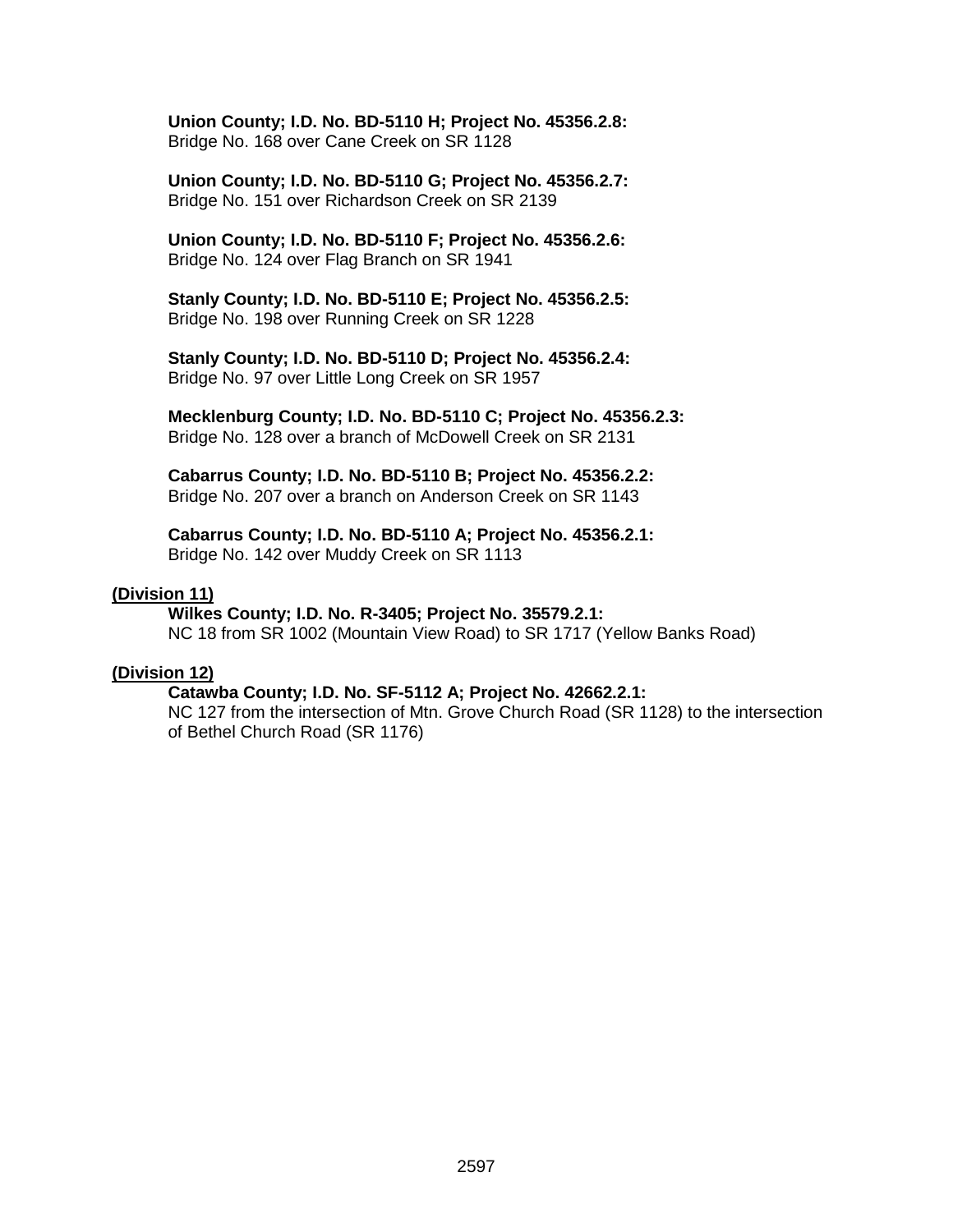## **Approval - Final Right of Way Plans**

A motion was made by Board Member Perkins, which was seconded by Board Member Halsey, to approve the following:

Right of way acquisition in accordance with the preliminary right of way plans on file in

the Right of Way Branch has been determined to be necessary for public use and was

authorized by the Board. Certain changes in the right of way have necessitated alteration of the

preliminary right of way plans. Final plans have been prepared and provide for the construction,

design, drainage and control of access for these projects. The Board finds that such rights of

way and control of access as shown on the final plans are for a public use and are necessary

for construction. The sections of roads which were shown on the preliminary plans as sections

of roads to be abandoned are hereby abandoned and removed from the State Highway System

for Maintenance upon the completion and acceptance of the project.

The rights of way for the location, design and construction of highways embraced in the

following projects shall be as shown in detail on the final plans for said projects as follows:

#### **(Division 1)**

#### **Project No. 45436.2.1; Dare County; I.D. No. R-5310:**

Grading, paving, shoulder and construction on NC 12 south of the Oregon Inlet Bridge with the right of way indicated upon the final plans for said project, the same being identified as Addendum 1 of the January 6, 2011 Board of Transportation Meeting and incorporated herein by reference.

#### **(Division 2)**

#### **Project No. 41431.2.1; Pitt County; I.D. No. U-5018 A:**

Grading, drainage, paving, widening and structure on Greenville- NC 43 from US 264 to west of SR 1204 (B's Barbeque Road) with the right of way indicated upon the final plans for said project, the same being identified as Addendum 2 of the January 6, 2011 Board of Transportation Meeting and incorporated herein by reference.

# **(Division 11)**

#### **Project No. 41604; Watauga County; I.D. No. D-0005:**

Grading, drainage, paving and retaining wall on Highway erosion control on Old East King Street with the right of way indicated upon the final plans for said project, the same being identified as Addendum 3 of the January 6, 2011 Board of Transportation Meeting and incorporated herein by reference.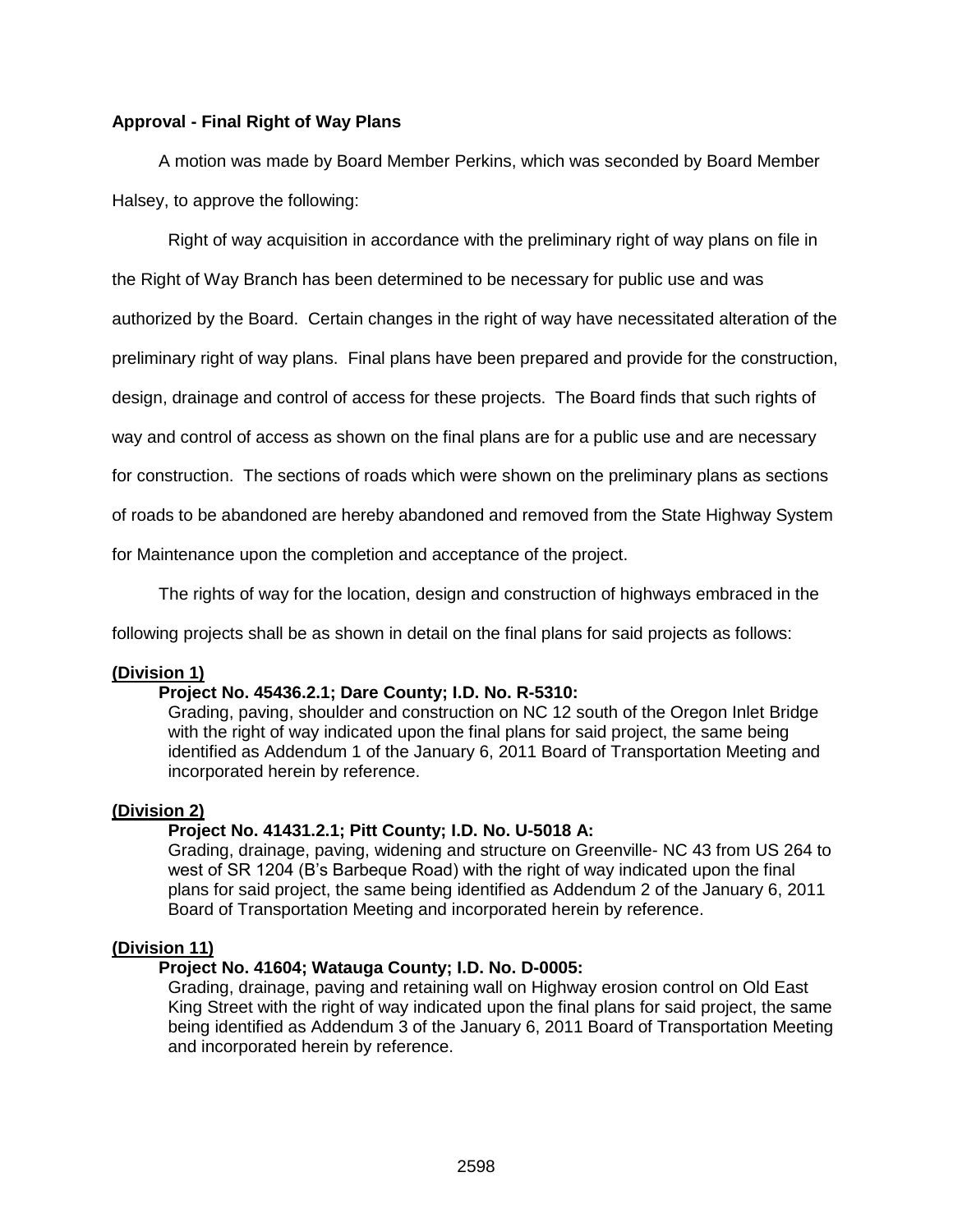#### **Project No. 35579.2.1; Wilkes County; I.D. No. R-3405:**

Grading, drainage, widening, paving, curb and gutter on NC 18 from SR 1002 (Mt. View Road) to SR 1717 (Yellow Banks Road) with the right of way indicated upon the final plans for said project, the same being identified as Addendum 4 of the January 6, 2011 Board of Transportation Meeting and incorporated herein by reference.

#### **Project No. 36567; Surry County; I.D. No. MA-0036 R:**

Grading, paving, drainage, curb and gutter, sidewalk and signal on US 601 Bypass at UC 601 Business (South Main Street) with the right of way indicated upon the final plans for said project, the same being identified as Addendum 5 of the January 6, 2011 Board of Transportation Meeting and incorporated herein by reference.

## **(Division 13)**

#### **Project No. 33401.2.1; Buncombe County; I.D. No. B-4034:**

Grading, drainage, paving and structures on Bridge No. 134 over Stony Fork Creek on NC 151 with the right of way indicated upon the final plans for said project, the same being identified as Addendum 6 of the January 6, 2011 Board of Transportation Meeting and incorporated herein by reference.

#### **(Division 14**

## **Project No. 33625.2.1; Swain County; I.D. No. B-4286:**

Grading, paving, drainage and structure on Bridge No. 03 on US 19/74 over the Nantahala River with the right of way indicated upon the final plans for said project, the same being identified as Addendum 7 of the January 6, 2011 Board of Transportation Meeting and incorporated herein by reference.

## **Approval - Revisions of the Final Right of Way Plans**

A motion was made by Board Member Perkins, which was seconded by Board Member

Halsey to approve the following:

Right of way acquisition in accordance with the final right of way plans for the following

projects has been determined to be necessary and authorized by the Board. Plans are on file at

the Office of the Secretary to the Board of Transportation as an addendum to the minutes of the

meetings hereinafter indicated.

Certain changes in right of way, construction and drainage easements, and control of

access have been necessitated by alterations in the construction plans of these projects.

Amended plan sheets for these projects have been prepared which provide for changes of

certain right of way areas, construction and drainage easements and control of access.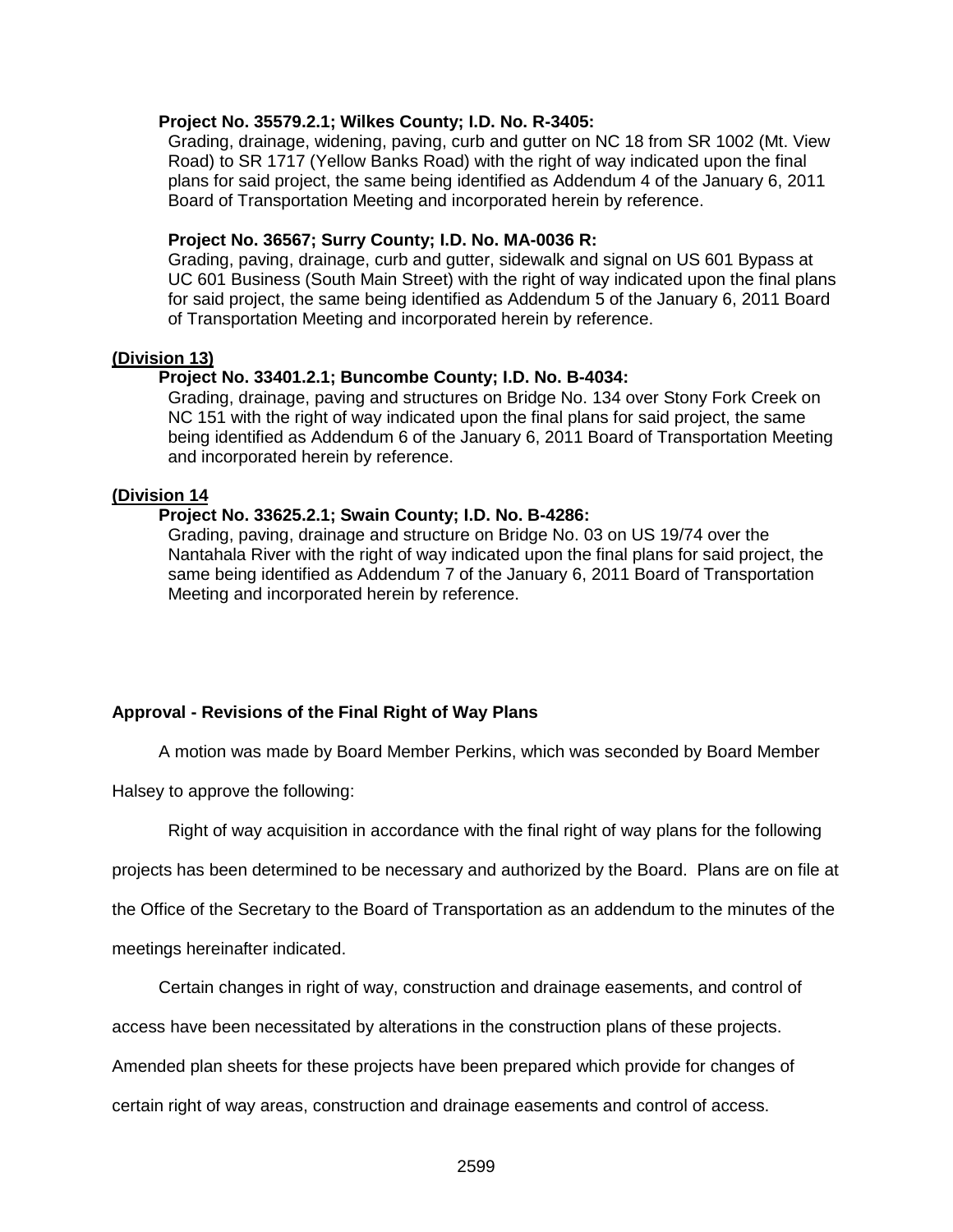The Board finds that the revised areas of right of way, construction and drainage

easements and control of access, as shown on the amended plan sheets hereinafter set out,

are for a public purpose and are necessary for the construction of projects.

The right of way, construction and drainage easements and control of access are hereby

revised as shown on the plan sheets incorporated herein as an addendum, said projects, date

of original final approval, and revised right of way, easements and access being as follows:

## **(Division 7**

## **Project No. 34913.2.2; I.D. No. U-3306; Orange County:**

Final Right of Way plans approved as Addendum 4 to the minutes of the August 5, 2010 Board of Transportation Meeting. Revised additional right of way, easements or control of access shown on Addendum 9 to the minutes of the January 6, 2011 Board of Transportation Meeting and incorporated herein by reference.

## **(Division 11)**

## **Project No. 34342.2.2; I.D. No. R-0529 BA; Watauga County:**

Final Right of Way plans approved as Addendum 8 to the minutes of the July 10, 1998 Board of Transportation Meeting. Revised additional right of way, easements or control of access shown on Addendum 10 to the minutes of the January 6, 2011 Board of Transportation Meeting and incorporated herein by reference.

## **(Division 12)**

# **Project No. 34554.2.3; I.D. No. R-3833 B; Iredell County:**

Final Right of Way plans approved as Addendum 1 to the minutes of the November 4, 2009 Board of Transportation Meeting. Revised additional right of way, easements or control of access shown on Addendum 11 to the minutes of the January 6, 2011 Board of Transportation Meeting and incorporated herein by reference.

## **(Division 14)**

## **Project No. 34427.2.3; I.D. No. R-2408 B; Macon County:**

Final Right of Way plans approved as Addendum 71 to the minutes of the June 3, 2010 Board of Transportation Meeting. Revised additional right of way, easements or control of access shown on Addendum 12 to the minutes of the January 6, 2011 Board of Transportation Meeting and incorporated herein by reference.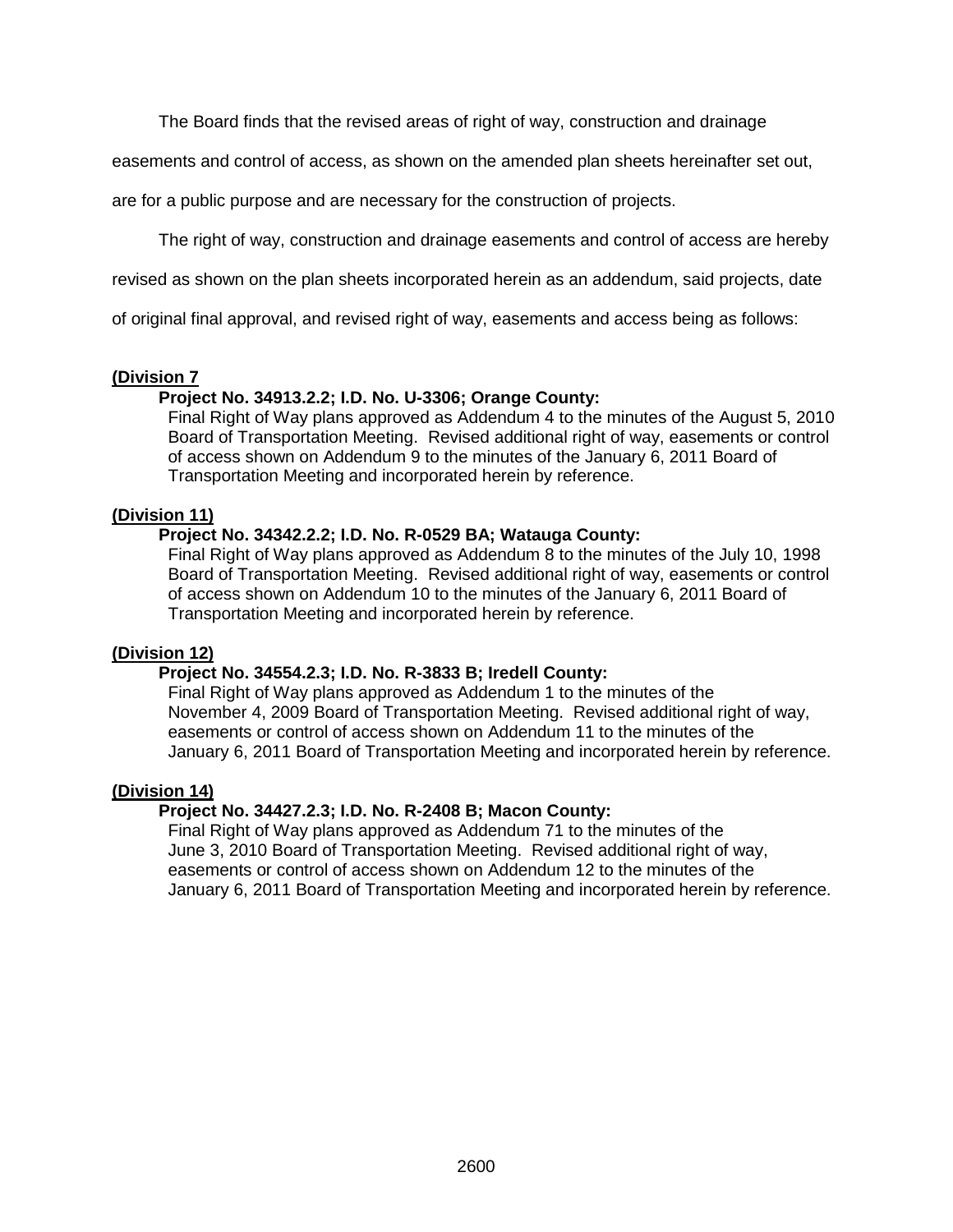# **Approval of Conveyance of Highway Right of Way Residues**

**"It is hereby resolved,** based upon the recommendation of the Manager of the

Right of Way Branch, and on a motion by Board Member Perkins, which was seconded by

Board Member Halsey, that the following right of way conveyances are approved:

## **(Division 2)**

#### **Project 34440.2.0, (R-2510A), parcel 055, US 17 from South of SR 1127 Possum Track Rd. to South of SR 1149 Price Rd. Beaufort County**

Conveyance of an approximate 0.74-acre landlocked residue to John W. Kolibabek and wife, Mary R. Kolibabek the highest bidders among the adjacent owners for the bid amount of \$5,001.00.

# **(Division 13)**

## **Project 34400.2.2, (R-2233AA), parcels 008, 008A 008B and 010A, US 221 from South Carolina State line to just South of Floyd's Creek Rutherford County**

Conveyance of an approximate total of a 3.998-acre residue area to CSX Transportation, Inc. for no consideration as part-settlement of their right of way claim to be used to relocate railway tracks.

# **Approval of Conveyance of Surplus Highway Right of Way**

**"It is hereby resolved,** based upon the recommendation of the Manager of the Right of

Way Branch, and on a motion by Board Member Perkins, which was seconded by Board

Member Halsey, that the following highway right of way conveyances are approved:

## **(Division 2)**

## **Project 8.1258302 (36109.376) parcel 004, US 70 Business (West Vernon Ave.) Lenoir County**

Conveyance of approximately 0.524-acre surplus right of way to the Woodman Foundation for the appraised value of \$1,200.00.

# **(Division 14)**

## **Project 9443 (36109.346), parcel 001, US 19-23 Haywood County**

Conveyance of approximately 0.15-acre surplus right of way to O'Reilly Automotive, Inc., a Missouri Corporation, for the appraised value of \$16,540.00.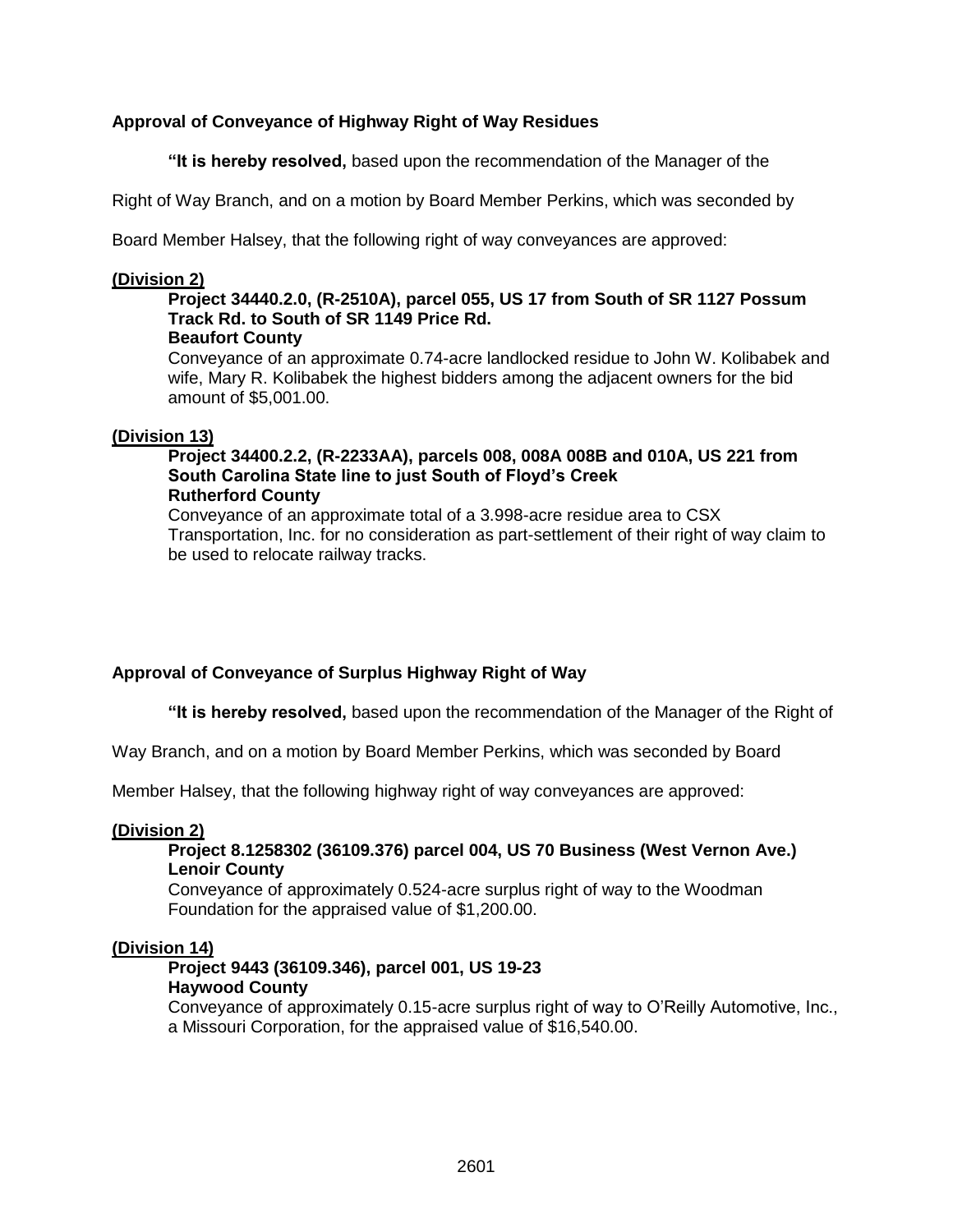# **Approval of Permanent Utility Easement**

**"It is hereby resolved,** based upon the recommendation of the Manager of the

Right of Way Branch, and on a motion by Board Member Perkins, which was seconded by

Board Member Halsey, that the following highway right of way conveyances are approved:

## **(Division 4)**

#### **Project 4C.098007, parcels 001 and 002, US 264 Wilson County**

The Department acquired residue property from Susan M. Davis and husband Glen S. Davis, Mary B. Denny and husband Michael Denny, Betty B. Huff, and the County of Wilson during construction of US 264 in Wilson County. The City of Wilson has requested a 0.99-acre Permanent Utility Easement over subject residue. The Department has determined the conveyance of the Permanent Utility Easement would cause no damage to the residues. The City of Wilson has agreed to this conveyance for no consideration.

## **(Division 10)**

#### **Project 8.1671902 (34328.3.3 F0125), R-0203A, parcel 050, NC 24-27 Albemarle Rd. from SR 3128 Lawyers Rd. to SR 3210 Manchester Lane Mecklenburg County**

The Department acquired residue property from Edward J. Nugent and wife, Irene T. Nugent during construction of NC 24-27 Albemarle Rd. in Mecklenburg County. David E. Hudson and wife, Cathy W. Hudson have requested a 0.015 acre Permanent Utility Easement over subject residue. The Department has determined the conveyance of the Permanent Utility Easement would cause no damage to the residue. David and Cathy Hudson have agreed to this conveyance for the appraised value of \$300.00.

## **Project 8.U672204 (36109.381), R-2248AD, parcels 141, 142, 143 and 144, West Charlotte Outer Loop from SR 1138 Arrowood Rd. Extension to North of US 29-74 Mecklenburg County**

The Department acquired residue property from Jeffrey Michael Furr, et al, Louise Milles, Glenn Jenkins, Jr. and Norfolk Southern Rail Way Company and Southern Region Industrial Realty, Inc. during construction of the Charlotte Outer Loop in Mecklenburg County. Norfolk Southern Railway Company has requested a 0.781-acre Permanent Easement over subject residues. The Department has determined the conveyance of the Permanent Easement would cause no damage to the residue. Norfolk Southern Railway Company has agreed to this conveyance for the appraised value of \$14,100.00.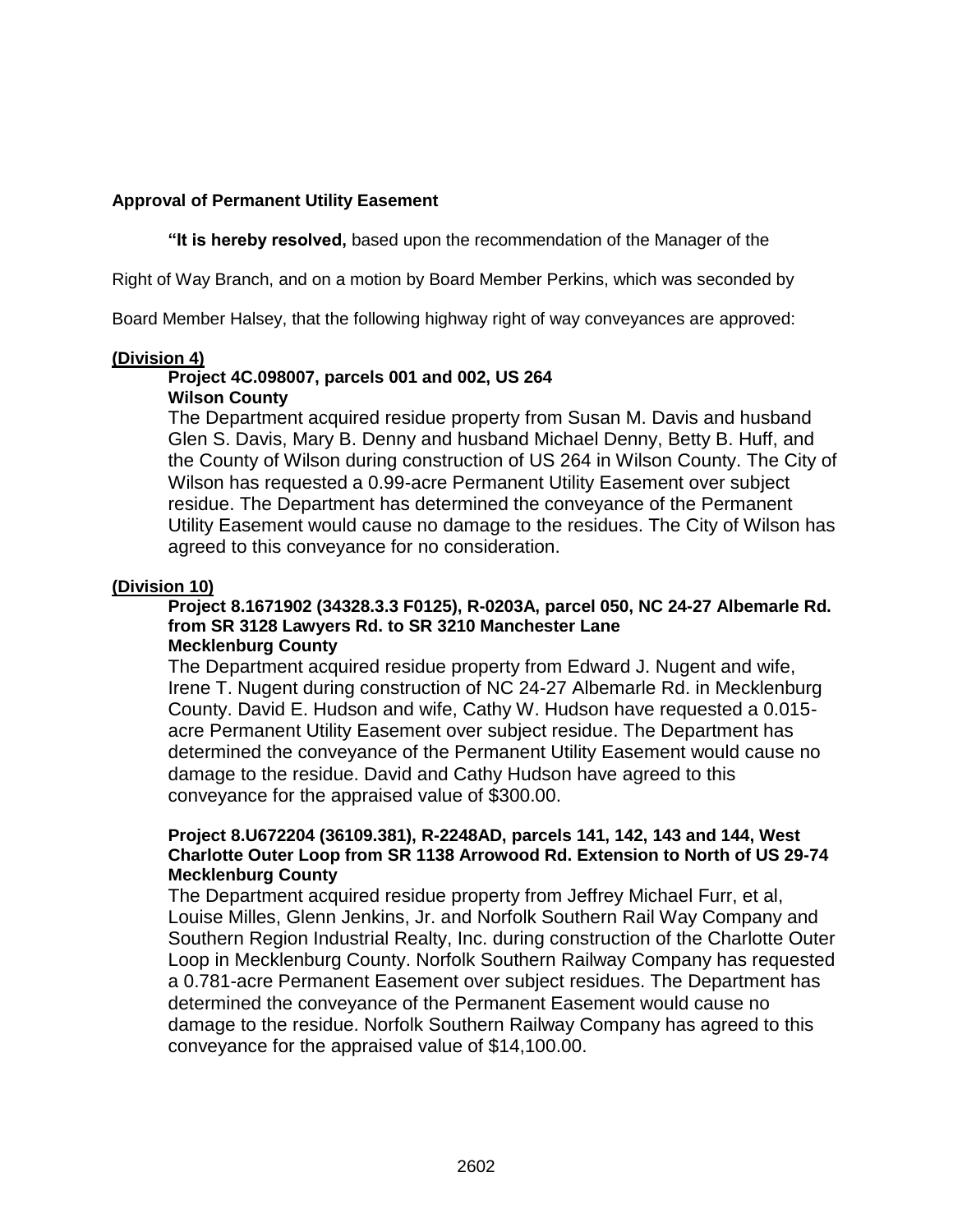## **Approval - Advance Acquisition of Highway Right of Way**

 Upon recommendation of the Manager of the Right of Way Branch, and on a motion by Board Member Perkins, which was seconded by Board Member Halsey, the Board approved to authorize the acquisition of the following properties through negotiation or condemnation for purposes of highway construction in order to prevent undue hardship on property owners or to protect the right of way corridor from development prior to regular project approval. The Board finds such acquisitions to be necessary, and hereby authorizes the Right of Way Branch to acquire said properties either by negotiation or by condemnation through the Office of the Attorney General.

#### **Division 3**

**Property of Phillips Properties of Wilmington I.D. No. U-4751, Parcel #901, WBS 40191.1.1, F. A. Project N/A, County of New Hanover**

**Property of Phillips Properties of Wilmington I.D. No. U-4751, Parcel #902, WBS 40191.1.1, F. A. Project N/A, County of New Hanover**

**Division 12**

**Property of David N. and Betty M. Dockery I.D. No. U-3321, Parcel # 901, WBS 34922.1.TA1, F. A. Project N/A, County of Gaston**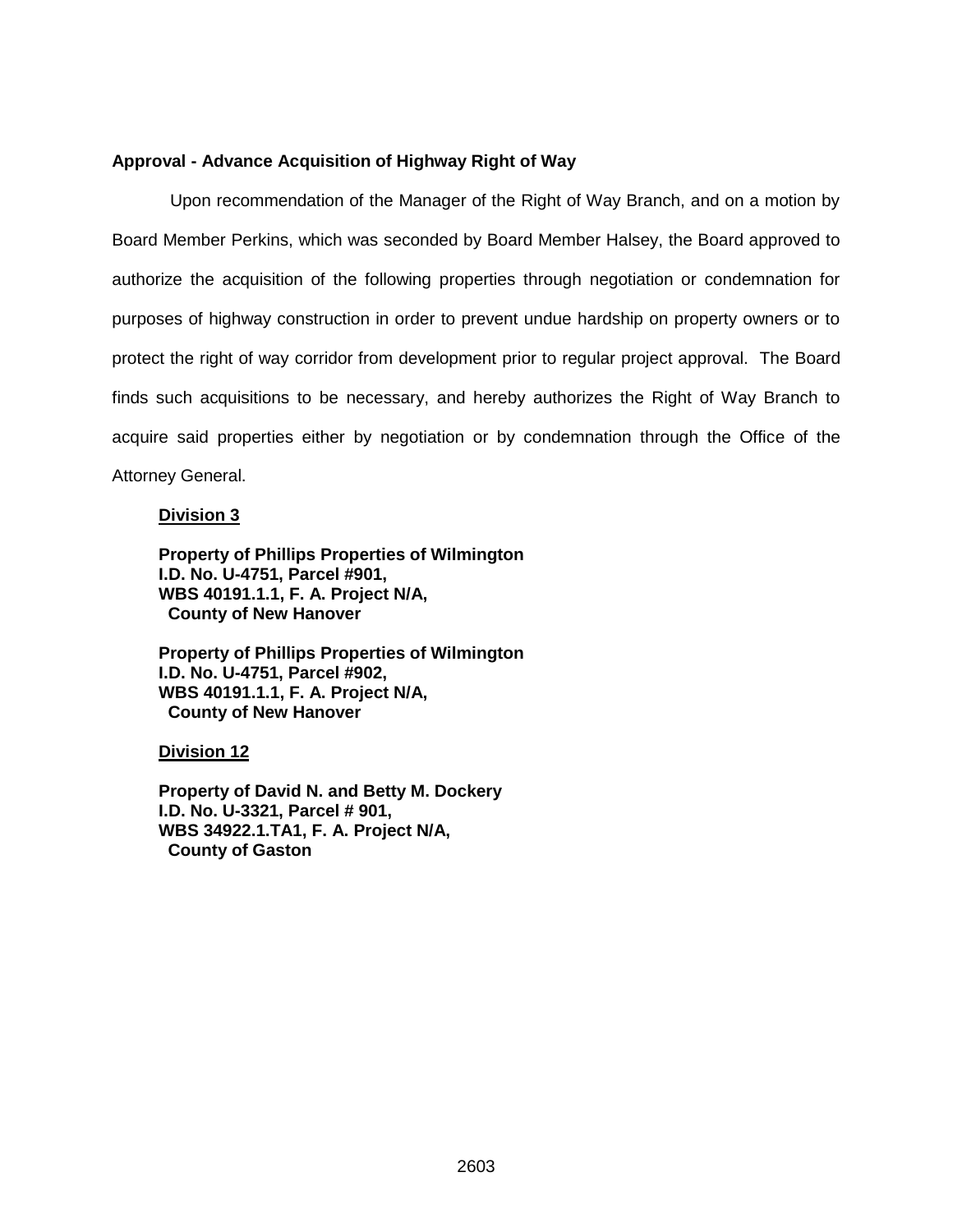#### **Approval – Anson County Comprehensive Transportation Plan**

The Transportation Planning Branch has worked cooperatively with Anson County; the towns of Wadesboro, Ansonville, Lilesville, McFarlan, Morven, Peachland, and Polkton; nad the Rocky River RPO on the development of the Anson County Comprehensive Transportation Plan (CTP). The Plan was adopted by the County and each municipality; and endorsed by the Ricky River RPO.

The Plan is based on an analysis of existing and projected travel and land use, public involvement and field investigations of recommended improvements. It is located on the web at: [http://www.ncdot.gov/doh/preconstruct/tpb/planning/AnsonCTP.html.](http://www.ncdot.gov/doh/preconstruct/tpb/planning/AnsonCTP.html)

A motion was made by Board Member Perkins, which was seconded by Board Member Halsey, to approve.

## **Approval – Person County Comprehensive Transportation Plan**

The Transportation Planning Branch has worked cooperatively with Person County, the city of Roxboro and the Kerr-Tar RPO on the development of the Person County Comprehensive Transportation Plan (CTP). The Plan was adopted by the County on October 11, 2010 and by the city of Roxboro on October 11, 2010. It was endorsed by the Kerr-Tar RPO on November 9, 2010.

The Plan is based on an analysis of existing and projected travel and land use, public involvement and field investigations of recommended improvements. It is located on the web at: [http://www.ncdot.gov/doh/preconstruct/tpb/planning/PersonCTP.html.](http://www.ncdot.gov/doh/preconstruct/tpb/planning/PersonCTP.html)

A motion was made by Board Member Perkins, which was seconded by Board Member Halsey, to approve.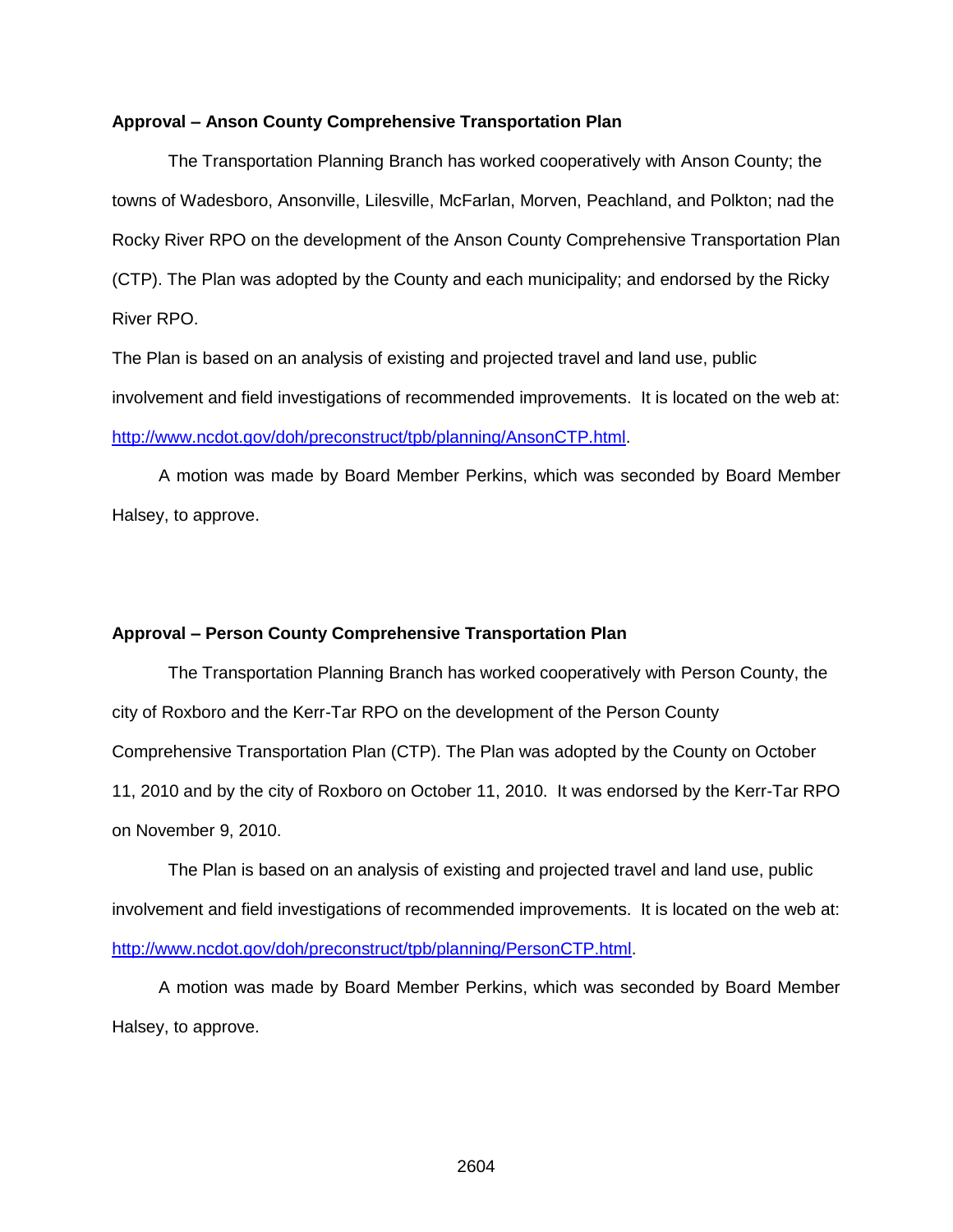#### **Approval – City of Lexington Comprehensive Transportation Plan**

The Transportation Planning Branch has worked cooperatively with the city of Lexington, Davison County and the Piedmont Triad RPO on the development of the Lexington Comprehensive Transportation Plan (CTP). The Plan was adopted by the City on November 8, 2010 and by Davidson County on November 8, 2010. It was endorsed by the Piedmont Triad RPO on December 15, 2010

The Plan is based on an analysis of existing and projected travel and land use, public involvement and field investigations of recommended improvements. It is located on the web at: [http://www.ncdot.gov/doh/preconstruct/tpb/planning/DavidsonCTP.html.](http://www.ncdot.gov/doh/preconstruct/tpb/planning/DavidsonCTP.html)

A motion was made by Board Member Perkins, which was seconded by Board Member Halsey, to approve.

#### **Approval – High Point Urban Area MPO Comprehensive Transportation Plan**

The Transportation Planning Branch has worked cooperatively with the High Point Urban Area MPO on the development of their Comprehensive Transportation Plan (CTP). The Plan was adopted by the MPO on November 23, 2010.

The Plan is consistent with the MPOs long range transportation plan and is based on an analysis of existing and projected travel, land use, public involvement and field investigations of recommended improvements. It is located on the web at:

#### [http://www.ncdot.gov/doh/preconstruct/tpb/MPO/HPMPO.html.](http://www.ncdot.gov/doh/preconstruct/tpb/MPO/HPMPO.html)

A motion was made by Board Member Perkins, which was seconded by Board Member Halsey, to approve.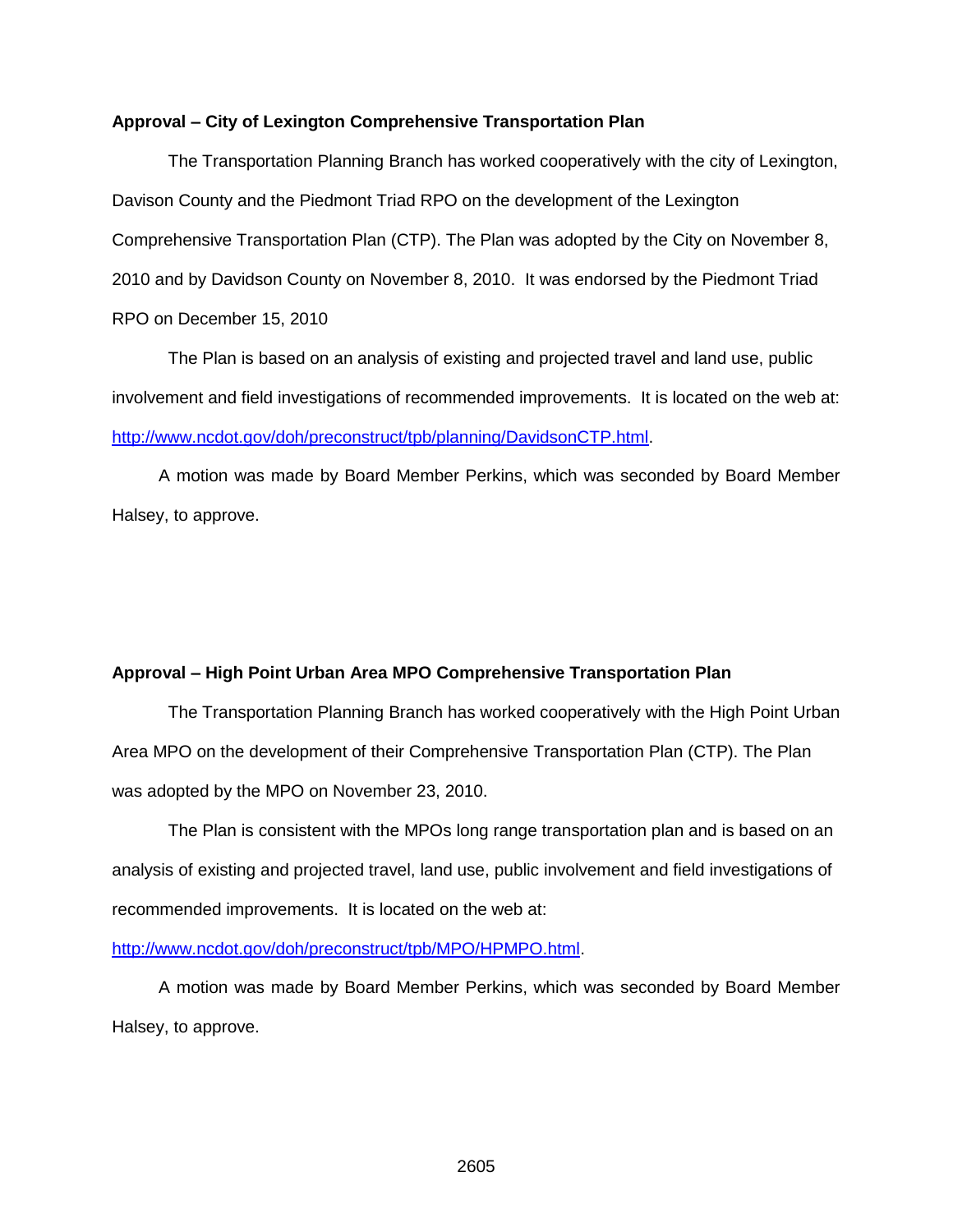#### **Approval – Randolph County Comprehensive Transportation Plan**

The Transportation Planning Branch has worked cooperatively with Randolph County; the towns of Franklinville, Liberty, Ramseur, Seagrove, and Staley; the cities of Asheboro and Randleman; and the Piedmont Triad RPO on the development of the Randolph County Comprehensive Transportation Plan (CTP). The Plan has been adopted by the County and each municipality; and endorsed by the Piedmont Triad RPO.

The plan is based on an analysis of existing projected travel, land use, public involvement and field investigations of recommended improvements. It is located on the web at: [http://www.ncdot.gov/doh/preconstruct/tpb/planning/RandolphCTP.html.](http://www.ncdot.gov/doh/preconstruct/tpb/planning/RandolphCTP.html)

A motion was made by Board Member Perkins, which was seconded by Board Member Halsey, to approve.

#### **Approval – Mocksville Comprehensive Transportation Plan**

The Transportation Planning Branch has worked cooperatively with the town of Mocksville and the Piedmont Triad RPO on the development of the Mocksville Comprehensive Transportation Plan (CTP). The Plan has been adopted by the Town on December 7, 2010 and endorsed by the Northwest Piedmont RPO on November 16, 2010.

The plan is based on an analysis of existing projected travel, land use, public involvement and field investigations of recommended improvements. It is located on the web at: [http://www.ncdot.gov/doh/preconstruct/tpb/planning/MocksvilleCTP.html.](http://www.ncdot.gov/doh/preconstruct/tpb/planning/MocksvilleCTP.html)

A motion was made by Board Member Perkins, which was seconded by Board Member Halsey, to approve.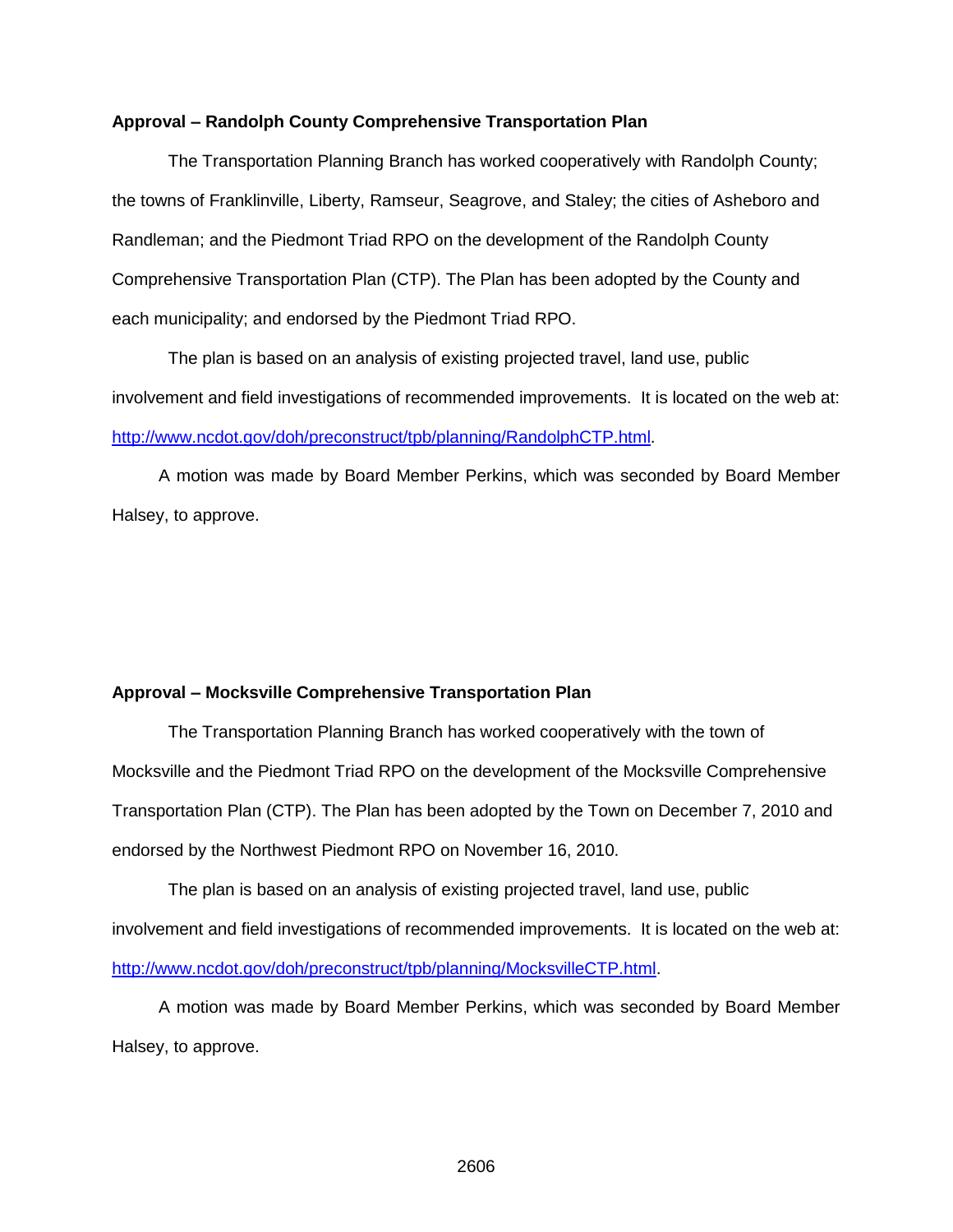# **Approval – North Carolina Mobility Funds**

A motion was made by Board Member Perkins, which was seconded by Board Member

Halsey, to approve the following:

| Town/<br>County<br><b>Division</b>        | <b>Project</b><br><b>Description</b>                                                                                                                                                                                                                                                                                                                                                                | <b>Estimated</b><br>Cost |
|-------------------------------------------|-----------------------------------------------------------------------------------------------------------------------------------------------------------------------------------------------------------------------------------------------------------------------------------------------------------------------------------------------------------------------------------------------------|--------------------------|
| Davidson Co.<br>Div. 9<br><b>I-2304AD</b> | Project WBS 34156.3.6<br>1-85 from north of NC 150 to US 29-52-70/1-85 Business,<br>4.60 miles. Initial funds are needed for construction based<br>on the latest 12-Month Tentative Letting list published<br>November 10, 2010. This project will be cash flow with<br>\$39,000,000.00 in SFY11, \$31,000,000.00 in SFY12, and<br>\$23,000,000.00 in SFY13. This is a <b>Design Build</b> project. | \$93,000,000.00          |

**ITEM V SUMMARY 1 PROJECT \$93,000,000.00** 

## **Additional Business**

## **Approval - Resolution for Patrolman Cecil H. Hoffman**

Upon a recommendation from the Road Naming Committee, a motion was made by

Board Member Collier, which was seconded by Board Member Alford to approve the following:

**WHEREAS,** Patrolman Cecil H. Hoffman was a native of Gaston County; and

**WHEREAS,** Patrolman Cecil H. Hoffman was married and had two children Annette and Michael; and

**WHEREAS,** Patrolman Cecil H. Hoffman graduated from North Carolina Highway Patrol Basic Training School in Chapel Hill on August 21, 1964; and

**WHEREAS,** Patrolman Cecil H. Hoffman was a clerk for the North Carolina Highway Patrol in the Gastonia office prior to entering patrol school; and

**WHEREAS,** Patrolman Cecil H. Hoffman's first duty station was Jacksonville; and

**WHEREAS,** Patrolman Cecil H. Hoffman transferred from Jacksonville in Onslow County to Statesville in Iredell County during the fall of 1965; and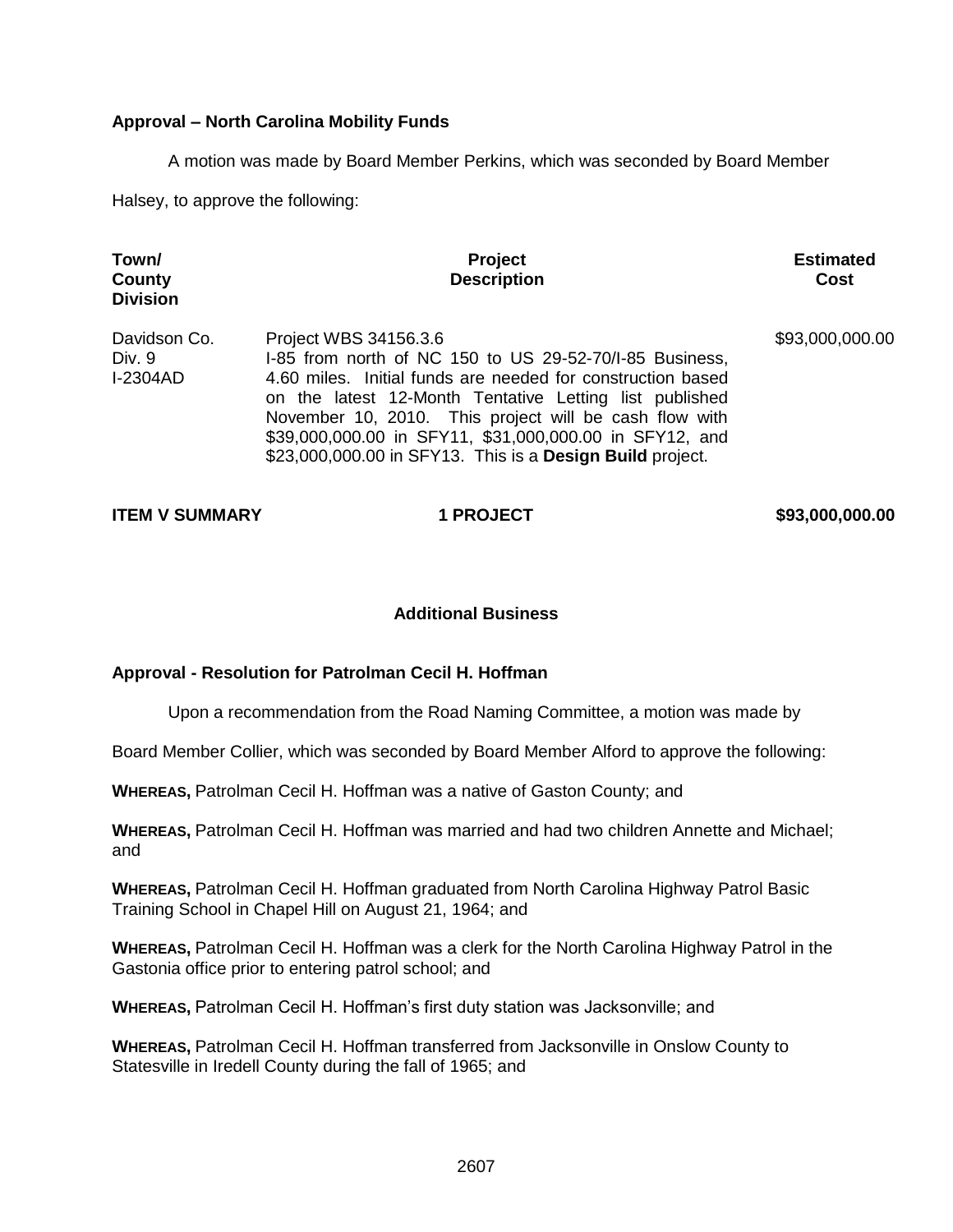**WHEREAS,** Patrolman Cecil H. Hoffman was killed in a pursuit-related traffic accident on March 15, 1968 in Iredell County; and

**WHEREAS,** the Iredell and Catawba County Board of Commissioners requested the North Carolina Department of Transportation honor the memory of Patrolman Cecil H. Hoffman for his ultimate sacrifice in giving his life while in the line of duty.

## **NOW, THEREFORE, BE IT RESOLVED:**

That the North Carolina Board of Transportation dedicates the dual bridges on I-40 at the Iredell/Catawba County line, as the **Patrolman Cecil H. Hoffman Bridge**.

That appropriate signs be erected at a suitable time.

Adopted, this the sixth day of January 2011 by the North Carolina Board of Transportation.

Georgene a. Cont. Chairman

## **Approval - Resolution for Carroll M. Edwards**

Upon a recommendation from the Road Naming Committee, a motion was made by

Board Member Collett, which was seconded by Board Member Perkins to approve the following:

**WHEREAS,** Carroll M. Edwards founded Edwards Wood Products, Edwards Timber Company Incorporated and Edwards Wood Products Incorporated-Transportation, all of which are located in Marshville, N.C.; and

**WHEREAS,** Carroll M. Edwards' companies employed many Marshville citizens and also are important to the town's economy; and

**WHEREAS,** Carroll M. Edwards served for four years on the North Carolina Board of Transportation and was instrumental in developing transportation infrastructure in and around Marshville; and

**WHEREAS,** Carroll M. Edwards served as a trustee on the Wingate University Board of Trustees and contributed to the construction of the Lois Morgan Edwards Memorial Library, the Marshville branch of the Union County Public Library and donated wood for the building's beautiful woodwork; and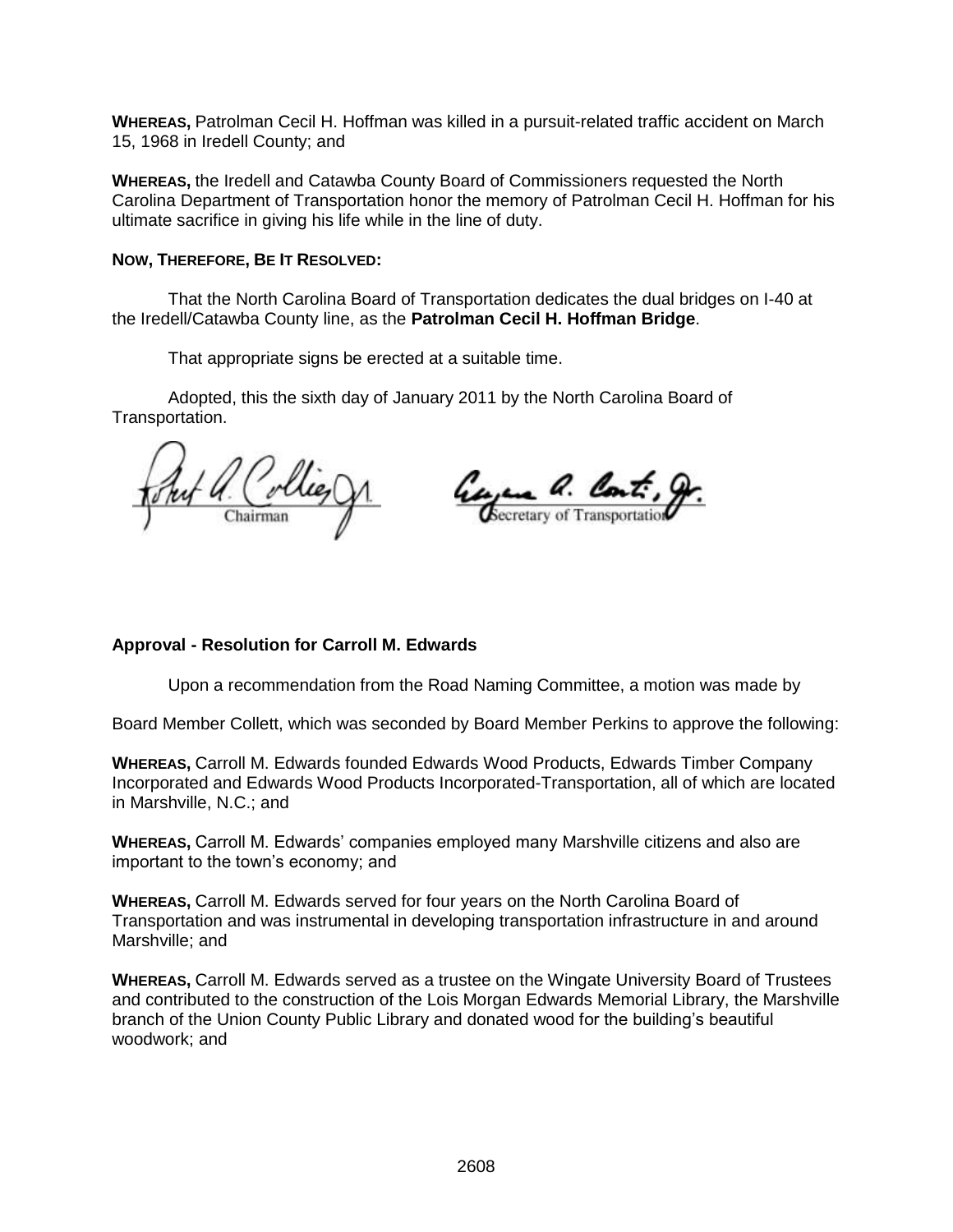**WHEREAS,** Carroll M. Edwards' support of the Edwards Cancer Center at Carolinas Medical Center helped make it possible for Union County citizens diagnosed with cancer to receive treatment from one of the top cancer treatment centers in the United States; and

**WHEREAS,** Carroll M. Edwards was very generous to charitable, civic and educational pursuits and raised his family to share his civic mindedness; and

**WHEREAS,** the Town of Marshville and Union County Board of Commissioners requested the North Carolina Department of Transportation honor the memory of Carroll M. Edwards for his contributions and service to the community.

## **NOW, THEREFORE, BE IT RESOLVED:**

That the North Carolina Board of Transportation dedicates the segment of U.S. 74 beginning one mile within the town limits of Marshville eastward on U.S. 74 for a distance of five miles in Union County, as the **Carroll M. Edwards Highway**.

That appropriate signs be erected at a suitable time.

Adopted, this the sixth day of January 2011 by the North Carolina Board of Transportation.

Collie Chairman

Georgen a. Cont.

## **Approval - Resolution for Senator John A. Garwood**

Upon a recommendation from the Road Naming Committee, a motion was made by

Board Member Halsey, which was seconded by Board Member Proffitt to approve the following:

**WHEREAS,** John A. Garwood was born on July 8, 1932 and died on November 30, 2010; and

**WHEREAS,** John A. Garwood graduated from Wilkesboro High School and earned a degree in business education from Appalachian State University; and

**WHEREAS,** John A. Garwood was a licensed real estate broker, licensed life and casualty insurance agent and served as vice president of Lineberry Incorporated until his retirement; and

**WHEREAS,** John A. Garwood served eight years on the Appalachian State University Board of Trustees, including one year as chairman; eleven years on the University of North Carolina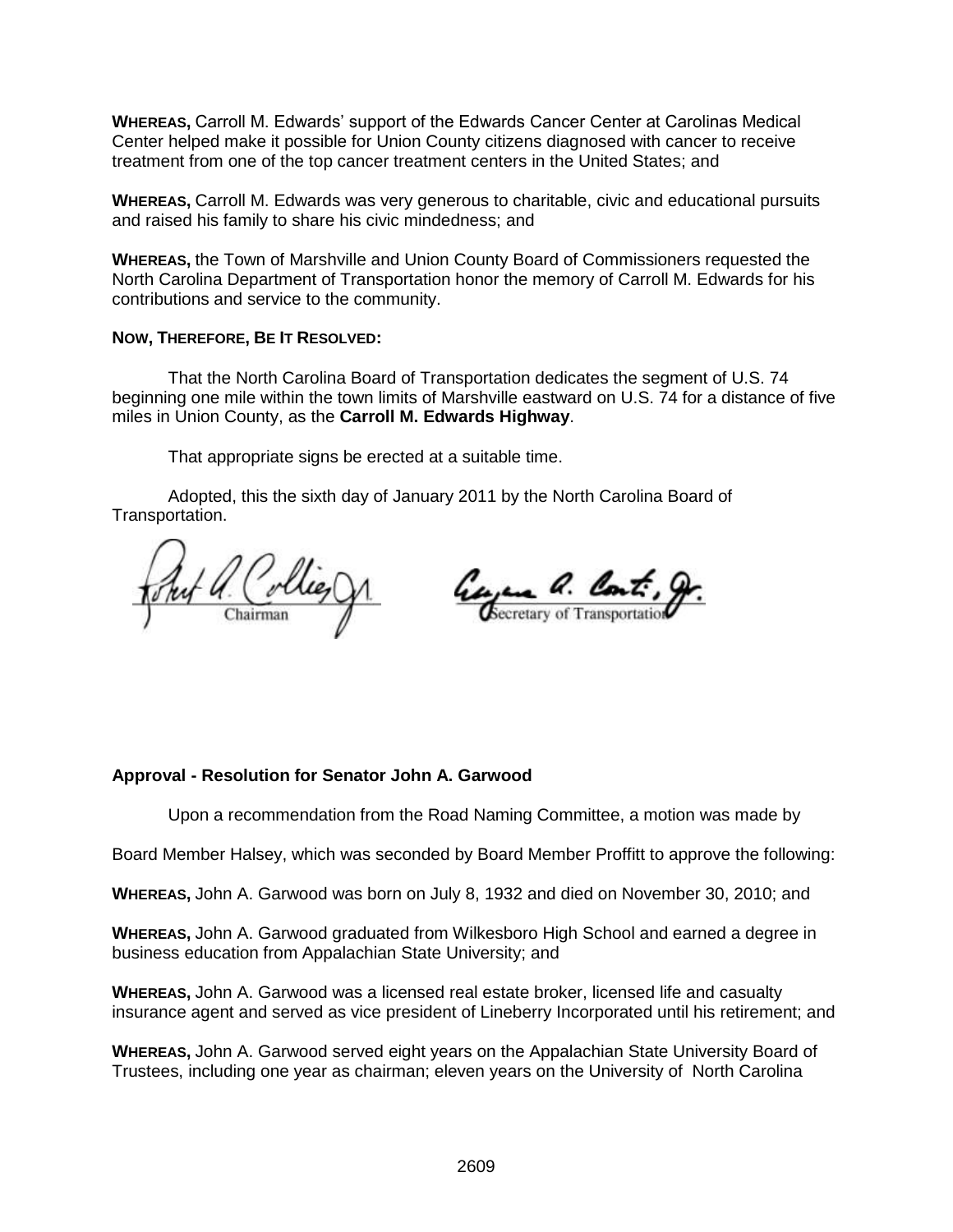Board of Governors; a member of the Public School Forum of North Carolina and was active in various other fraternal and civic organizations; and

**WHEREAS,** John A. Garwood was elected as a Wilkes County Commissioner in 1990, serving as chairman from 1991 to 1993; and

**WHEREAS,** John A. Garwood served with honor and distinction in the General Assembly as a senator from 1997 to 2006, where he was assigned to numerous study committees and select commissions; and

**WHEREAS,** John A. Garwood was a veteran of the Korean War, serving as a staff sergeant in the 11<sup>th</sup> Airborne Division of the United States Army; and

**WHEREAS,** the Wilkes County Board of Commissioners requested the North Carolina Department of Transportation honor the memory of John A. Garwood for his achievements and the service he rendered to the community, state and nation.

#### **NOW, THEREFORE, BE IT RESOLVED:**

That the North Carolina Board of Transportation dedicates N.C. 115 from U.S. 421 South approximately five miles to Secondary Road 2425 (Old Salisbury Road) in Wilkes County, as the **Senator John A. Garwood Highway.**

That appropriate signs be erected at a suitable time.

Adopted, this the sixth day of January 2011 by the North Carolina Board of Transportation.

<u> 4 (Collieg)</u>

George a. Cont., g.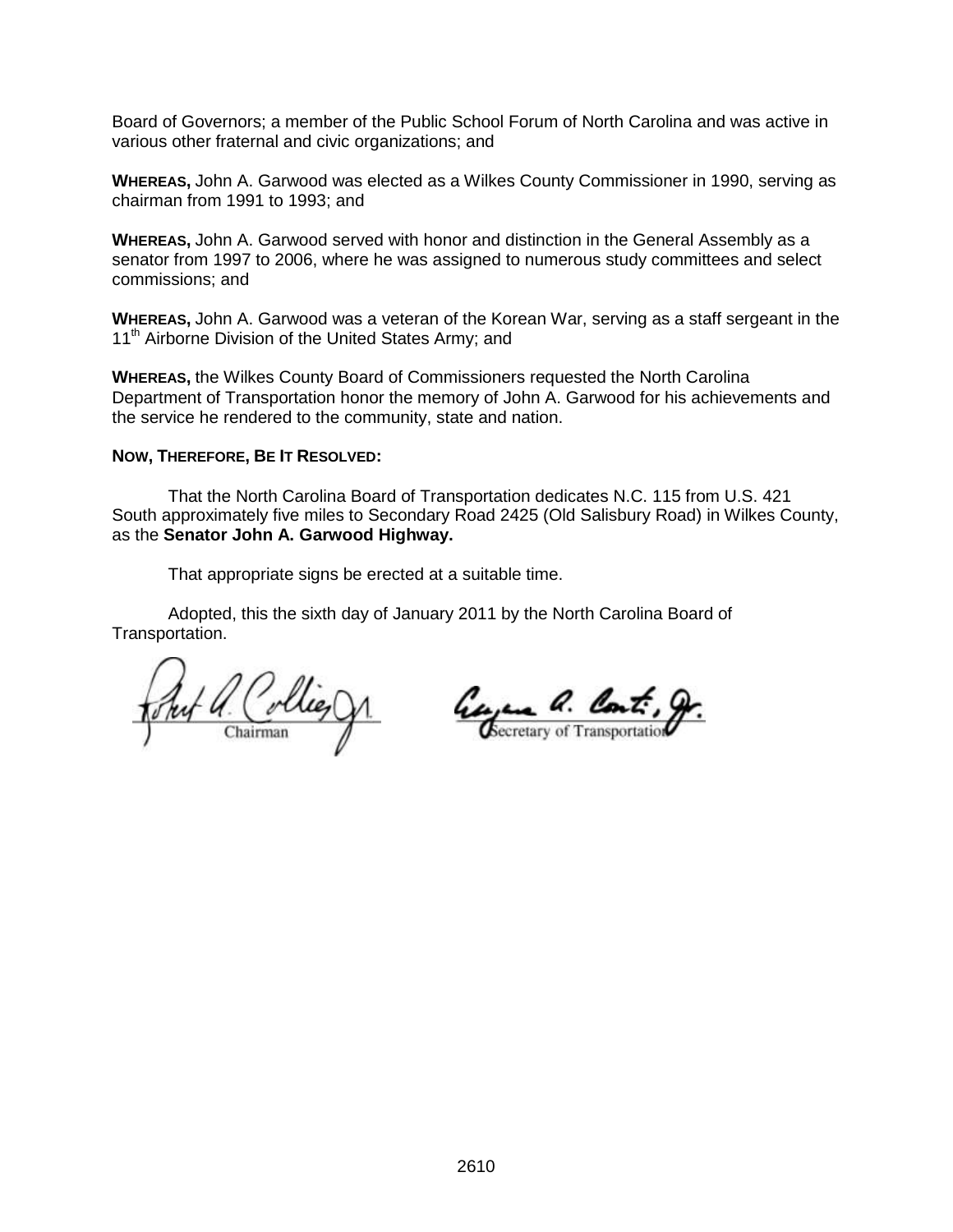# **Approval - Resolution for L. Elmore Hodges**

Upon a recommendation from the Road Naming Committee, a motion was made by

Board Member Overholt, which was seconded by Board Member White to approve the

following:

**WHEREAS,** L. Elmore Hodges was a leader in the Town of Grimesland and Pitt County; and

**WHEREAS,** L. Elmore Hodges was a founding member and instrumental in getting the Grimesland Volunteer Fire Department established; and

**WHEREAS,** L. Elmore Hodges served honorably as magistrate for Pitt County for 38 years and at retirement, he was awarded the Order of the Long Leaf Pine by the Governor of North Carolina for his distinguished service; and

**WHEREAS,** L. Elmore Hodges was a member of the Grimesland Masonic Lodge and other civic organizations in the Town of Grimesland;

**WHEREAS,** L. Elmore Hodges was a member of the Proctor Memorial Christian Church in Grimesland for more than 60 years where he was an active member of the choir, served as trustee, elder, deacon, sunday school superintendent and board chairman for numerous terms; and

**WHEREAS,** L. Elmore Hodges was one of the original members of the Pitt/Greenville Airport Authority; and

**WHEREAS,** the Board of Aldermen from the Town of Grimesland and the Pitt County Board of Commissioners requested the North Carolina Department of Transportation honor L. Elmore Hodges for his selfless service and contributions to the community.

# **NOW, THEREFORE, BE IT RESOLVED:**

That the North Carolina Board of Transportation dedicates the bridge on Grimesland Bridge Road in Pitt County, as the **L. Elmore Hodges Bridge**.

That appropriate signs be erected at a suitable time.

Adopted, this the sixth day of January 2011 by the North Carolina Board of Transportation.

Auf a. Collie, Jr.

Georgene a. Cont.